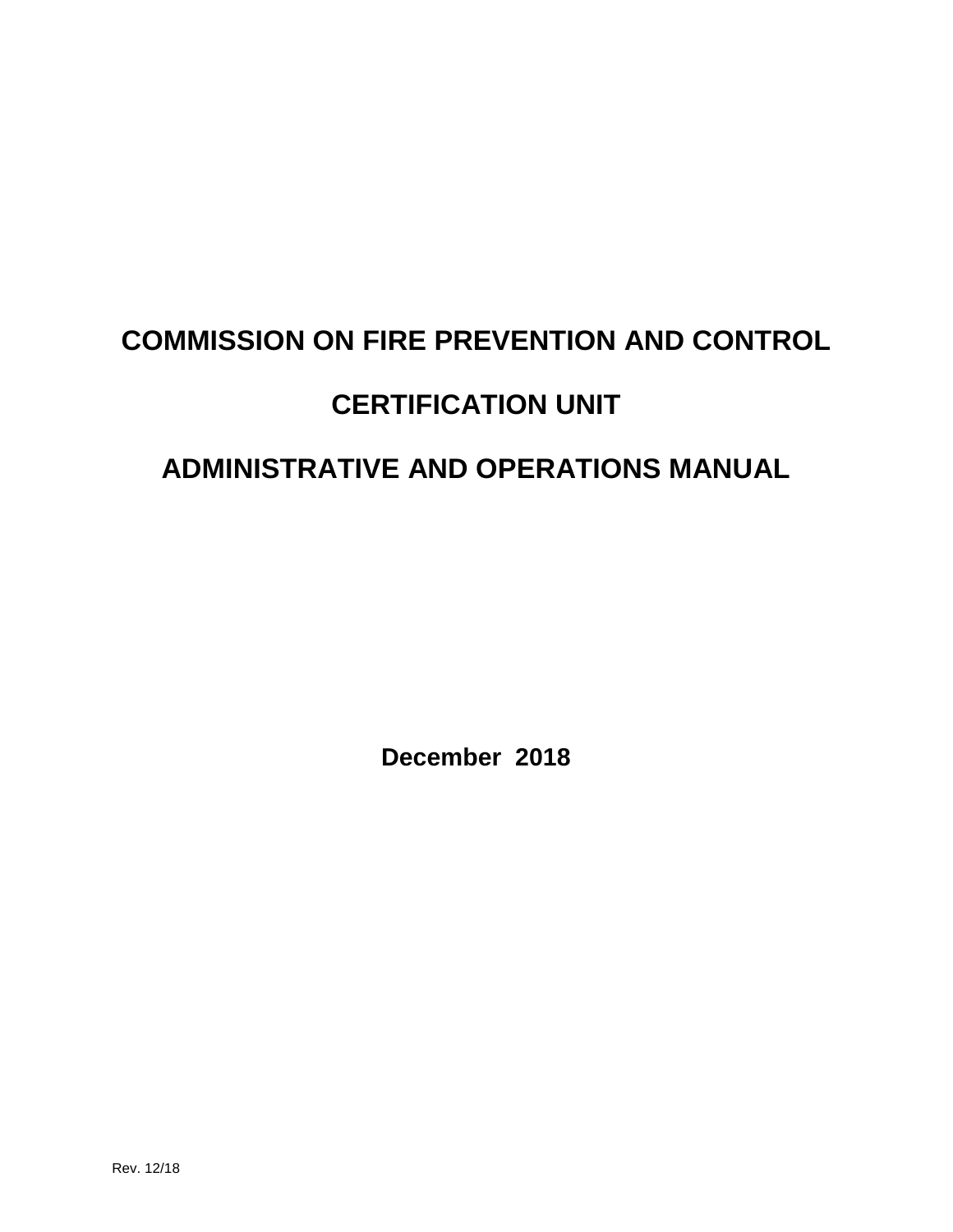## **Revisions to this manual from previous version June 2017 include:**

Removed 4.13.2

Added language to old 4.13.3, now 4.13.2.

3.22.2.3 now reads, "If the appeal cannot be resolved by the Director of Certification within fourteen (14) days of receipt the Director shall convene a Board." Removed "Registrar" and replaced with Director of Certification.

Changed 3.21.9, allowing for (1) year to appeal test items from date of exam.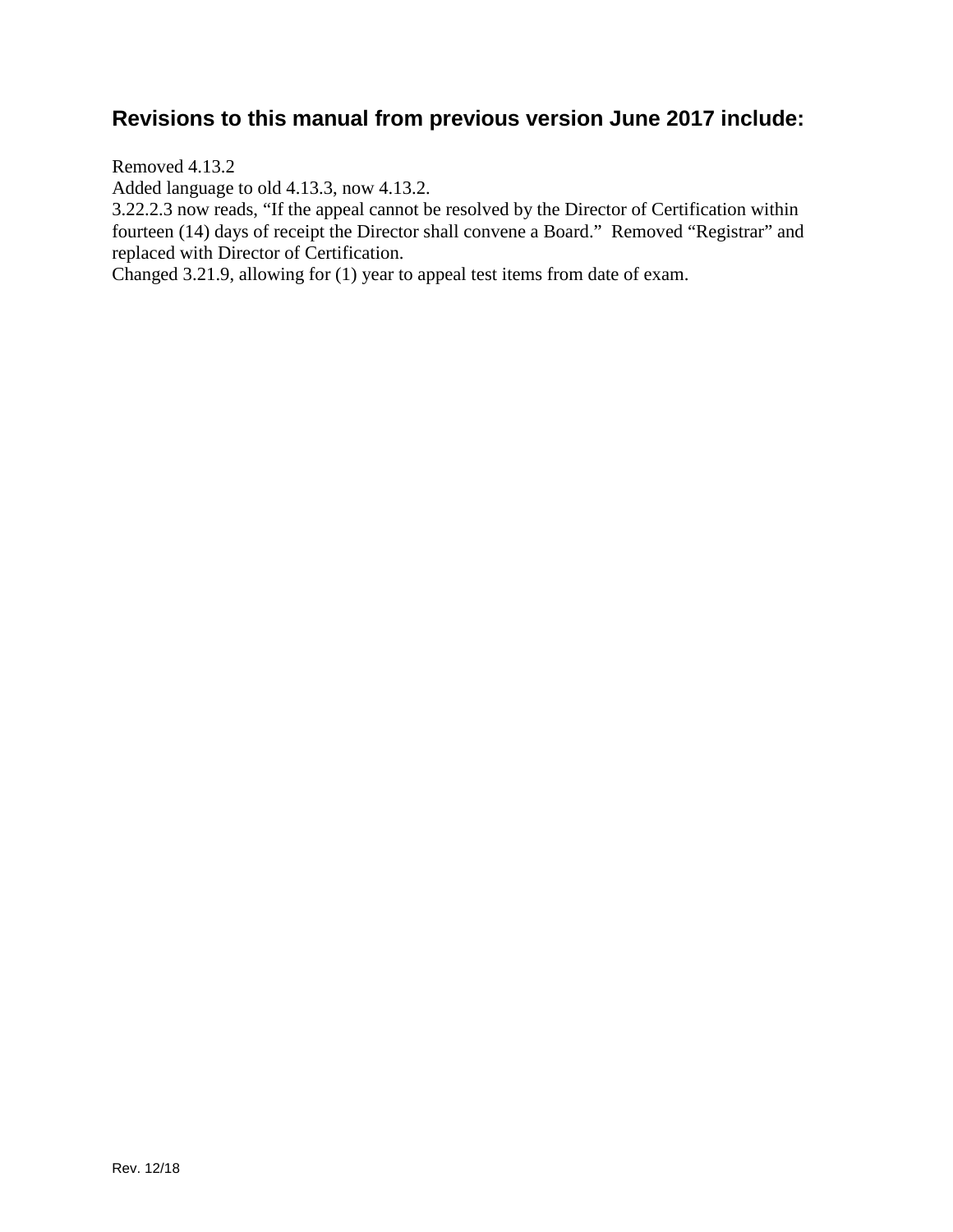## **CERTIFICATION DIVISION - ADMINISTRATIVE AND OPERATIONS MANUAL**

## **TABLE OF CONTENTS**

| CHAPTER      | <b>SECTION</b> | <b>SUBJECT</b>                                    | Page           |
|--------------|----------------|---------------------------------------------------|----------------|
| $\mathbf 1$  |                | <b>Certification System</b>                       | 1              |
|              | 1.1            | Introduction                                      | 1              |
|              | 1.2            | How to use this manual                            | 1              |
|              | 1.3            | <b>Mission Statements</b>                         | $1 - 2$        |
|              | 1.4            | <b>Equal Opportunity</b>                          | $\overline{2}$ |
|              | 1.5            | Americans with Disability Statement               | 3              |
|              | 1.6            | Goals and Objectives                              | $3 - 4$        |
|              | 1.7            | Empowerment                                       | $\overline{4}$ |
| $\mathbf{2}$ |                | <b>Organization and Administrative Procedures</b> | 5              |
|              | 2.1            | Purpose                                           | 5              |
|              | 2.2            | <b>Federal and State Regulations</b>              | 5              |
|              | 2.3            | Standards and Accreditation                       | 5              |
|              | 2.4            | <b>Certification Functions and Duties</b>         | $5-6$          |
|              | 2.5            | <b>Adjunct Examiners</b>                          | $7 - 10$       |
|              | 2.6            | <b>Station Evaluators</b>                         | 10             |
|              | 2.7            | General Responsibilities of Adjunct Examiners     | $11 - 13$      |
|              | 2.8            | Safety and Health Requirements                    | $13 - 14$      |
|              | 2.9            | Live Burn Audits                                  | 14             |
| 3            |                | <b>Certification Management</b>                   | 15             |
|              | 3.1            | Purpose                                           | 15             |
|              | 3.2            | <b>Certification Responsibilities</b>             | $15 - 16$      |
|              | 3.3            | <b>Test Bank Management</b>                       | 16             |
|              | 3.4            | <b>Written Examination Consistency</b>            | 16             |
|              | 3.5            | Multi-level and Combined Level Scoring            | 17             |
|              | 3.6            | Notification of Examination Scores                | 17             |
|              | 3.7            | <b>Practical Examination Consistency</b>          | 17             |
|              | 3.8            | Record Keeping Management                         | 17             |
|              | 3.9            | Record and File Appeal Procedures                 | 18-19          |
|              | 3.10           | Security, Handling and Storage of                 |                |
|              |                | <b>Test Materials</b>                             | 19-21          |
|              | 3.11           | <b>Test Analysis</b>                              | 21             |
|              | 3.12           | Developing and/or Reviewing Test Items            |                |
|              |                | for Validity                                      | $21 - 22$      |
|              | 3.13           | <b>Distribution of Materials</b>                  | 22             |
|              | 3.14           | <b>Privacy and Security</b>                       | 22             |
|              | 3.15           | <b>Public Information Disclosure</b>              | 22             |
|              | 3.16           | Disclosure of Certification Candidate Records     | 22-23          |
|              | 3.17           | Third Part Disclosure of Examination              |                |
|              |                | Information                                       | 23             |
|              | 3.18           | <b>Disclosure of Examination Results</b>          | 23             |
|              | 3.19           | Disclosure of Examination Results to              |                |
|              |                | <b>Certification Candidates</b>                   | 23             |
|              | 3.20           | Certification Revocation and Refusal              | 24             |
|              | 3.21           | Appeal of Certification Policies and Procedures   | 24             |
|              | 3.22           | Appeals Board                                     | 24-25          |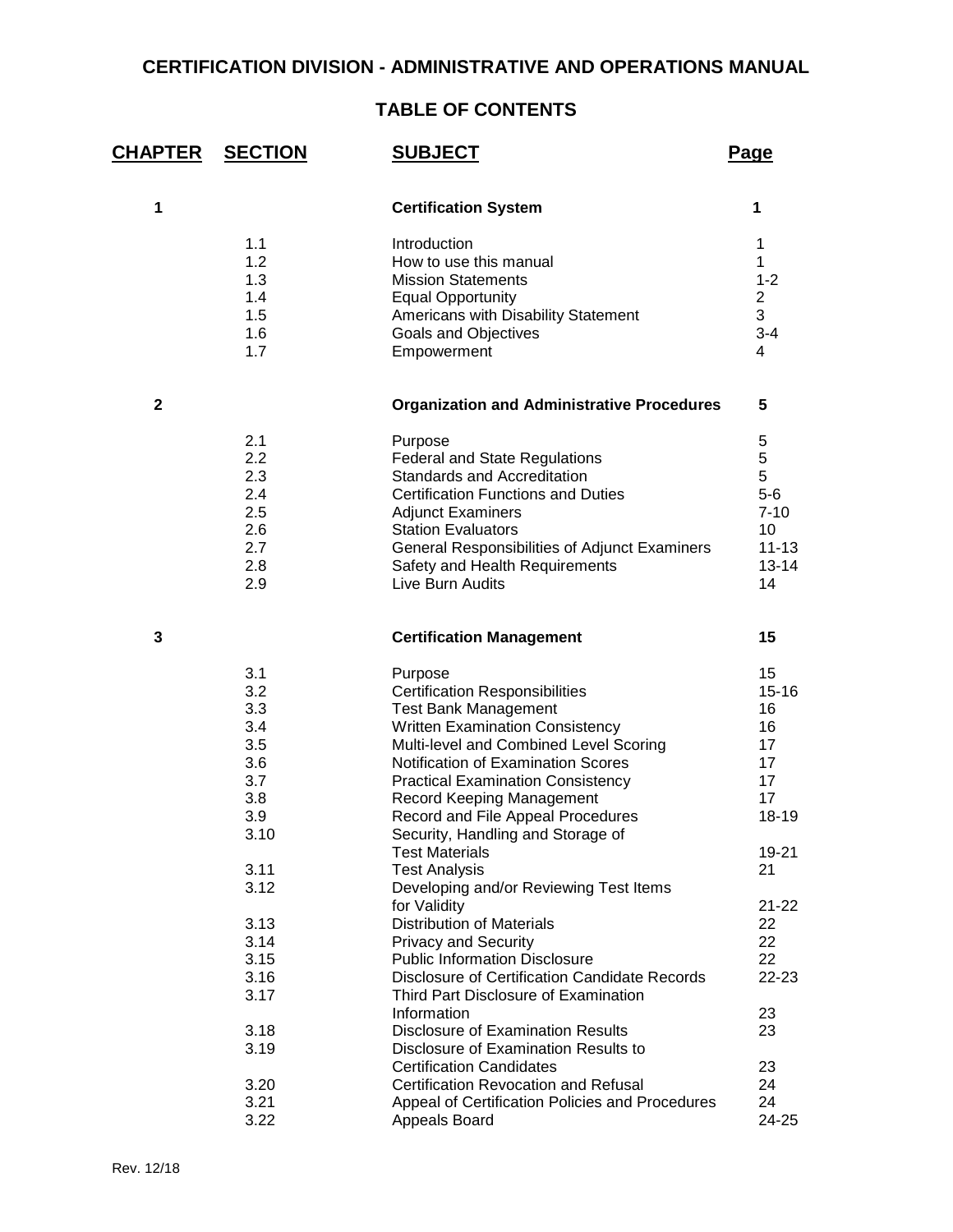| 4 |      | <b>Examinations</b>                         | 26        |
|---|------|---------------------------------------------|-----------|
|   | 4.1  | Purpose                                     | 26        |
|   | 4.2  | <b>Examination Fee Structure</b>            | 26        |
|   | 4.3  | <b>Candidate Eligibility</b>                | 26        |
|   | 4.4  | <b>Application Procedure</b>                | 26-27     |
|   | 4.5  | <b>Re-examination Process</b>               | 27-28     |
|   | 4.6  | <b>Examination Scheduling</b>               | 28-29     |
|   | 4.7  | Incremental Examinations                    | 29-30     |
|   | 4.8  | <b>Examination Staffing</b>                 | 30        |
|   | 4.9  | Non-Fire Service Personnel                  | 30        |
|   | 4.10 | Qualifying Aspects for Specialty Levels     | 31        |
|   | 4.11 | <b>Prerequisites Waiver Policy</b>          | $31 - 32$ |
|   | 4.12 | Prerequisite for New Accreditation Levels   | 33        |
|   | 4.13 | <b>Test Item Challenge</b>                  | 33        |
|   | 4.14 | <b>Cheating During Examinations</b>         | 33-34     |
|   | 4.15 | Examinations for Candidates on Duty         | 34        |
| 5 |      | <b>Assessment</b>                           | 35        |
|   | 5.1  | Purpose                                     | 35        |
|   | 5.2  | Performance Criteria                        | 35        |
|   | 5.3  | Assessment of Psychomotor Skills            | 35-36     |
|   | 5.4  | <b>Skill-Related Evaluation Materials</b>   | 36        |
|   | 5.5  | <b>Assessment of Cognitive Competency</b>   | 36        |
|   | 5.6  | <b>Written Test Design</b>                  | 36        |
|   | 5.7  | Multi-Level and Combined Level Examinations | 36-37     |
|   | 5.8  | <b>Question Bank Management</b>             | 37        |
|   | 5.9  | <b>Examination Absences</b>                 | 37        |
|   | 5.10 | <b>Special Circumstances Examinations</b>   | 37-39     |
|   | 5.11 | <b>Generally Accepted Accommodations</b>    | 39        |
|   |      |                                             |           |
| 6 |      | <b>Certification Candidate Procedures</b>   | 40        |
|   | 6.1  | Purpose                                     | 40        |
|   | 6.2  | <b>Certification Division</b>               | 40        |
|   | 6.3  | <b>Certification Options</b>                | 40-50     |
|   | 6.4  | Reciprocity                                 | 50        |
|   |      |                                             |           |

**APPENDIX A – C 51-70**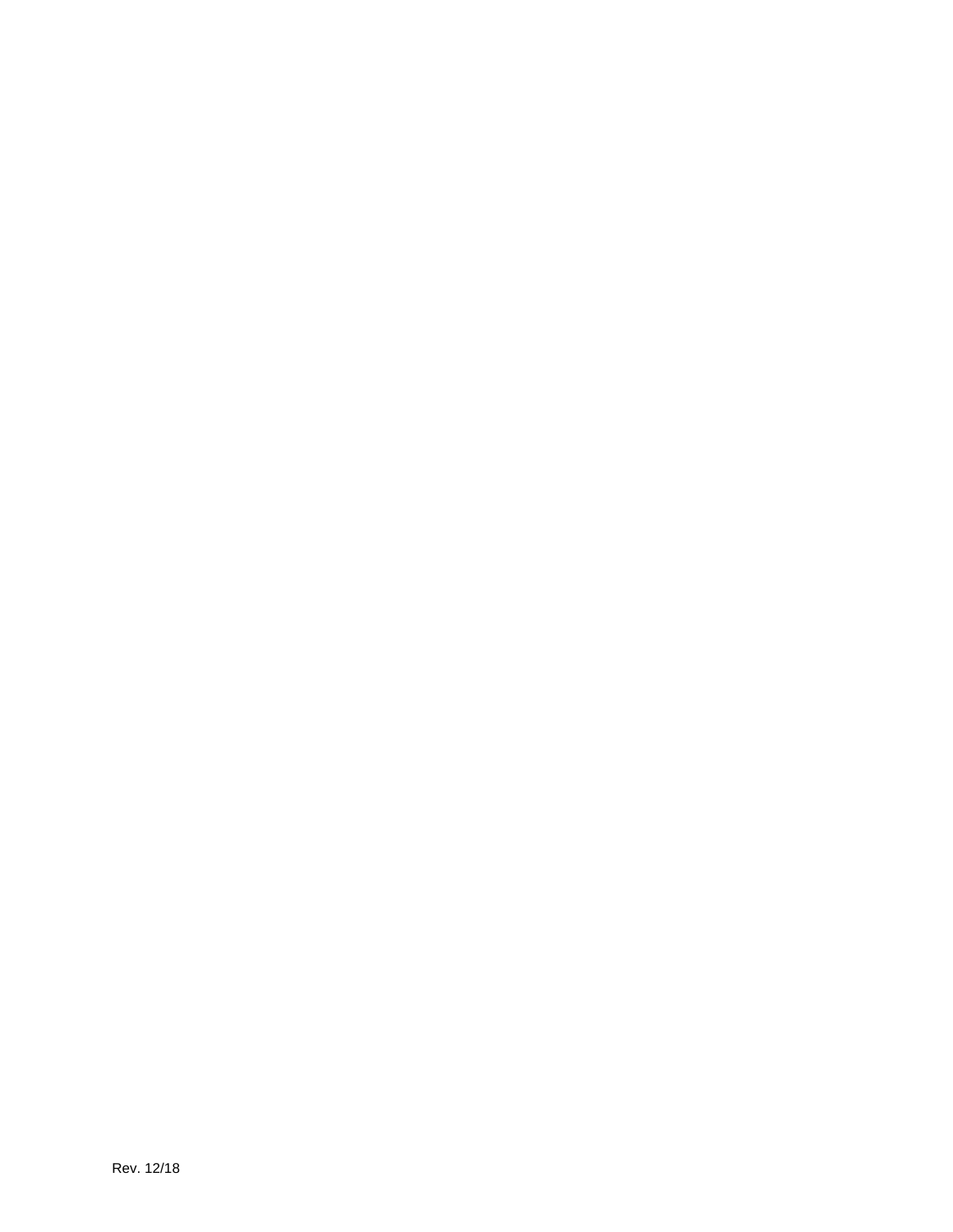## **CHAPTER 1**

## **CERTIFICATION DIVISION ADMINISTRATIVE AND OPERATIONS MANUAL**

#### **1.1 INTRODUCTION**

- 1.1.1 The Certification Administrative & Operations Manual (A&O manual) was established by the Commission on Fire Prevention and Control pursuant to Sec. 7-323*l* of the Connecticut General Statutes.
- 1.1.2 This Manual is intended to provide all division employees and personnel who are attached to the division or who are working under division supervision with written policy and procedures of the division that are consistent with the goals of the division mission statement.
- 1.1.3 All division employees are subject to all applicable directives of this manual, the Department of Public Safety Administration and Operations Manual, the State Personnel Act, applicable Department of Administrative Services (DAS) regulations, state statutes and various special orders, and all lawful and proper written and verbal directives published or issued by supervisors to which an employee is subordinate.
- 1.1.4 Within the State of Connecticut, the certification of Fire Service personnel to various levels of competency reflects performance standards developed by the National Fire Protection Association (NFPA) in compliance with federal, state and local regulations and guidelines for the Authority Having Jurisdiction (AHJ). Nationally accredited, the process is overseen by the Connecticut Commission on Fire Prevention and Control (CFPC) and managed by its Certification Division (Certification). Pro Board TD 1
	- 1.1.5 The operation of Certification can be documented through seven (7) interrelated components:
		- a. Administrative Manual policy document<br>b Conerating Guide procedures manual
		- b. Operating Guide procedures manual<br>C. Document Review Schedules tracking
		- c. Document Review Schedules tracking documents<br>d. Fxamination Procedures detailed information per o
		- Examination Procedures detailed information per certification level
		- e. Communications Packages audience-specific detailed procedures
		- f. Website Communications documents included in CFPC website
		- g. Business Continuity Plan incident/disaster recovery procedures
	- 1.1.6 The intent of the systems approach is to provide a comprehensive framework. Through modular design and the use of templates, the system is structured to offer multi-level response, with detail appropriate for the requesting entity. The result is an efficient process for review and modification reflective of the dynamic character of the Fire Service.

#### **1.2 HOW TO USE THIS MANUAL**

- 1.2.1 Viewed as the driving document for Certification operational policies, this manual includes general policy information supplemented in more depth with charts and reference material located in the Appendix.
- 1.2.2 Copies of this document are maintained by the Certification office and are available in electronic format on the CFPC website.

#### **1.3 MISSION STATEMENT**

- 1.3.1 Commission on Fire Prevention and Control
- The Mission of the Commission on Fire Prevention and Control is to prevent or mitigate the effects of fire and disasters, either natural or manmade, on the citizens of the State of Connecticut. This objective shall be accomplished through the development and delivery of state-of-the-art educational programs designed to meet nationally recognized standards, certification of individuals to such standards and maintenance of upto-date resources for use by Fire Service personnel, public educators and other first responders. Pro Board A3 IFSAC CA 1
	- 1.3.2 Certification Division

The Commission on Fire Prevention and Control, Certification Division is committed to the development and maintenance of organizational procedures, which allow for fair and consistent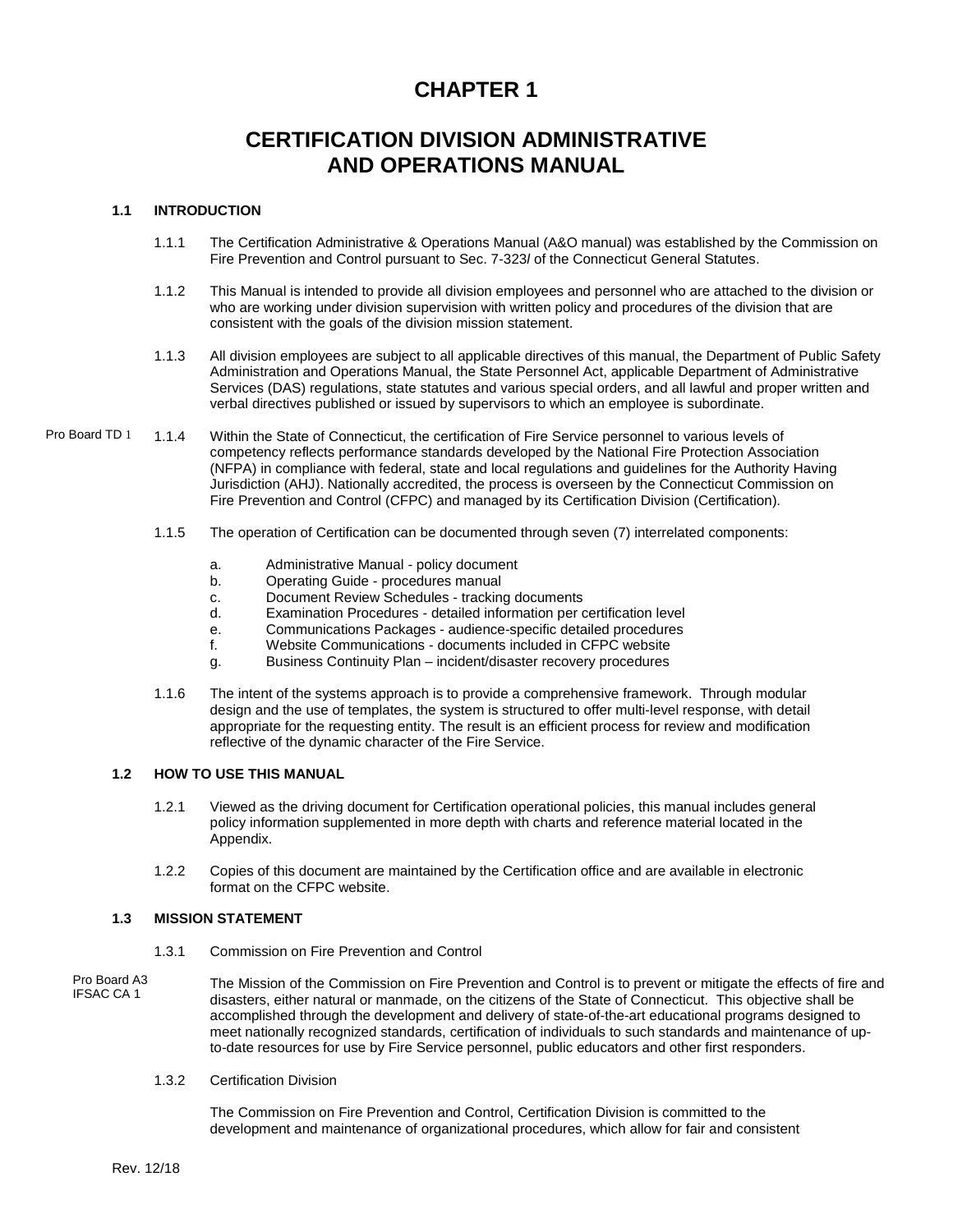evaluation and certification of the Connecticut Fire Service to various National Fire Protection Association Professional Standards and maintenance of certification records

#### **1.4 EQUAL OPPORTUNITY**

#### Non-Discrimination Policy Pro Board PA 1 1.4.1 IFSAC CA 8

The Commission on Fire Prevention and Control (CFPC), Certification Division (Certification) is committed to providing a testing atmosphere free from discrimination and harassment. Our mission success depends on it. Certification staff and candidates deserve nothing less. CFPC Certification does not discriminate on the basis of age, ancestry, color, learning disability, race, religion, sex, sexual orientation, physical disability, marital status, parental status, political affiliation, engagement in any protected EEO activity, or any other basis protected by law.

#### 1.4.2 Sexual Harassment

Certification is committed to providing its candidates with a positive testing environment. Sexual harassment is a form of employment discrimination and unlawful under Title VII of the Civil Rights Act of 1964, 42 US Code §2000e et. seq., as amended, as well as Connecticut General Statutes §46a-60(8). This form of employment discrimination is a serious violation of an individual's rights and our institutional values. Sexual harassment of any sort will not be tolerated.

Any candidate who feels that he or she has experienced or is experiencing any form of sexual harassment is strongly encouraged to report the incident(s) to either the Director of Certification (Director), or the Department of Emergency Services and Public Protection (DESPP) Human Resource Unit and/or the Equal Employment Opportunity (EEO)/Affirmative Action (AA) Office so that the incident(s) may be investigated pursuant to the DESPP EEO Policy Statement and §4.1.5 of the Administration & Operations (A&O) Manual.

All reported matters brought to the attention of the Director will be forwarded to the department's EEO/AA Office to respond to and investigate all claims of sexual harassment, and appropriately sanction such behavior. Sexual harassment can be committed by both men and woman against both men and women. It can occur between members of the opposite sex or between members of the same sex. It can occur between candidates, between candidates and examiners, between candidates and CFPC staff members, between examiners and staff members, between examiners, and between staff members. Some examples of sexual harassment include, but are not limited to:

- Repeated sexual advances, propositions and/or inappropriate and/or offensive comments;
- Engaging in sexual flirtation and/or physical touching without consent;
- Discussing sexual activities;
- Making a comment and/or spreading a rumor which embarrasses or demeans a person because of the individual's gender and/or sexual orientation;
- Making graphic and/or suggestive comments about an individual's body or physical appearance;
- Displaying sexually suggestive objects, pictures, cartoons or drawings;
- Threatening or insinuating, either explicitly or implicitly, that an employee's refusal to submit to sexual advances shall adversely affect the employee's continued employment, performance evaluation, wages, advancement, assigned duties, and/or any other privilege or condition of employment;
- Using unseemly gestures, crude and offensive language, sexually explicit jokes, sexually explicit photographs or drawings, and/or sexually degrading words to describe an individual; and
- Retaliation against a candidate and/or employee for reporting sexual harassment and/or participating in an EEO Investigation regarding sexual harassment, in accordance with the department's Anti-Retaliation Policy Statement.

If you believe you are being sexually harassed by anyone with a recognized connection to CFPC or are a witness of sexual harassment by any person in connection with his/her employment or participation with the CFPC, should bring the matter to the immediate attention of either CFPC staff or to:

> Equal Employment Opportunity ("EEO")/Affirmative Action ("AA") Office State of Connecticut Department of Emergency Services and Public Protection 1111 Country Club Road, Middletown, Connecticut 06457 (860) 685-8010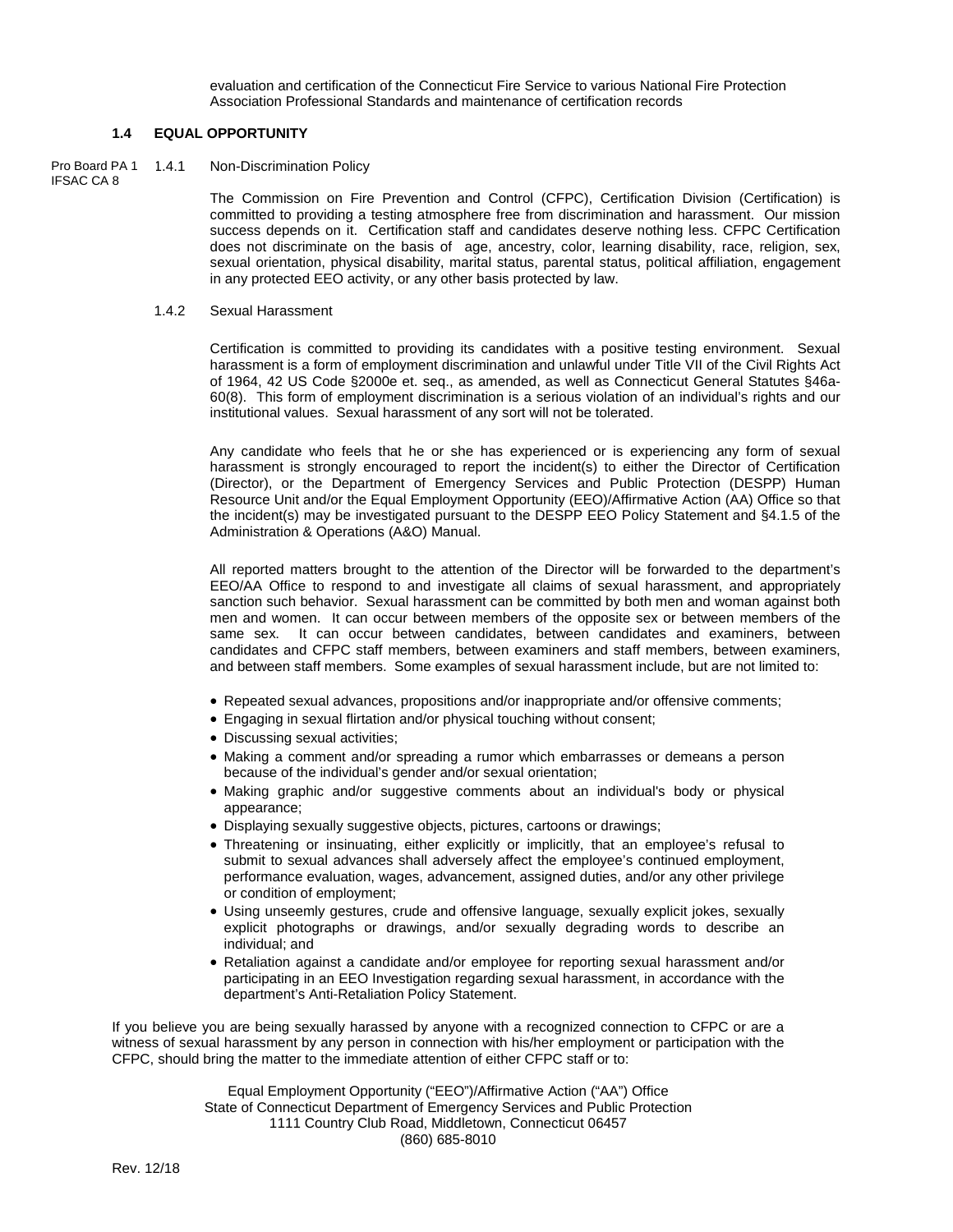#### **1.5 AMERICANS WITH DISABILITIES STATEMENT**

Pro Board PA 1

IFSAC CA 3

1.5.1 Department of Emergency Services and Public Protection

The Department of Emergency Services and Public Protection (DESPP) is committed to providing and promoting equal opportunities in all of its activities and services. This commitment includes following the mandates of the Americans with Disabilities Act of 1990 (ADA), a federal law that makes it unlawful to discriminate against a qualified person with a disability in all aspects of the employment process and in the provision of services and benefits. The Department is also committed to its obligations, as an employer, under the Rehabilitation Act of 1973, as amended and applicable State Disability and Discrimination Constitutional provisions and statutes.

1.5.2 Commission on Fire Prevention and Control, Certification Division

The Commission on Fire Prevention and Control, Certification Division is committed to providing reasonable accommodation(s) for persons with special circumstances. This commitment includes the mandates of the Americans with Disabilities Act of 1990 (ADA) as amended by ADA Amendments Act of 2008. This policy is in compliance with and does not supersede Department of Emergency Services and Public Protection (DESPP) "Americans with Disabilities Act Policy Statement Policy Statement" dated January 11, 2013.

#### 1.5.2.1 Discussion

- a. Certification engages in an interactive process with each candidate on a case-by case basis in order to determine eligibility for accommodations. In determining disability status, Certification is guided by the federal definition of disability which describes an individual with a disability as someone who has:
	- (1) a physical or mental impairment that substantially limits one or more major life activities of such individual;
	- (2) a record of such impairment;
	- (3) being regarded as having such an impairment.
- b. In accordance with Section 7-323*l*-95(d) of Connecticut Regulations for State Agencies, *all examinations and/or components shall be structured and administered in accordance with the Americans with Disabilities Act. Appropriate accommodations may be made on an as needed basis when supported by appropriate documentation of disability.*

#### **1.6 GOALS AND OBJECTIVES**

- 1.6.1 Measure the level of knowledge, skill and abilities possessed by participants and to attest that these individuals meet nationally recognized standards. These competency-based standards promote evaluation and uniformity of training programs. IFSAC CA 1
	- 1.6.2 Establish and maintain a mechanism whereby municipal, tribal and industrial fire brigade personnel can be measured against established qualifications and demonstrate skills in alignment with applicable NFPA Standards.
	- 1.6.3 Maintain standard operating and administrative procedures to preserve accreditation of the CFPC certification system in accordance with the requirements of the International Fire Service Accreditation Congress (IFSAC) and the ProBoard Fire Service Professional Qualifications System (ProBoard).
	- 1.6.4 Preserve the CFPC certification system within the requirements issued under the Connecticut General Statutes and State Administrative Regulations related to the CFPC.
	- 1.6.5 Maintain a certification system whereby Certification Candidates (candidate) are tested in a fair and consistent manner on information and skills relevant to the particular NFPA Standard.
	- 1.6.6 Offer an individualized assessment of prior learning, knowledge, skills, abilities and experience for applicants who wish to pursue certification at certain levels.
	- 1.6.7 Design organization, procedures, and staffing activities to achieve the highest standard for security of examination documents and results.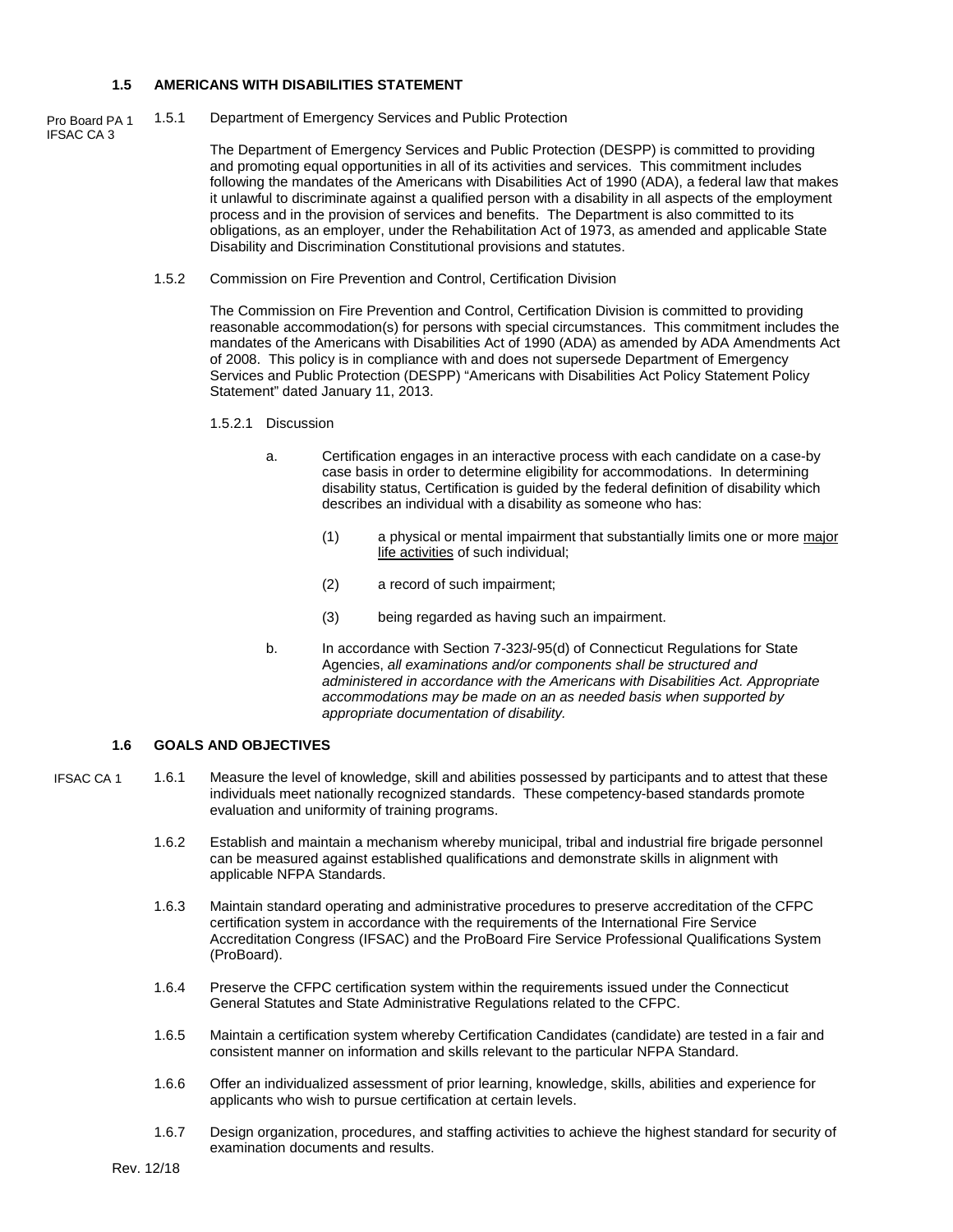- 1.6.8 Provide all certification programs on a voluntary basis.
- 1.6.9 Adopt new NFPA Standards and update all practical and cognitive instruments and procedures skills testing within 24 months of issue for each new or updated National Fire Protection Association (NFPA) standard.
- 1.6.10 Maintain permanent records documenting the certification testing results of all individuals who properly apply for certification through Certification.
- 1.6.11 Assure all testing is conducted in a manner that provides for the appropriate safety of all applicants, examiners and the general public at all times.
- 1.6.12 Sustain a cadre of Adjunct Examiners (examiner) who are trained and qualified to conduct fair and consistent assessment of candidate skills.
- 1.6.13 Provide Fire Service certification testing and certifying services to all the Fire Service organizations and personnel of the State of Connecticut without regard to race, gender, creed, national origin or disabilities. Pro Board PA 1 IFSAC CA 8
- 1.6.14 Develop policies and procedures reasonably precluding the inappropriate influence of individuals, entities or interest groups over the certification process. IFSAC CA 4

#### **1.7 EMPOWERMENT**

- 1.7.1 Section 7-323*l* of the Connecticut General Statutes states: Duties of the Commission on Fire Prevention and Control. Regulations. (a) The Commission shall: …(2) Establish standards for a fire service training and education program, on a voluntary basis, and develop and conduct an examination program to certify those fire service personnel who satisfactorily demonstrate their ability to meet the requirements of the fire service training and education program standards; Pro Board A 3
	- 1.7.2 Section 7-323*l*-95(a) of Regulations of Connecticut State Agencies states "The Commission on Fire Prevention and Control shall prepare and conduct oral, written, and/or practical examinations as deemed necessary to determine of a person is qualified and eligible to be certified."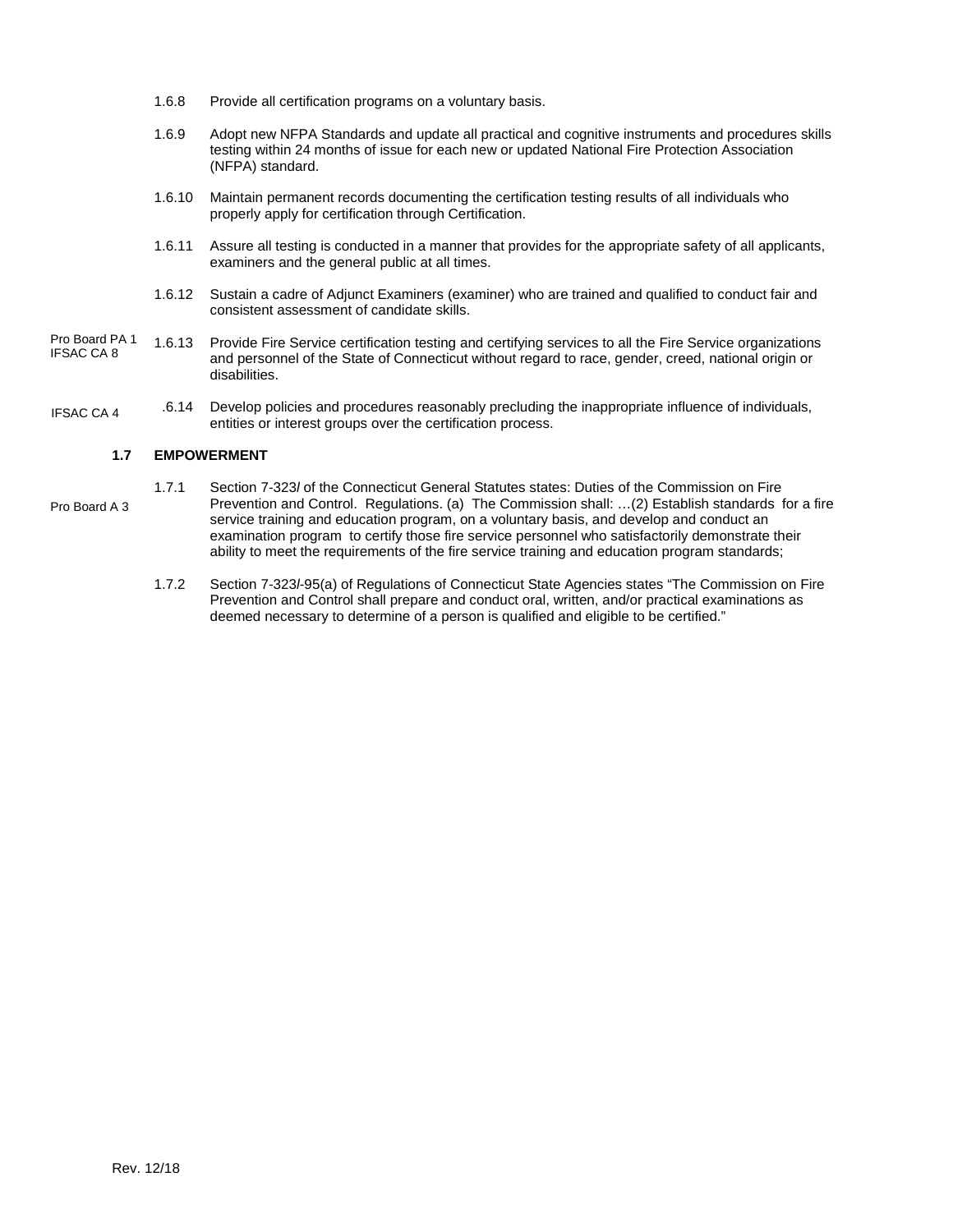## **CHAPTER 2**

## **CERTIFICATION DIVISION ORGANIZATION AND ADMINISTRATIVE PROCEDURES**

#### **2.1 PURPOSE**

- 2.1.1 The purpose of this chapter is to establish the administrative authority, responsibility and procedures for Certification.
- 2.1.2 C.G.S 7-323 creates the Commission on Fire Prevention and Control, the general purpose of which is to establish standards for a fire service and education program, on a voluntary basis, and develop and conduct an examination process to certify fire service personnel.

#### **2.2 FEDERAL AND STATE REGULATIONS**

#### 2.2.1 Federal

Certification shall comply with all applicable federal regulations including Department of Labor, Occupational Safety and Health Administration (OSHA) and the Department of Justice, Americans with Disabilities Act (ADA) in the performance of certification testing in a safe and appropriate environment.

2.2.2 State

Certification shall comply with all applicable State of Connecticut regulations including C.G.S 7-323, Section 7-323*l* Regulations of Connecticut State Agencies, and CONN-OSHA.

#### **2.3 STANDARDS AND ACCREDITATION**

2.3.1 National Fire Protection Association (NFPA)

All certification testing shall be based on the appropriate NFPA Standard for knowledge and skill at the requisite level of certification.

#### 2.3.2 Accrediting Agencies

2.3.2.1 National Board on Fire Service Professional Qualifications (NBFSPQ) (Pro Board)

Certification policies, procedures and operations shall reflect criteria specified by the Pro Board Committee on Accreditation (COA) and published in NBFSPQ "Operational Procedures".

2.3.2.2 International Fire Service Accreditation Congress (IFSAC)

Certification policies, procedures and operations shall reflect criteria specified by the IFSAC Certificate Assembly.

#### **2.4 CERTIFICATION FUNCTIONS AND DUTIES**

- 2.4.1 The CFPC, per Sec 7.232l and Sec. 7-323o of C.G.S. shall
	- 2.4.1.1 establish fees for the actual direct and indirect costs of the administration of the firefighter certification programs, which fees shall be assigned against any person participating in such programs;
	- 2.4.1.2 promulgate rules establishing standards for firefighter certification programs and for determining whether a firefighter certification meets established standards;
	- 2.4.1.3 on the recommendation of the Director of Certification (Director), issue a certificate to any firefighter who presents evidence that the minimum certification standards have been met;
	- 2.4.1.4 recommend for appointment, to the Commissioner of the Department of Emergency Services and Public Protection, a State Fire Administrator.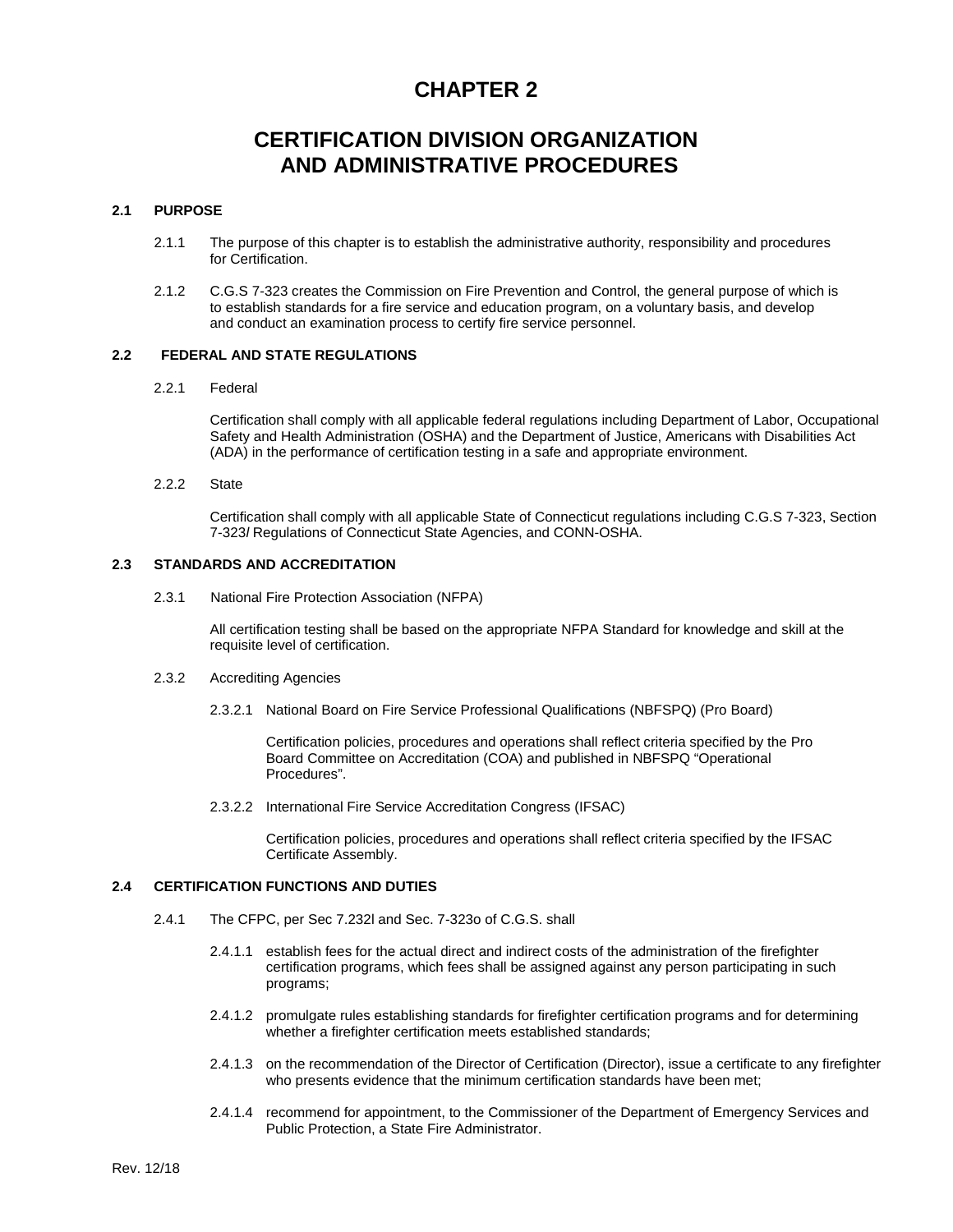#### 2.4.2 The Director shall

- 2.4.2.1 report directly to the State Fire Administrator;
- 2.4.2.2 develop and conduct an examination program to certify fire service personnel;
- 2.4.2.3 advise the State Fire Administrator and CFPC on the promulgation of rules enacting standards for the certification of firefighters; and procedures for determining whether a firefighter has met the established standards;
- 2.4.2.4 advise the State Fire Administrator and CFPC on the establishment of fees for the actual direct and indirect costs of the administration of firefighter certification programs;
- 2.4.2.5 develop and administer the entire certification system;
- 2.4.2.4 serve as the agency's representative to national accreditation boards and organizations;
- 2.4.2.7 review State Regulations and forward recommendations for revision to the CFPC;
- 2.4.2.8 maintain NFPA Standards library;
- 2.4.2.9 supervise daily operations and administration of
	- a. written examinations;
	- b. practical examinations;
	- c. written test and practical test material development.
- 2.4.2.10 The Director shall conduct unannounced examination site visits and observations for the purpose of site inspections and Examiner observations. ProBoard TA 6
	- 2.4.3 The Certification Registrar (Registrar) is responsible for records relating to certification and maintenance of individual certification records. The Registrar shall:
		- 2.4.3.1 processes all student applications for testing, challenge, and reciprocity in order for fees to be charged and logged;
		- 2.4.3.1 verify candidate eligibility for practical and written examinations;
		- 2.4.3.2 manage practical skills examination component of candidate evaluation and associated recordkeeping;
		- 2.4.3.3 produces rosters for upcoming examinations at the 10-day mark;
		- 2.4.3.4 verify Station Evaluator credentials and maintains Station Evaluator database;
		- 2.4.3.5 update examination schedule on CFPC website;
		- 2.4.3.6 weekly certification fees deposits;
		- 2.4.3.5 communicate examination results to candidates; and
		- 2.4.3.6 distribute earned certificates.
	- 2.4.4 The Certification Coordinator is responsible for coordinating all components for practical and written certification examinations: The Certification Coordinator shall:
		- 2.4.4.1 schedule live burn audits, practical and written examinations, ADA examinations;
		- 2.4.4.2 select and schedule Chief Examiners, Written Examination Proctors, and Burn Auditors;
		- 2.4.4.3 signs out vehicles for examinations, fuels vehicles as needed;
		- 2.4.4.4 assembles/updates practical skills examination boxes;
		- 2.4.4.5 corresponds with host sites to set up practical and written exam testing;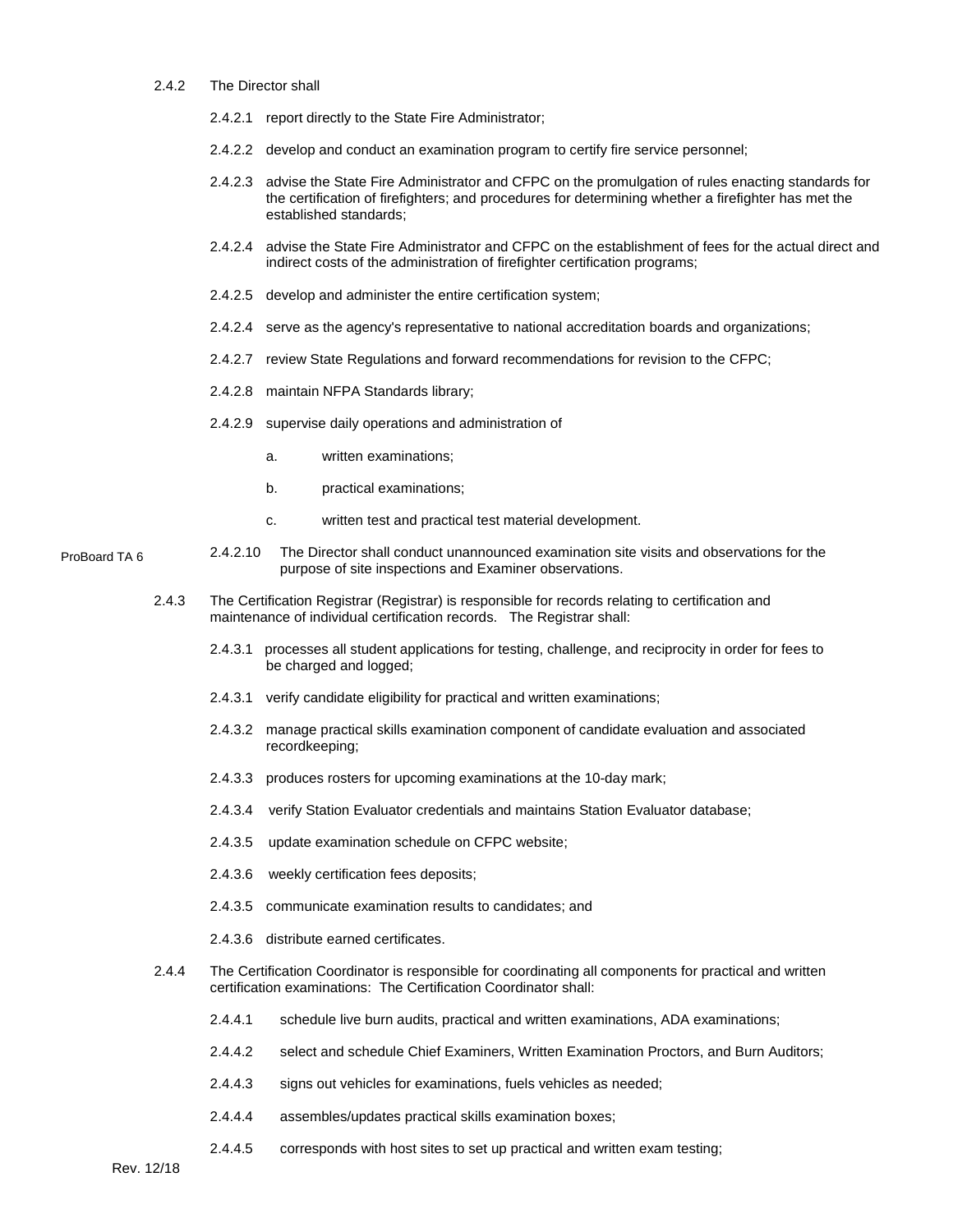- 2.4.4.6 corrects written examinations using PAR scantron system; and
- 2.4.4.7 assembles and mails out written exam boxes.

#### **2.5 ADJUNCT EXAMINERS**

2.5.1 Roles and Responsibilities

Pro Board TA 5 IFSAC GA pg 11

- 2.5.1.1 Certification is supported by a cadre of part-time employees (examiners) who serve as Chief Examiners, Written Examination Proctors and Live Burn Auditors:
	- 2.5.1.1 All individuals serving in the role of Chief Examiner, Written Examination Proctor, Station Examiner, or Live Burn Auditor shall follow all guidelines and instructions provided by Certification for the administration of a safe, fair, consistent, equitable and objective practical and/or written examination or audit.
	- 2.5.1.2 All Examiners shall be minimally certified to the Fire Service Instructor I level, with pertinent certification to the level being assessed, and who have been trained to the policies and procedures for conducting certification examinations.
	- 2.5.1.3 The assurance of an effective, fair, consistent and secure testing environment is the priority for all examiner personnel who conduct examinations on behalf of the CFPC. The safety of all participants in the examination process is of highest priority and the security of all testing materials is expected. The following general responsibilities and tasks are assigned to an Examiner:
		- a. Verifies the identification of all candidates participating in an examination process through a photo identification source bearing a date of birth (e.g. driver's license, military or Fire Department identification card, passport);
		- b. Distributes and collects all examination materials required for a written certification examination; secures all examination material for transport;
		- c. Delivers scripted instructions at practical and written examinations to explain the examination process and requirements for maintaining an appropriate testing environment;
		- d. Assures that written examinations are conducted within the prescribed timeframe by announcing the start point, mid-point and end point for a given examination;
		- e. Confirms that Station Evaluators assigned to practical skills examination stations have not instructed candidates in the topic(s) to be assessed;
		- f. Verifies that practical skills stations are equipped with the tools and resources necessary to conduct a safe and accurate examination;
		- g. Observes the administration of practical skills stations through periodic checks to confirm that Station Evaluators and candidates comply with prescribed guidelines for the examination process;
		- h. Reviews skill sheet summaries and individual skill sheet deficiency documentation for accuracy and completeness;
		- i. Conducts a skill sheet review with the candidate for any practical skill station(s) requiring retesting, and oversees the second performance assessment of said candidate;
		- j. Records grade summaries on appropriate forms and documents any discrepancies from the prescribed process;
		- k. Dismisses from the examination site any individual who fails to comply with Certification policies and procedures for a safe, fair, consistent, equitable and objective examination;
		- l. Discharges other duties as may be requested by the Director or the Director's designee.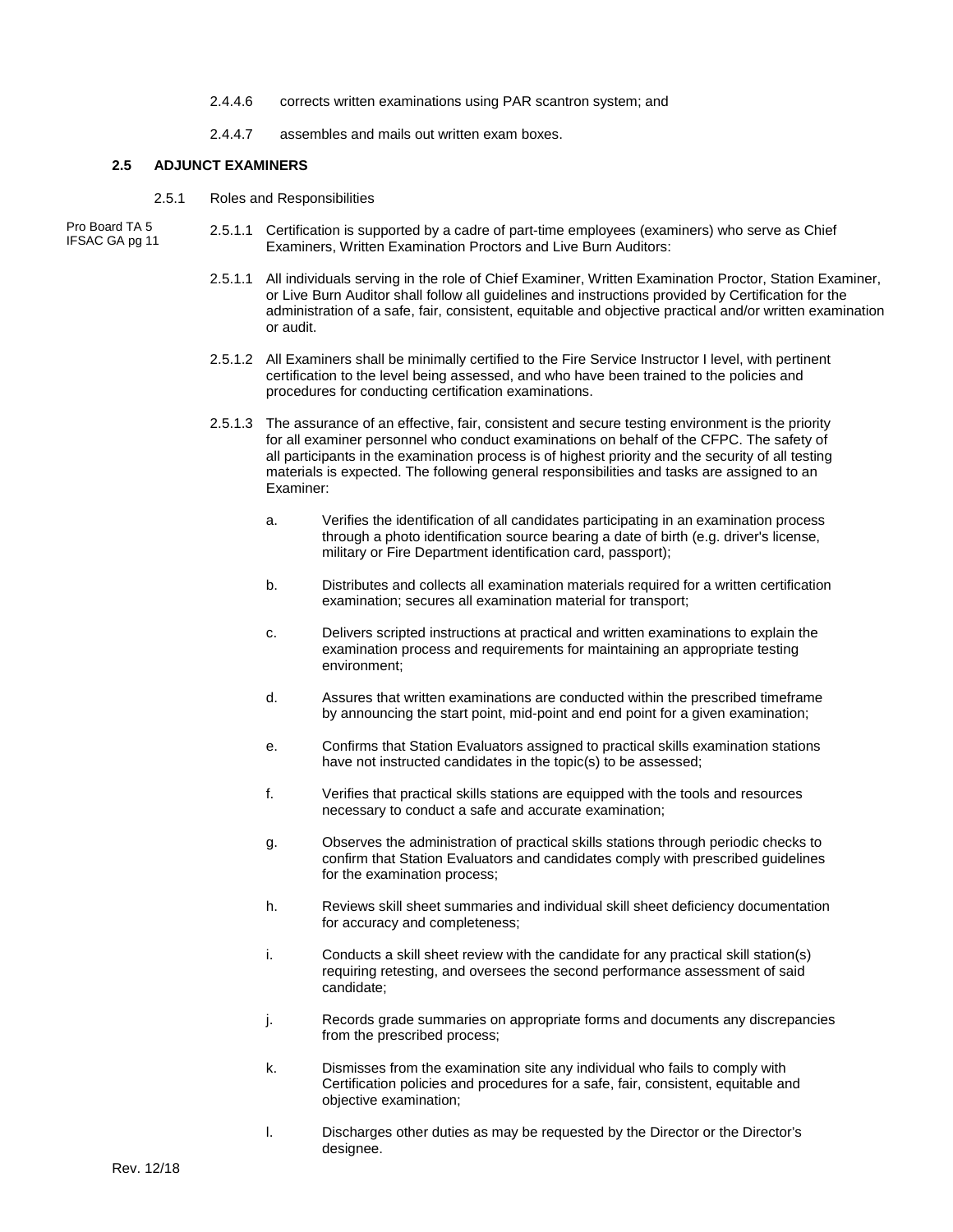Pro Board TA 4 Pro Board TA 6 IFSAC GA pg 11

- 2.5.1.4 Examiners may be assigned to the following roles:
	- a. Chief Examiner
		- (1) There shall be one Examiner assigned as Chief Examiner for each Practical Examination. The Chief Examiner is:
			- (a) accountable for the supervision of all assigned examiners and station evaluators;
			- (b) accountable for conducting candidate evaluations in a fair, objective and safe manner;
			- (c) granted authority for on-site decision making, with oversight for Station Evaluators;
			- (d) accountable for accurate recordkeeping and documentation of candidate performance; and
			- (e) responsible for maintaining security of all testing materials;
			- (f) responsible for appropriate safety measures are in place commensurate with the specific examination protocols including, but not limited to:
				- [1] fall arrests;<br>[2] air monitori
				- [2] air monitoring;<br>[3] safety officers;
				- [3] safety officers; and<br>[4] water supply.
				- water supply.
			- (g) Chief Examiners shall observe all Station Examiners and Station Evaluators at least once during the examination process.
				- [1] Any Station Examiner or Station Evaluator who fails to abide by the established process or is found to be coaching or instructing candidates shall be removed from the examination. The Director shall be notified immediately.
				- [2] Examiners found to be coaching, instructing or cheating may be subject to disciplinary action.
				- [3] Station Evaluators found to be coaching, instructing or cheating shall be removed from the Station Evaluator qualification list.
		- (2) Chief Examiners shall not
			- (a) have been directly involved in the training for the examination being conducted;
			- (b) be the Fire Department Training Officer or Lead Instructor of a commercial training entity requesting the examination; or
			- (c) hold a leadership position in the training entity requesting the examination.

#### b. Station Examiner

- (1) Station Examiners are assigned when
	- (a) as required by the specific examination;
	- (b) skills to be tested exceed the certification level(s) of available station evaluators;
	- (c) station evaluator(s) are unavailable; or
	- (d) requested by the training entity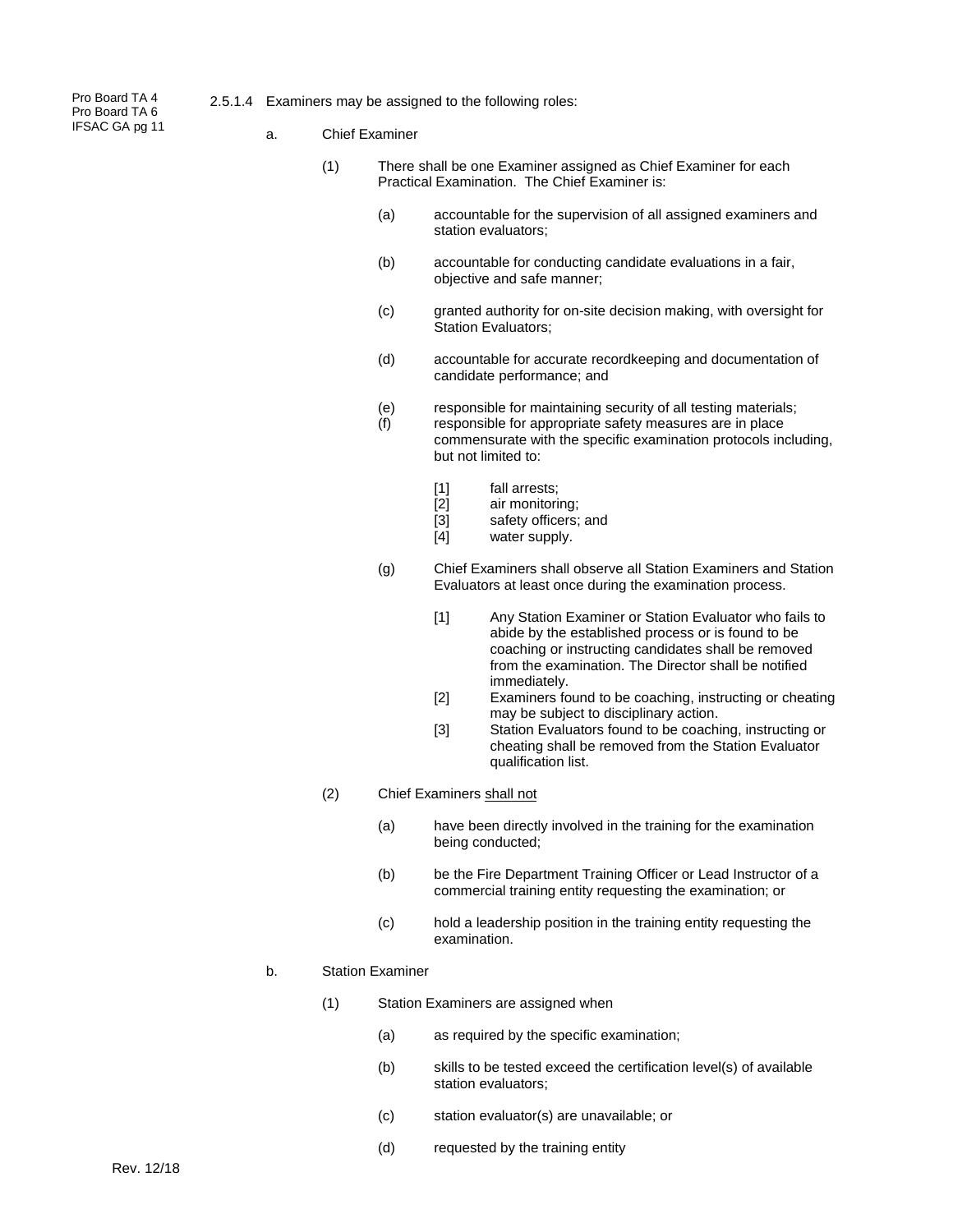- (2) A Station Examiner will be assigned to witness or conduct all same-day skill station re-takes.
- (3) Station Examiners are responsible to the Chief Examiner for test material security.
- (4) Station Examiners shall not
	- (a) have been directly involved in the training for the skill station being tested;
	- (b) be the Fire Department Training Officer or Lead Instructor of a commercial training entity requesting the examination; or
	- (c) hold a leadership position in the training entity requesting the examination.
- c. Written Examination Proctor (Proctor)
	- (1) A Proctor is accountable for
		- (a) assuring a safe and appropriate environment for the administration of written test instruments;
		- (b) maintaining test security;
		- (c) performing associated recordkeeping duties; and
		- (d) maintaining security of all testing materials.
	- (2) Examination Proctor shall not
		- (a) be utilized to administer a written examination for course that they have instructed to the candidates;
		- (b) be the Fire Department Training Officer or Lead Instructor of a commercial training entity requesting the examination; or
		- (c) hold a leadership position in the training entity requesting the examination.

#### d. Live Burn Auditor

- (1) A Live Burn Auditor is accountable for the confirmation
	- (a) of candidate participation in live fire training that reflects specific skills within NFPA 1500 Standard on Fire Department Occupational Safety and Health Program, NFPA 1001 - Standard for Professional Qualifications of Firefighters at the Fire Fighter I and Fire Fighter II levels of certification; and
	- (b) that live fire training is conducted in accordance with NFPA 1403 Standard for Live Fire Training Evolutions.
- (2) A Live Burn Auditor shall not
	- (a) have been directly involved in the training for the live burn being audited;
	- (b) be the Fire Department Training Officer or Lead Instructor of a commercial training entity requesting the audit; or
	- (c) hold a leadership position in the training entity requesting the audit.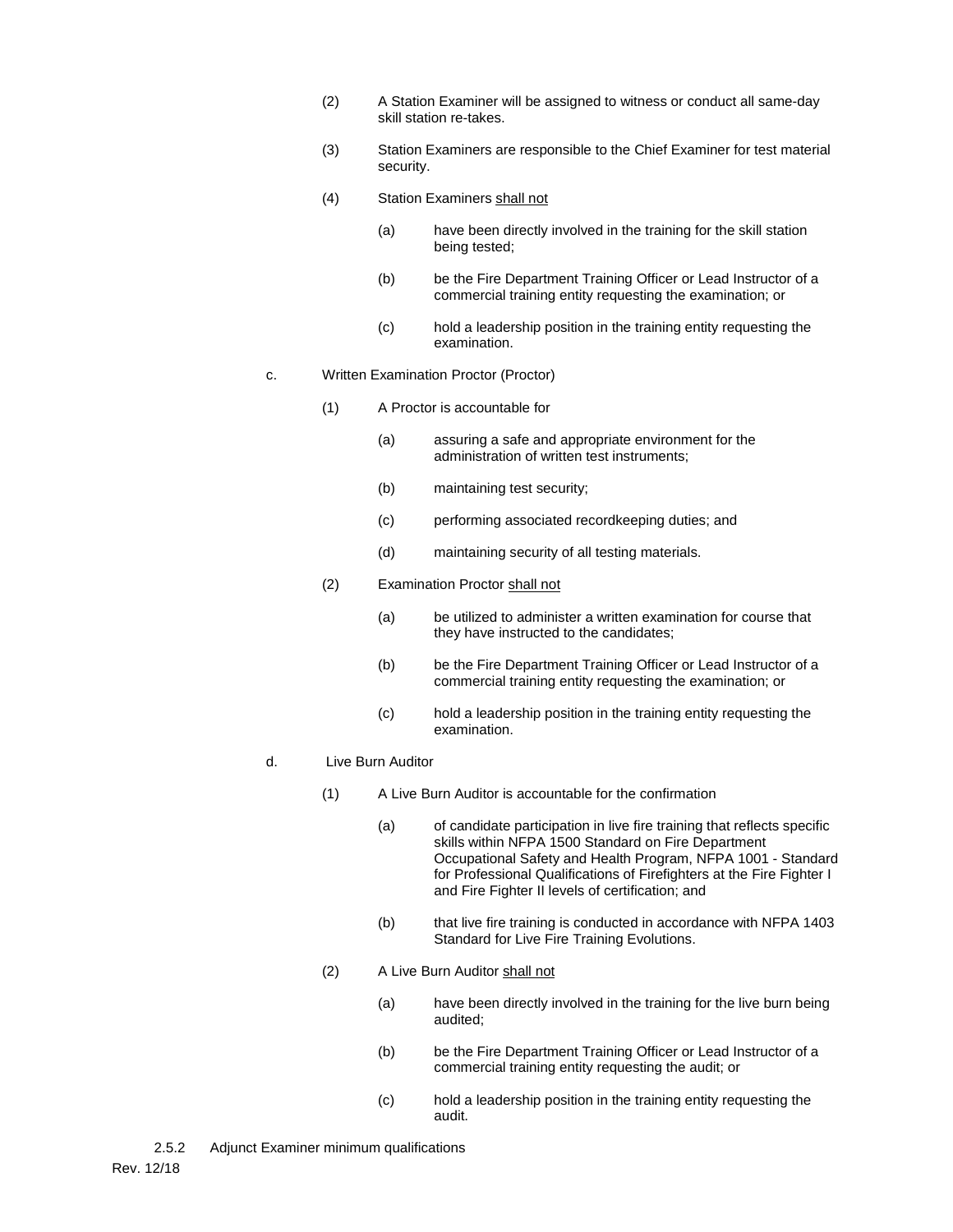- 2.5.2.1 Chief Examiner
	- a. Fire Service Instructor I;
	- b. Station Evaluator Training;
	- c. 50 hours, 30 hours of documented experience assigned as a practical skill examination Examiner, other than at the FF1 and FF2 level;
	- d. Experienced in examination rotation procedures; and
	- e. State Certified at or above the certification level being tested.
- 2.5.2.2 Examiner and Written Examination Proctor
	- a. Fire Service Instructor I;
	- b. Station Evaluator Training; and
	- c. Completed orientation/mentoring process.
- 2.5.2.3 Live Burn Auditor
	- a. Fire Service Instructor I;
	- b. Station Evaluator Training;
	- c. Documented live burn/NFPA 1403 training; and
	- d. Completed orientation/mentoring process.
- 2.5.3 Examiners are required to work a minimum of 80 hours a calendar year for Commission on Fire Prevention and Control. This time can be split between the Training and Certification Division.

#### **2.6 STATION EVALUATORS**

- 2.6.1 Station Evaluators for selected practical examinations are employees of the training entity requesting the examination. Pro Board TA 5 IFSAC GA pg 11, 12
	- 2.6.1.1 Station Evaluators for Fire Service Instructor and Fire Officer programs shall be Station Examiners assigned by the Director of Certification or the Director's designee.
	- 2.6.1 All individuals serving in the role of Station Evaluator shall follow all guidelines and instructions provided by Certification for the administration of a safe, fair, consistent, equitable and objective practical and/or written examination or audit.
	- 2.6.2 Station Evaluators shall report directly to the Chief Examiner or the Chief Examiner's designee
	- 2.6.3 Minimum qualifications for a Station Evaluator are
		- 2.6.3.1 Fire Service Instructor I;
		- 2.6.3.2 Documented completion of Station Evaluator Training; and
		- 2.6.3.3 State Certified at least one level higher that the level being tested, if a higher level exists. If a higher level does not exist, must have three (3) years of experience in the job category;
		- 2.6.3.4 Responsible for maintaining security of all testing materials.
	- 2.6.4 Station Evaluators shall not
		- a. have been directly involved in the training for the skill station being evaluated;
		- b. be the Fire Department Training Officer or Lead Instructor of a commercial training entity requesting the examination; or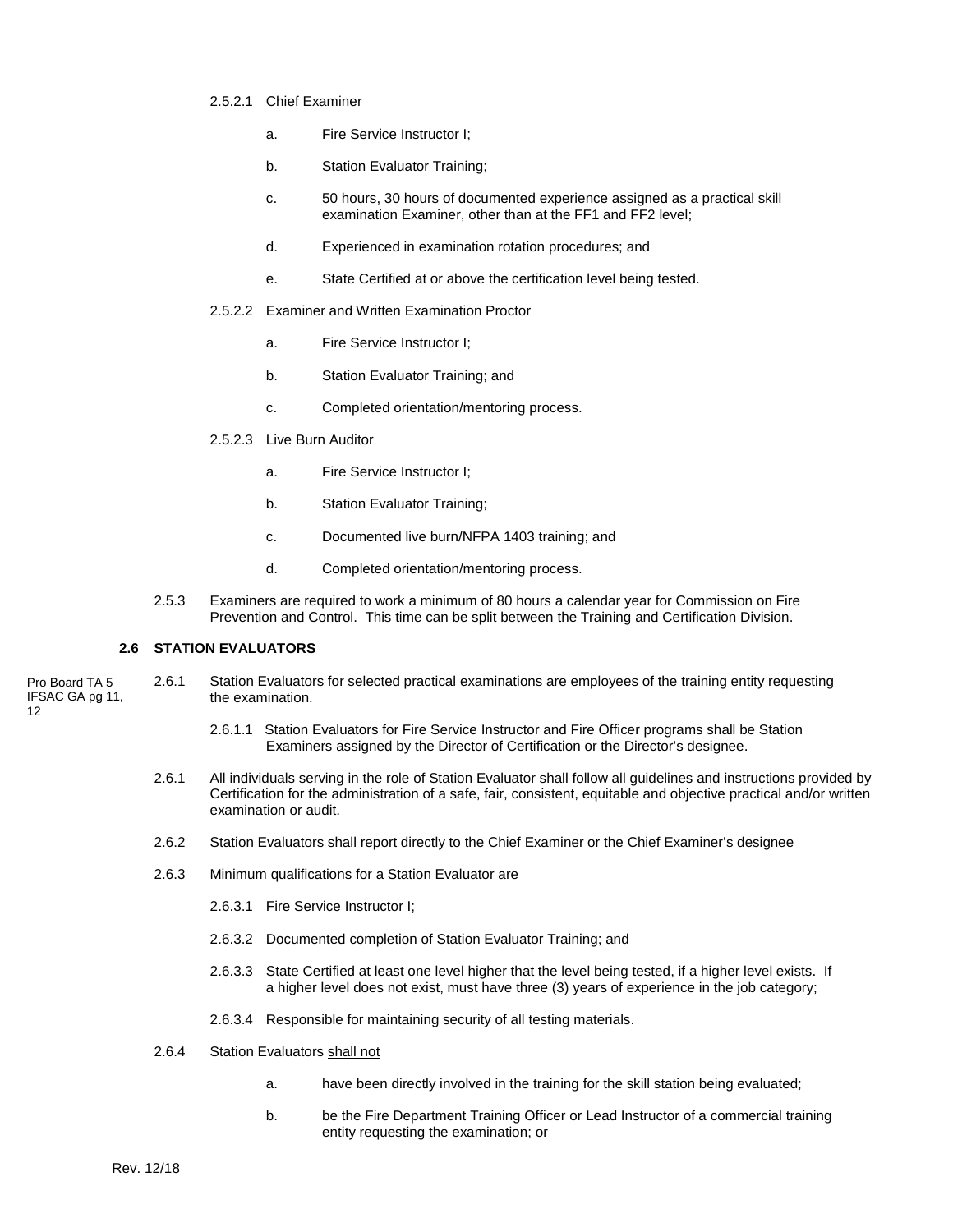c. hold a leadership position in the training entity or training program requesting the examination.

#### **2.7 GENERAL RESPONSIBILITIES FOR ADJUNCT EXAMINERS**

- 2.7.1 The assurance of an effective, fair, consistent and secure testing environment is the priority for all adjunct examiners conducting examinations on behalf of Certification. The safety of all participants in the examination process is of highest priority and the security of all testing materials is expected.
- 2.7.2 While a full delineation of responsibilities appears in the Operating Guide. The following general tasks are assigned to Examiners:
	- 2.7.2.1 Verify the identification of all candidates participating in an examination process through a photo identification source bearing a date of birth (e.g. driver's license, military or Fire Department identification card, passport);
	- 2.7.2.2 Distribute and collect all examination materials required for a written certification examination; secure for transport;
	- 2.7.2.3 Deliver scripted instructions at practical and written examinations to explain the examination process and requirements for maintaining an appropriate testing environment;
	- 2.7.2.4 Assure that written examinations are conducted within the prescribed timeframe by announcing the start point, midpoint and end point for a given examination;
	- 2.7.2.5 Confirm that Station Evaluators assigned to practical skills examination stations have not instructed candidates in the topic(s) to be assessed;
	- 2.7.2.4 Verify that practical skills stations are equipped with the tools and resources necessary to conduct a safe and accurate examination;
	- 2.7.2.7 Observe the administration of practical skills stations through periodic checks to confirm that Station Evaluators and candidates comply with prescribed guidelines for the examination process;
	- 2.7.2.8 Review skill sheet summaries and individual skill sheet deficiency documentation for accuracy and completeness;
	- 2.7.2.9 Conduct a skill sheet review with the candidate for any practical skill stations requiring retesting, and oversee the second performance assessment of said candidate;
	- 2.7.2.10 Record grade summaries on appropriate forms and document any discrepancies from the prescribed process;
	- 2.7.2.11 Dismiss from the examination site any individual who fails to comply with Certification policies and procedures for a safe, fair, consistent, equitable and objective examination; and
	- 2.7.2.12 Discharge other duties as may be requested by the Director or the Director's designee.
- 2.7.3 Professional Conduct of Examiners
	- 2.7.3.1 As representatives of Certification, all Examiners are held to a high standard of professional conduct in the performance of assigned duties. All are subject to the rules, regulations and guidance governing employees of the CFPC.
	- 2.7.3.2 Deviation from accepted policies may result in disciplinary action as warranted up to and including dismissal.
	- 2.7.3.3 Alleged criminal or felonious behavior shall be referred to the Department of Emergency Services and Public Protection (DESPP) Human Resources and Office of Professional Standards In accordance to section 5.1.2 of the Administration and Operations Manual,
		- a. "all complaints or requests for Internal Affairs/Administrative Inquiries shall be submitted directly to the Office of Professional Standards in writing using DPS-478-C-1 (new 02/07), "Complainant Information Form."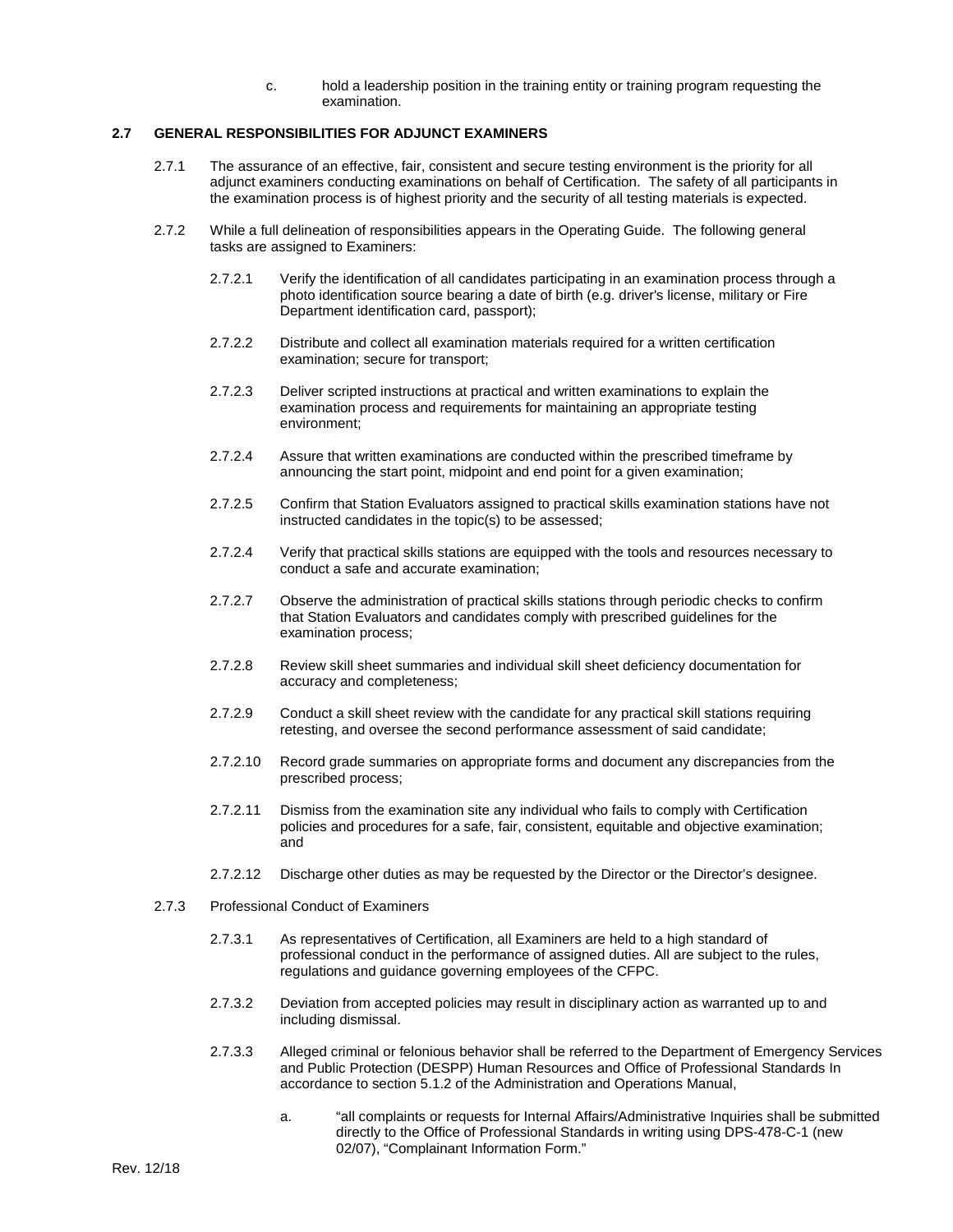- 2.7.3.4 It is expected that all Examiners will discharge their duties with respect, impartiality and consistency in the use of reasonable judgment to sustain a safe, fair and objective testing environment. Situations that exceed the Examiner's scope and authority shall be referred to the Director or the Director's designee.
	- a. Illustrations of situations requiring examiner judgment are included in the Operating Guide.
- 2.7.3.5 Expectations for professional conduct include the following general characteristics of a Certification representative:
	- a. Models a professional and positive demeanor;
	- b. Exhibits grooming and behavior appropriate for the high visibility position and responsibility that accompanies the role of a Certification representative;
	- c. Shows respect for the customer through punctuality and attentive response to questions and requests;
	- d. Shows respect for colleagues, Station Evaluators, host representatives and candidates in language, actions and through the exercise of fundamental human courtesy and regard for the diversity of all people
	- e. Refrains from words, actions, innuendo or advances of a sexual nature that could be perceived as inappropriate or constituting harassment;
	- f. Demonstrates honesty in the handling of certification tasks, assessment of a candidate's abilities and avoids the appearance of impropriety in circumstances that might exhibit potential for a conflict of interest;
	- g. Uses materials issued locally and by Certification in a proper and authorized manner;
	- h. Recognizes and handles the confidential nature of information accordingly;
	- i. Strives to deliver optimal customer service;
	- j. Follows the State of Connecticut Employee Code of Conduct; and
	- k. Acknowledges the following Certification policy:
		- (1) "The use of tobacco in any form, the consumption of alcohol and/or use of illicit drugs by Certification Division representatives is strictly prohibited at examination sites during the examination. Individuals who engage in this behavior shall be dismissed from the examination site and subject to disciplinary action."
- 2.7.4 Examiner Attire for Examinations
	- 2.7.4.1 Reasonable judgment is to be exercised by Certification representatives in the selection and use of attire. Where situations indicate the need for departure from a specific dress code, it is expected that Examiners respond in a reasonable manner while maintaining the intent of the dress code. Personal safety shall continue to be an overriding priority in the selection of specific attire for an examination.
	- 2.7.4.2 General Attire
		- a. When representing Certification at examinations (practical and written), and Live Burn Audits, Examiners shall wear a Class B station uniform (navy blue trousers, navy blue shirt with Certification Division badge and CFPC patch, dark socks, black shoes, matching belt).
		- b. Business attire is an acceptable substitute when proctoring a written examination.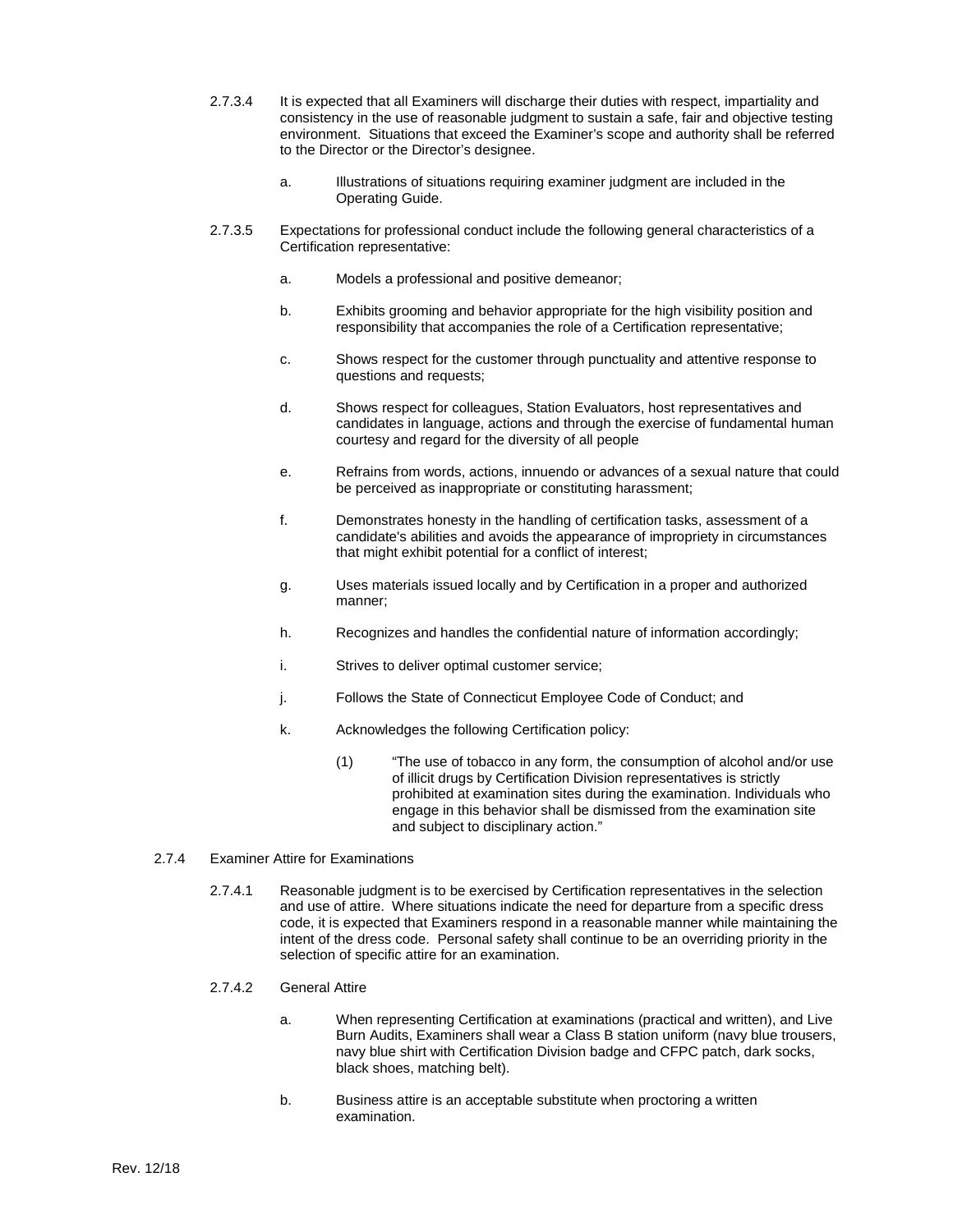- c. Recommended attire for Fire Officer and Fire Instructor Practical Examinations is business attire.
- d. When needed sweaters, sweatshirts and outerwear (including caps) shall not display department, union, agency or organization affiliation or signage other than the CFPC logo.
- e. Uniforms shall be clean, pressed and in good condition free of stains, rips and tears.
- 2.7.4.3 Personal Protective Equipment (PPE):
	- a. Safety shall continue to be an overriding priority in the selection of specific attire for an examination.
	- b. Protective gloves, eyewear and headgear shall be worn as warranted for practical examinations.
	- c. It is expected that any PPE worn by a Certification representative be worn in accordance with manufacturer's recommendations.

#### 2.7.4.4 Training:

a. New examiners are required to attend a four hour training session that reviews division polices & procedures, responsibilities, proper attire, etc. Candidates for Adjunct Examiner are required to complete certification examination training. Once completed, the Candidate for Adjunct Examiner is required to submit this completed form, signed by the Chief Examiner(s), to the Director of Certification for review. It will be the responsibility of the Director to release the Candidate from the training process to full status as an Adjunct Examiner for the Commission on Fire Prevention and Control.

#### **2.8 SAFETY AND HEALTH REQUIREMENTS**

- 2.8.1 All Chief Examiners, Station Evaluators and candidates shall wear appropriate Personal Protective Equipment (PPE) for the tasks to be performed during a practical examination day. Pro Board TA 4 IFSAC CA 3
	- 2.8.2 Candidates shall comply with applicable NFPA Standards, and other regulations, including guidelines for facial hair; non-compliance shall result in dismissal from the practical examination.
	- 2.8.3 Jewelry and/or body adornment posing a safety hazard shall be removed; non-compliance shall result in dismissal from the practical examination.
	- 2.8.4 Examiners shall exercise reasonable judgment during severe weather conditions, utilizing heat and cold index guidelines and staying alert to extreme weather conditions (lightning storm, tornado, hurricane, and blizzard) which may impact the safety of Station Evaluators and candidates.
	- 2.8.5 Every candidate added to the original roster for a given practical skills examination day shall complete an Injury Notification Report listing a contact person to be notified in the event of severe injury.
	- 2.8.6 EMS considerations shall be addressed for all practical and written examinations, with local protocols for access communicated to the Chief Examiner.
	- 2.8.7 Candidates who become ill during the examination process and can no longer continue shall be dismissed, asked to complete a Voluntary Withdrawal Form, and be allowed to reschedule for a future examination.
	- 2.8.8 Injuries sustained during an examination must be documented on an Injury Report Form. Should the injury prevent continuation in the examination process, the candidate shall be dismissed without prejudice, asked to complete a Voluntary Withdrawal Form, and allowed to test at a future time. Medical monitoring of the situation shall be initiated, as appropriate. EMS providers shall be notified to respond for documentation, and/or treatment/transport to a designated medical facility. The Chief Examiner shall notify the Director.
	- 2.8.9 For illness and/or injury deemed critical or fatal, the Chief Examiner shall notify both the State Fire Administrator and the Director at the earliest possible opportunity.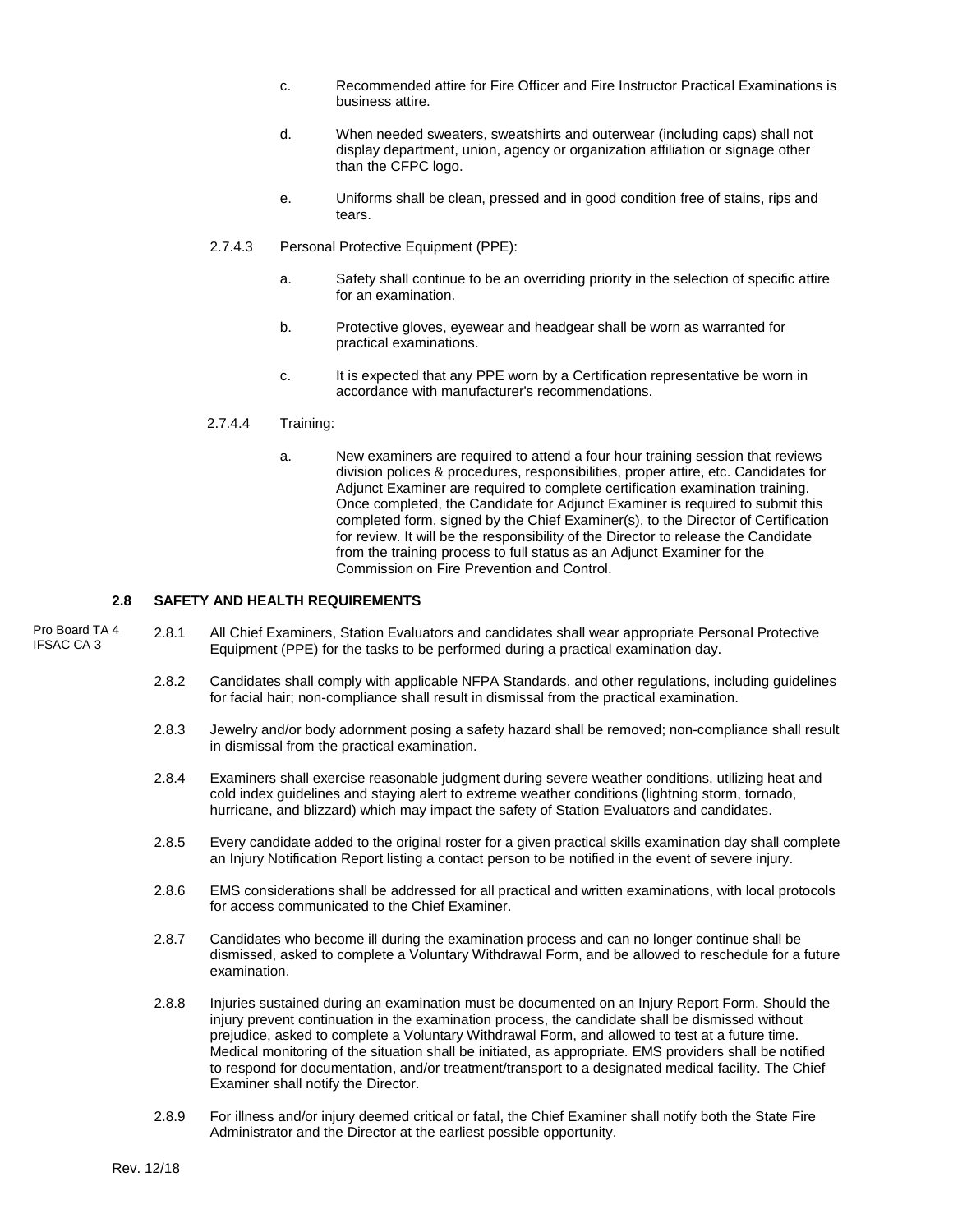- 2.8.10 The Director, through the State Fire Administrator, shall see that CONN-OSHA is notified within 24 hours of a death or an injury where more than three candidates are injured when performing the same skill.
- 2.8.11 The use of tobacco products in any form, the consumption of alcohol and/or use of illicit drugs by candidates is strictly prohibited at examination sites during the examination process. Individuals who engage in this behavior shall be dismissed from the examination site.

#### **2.9 LIVE BURN AUDITS**

- 2.9.1 Live Burn Audits, while not conducted as examinations, constitute a component of the qualifying process for awarding certification at the Fire Fighter I and Fire Fighter II levels.
- 2.9.2 Live Burn Audits shall be conduct to ensure compliance with NFPA 1403 and CFPC policy.
- 2.9.3 Live burn auditors shall ensure that live burn activities adequately meet the requirements of NFPA 1403.
- 2.9.4 Live Burn Auditor shall complete the Live Burn Audit Form.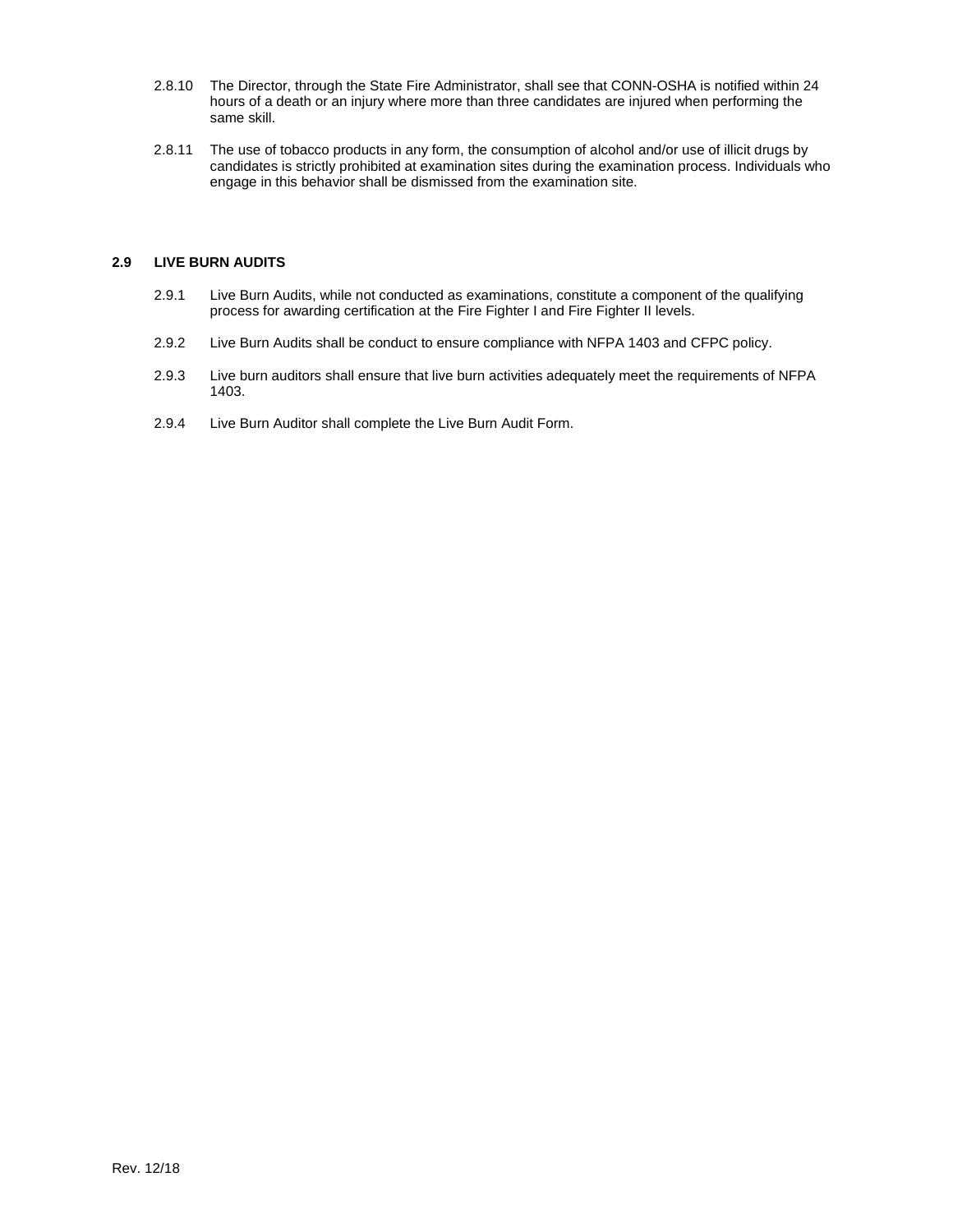## **CHAPTER 3**

## **Certification Management**

#### **3.1 PURPOSE**

3.1.1 The purpose of this chapter is to establish certification management policies. The policy is intended to ensure that the integrity and quality of the certification program is maintained.

#### **3.2 CERTIFICATION RESPONSIBILITIES**

- 3.2.1 CFPC Certification shall be the Authority Having Jurisdiction ("AHJ") for all certification performance standards. Pro Board TA 1 IFSAC CA 4
	- 3.2.2 Certification shall publish the adopted policies and standards.
	- 3.2.2 Certification shall maintain and publish a current examination schedule.
		- 3.2.2.1 A current examination schedule shall be published on the CFPC website.
		- 3.2.2.2 Students shall be notified by the Lead Instructor of the examination schedule for individual classes.
		- 3.2.2.3 Candidates for reexamination shall be mailed a copy of the current examination schedule with the candidate's examination results.
		- 3.2.2.4 Examination schedule shall be made available to candidates via email and by phone in response to individual inquiry.
	- 3.2.3 Certification shall have the capability to test 100% of the JPR and components of the requisite knowledge and skills in a given standard.
	- 3.2.4 Certification shall review certification policies and performance standards as necessary. Proposed changes must be made in accordance with the policies of the CFPC.
- 3.2.5 Certification shall maintain testing consistency when conducting examinations throughout the state. Certification shall ensure an optimal testing environment at any site for which a written and/or practical examination is to be conducted. Pro Board TA 3 IFSAC CA 4 IFSAC GA pg 7
	- 3.2.5.1 Examination specific required equipment listing and requirements for hosting practical examinations shall be provided to the remote examination site host agency at the time of examination application approval.
		- a. A Certification Examination Site Compliance Form shall be included along with a required equipment list.
	- 3.2.5.2 Remote test sites shall be safe, well-lighted and ventilated areas with sanitary facilities.
	- 3.2.5.3 Remote testing site shall have adequately spaced seating for written examinations to preclude views of other candidates' answer sheets.
	- 3.2.5.4 Remote test sites shall appropriate climate control.
	- 3.2.5.5 Remote test sites shall have testing areas reasonably free from distractions.
	- 3.2.5.6 Examination site hosts shall verify that all apparatus and equipment selected for use at a practical examination complies with applicable NFPA Standards for care, use and maintenance (e.g., NFPA 1901 *Automotive Fire Apparatus*). IFSAC CA 3.C
		- 3.2.5.7 Any apparatus or equipment that does not meet the requisite NFPA Standards shall not be used during the certification examination.
		- 3.2.5.8 Any equipment that requires regular or annual inspection or certification (e.g., SCBA, ladders, hose, ropes, etc.) shall be compliant to the appropriate NFPA Standard or alternative standard.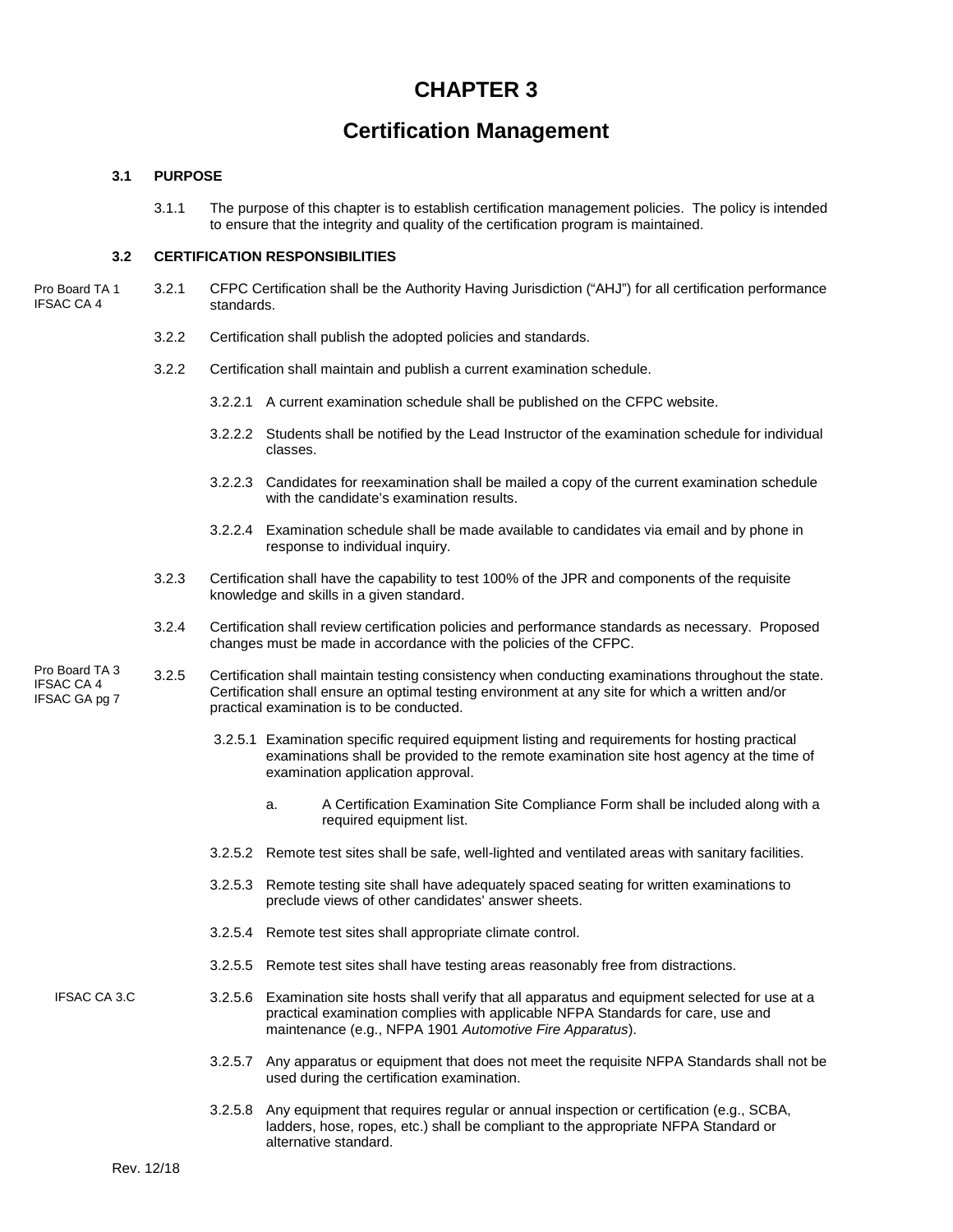- 3.2.5.9 The remote test site shall accommodate 35 foot ground ladder deployment, including raise and full extension actions.
- 3.2.5.10 The remote test site shall accommodate a continuous, non-interrupted water supply or wet hydrant system that does not cause concern for firefighter safety or public water consumption.
- 3.2.5.10 In the case of major equipment failure, the host will have one hour to secure a replacement. Evaluation of the examination station is suspended until the replacement equipment is in place and operable. If equipment cannot be replaced within the allotted time, the practical examination day continues with the exception of the affected skills station and an appropriate substitute skills evaluation station, as determined by the Chief Examiner, shall be set up.
- 3.2.5.10 Candidates who completed but did not pass a practical skills station prior to equipment malfunction requiring cancellation of the specific station shall be examined at the replacement station; those who passed the cancelled station need not be examined at the replacement station.
- 3.2.5.13 The State of Connecticut Commission on Fire Prevention and Control shall be held harmless from all aspects of the care, use and maintenance of any apparatus and/or equipment utilized or any practical skills examination. Any extenuating circumstances shall be addressed on an individual basis.
- 3.2.5.14 Site visits to prospective examination sites may be conducted by Certification to accord long-term approval to a given location or to reject a site for non-compliance.
- 3.2.5.15 The Director or designee shall conduct scheduled and unscheduled examination site compliance visits.
- 3.2.6 Certification shall maintain a current examination reference materials checklist for each level of certification awarded. The checklist contains the certification level, standard and edition, and all applicable reference materials for that specific level. The most updated version of the checklist will be made available on the CFPC website.

#### **3.3 TEST BANK MANAGEMENT**

- 3.3.1 Test banks shall be purchased from Performance Training Systems, Inc. A separate test bank shall be maintained for each level of certification. Test bank items shall be validated by a committee of subject matter experts comprised of Examiners, certified Instructors and members of Connecticut Fire Service agencies.
- 3.3.2 To ensure that the relative number of test questions in a written examination reflects the applicable NFPA Standard, Certification shall determine the relative weighting of written test questions by correlation to the weight of the corresponding segment of the specific NFPA Standard. This shall be achieved objectively through the use of commercial software designed to randomly generate examinations from any NFPA Standard and programmed for such weighting in the selection of available test bank questions. IFSAC GA pg 9

#### **3.4 WRITTEN EXAMINATION CONSISTENCY**

- 3.4.1 All examination items shall be referenced to the NFPA Standard and the appropriate reference materials. Questions used to compile written examinations are validated for content, accuracy and currency, and reside in a computerized test bank. Technical advisory committees consisting of subject matter experts shall be brought together to validate each exam question. Written Examination Proctors who have successfully completed training shall administer these tests. Pro Board TD 2 Pro Board TA 6 IFSAC GA pg 9
	- 3.4.2 A 70% passing score shall be established per State Regulations.
	- 3.4.3 Examination questions shall be chosen at random from the test bank whenever a new exam is generated. Test banks shall be large enough to generate several different versions of the same test instrument. All exams shall be analyzed for validity and reliability.
	- 3.4.4 If multiple levels of a standard or different standards are being tested within a single written examination, the candidate shall be graded on those different levels separately. The candidate must successfully pass all levels tested.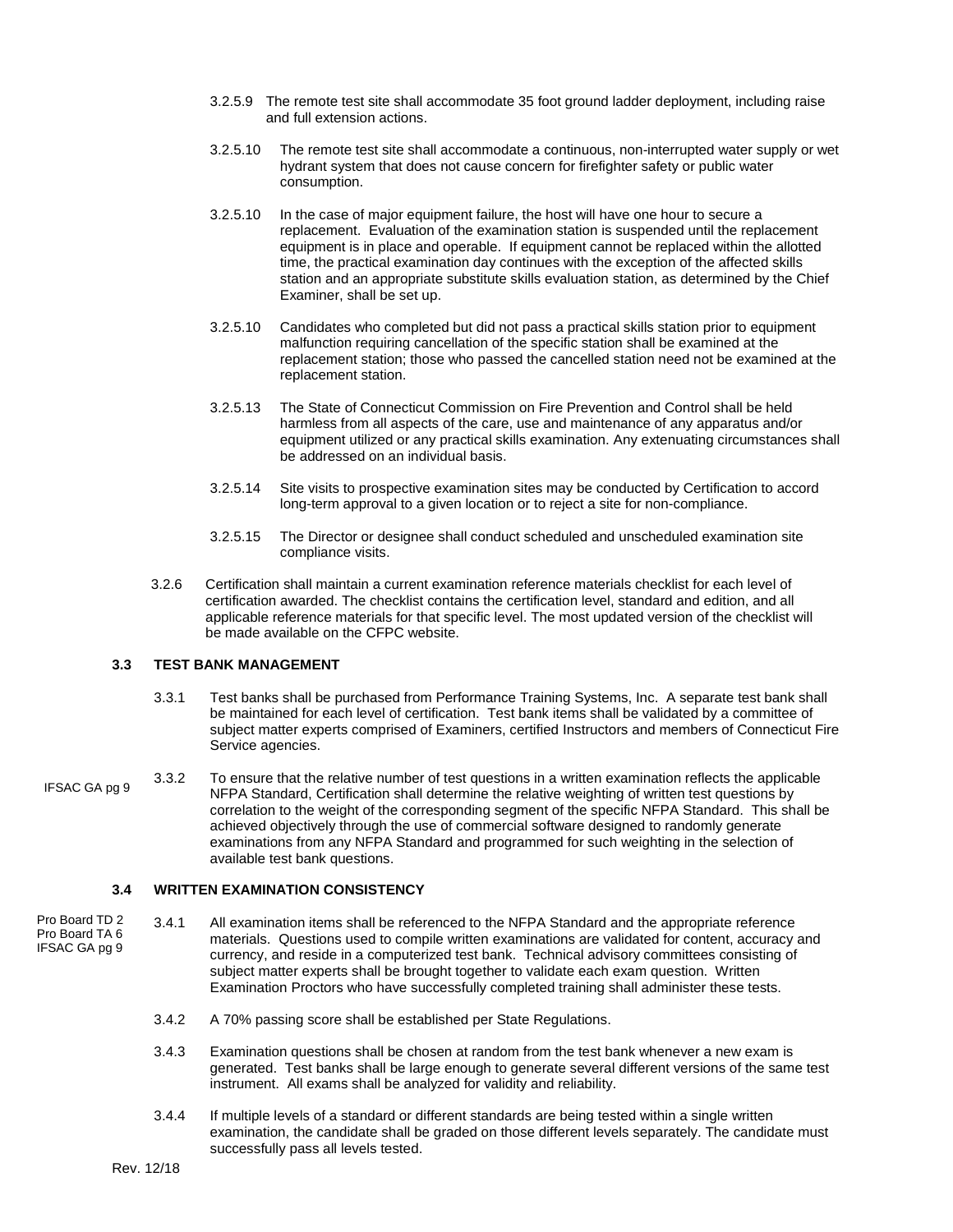3.4.5 Written Examination Proctors shall read all instructions to candidates using the script provided.

#### **3.5 MULTI-LEVEL AND COMBINED LEVEL SCORING**

- 3.5.1 If multiple levels of a standard or different standards are being tested within a single examination, the candidate shall be graded on those different levels separately. The candidate must successfully pass all levels being tested. Pro Board TD 2
	- 3.5.2 Commercial software shall separate the raw and average score at each level.
	- 3.5.3 The Registrar shall record the individual average scores for each level.
	- 3.5.4 For candidates that fail one or more levels of an examination, but not all levels, the Registrar shall record the average score for the level passed with an "H" to indicate that the level has been passed but is being held until all levels are successfully completed. Example FF1-80H.

#### **3.6 NOTIFICATION OF EXAMINATION SCORES**

- 3.6.1 Certification shall provide timely reporting of examination results for both practical and written testing of candidates for certification Pro Board TA 7 IFSAC GA pg 10
	- 3.6.1.1 Practical Examinations
		- a. Candidates shall be advised of "pass/fail" status by Station Evaluators at the conclusion of each examination station or evolution at a practical examination;
		- b. Chief Examiners shall confirm the candidate's status at the end of the examination day when all candidates have completed testing and all necessary retesting of candidates has been completed;
		- c. Reporting of a candidate's results shall be done in an appropriate and professional manner, with disclosure intended for the individual candidate and/or the evolution team;
		- d. Courses requiring in-class evaluation of practical skills (e.g., Fire Instructor I, II) shall involve direct instructor-candidate communication.
	- 3.6.1.2 Written Examinations
		- a. Individual test scores shall be made available to the candidate electronically through a secure, password-protected link on the CFPC website within 24 hours after the examination is scored.
		- b. Test scores shall be sent to each candidate by First Class Mail within six (6) to eight (8) weeks of the examination date.
		- c. Reexamination applications shall be mailed with exam results to each candidate requiring a reexamination.

#### **3.7 PRACTICAL EXAMINATION CONSISTENCY**

3.7.1 Psychomotor skill objectives are required to be examined through a process of practical skills testing and graded on a pass/fail basis. Pro Board TA 6 Pro Board TD 3

- IFSAC GA pg 13,
	- 3.7.2 All practical examinations shall be referenced to the NFPA standard. Each skill is validated for content, accuracy and currency, and is made available to each candidate.
	- 3.7.3 Practical examination components are scored on a pass/fail basis using the Job Performance Requirements (JPRs) as evaluative guides. Scenarios are designed from the skill sheets that are selected randomly for each examination. All levels require completion of 100% of the skills unless noted on the individual JPR.
	- 3.7.4 The practical skill testing evaluation will consist of mandatory and/or random NFPA JPRs.
		- 3.7.4.1 Random selection of practical skills stations are chosen for each level of certification.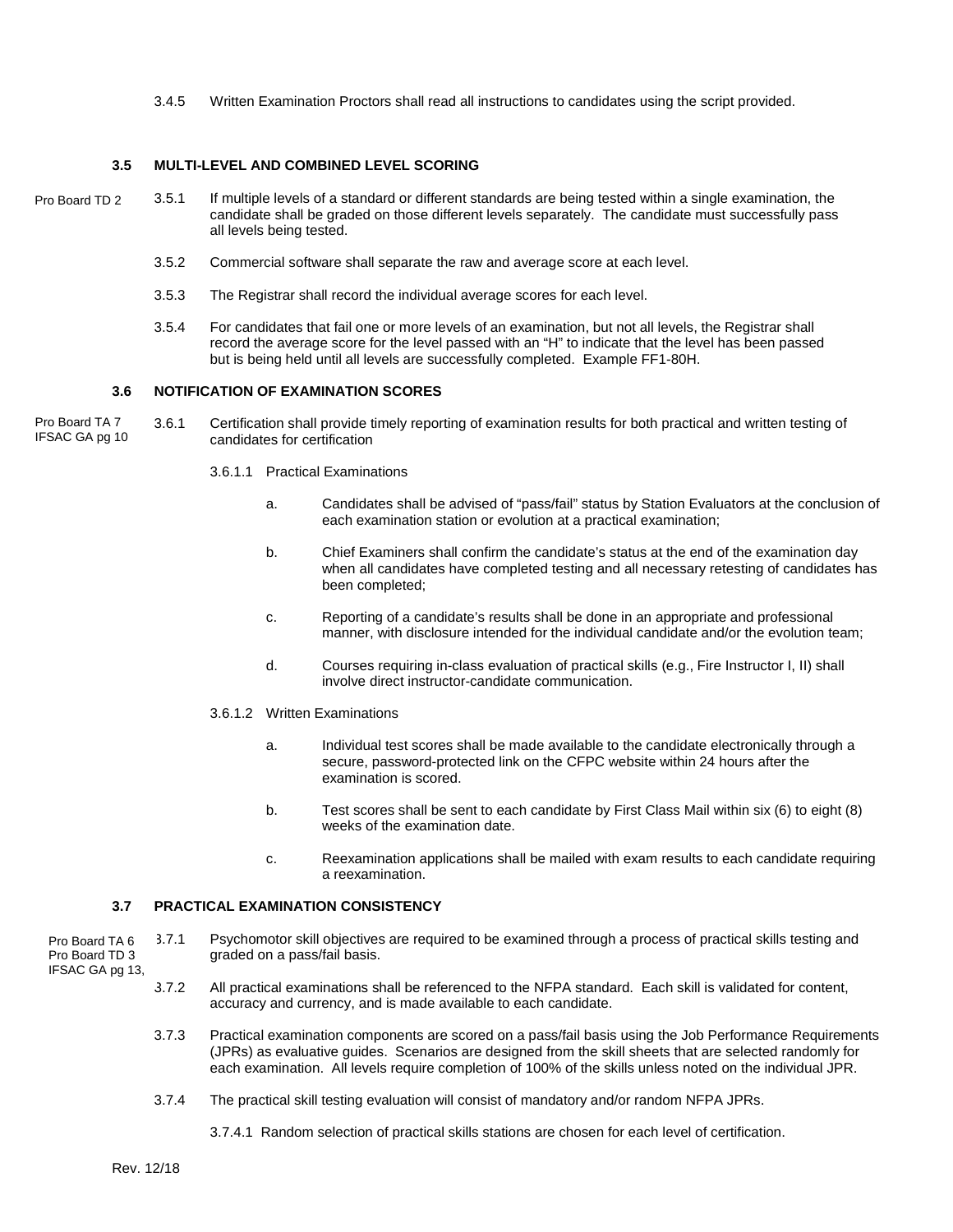3.7.4.2 Multiple scenarios have been created for each level.

 3.7.4.3 The practical binders are located in the Certification Division office secured in a locked cabinet. The Certification Coordinator has the key at his work desk. The only other individuals with access are the Certification Division Director and Registrar. The Coordinator randomly selects a binder based on level being tested, which is compiled in a storage bin and remain secured until the day of the exam. Each container is securely sealed during transportation to site location and not opened until on site for the practical skills test.

- 3.7.5 Examiners and Station Evaluators shall use the scripts provided for each skill station.
	- 3.4.5.1 Station Evaluators may clarify and repeat scripted instruction, but shall not coach or provide instruction to the candidate.

#### **3.8 RECORD KEEPING MANAGEMENT**

- 3.8.1 Document Retention Pro Board TA 8 IFSAC GA pg 11
	- 3.8.1.1 Record retention and disclosure is based upon the State of Connecticut Records Retention Policies and the Family Educational Rights and Privacy Act of 1974, as amended.
	- 3.8.1.2 Records routinely maintained by Certification in print and/ electronic format at the Connecticut Fire Academy (CFA) site include, but are not limited to:
		- a. Candidate name and address
		- b. Sponsoring training activity
		- c. Fire Service affiliation
		- d. Training Program(s) attended
		- e. Certification(s) levels attempted and examination scores
		- f. Certification(s) awarded
	- 3.8.1.3 Candidate examination scores shall be maintained at the CFA site in perpetuity.
	- 3.8.1.4 A copy of test instruments shall be maintained at the CFA site in perpetuity upon replacement and destruction of non-current test instruments.
	- 3.8.2 Document Obsolescence
		- 3.8.2.1 All routine documents and correspondence shall be managed in accordance with CFPC operational policies and guidelines for disposal of such materials.
		- 3.8.2.2 Written test materials deemed outdated shall be inventoried and accounted for in their entirety and destroyed through the use of a document shredder or other permanent destruction process.
	- 3.8.3 Challenge Process: Record and File Review
		- 3.8.3.1 Candidates may submit a written request an explanation or interpretation of any item in the Candidate's record or file by to the Director. The Director shall respond to all reasonable written requests.
		- 3.8.3.2 Acceptable reasons for requesting a record review includes, but are not limited to:
			- a. inaccuracy;
			- b. misleading entry(s);
			- c. privacy violation(s).
		- 3.8.3.3 After review of the record or file the requested, the requestor may request an amendment to the document by submitting a written request to the Director. Appropriate documentation must be attached.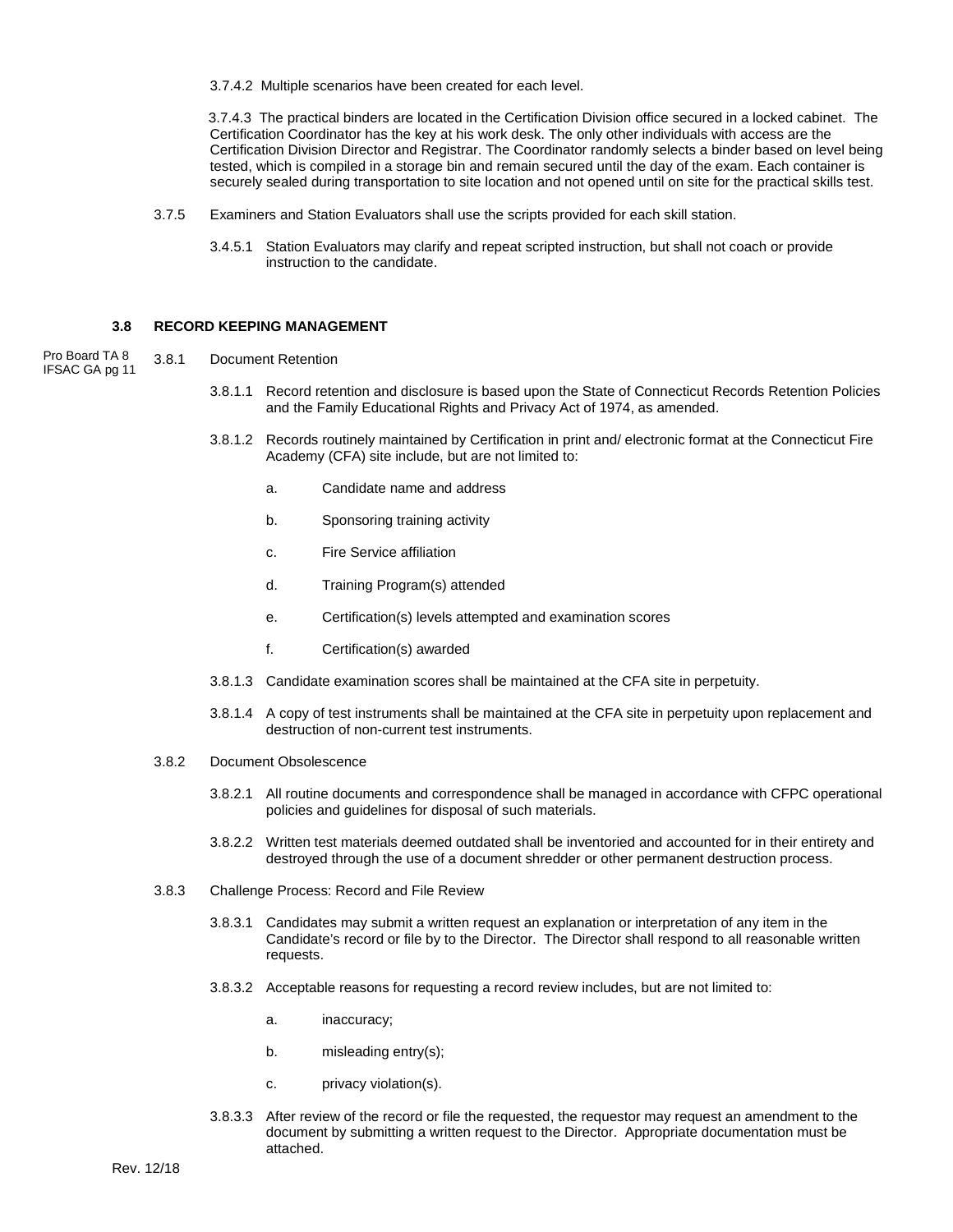a. Written requests for amendment(s) shall be answered within fifteen (15) days of receipt indicating disposition of the request.

#### **3.9 RECORD AND FILE APPEAL PROCEDURES**

- 3.9.1 A requestor may appeal the decision to the Director in writing to the stating the reason(s) for the appeal. IFSAC CA 15
	- 3.9.2 The Director shall schedule an Appeals Hearing within 30 days of receipt of the request.
	- 3.9.3 The Appeals Hearing shall consist of three individuals designated by the Director.
	- 3.9.4 The Director shall
		- 3.9.4.1 hear the person responsible for placing the contested items(s) in the file or record (if appropriate); 3.9.4.2 examine all documentation or testimony the requester presents;
		- 3.9.4.3 decide whether the contested item(s) should be retained, deleted, altered or amended;
		- 3.9.4.4 issue a written decision, based solely on the evidence presented at the hearing, within fifteen (15) days of the conclusion of the hearing;
			- a. Decisions adverse to the requester shall include a statement indicating the requester's right to place a statement in the file or record to register disagreement and reasons for the disagreement with the decision.
	- 3.9.5 The requestor may choose to be assisted or represented by individuals of choice including an attorney.
		- 3.9.5.1 The Director is to be advised thirty (30) days prior to the hearing as to any anticipated representatives and their relationship to the requestor.
		- 3.9.5.2 Representation and/or assistance shall be at the requestor's expense.

#### **3.10 SECURITY, HANDLING AND STORAGE OF TEST MATERIALS**

- 3.10.1 This section prescribes procedures for safeguarding and handling controlled test materials and outlines requirements for investigating loss or compromise of controlled materials. Pro Board TD 4 IFSAC GA pg 11
	- 3.10.2 Controlled materials include written examination booklets, completed answer sheets, and randomly selected skill sheets.
	- 3.10.3 Access
		- 3.10.3.1 Access to controlled test materials shall be restricted at all times and will be limited to the authorized individuals listed below;
			- a. Director;
			- b. Certification Registrar (Registrar);
			- c. Certification Coordinator
			- d. Designated Written and Practical Examiners;
			- e. Technical advisory committee; and
			- f. Candidate will have access to test materials only during test administration.
	- 3.10.4 Test Security
		- 3.10.4.1 To ensure the integrity of the examination process, the following procedures will be followed:
		- 3.8.4.2 Examination test banks stored in hard copy format shall be secured at all times
			- a. Test booklets are given a serial number for test security purposes.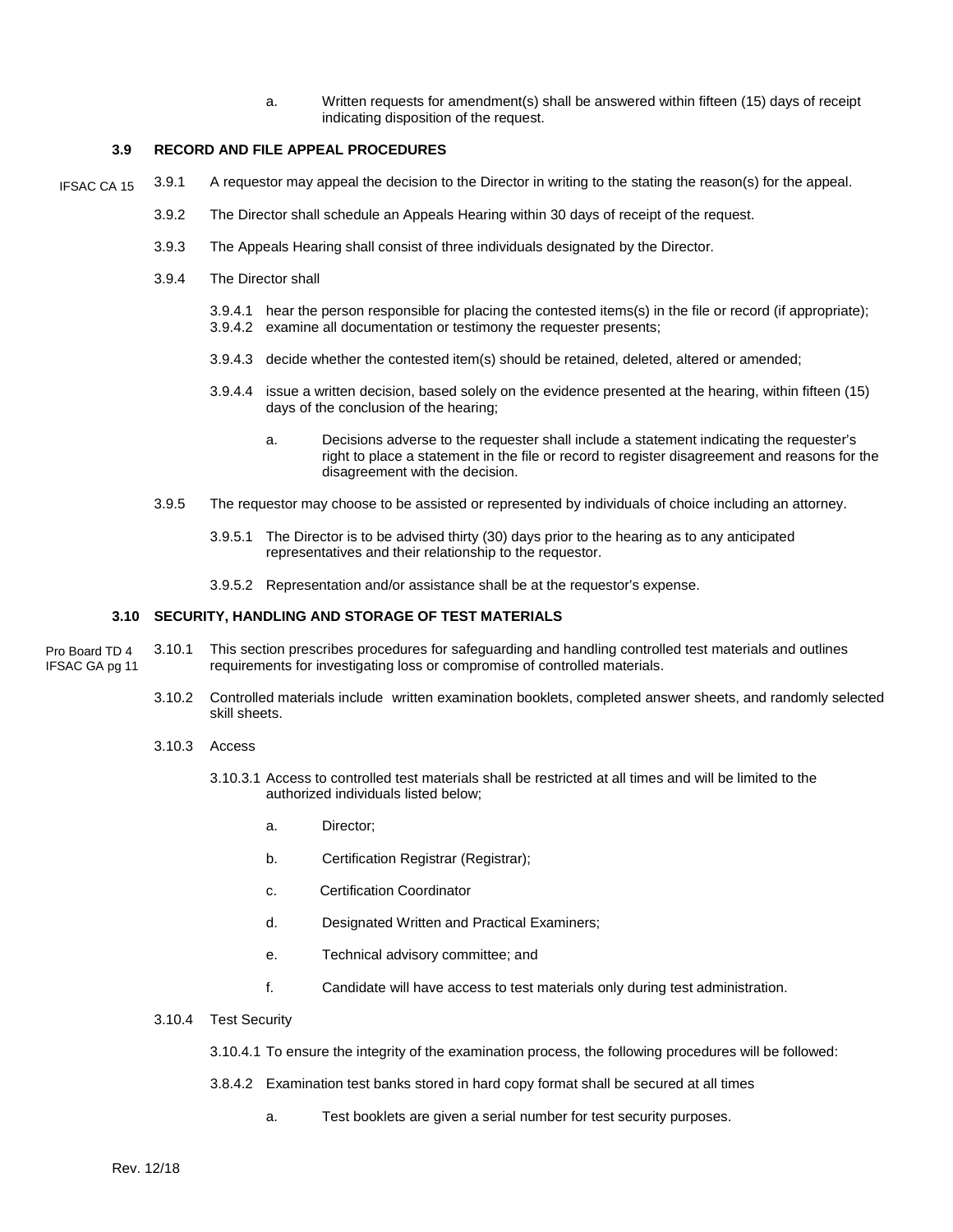- 3.10.4.3 Examination test question banks shall be stored electronically on an independent computer that is not continuously connected to the internet/intranet server. Appropriate password safeguards shall be in place.
- 3.10.4.4 Access to test booklets and completed answer sheets shall be restricted to
	- a. Director;
	- b. Registrar;
	- c. Certification Coordinator
	- d. Designated Written and Practical Examiners;
	- e. Candidate will have access to test materials only during test administration.
- 3.10.4.5 Test booklets in transit to examination sites shall be transported under secure conditions including but not limited to, a locked storage case.
- 3.10.4.6 Test question banks that have been printed and/or copied for development purposes shall be a. securely destroyed (shredded) as soon as possible;
	- b. inventoried by copies made, copies currently in circulation and copies destroyed.
- 3.10.4.7 Test booklets shall be duplicated in a secure manner.
- 3.10.4.8 Test booklets shall be revised on a regular basis to ensure security.
- 3.10.4.9 Visitors, family members, media, Chief Officers, Fire Officers, Instructors, and Fire Service members, not directly assigned to examination duties are prohibited from the examination area.
- 3.10.4.10 Conversation/video phones, personal digital assistants, handheld scanner technologies and other means for capturing audio, visual images and/or text shall be prohibited from all testing locations.
- 3.10.4.11 Noise-emitting electronic devices allowed into the examination site shall be turned off during the entire examination process.
- 3.10.4.12 Emergency communication intended for candidates shall be processed through the Staging Officer at practical examinations sites and by the Proctor at written examinations.
- 3.10.4.13 Contents of examination boxes for each level of certification shall not be disclosed prior to the scheduled examination.
- 3.10.4.14 Practical skills examination test boxes shall be secured for transportation to and from the examination sites.
- 3.10.4.15 Learning media and print materials including, but not limited to text, reference materials, notebooks and study guides shall not be allowed into the examination area on the day of testing.
- 3.10.4.16 Project-related materials submitted for evaluation shall be reviewed for plagiarism, possible copyright violations and other inappropriate actions, in accordance with accepted practices established by the University of Connecticut, other State of Connecticut-regulated educational institutions, agencies or other regulatory bodies.
- 3.10.4.17 To ensure security during test question validation, review shall occur in the Certification office or designated CFA classroom under the supervision of Certification staff. All subject matter experts shall abide by the policies set forth in this manual. All documentation, notes and records shall be maintained in a locked file in the Certification office.

#### 3.10.5 Shipment

- 3.10.5.1 Test materials shall be packaged and sealed securely with tape in such a way that a broken seal will be an indication that tampering has occurred.
- 3.10.5.2 Controlled materials shall be hand delivered or sent by commercial carrier. Controlled materials are hand-delivered to the certified Proctor or sent the certified Proctor's home address.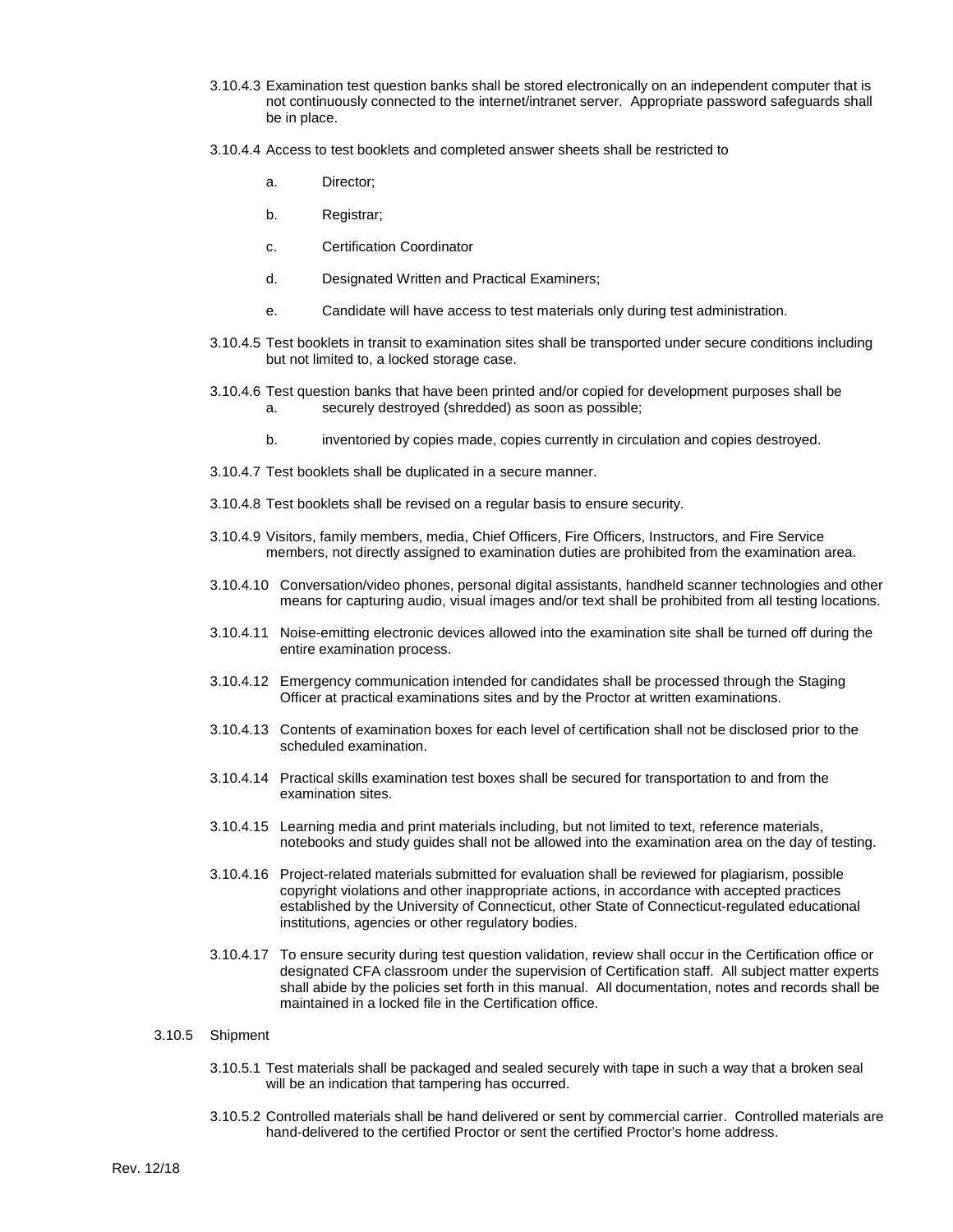3.10.6 Receipt

3.10.6.1 Proctors shall maintain security and integrity of all examinations.

3.10.6.2 Proctors shall verify the testing materials are correct and secure them until the time of testing.

- 3.10.7 Destruction
	- 3.10.7.1 Controlled test materials are to be destroyed by order of the Director. Items are to be destroyed by shredding or other methods that prevent the recognition or reconstruction of the materials.

3.10.7.2 Test materials shall be inventoried before destruction. Destruction shall be recorded.

- 3.10.8 Inventories
	- 3.10.8.1 Inventories may be conducted when:
		- a. Certification staff changes;
		- b. Test version has been compromised; or
		- c. At the request of the Director.
	- 3.10.8.2 All materials are inventoried after each usage to insure all test booklets have been return and are in testing condition.
	- 3.10.8.3 If an investigation determines that a test version has been compromised, the test booklets for that version will be destroyed.

#### **3.11 TEST ANALYSIS**

3.11.1 Written test item analysis Pro Board TD 2,3

- 3.11.1.1 All answer sheets shall be graded by the Certification Coordinator. Once graded the information is automatically updated in the database. The Director can access the database and obtain test analysis information: number of candidates testing, distribution of test scores, average test score and the number of incorrect answers made by all candidates on a particular question.
- 3.11.1.2 The Director shall analyze the information to identify high miss questions (questions that 50% or more of those examined miss) and review the question(s) identified, distribution of test scores and average test scores. Test items are reviewed annually for reliability.
- 3.11.1.3 Data derived from analysis will be used to improve or eliminate test items by the following:
	- a. Adjustments are deemed necessary by Validation Committee convened by the Director;
	- b. The Validation Committee deems there is a need for modification/clarification or elimination of a test item;
	- c. Corrections are updated to the certification level test bank;
	- d. New certification level test versions are created;
	- e. Prior certification level tests will then be destroyed as per Section 3.8.7.
- 3.11.2 Practical test item analysis
	- 3.11.2.1 The Director will convene a Technical Advisory Committee of Subject Matter Experts to review Skill Sheets to ensure compliance with current standards.
	- 3.11.2.2 Skill test item analysis may be initiated as a result of:
		- a. A candidate challenging the skill sheet;
		- b. Examiners may indicate or advise a need to review for clarification of content of the skill sheet;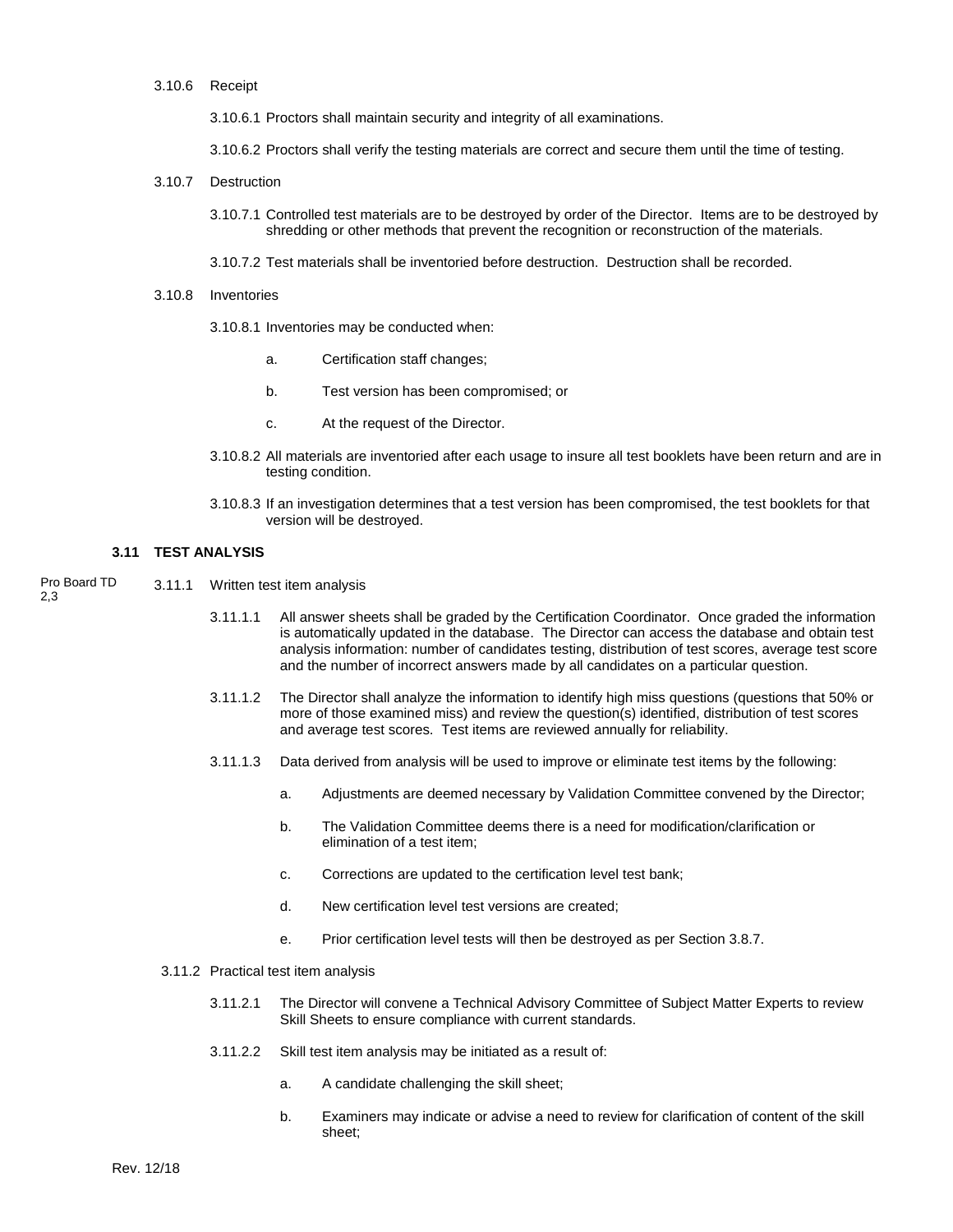- c. Users of the system (i.e. instructors, coordinators, training officers, etc.) may notify Certification of issues when utilizing the skill sheets during training evolutions.
- 3.11.2.3 Data derived from analysis will be used to improve or eliminate test items by the following:
	- a. Technical Advisory Committee reviews the skill sheet for validity;
	- b. Adjustments are deemed necessary by the Technical Advisory Committee;
	- c. Revised skill sheets are disseminated and can be found on the CFPC website;
	- d. Certification level practical examinations versions are updated to reflect changes in skill sheets.

#### **3.12 DEVELOPING AND/OR REVIEWING SKILL TEST ITEMS FOR VALIDITY**

3.12.1 Certification shall adhere to the following process for developing and/or reviewing skill test items for new or existing levels of certification or updates to NFPA standards. Pro Board TD 2 Pro Board TD 3 IFSAC GA pg 13,

- 3.12.1.1 The Director shall convene an ad hoc committee of Subject Matter Experts (SME) from the CFPC adjunct staff or recruit SMEs with specialties for desired certification level.
- 3.12.1.2 The Director will establish a scheduled meeting of the appointed SMEs.
- 3.12.1.3 SMEs will develop and/or review the task by extracting desired requisite skill applicable NFPA standard.
	- a. Director shall set expectations.
	- b. Director shall provide necessary documents and reference materials.
- 3.12.1.4 SMEs will outline critical task steps necessary for the candidate to successfully complete the skill sheet.
- 3.12.1.5 SMEs will compile the information into the skill sheet template and forward to Certification.
- 3.12.1.6 SMEs predetermine mandatory and/or random selection for practical skills testing.
- 3.12.1.7 Certification will develop or revise skill sheets based on ad hoc committee input.
- 3.12.1.8 All skill sheets shall be posted on the CFPC website.

#### **3.13 DISTRIBUTION OF MATERIALS**

Materials published by Certification shall be available to individuals by contacting Certification. Requested materials will be mailed, faxed, emailed, or can be retrieved from the web site. IFSAC 2

#### **3.14 PRIVACY AND SECURITY**

A high priority is placed on the preservation of individual privacy, confidentiality in the disclosure of examinationrelated communications, and the security of all materials relating to the examination process for certification at all levels. Certification shall acknowledge and comply with all State of Connecticut policies and regulations pertaining to electronic components and technology. Pro Board TA 7

#### **3.15 PUBLIC INFORMATION DISCLOSURE**

- 3.15.1 Information from records, files or electronic data directly relating to a candidate's examination score shall be disclosed to individuals or agencies outside the Certification Division only with the written consent of the candidate. Pro Board TA 7
	- 3.15.2 Public information comprised of data considered part of a candidate's record (Name, Certification level's attained) shall be disclosed unless an individual directs the Director by written instruction to refrain from said disclosure.

Exception: The above policy for disclosure of public information shall be superseded by court order through the Commission on Fire Prevention and Control and/or Office of the State Fire Administrator.

14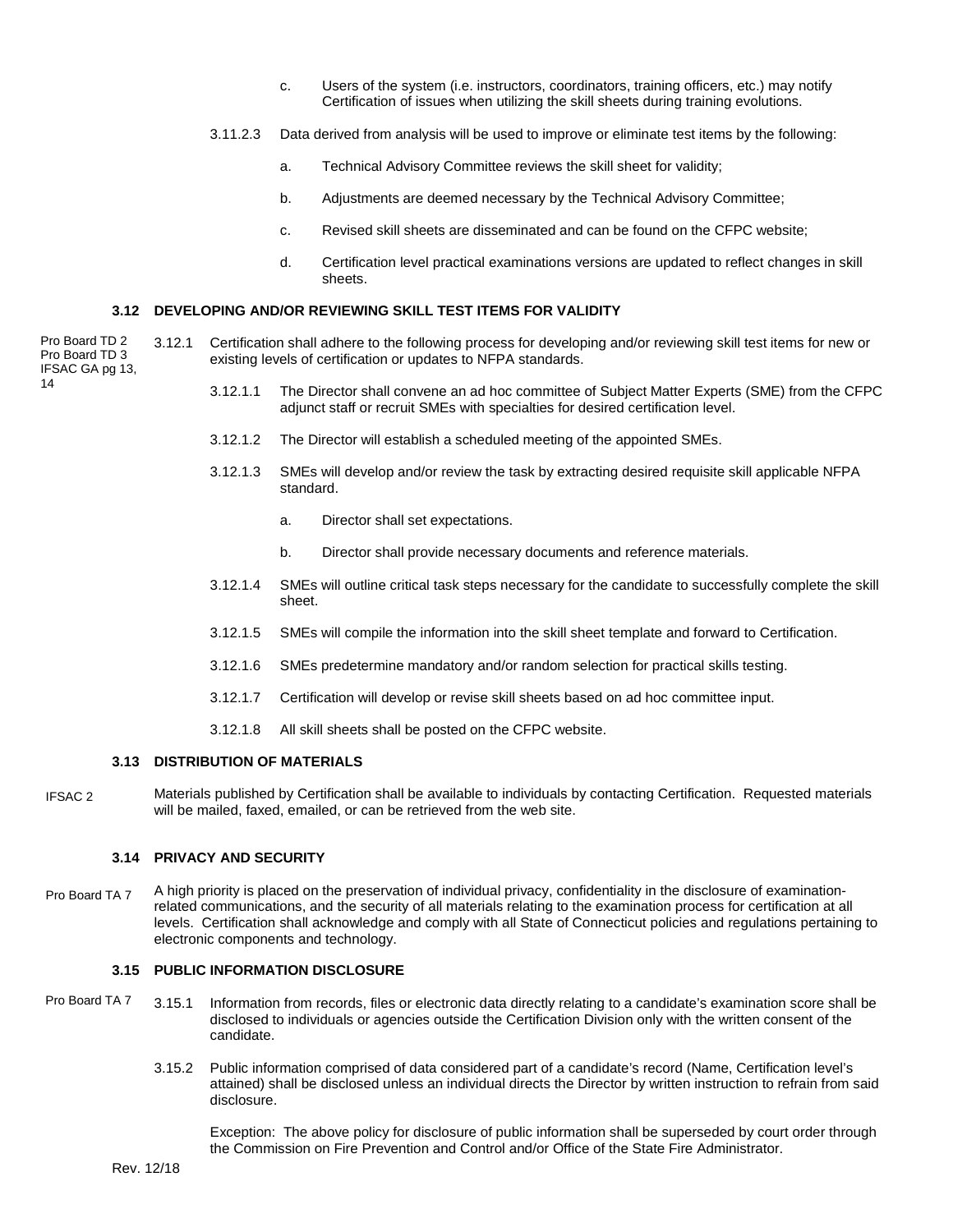#### **3.16 DISCLOSURE OF CERTIFICATION CANDIDATE RECORDS**

- 3.16.1 All candidates are afforded the right to inspect records, files and electronic data primarily and directly related to their performance. This inspection is to be conducted in the presence of a Certification staff member, according to the following guidelines. Pro Board TA 7
	- 3.16.1.1 Written request for record review must be submitted in writing to the Director;
	- 3.16.1.2 A date for records inspection shall be granted within forty-five (45) days of the receipt of the written request;
	- 3.16.1.3 Requests under the Freedom of Information Act (FOIA) provisions shall be honored accordingly;
	- 3.16.1.4 Certification examinations taken by the requester do not constitute records or files for purposes of this review;
	- 3.16.1.5 On-line release of records, files and information directly pertaining to candidate performance shall comply with accepted practices instituted within the State if Connecticut for its agencies.

#### **3.17 THIRD PARTY DISCLOSURE OF EXAMINATION INFORMATION**

- 3.17.1 With the exception of Public Information, and conditions state herein, Certification shall refuse access to or disclosure of information from educational records to third parties without the written consent of the candidate. Pro Board TA 7
	- 3.17.2 A record of the requesting party and the reason for the request shall be retained by Certification.
	- 3.17.3 Individuals wishing to release their certification record information must submit a written, signed and dated request to the Director, specifying the information to be released including, if desired, a request for copies.
	- 3.17.4 Candidate records are available without candidate-written authorization, to the following.
		- 3.17.4.1 Instructional or administrative personnel employed by CFPC whose responsibilities reasonably require access to files and records;
		- 3.17.4.2 Certain representatives of the State of Connecticut, federal departments, agencies or authorities, as provided by law, who administer and/or regulate activities directly related to fire and rescue services and who in the scope of their employment, should reasonably be expected to require access to individual files and records;
		- 3.17.4.3 In response to a lawful subpoena or court order.

#### **3.18 DISCLOSURE OF EXAMINATION RESULTS**

- 3.18.1 Certification complies with CFPC regulations, federal and state privacy laws in prohibiting the disclosure of certification examination scores to any person other than the respective candidate, without the written consent of the candidate. Pro Board TA 7
	- 3.18.2 The CFPC Release of Test Scores Authorization Form (Form C-15) shall be used by a candidate to authorize the reporting of a certification examination score to the Lead Instructor for a given course of study.
	- 3.18.3 The following guidelines shall be provided to the candidate at the time the form is presented and prior to the opportunity for authorizing score release.
		- 3.18.3.1 Scores shall be forwarded to the designated Lead Instructor as soon as possible;
		- 3.18.3.2 Under no circumstances shall examination scores be released over the telephone, by E-mail or facsimile communication;
		- 3.18.3.3 Scores reported are confidential information and will only be reported to the Lead Instructor of the training program;
		- 3.18.3.4 The Lead Instructor is not authorized to release the scores to any other individual or organization, including CFPC and/or CFA staff members and instructors;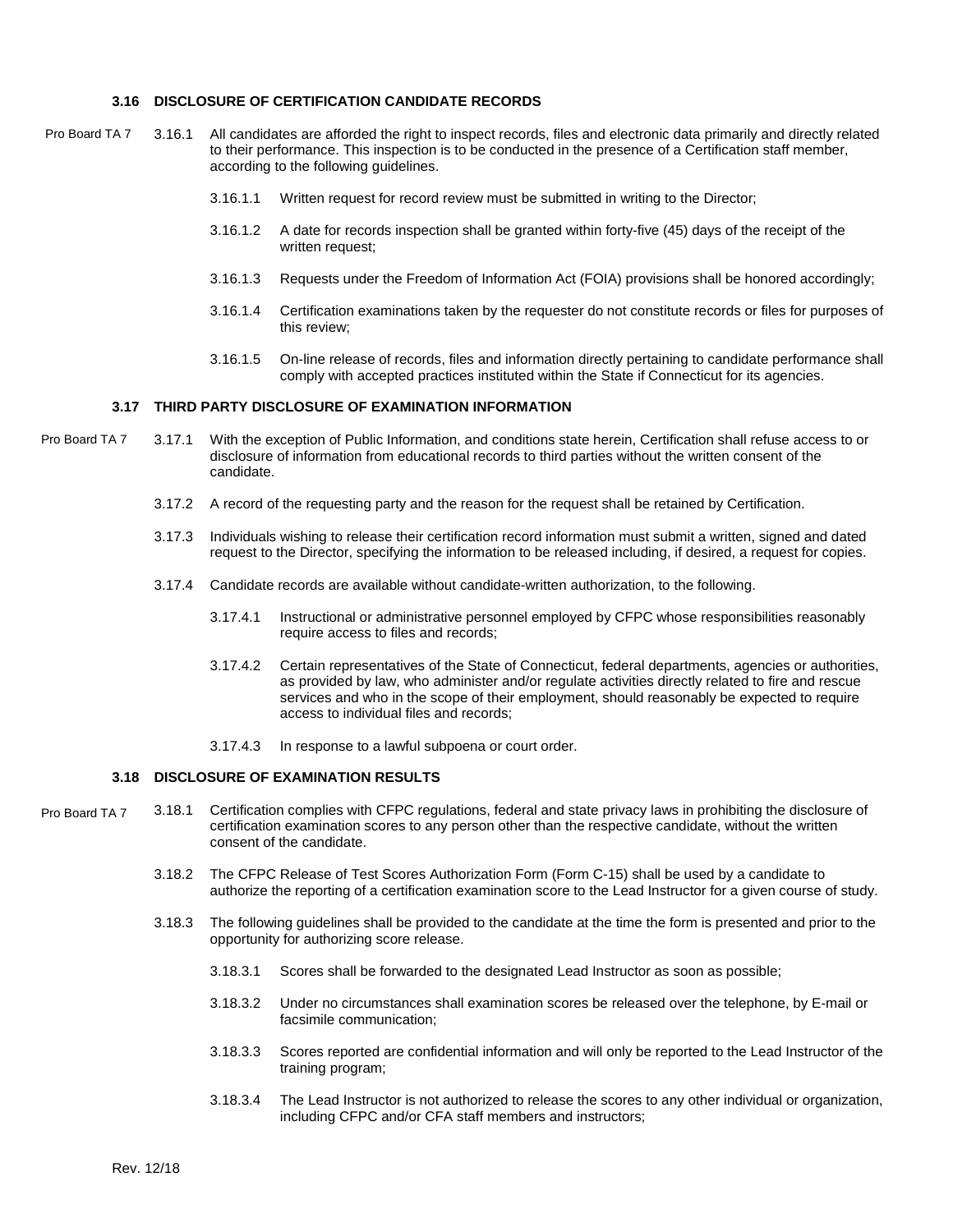- 3.18.3.5 Upon receipt of scores, the Lead Instructor shall privately inform the individual candidate of the score received;
- 3.18.3.6 The lead Instructor is not authorized to release scores to other members of the training class, either verbally or by posting scores in a public place;
- 3.18.3.7 Candidates who fail an examination and require retesting must await receipt of written examination scores mailed from Certification prior to applying for re-examination;
- 3.18.3.8. Any application for re-examination based solely on examination results communicated by the Lead Instructor cannot be accepted and will be returned to the applicant.

#### **3.19 DISCLOSURE OF EXAMINATION RESULTS TO CERTIFICATION CANDIDATES**

3.19.1 Disclosure of Certification Candidate examination results shall follow the procedures as outlined in 3.6 of this chapter.

#### **3.20 CERTIFICATION REVOCATION OR REFUSAL**

- 3.20.1 The Commission on Fire Prevention and Control may revoke a certificate for any of the following reasons:
	- 3.20.1.1 The certificate was issued by administrative error;
	- 3.20.1.2 The holder of the certificate obtained such certification through fraud or intentional misrepresentation of a material fact;
	- 3.20.1.3 The holder of the certificate is professionally unfit to perform the duties for which the certification was granted; or
	- 3.20.1.4 The holder of the certificate is convicted in a court of law of a felony. Revocation shall be in accordance with the procedures established by the commission pursuant to Chapter 54 of the Connecticut General Statutes.
- 3.20.2 Prior to consideration of revocation of a certificate, notice shall be provided by mail to the candidate of the facts or conduct which warrants the potential revocation and the candidate shall be given the opportunity to show compliance with all lawful requirements for the retention of the certificate.
- 3.20.1 Certification reserves the right to refuse certification of any applicant or candidate for cause.

#### **3.21 APPEAL OF CERTIFICATION POLICIES AND PROCEDURES**

- 3.21.1 Certification shall provide applicants and candidates an orderly and systematic means to appeal qualifications, certification examinations and Certification policies and procedures without fear of restraint, coercion or reprisal. When an appeal has been placed, a review may occur. Pro Board PA 5 IFSAC CA 15
	- 3.21.2 Conditions under which an applicant or candidate may exercise the right to appeal:
		- 3.21.2.1 Noncompliance to written testing procedures and policies as outlined in this manual;
		- 3.21.2.2 Validity of test questions or applicant of skills evaluations; or
		- 3.21.2.3 Perceived discrimination with regard to race, religion, creed, color, gender, disability or national origin.
	- 3.21.3 On-site examination appeals shall be limited to typographical and/or mechanical errors within a written examination booklet. Examination Proctor shall address the issue immediately and, if appropriate, issue a replacement examination booklet.
	- 3.21.4 Unless specifically addressed in Chapter 5, the appeals process will only be utilized for the areas of concern stated above and is subject to include the procedural timeline and appeals board as necessary.
	- 3.21.5 Appeals are limited to the applicant or candidate directly affected by the situation to be appealed.
	- 3.21.6 Candidates may only appeal the grading of their respective examination.
	- 3.21.7 The content, wording, and/or reference materials of a specific question or questions are ineligible.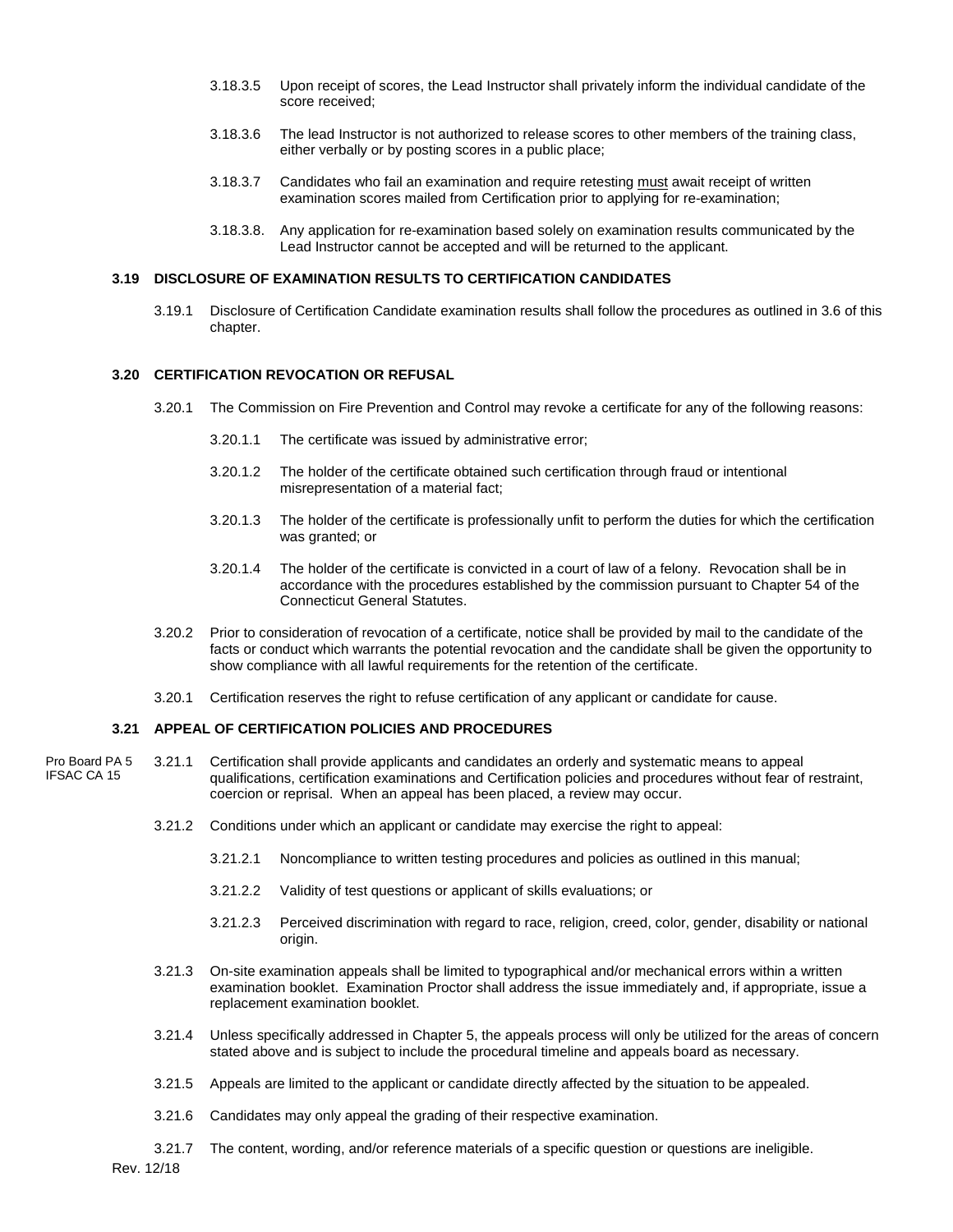- 3.21.8 Only those persons who have failed an examination or specific portion of a multi-part examination shall be eligible to appeal the score of that examination.
- 3.21.9 Within (1) year of a test any candidate may inspect their written examination answer sheet or practical skills grading summary sheet to verify the mathematical accuracy of the grade and may be apprised as to which section needs further preparation.
- 3.21.10 The request for an appeal of an examination grade must be received by Certification no later than thirty days after the date of the notification letter indicating failure for that examination.

#### **3.22 APPEALS BOARD**

- 3.22.1 The Director shall establish an Appeals Board (Board) in accordance with the following guidelines:
	- 3.22.1.1 The Board shall consist of a non-voting chairperson and three voting members;
	- 3.22.1.2 At least one voting member shall not be an employee of the CFPC;
	- 3.22.1.3 If the concern involves a CFPC Adjunct Examiner a representative from Department of Emergency Services and Public Protection (DESPP) Human Resources shall be a member of the Board;
	- 3.22.1.4 The Director shall not be a member;
	- 3.22.1.5 Two voting members of the Board shall constitute a quorum;
	- 3.22.1.6 Affirmative votes of the majority present shall be required for any decision. The Board will meet as needed to review appeals;
	- 3.22.1.7 A Board member shall not act in any case in which the member has a personal interest or direct knowledge of the candidate.
- 3.22.2 Procedural Timeline
	- 3.22.2.1 Candidates may submit an appeal to the Director of Certification after the examination is complete, but in no case shall the appeal be made more than thirty (30) days after the date of the notification letter indicating failure for that examination.
	- 3.22.2.2 The appeal shall include specific and detailed information in writing with regard to the alleged occurrence/violation.
	- 3.22.2.3 If the appeal cannot be resolved by the Director of Certification within fourteen (14) days of receipt, the Director shall convene a Board.
	- 3.22.2.4 The Director will convene the Board within thirty (30) days after the Notice of Appeal is received.
	- 3.22.2.5 The Board will review the appeal and record all proceedings, make a decision on the suggested action to be taken, set forth the reason for the decision and submit the findings to the Director.
	- 3.22.2.6 The Board shall make a recommendation to the Director within five (5) days of the last convened Board session.
	- 3.22.2.7 The Director will review the Board's recommendation and provide written notification of the final decision to the candidate.
	- 3.22.2.8 If the decision is in favor of the candidate, provisions for correction shall be made as quickly as possible.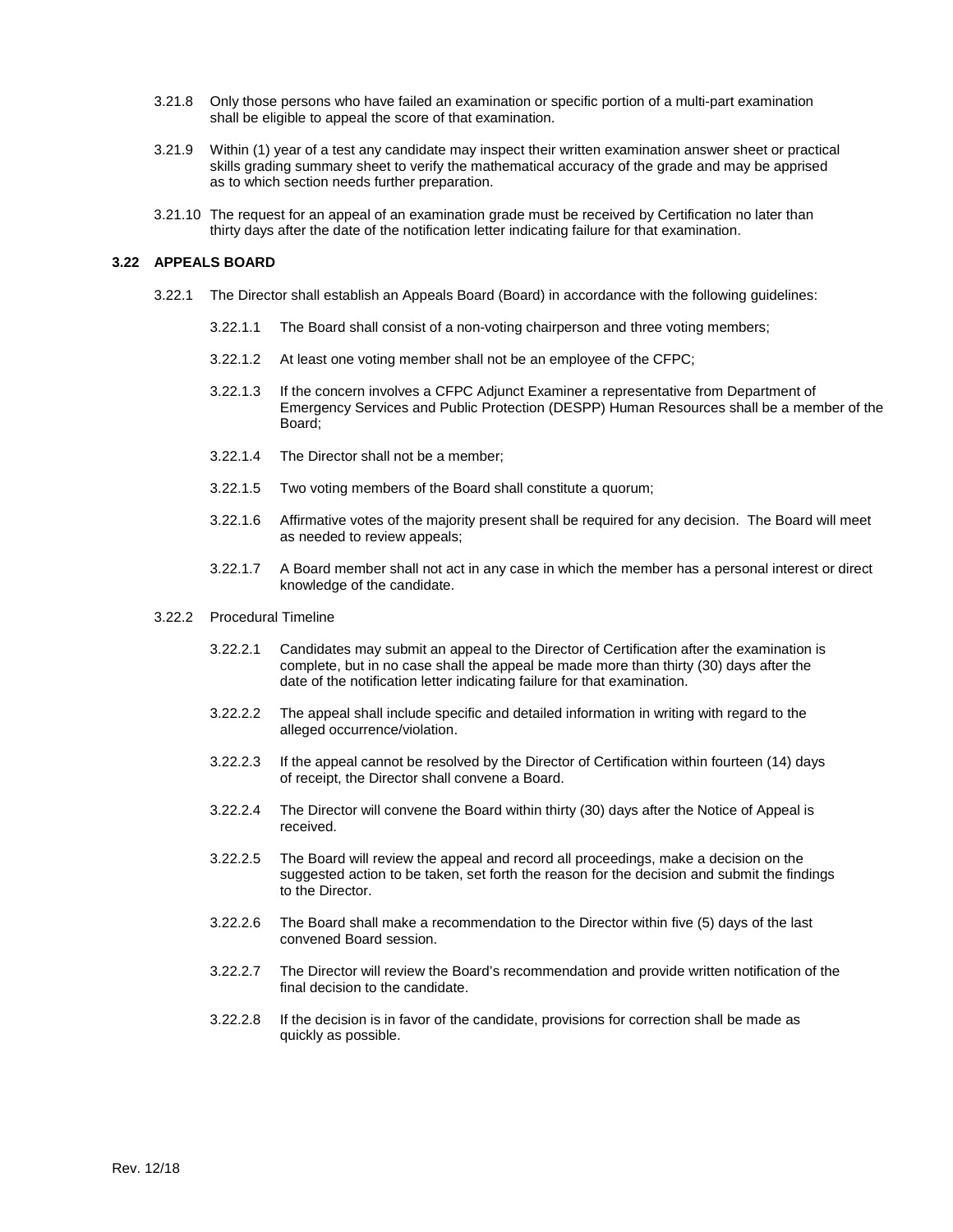## **CHAPTER 4**

## **Examinations**

#### **4.1 PURPOSE**

- 4.1.1 The purpose of this chapter is to identify certification examination procedures.
- 4.1.2 Individuals seeking certification are urged to observe the recommended sequence for completing prerequisite training courses and certification for a given level, before initiating training at a subsequent level. The practice of "stacking" or the overlapping of training courses and certification examinations is discouraged. The practice of stacking has proven counterproductive, disruptive to the certification process, and ignores the professional development prerequisites of individual NFPA standards.

#### **4.2 EXAMINATION FEE STRUCTURE**

4.2.1 Initial examination fee is \$30.00 per certificate. Pro Board PA 1

- 4.2.2 The \$30.00 examination fee includes practical and written examination.
- 4.2.3 Multi-level examination equals number of certificates multiplied by \$30.00. Example FF1/HMWMD = 2 certificates x \$30.00 = \$60.00.
- 4.2.4 Reexamination fee.

4.2.4.1 A fee of \$15.00 shall be assessed for reexaminations for all Examinations.

4.2.5 Candidates who fail to complete all certification examination components within 12 months shall be assessed a fee of \$30.00 per certificate at the time of reapplication to initiate another 12-month cycle of testing.

#### **4.3 CANDIDATE ELIGIBILITY**

- 4.3.1. Candidates for certification must be eighteen (18) years of age to qualify for practical and written examinations conducted by Certification. Pro Board PA 3
	- 4.3.2 Applicants for certification shall furnish approval from their affiliated agency in the form of a Chief Officer signature attesting to their active status and confirming that they meet the medical and physical requirements for firefighting tasks at the level of certification.
	- 4.3.3 Candidates for certification must meet or exceed the cognitive and psychomotor performance objectives outlined for each level of certification sought, as evidenced by the signature of a qualified Connecticut – certified Fire Service Instructor on the appropriate Certification Examination Application form.
- 4.3.4 Candidates must document proof of certification by an accredited entity for all prerequisite levels before the level of certification will be granted. Course completion certificates will not be accepted. Candidates for certification are not allowed to begin the certification process before prerequisite training is completed. IFSAC CA 9
	- 4.3.5 Certification eligibility requirements will be reviewed annually by Certification for inclusion in the CFA Training Division Calendar and the CFPC website.

#### **4.4 APPLICATION PROCEDURE**

- 4.4.1 Applications shall be given to all candidates on the first day of any certification based training program. Pro Board PA 1
	- 4.4.2 Applications shall be available on the CFPC website and in the Certification office.
	- 4.4.3 Completed applications shall be received by the Registrar at least ten (10) business days prior to the date of a written examination.
		- 4.4.3.1 Completed applications shall include all required signatures, and all Practical Skill Compliance initialed by the Instructor observing and evaluating the skill.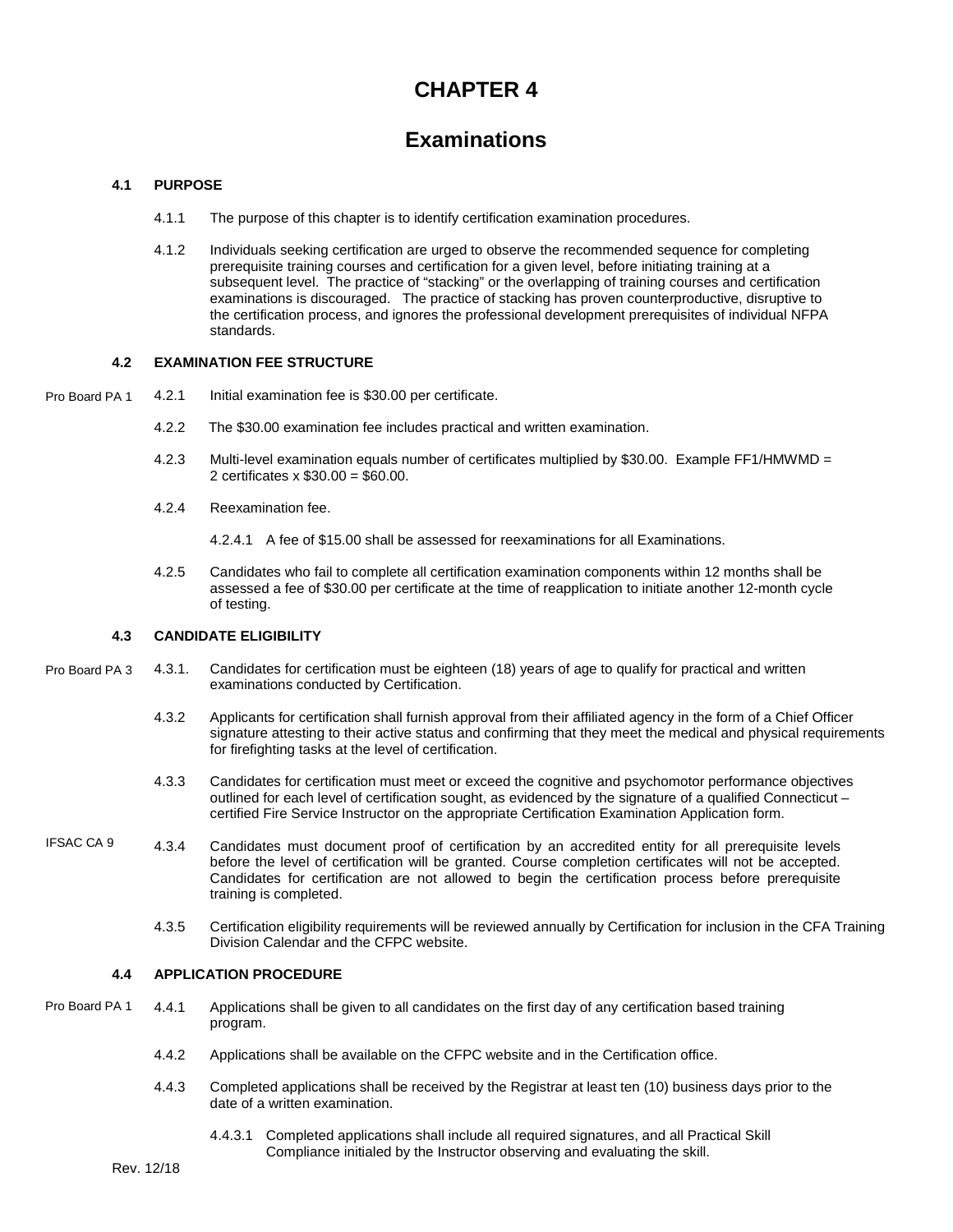- 4.4.3.2 Faxed, emailed, incomplete or late applications shall not be accepted and will be returned to the applicant.
- 4.4.4 Candidates that do not list a date for a written exam at the conclusion of a course are responsible for holding the application until a date is selected. The application must be received in the Certification office in accordance with section 4.4.3. Candidates are responsible for replacing lost or destroyed applications.
- 4.4.5 For all courses with Practical Skills Examinations, a copy of the signed front of the application will be received by the Registrar at least ten (10) days prior to the date of the scheduled Practical Skills Examination.
- 4.4.6 A Live Fire Suppression Verification Form C23 signed by the Fire Chief or Designee, or Director of a Regional Fire School or Agency for each Firefighter 1 and Firefighter 2 candidate shall be received by the Registrar at least ten (10) business days, excluding Saturday, Sunday and holidays, prior to the scheduled Written Examination.
- 4.4.7 Reexamination procedures.
	- 4.4.7.1 In the event a candidate is unsuccessful during a Practical of Written Examination attempt, the registrar will:
		- a. provide a Reexamination Application along with the examination results;
		- b. provide a copy of the current Examination Schedule.
	- 4.4.7.2 A candidate will not be retested without submitting a completed reexamination application.
	- 4.4.7.3 The reexamination application and associated fees shall be received by the Registrar at least (10) business days prior to the examination date requested by the candidate.
- 4.4.8 All components for a given level of certification shall be completed with a 12-month period of time.
	- 4.4.7.2 The 12-month period of time shall be deemed to have been initiated on the date of the signature of the lead instructor authorized to sign the examination application form for the specific level of certification.
	- 4.4.7.3 Failure to complete all requirements within the 12-month time frame shall render all examination components that have been completed void.

#### **4.5 RE-EXAMINATION PROCESS**

- 4.5.1 Candidates are allowed one year from the date of the Lead Instructor's signature on the original application for certification to complete the certification process for that level of training. This includes single-level, multi-level and combination certification examination processes. During that time, the individual shall be provided unlimited opportunities to retest, provided that retraining/counseling requirements are met for each retest. Pro Board PA 6 IFSAC GA pg 11
	- 4.5.1.1 Extension of the 12 month eligibility period will be extended up to 90 days only in extenuating circumstances. Candidates asking for an extension must provide written documentation explaining the circumstances. The Director will review the document provided and make a determination on the extension request. Per CSR 7-323-96(2).
	- 4.5.2 Practical skills examinations.
		- 4.5.2.1 Candidates that receive a failing grade on any Skill Sheet shall be afforded the opportunity to reexamine the skills failed one time at the time of examination.
			- a. Candidate shall be made aware of the skill or skills failed at the time of examination.
			- b. Candidate shall be permitted to review the practical Skill Sheet used for the original evaluation. Both the candidate and the Examiner shall sign the Skill Sheet verifying the review has been afforded the candidate.
			- c. Outside study materials are prohibited.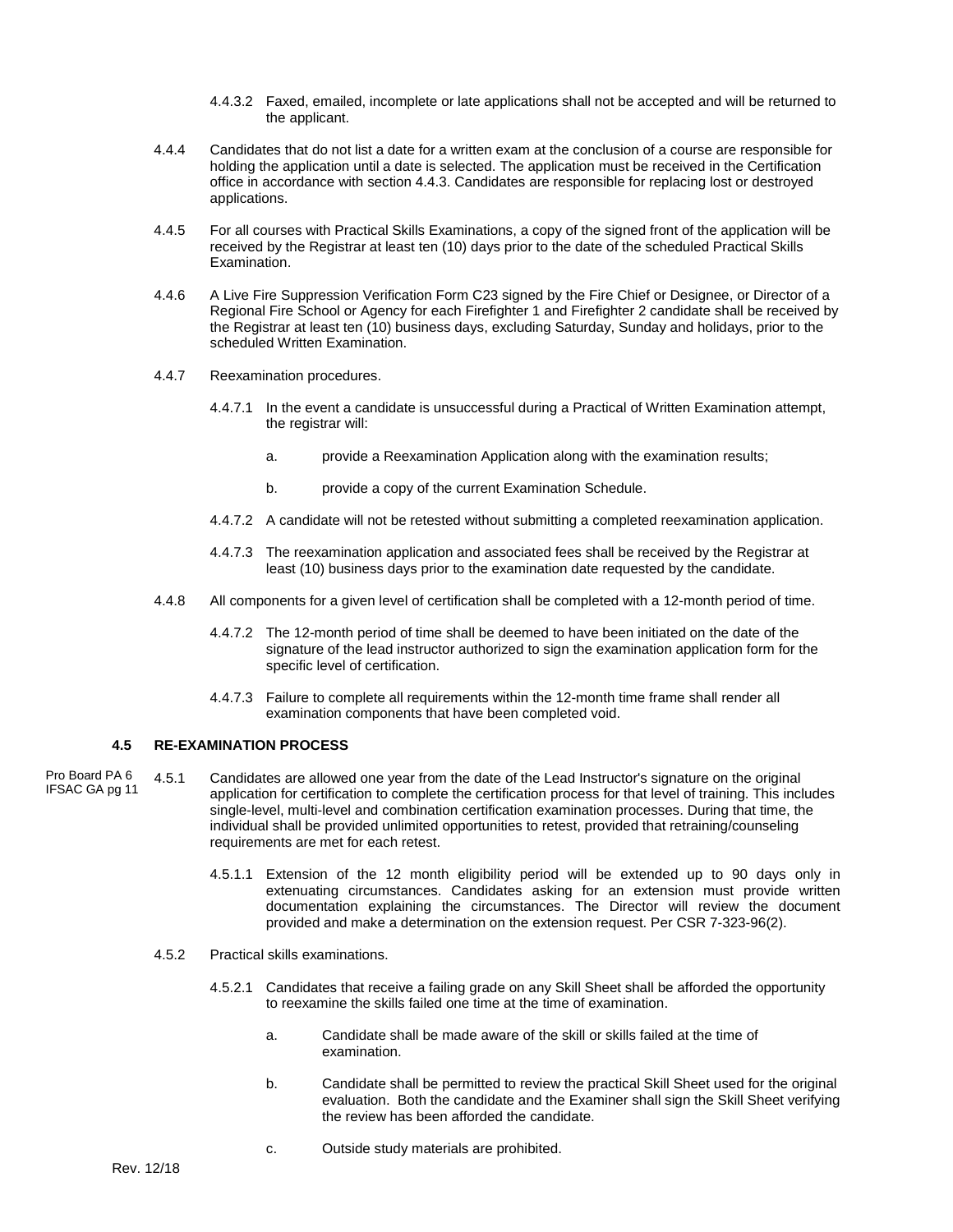- d. Candidate shall not be allowed to consult with any outside individual prior to participating in the reexamination.
- 4.5.2.2 Candidates that fail multiple skill stations shall be afforded the opportunity to retest at each failed skill station regardless of the results of a retest during the retesting process.
- 4.5.3 The candidate shall be provided unlimited opportunities to retest during the 12-month period, provided that the following retraining/counseling requirements are met for each retest:
	- 4.5.3.1 Within 180 days of the original examination, candidates who score between 60 percent (60%) and less than 70 percent (70%) may be reexamined in the specified deficient examination level(s) without retraining or counseling;
	- 4.5.3.2 This no retraining option may be exercised one time for each examination; subsequent reexaminations shall require retraining or counseling;
	- 4.5.3.3 Individuals scoring less than 60 percent (60%) on an examination or level(s) of a multi-level or combination examination shall be retrained or counseled prior to any reexamination;
	- 4.5.3.4 Proof of retraining or counseling shall be in the form of a signature of a Connecticut-certified Fire Service Instructor certified at or above the level being sought on a re-examination application form;
	- 4.5.3.5 Upon successful completion of an examination, the final grade of record shall be the percentage received on the successfully completed re-examination.
- 4.5.4 To be re-examined in any State of Connecticut certification written examination at any level within twelve (12) months of the date of the Lead Instructor's signature on the original application for certification does not require re-examination of the practical skills portion.
- 4.5.5 Once the 12-month certification period has lapsed, the individual shall be required to retake the entire examination and begin another one-year cycle.
	- 4.5.5.1 The subsequent re-entry into the certification process requires completion of all practical examination components, including any associated live burn audits, before the candidate is eligible to take the written certification examination at the specified level.
- 4.5.6 Candidates who fail any component of the Awareness and Operations level Hazardous Materials/ Weapons of Mass Destruction (HM/WMD) written examination as it applies to Fire Fighter I certification are not eligible for Fire Fighter I certification until all components of the Awareness and Operations Level HM/WMD are attained.
- 4.5.7 Candidates who fail any component of the Fire Fighter I/II HMWMD levels are not eligible for Fire Fighter I certification until all components of Fire Fighter I, including the Awareness and Operations Level for HMWMD are attained. Candidates that fail any component of Fire Fighter II, but pass all components of Fire Fighter I, will receive certification to the Fire Fighter I HMWMD level.
- 4.5.8 Candidates who fail any level of a multi-level Rescue Technician specialty certification level (e.g., Trench I/II) are not eligible for certification until all components of the level are attained.

#### **4.6 EXAMINATION SCHEDULING**

- **Written Examinations** Pro Board TA 2,6 4,6.1
- IFSAC CA 9
- 4.6.1.1 At least 28 days prior to the anticipated examination date fire department, regional fire school or commercial entity examination, the Chief of Department or designee, lead Certified Instructor, Director of the regional fire school or the lead certified Fire Service Instructor of the commercial entity shall submit to the Commission on Fire Prevention and Control, Certification Division a completed "Request for Examination" form. (CSR 7-323*l*-96(b)(1))
- 4.6.2 Practical Skill Examinations
	- 4.6.2.1 At least 60 days prior to the anticipated examination date fire department, regional fire school or commercial entity examination, the Chief of Department or designee, lead Certified Instructor,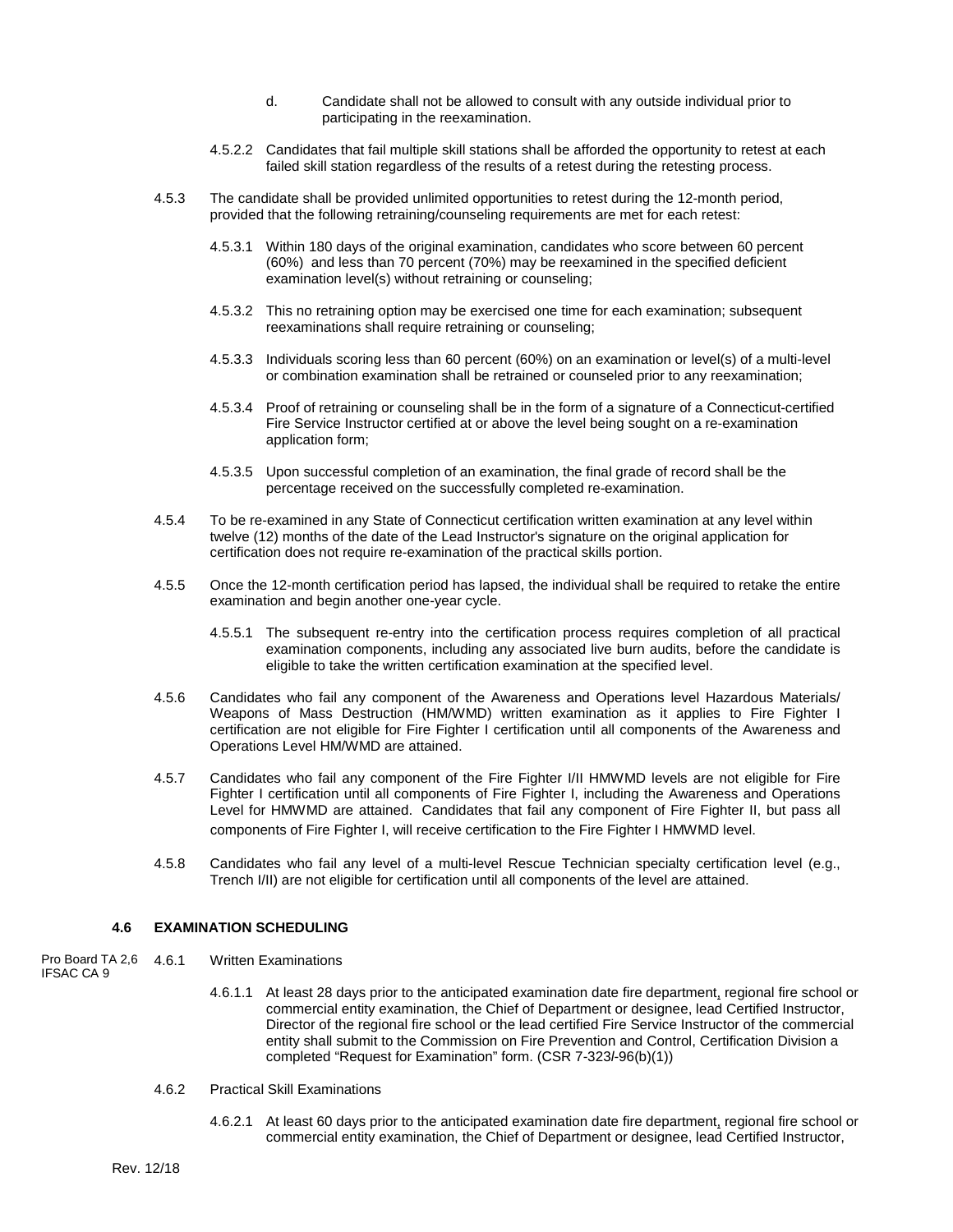Director of the regional fire school or the lead certified Fire Service Instructor of the commercial entity shall submit to the Commission on Fire Prevention and Control, Certification Division a completed "Request for Examination" form. (CSR 7-323*l*-97(b)(1).

- 4.6.3 Practical skill examinations shall be conducted for every level of certification, as required by the respective NFPA Standard.
	- 4.6.3.1 On designated Practical Examination days (e.g., Firefighter I, Firefighter II, Hazmat Technician);
	- 4.6.3.2 Assessment within a course of study (e.g., Safety Officer);
	- 4.6.3.3 Assessment following the conclusion of the training course (e.g. Fire Instructor I).
- 4.6.2 Written examinations shall be conducted for all levels of certification administered on a predetermined schedule established by Certification.
- 4.6.3 Candidates shall not be restricted to the written examination schedule assigned to the respective training class. Periodic examinations for all certification levels shall be offered at the Connecticut Fire Academy and throughout the State of Connecticut.
- 4.6.4 Examination Prerequisites.
	- 4.6.4.1 Live burn audit, while not conducted as an examination, constitutes a component of the qualifying process and is a prerequisite for certification at the Firefighter I and Firefighter II level.
	- 4.6.4.2 Rescue Technician Core is a prerequisite for all specific levels of Rescue Technician.

#### **4.7 INCREMENTAL EXAMINATIONS**

- 4.7.1 Certification testing is often conducted as a comprehensive; end of course, examination of the entire standard for which certification is offered. In instances where extensive resources, facilities, or staffing is required, Incremental Testing may be used.
	- 4.7.2 Incremental Testing is not "imbedded testing." There shall be a clearly defined changeover from training to testing. Student/candidates shall be appropriately notified of the change from a training environment to a testing environment.
		- 4.7.2.1 Instructors directly involved in instruction of a given skill shall not act as an evaluator,
		- 4.7.2.2 Candidates shall be segregated or sequestered prior to examination,
		- 4.7.2.3 Candidates shall be segregated from the testing area after completing the examination and may return to training,
			- a. Candidates requiring reexamination shall be sequestered
		- 4.7.2.3 Candidates shall be notified that they are participating in an evaluation that is part of their certification examination.
	- 4.7.3 Examinations that require extensive resources, facilities and staffing that shall be considered for Incremental Testing are
		- 4.7.3.1 Firefighter I and HMWMD combination examination
			- a. HMWMD may be tested separate from Firefighter I.
		- 4.7.3.2 Firefighter I, Firefighter II, and HMWMD combination examination
			- a. HMWMD may be tested separate from Firefighter I/II.
			- b. Vehicle Extrication may be tested separate from Firefighter II.
	- 4.7.4 Incremental testing shall not be used to eliminate testing of the entire standard for which certification is being sought.
	- 4.7.5 The requester shall be notified that Incremental Testing may result in increased examination costs.

Pro Board Opinion 13-02 7/15/13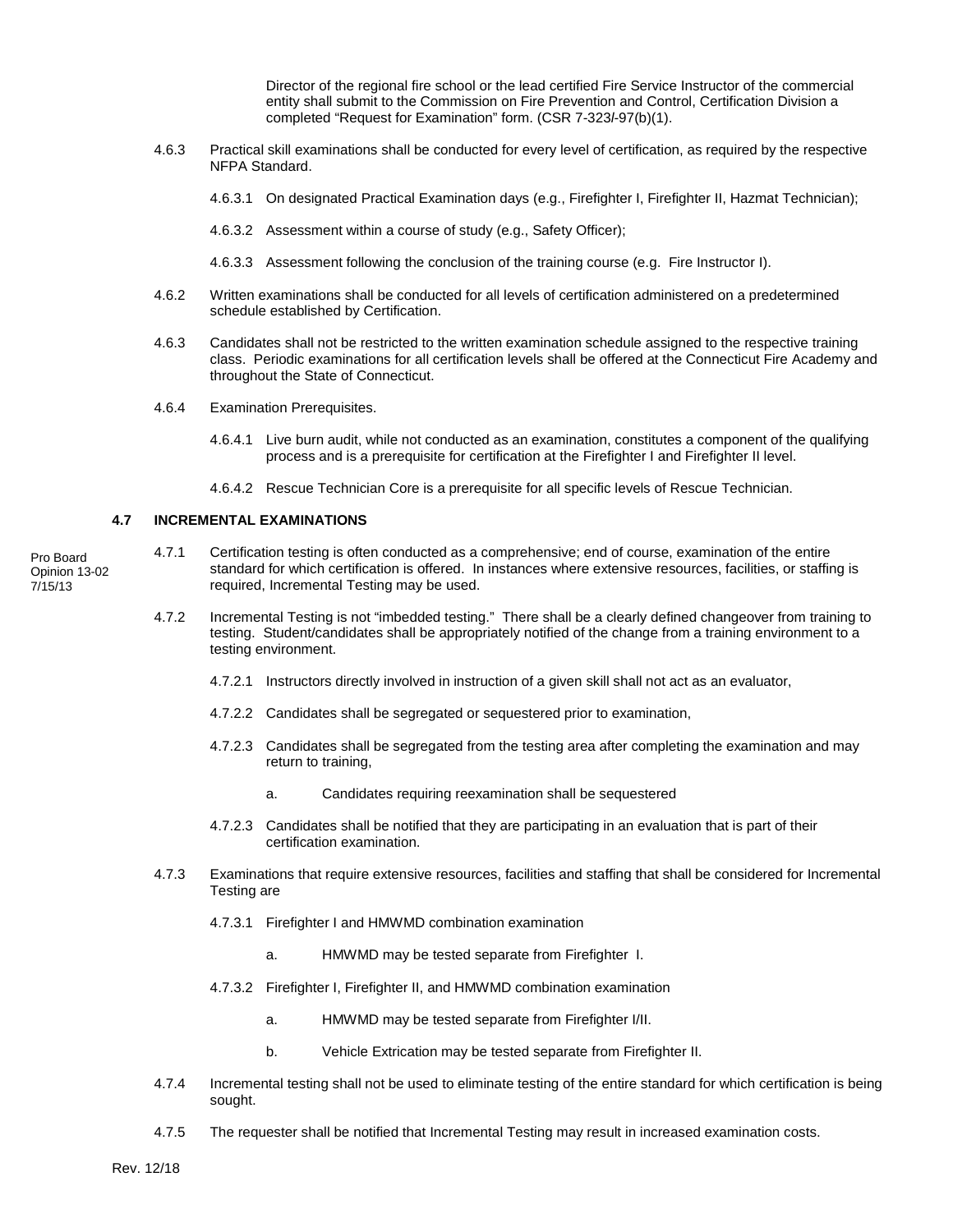#### 4.7.6 Procedures for Incremental Testing

4.7.6.1 Written Examination

- a. The training entity shall submit a separate request for examination for each examination. (Example: Separate FF1 and HMWMD examinations for a FF1/HMWMD course would require two request forms)
	- (1) Firefighter I and Firefighter II written examinations scheduled in conjunction with a combination Firefighter I and Firefighter II course, shall not be separated for incremental testing
- b. In the event that the examinations are scheduled at different examination sites, a separate Site Compliance Form shall be submitted for each site.

#### 4.7.6.2 Practical Examination

- a. The requesting entity shall submit a separate request for examination for each examination. (Example: Separate FF1 and HMWMD examinations would require two request forms)
	- (1) Firefighter I and Firefighter II practical examinations scheduled in conjunction with a combination Firefighter I and Firefighter II course, shall not be separated for incremental testing.
- b. Vehicle Extrication may be tested as a separate examination during Firefighter I/II combined examinations and Firefighter II training to facilitate efficient use of resources and facilities.
	- (1) A separate Examination Form and Site Compliance Form shall be submitted for Vehicle Extrication Incremental Testing.
- 4.7.7 Submission of Request Forms for Incremental Testing
	- 4.7.7.1 All examination forms shall be submitted with the original request for examination.
	- 4.7.7.2 Site compliance forms shall be submitted prior at least 14 days prior to the requested examination date.

#### **4.8 EXAMINATION STAFFING**

- 4.8.1 All Practical Examinations shall have at least a Chief Examiner assigned. The Chief Examiner duties are outlined in Chapter 2 of this manual. At a minimum, the Chief Examiner shall:
	- 4.8.1.1 supervise all Station Examiners and Station Evaluators;
	- 4.8.1.2 ensure the security of all examination materials.
- 4.8.2 Qualified Written Examination Proctors shall be assigned to all levels of certification.
- 4.8.3 Examiners that have been directly involved in the instruction of a course shall not be assigned as the Chief Examiner or Station Examiner.
- 4.8.4 Station Evaluators directly involved in the instruction or holding a leadership position in the training entity requesting the examination of a course shall not be assigned to practical skill stations that assess objectives taught. (Section 2.6)

#### **4.9 NON-FIRE SERVICE PERSONNEL**

- 4.9.1 Certification examinations may be administered at any level to non-Fire Service personnel affiliated with or operating within a Fire Service organization when the CFPC deems it appropriate and essential to the operation of that organization or to the life safety of the citizens of the state (e.g., Public Fire and Life Safety Educator, Hazardous Materials Technician, USAR). Pro Board TA 2
	- 4.9.2 Applicants for certification under this provision shall be required to obtain, and may be tested on, any and all prerequisite certification levels.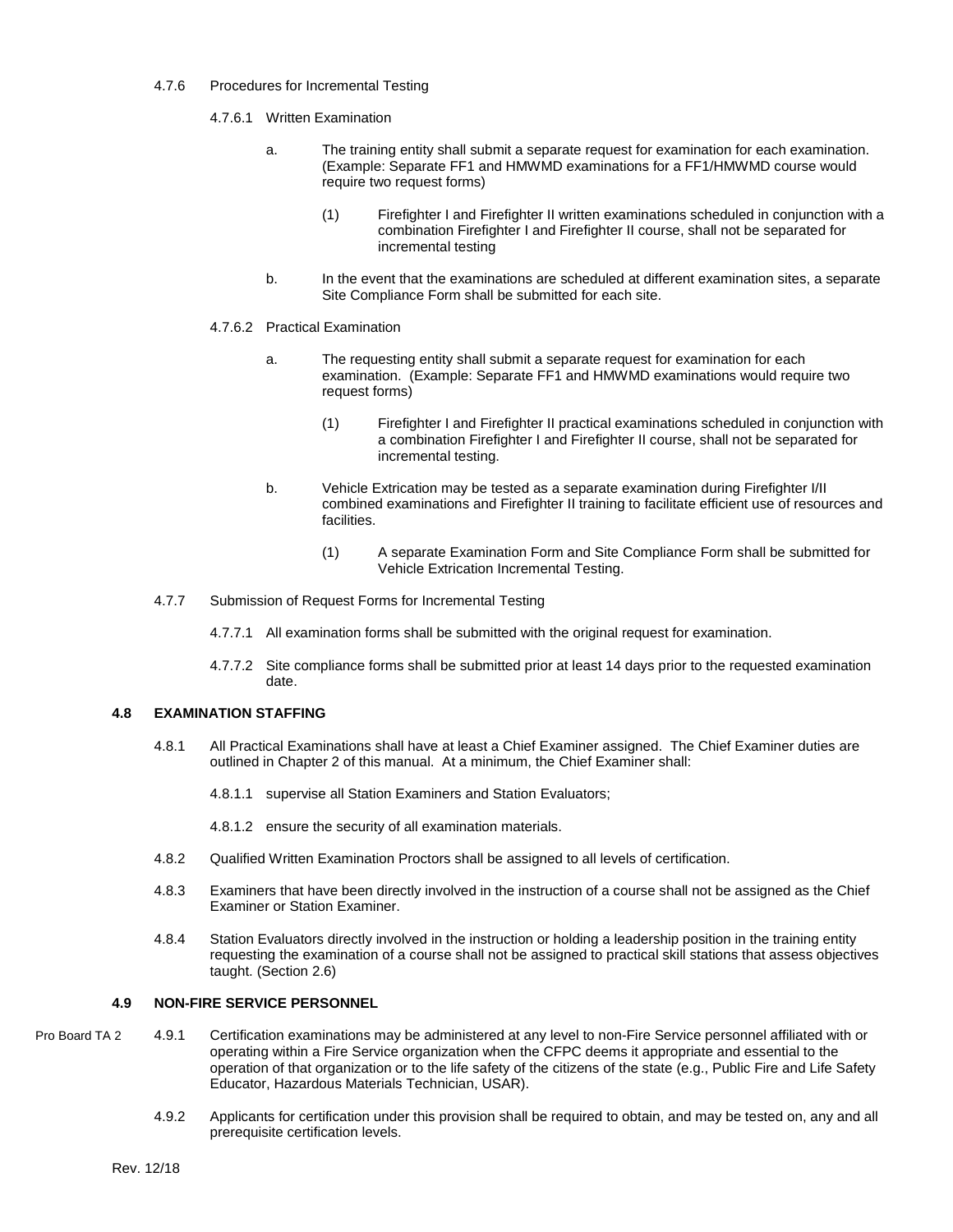#### **4.10 QUALIFYING ASPECTS FOR SPECIALTY CERTIFICATION LEVELS**

- 4.10.1 There are certain fire and emergency services certification-intended training courses offered in Connecticut that do not require instruction by a Certified Fire Service Instructor or where the student may benefit from instruction by an individual with specialized expertise in a given field. Similarly, there may be students who do not have a fire service background and who may participate in training and certification as an obligation to their profession.
- 4.10.2 Specialty level training courses and certification opportunities offered through the Commission on Fire Prevention and Control and the Connecticut Fire Academy include Awareness and Operations Level Hazardous Materials and Weapons of Mass Destruction, Hazardous Materials Technician, Juvenile Firesetter Intervention Specialist, Public Fire and Life Safety Educator I, Fire Investigator and Fire Inspector I and Rescue Technician Courses.
- 4.10.3 Four essential elements are necessary to qualify for participation in the certification process:
	- 4.10.3.1 Qualified Entity
		- a. An agency or organization that meets State of Connecticut criteria for an education/training institution or contractor sponsor/host for training program leading to certification for a specific professional qualification standard.
		- b. A state agency, municipality/municipal agent sponsor/host for a training program leading to certification for a specific professional qualification standard.
	- 4.10.3.2 Qualified Instructor
		- a. An individual authorized by a sponsoring/host agency to teach the specialty course/topic leading to certification; and
		- b. an individual who can produce documentation attesting to affiliation and instructor credentials who is recognized by the Commission and authorized to sign applicable forms as a qualified instructor for certification purposes

#### 4.10.3.3 Qualified Course

- a. A training curriculum which specifically reflects the professional qualifications standard associated to the desired certification level.
- b. A training curriculum approved by the Director.

#### 4.10.3.4 Qualified Student

- a. Meets all prerequisites for the course and certification.
- b. Satisfies bona fide professional development requirements of the AHJ.
- 4.10.4 All requested documentation must be submitted to the Director.

#### **4.11 PREREQUISITE WAIVER POLICY**

- Pro Board PA 3 IFSAC CA 16
- 4.11.1 Sections 7-323*l*-80 through 7-323*l*-94 of the Regulation of Connecticut State Agencies permit the waiver of certain prerequisites for various levels of fire service certification. The Commission on Fire Prevention and Control formulated such a waiver procedure to allow an individual the ability to enter the certification system at an advanced level that was commensurate with that individual's training and experience within the fire service. This procedure is also in the National Board on Fire Service Professional Qualifications Operational Procedures which state the National Professional Qualifications System shall not be used to render invalid any rank, qualification or appointment acquired prior to the adoption of any standard.
	- 4.11.2.1 While the regulation allows an individual to enter the system in an advanced standing, it is not intended to certify individuals to any prerequisite level that has been waived as an actual examination has not been taken for the level.
	- 4.11.2 Section 7-323*l*-99 of the Regulations of Connecticut State Agencies also allows an individual to receive reciprocal credit for certification received from another agency which is at least equivalent to a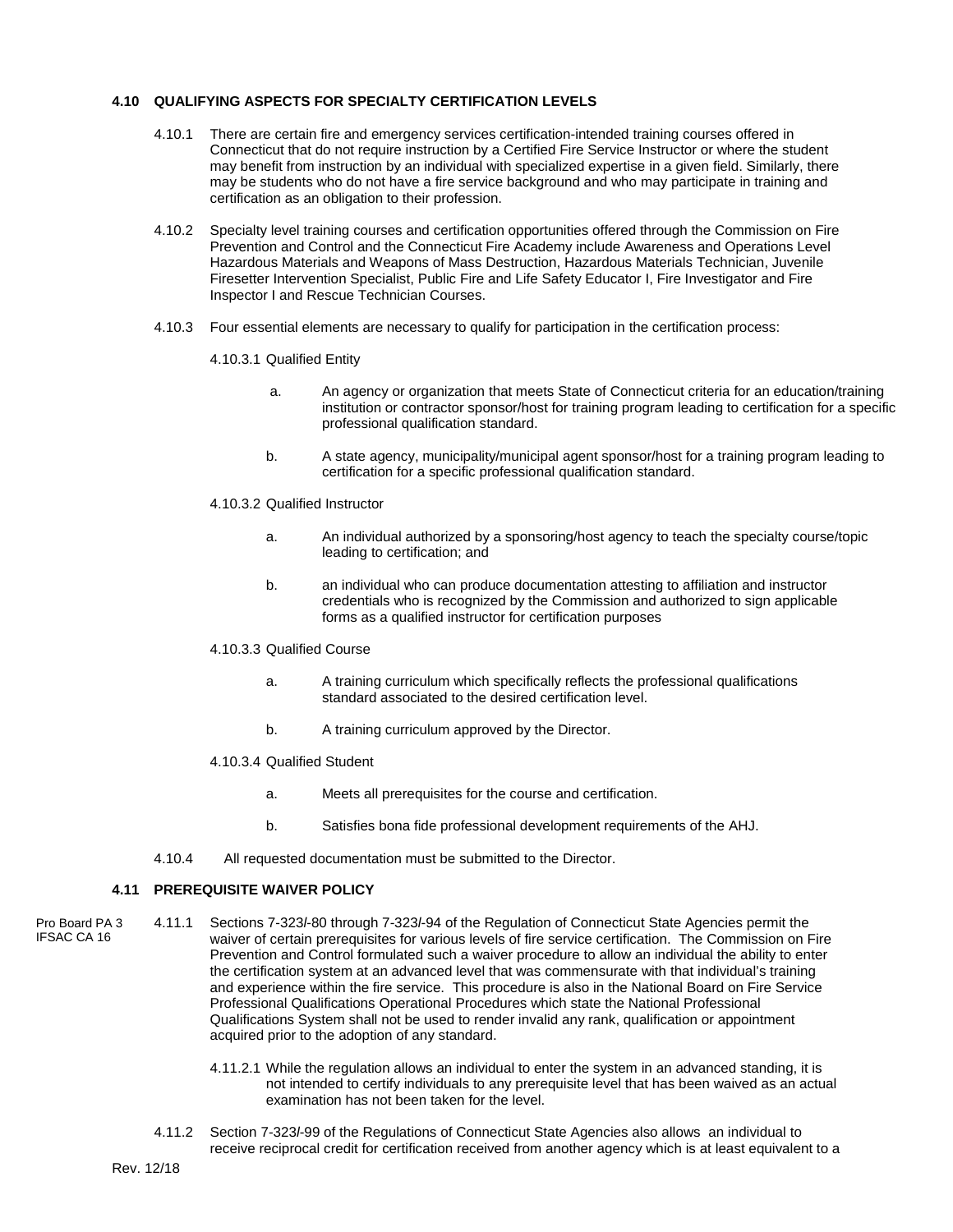level of certification afforded by the Connecticut Commission on Fire Prevention and Control to allow that individual to enter the certification system in advanced standing.

- 4.11.2.1 An individual shall not be considered to be certified to any prerequisite level which has been waived to allow that individual to enter the certification system at an advanced level until all examination requirements for the prerequisite level have been satisfactorily fulfilled.
- 4.11.2.2 Waiver of any prerequisite level shall not be considered to mean that the individual has in any way complied with the National Fire Protection Association's Professional Qualifications Systems Standard for the waived level.
- 4.11.2.3 Individuals who have been awarded reciprocal credit for any level of certification shall not be considered to be certified to that or any prerequisite level in the State of Connecticut until all examination requirements for the level have been satisfactorily fulfilled.
- 4.11.3 Individuals having received reciprocal credit for a level of certification may, at the individual's discretion, challenge the certification process for such level. Individuals that challenge a certification level shall be required to satisfactorily fulfill all examination requirements.
- 4.11.4 Candidates for a given level shall be certified to the specified prerequisite level or shall document active Fire Department membership tenure in writing, as detailed in Appendix B.
- 4.11.5 Individuals who have been awarded Professional Firefighter Certification shall not be considered to have met the National Fire Protection Association's Professional Qualification Systems Standard for Firefighter I.
- 4.11.6 The following is applicable for the levels listed:
	- 4.11.6.1 A candidate for
		- a. Firefighter II, or
		- b. Pump Operator, or
		- c. Truck (Aerial) Operator

certification shall be a certified Fire Fighter I or shall document in writing that he/she has been an active member of a fire department pre - July 1, 1977.

- 4.11.6.2 A candidate for
	- a. Fire Service Instructor I

certification shall be a certified Fire Fighter I and Firefighter II or shall document in writing that he/she has been an active member of a fire department pre - July 1, 1977.

- 4.11.6.2 State of Connecticut regulations allow for the prerequisite level of certification Fire Officer I to be waived as a prerequisite level of certification for some Officer levels in some instances and be replaced by time as a fire officer of a fire department as follows:
	- a. A candidate for
		- (1) Fire Officer II,
		- (2) Incident Safety Officer

certification shall be a certified Fire Officer I or continuous service as a Fire Officer pre - July 1, 1986.

- 4.11.6.3 Personnel trained to the Hazmat Awareness and Operations Levels are not required to be certified to Awareness and Operations before becoming certified at the Hazmat Technician Level.
- 4.11.6.4 All other candidates for all certifications levels who do not fulfill the criteria listed above must achieve the required certification prerequisite through a recognized testing methodology either within the State of Connecticut or from a nationally accredited certification entity.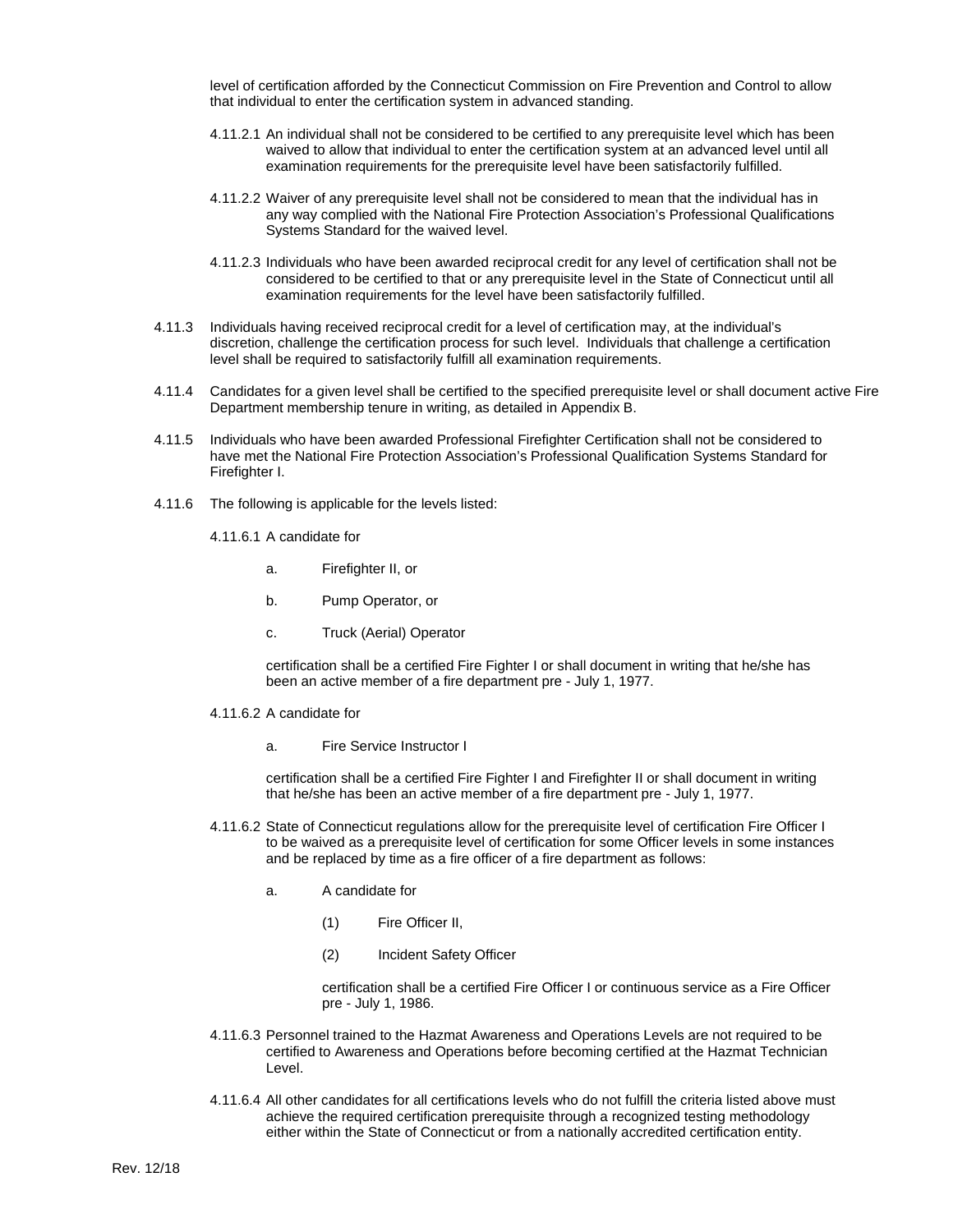# **4.12 PREREQUISITES FOR NEW ACCREDITATION LEVELS**

- 4.12.1 All persons shall be certified to all prerequisite levels. Pro Board PA 2
	- 4.12.2 Candidates may challenge all or part of certification level per Section 6.3.5 of this manual.

# **4.13 TEST ITEM CHALLENGE**

IFSAC CA 6

- 4.13.1 Candidates may challenge individual test items by: Pro Board PA 5
	- 4.13.1.1 Submitting the question number and a written statement (via regular mail or email to the Certification Division) why the question should be reviewed on the Certification Division Comment Sheet at the end of the examination.
	- 4.13.1.2 All challenges will be reviewed by Director of Certification who will render final decision on test item challenges.

#### **4.14 CHEATING DURING EXAMINATIONS**

- 4.14.1 Connecticut certification is a major milestone to be achieved by members of the Connecticut Fire Service. Certification provides independent verification of an individual's competence and professional dedication. For the reasons, Certification takes the issue of cheating and unethical conduct very seriously.
- 4.14.2 Cheating is defined as*" the act of obtaining, attempting to obtain, or aiding another to obtain academic credit for work by the use of any dishonest, deceptive or fraudulent means. Examples of cheating during an examination would include, but not limited to the following: copying, either in part or in whole, from another's test or examination; discussion of answers or ideas relating to the answers on an examination or test unless such discussion is specifically authorized by the instructor; giving or receiving copies of an exam without the permission of the instructor, using or displaying notes. "cheat sheets", or other information or devices inappropriate to the prescribed test conditions, as when the test of competence includes a test of unassisted recall of information, skill, or procedure; allowing someone other than the officially enrolled student to represent the same; altering or interfering with grading procedures; forging or altering an official document."*
- 4.14.3 Before an Examiner charges a candidate with cheating, the Examiner should have reasonable evidence in respect to suspected cheating. Reasonable evidence may include but is not limited to documentary or other physical evidence, personal observation, or testimony. Prior cheating is not reasonable evidence.
- 4.14.4 When a candidate is suspected of cheating, the Examiner shall halt the examination process for the candidate suspected of cheating.
	- 4.14.4.1 During a practical examination, the Examiner will suspend the skill station, remove the candidate from the examination area and call for a Chief Examiner.
	- 4.14.4.2 The Examiner will discuss with the Chief Examiner and the candidate the issues informally. The Examiner will notify the candidate of the charge and supporting evidence. The purpose of the informal conference is to bring the parties involved together and discuss a plan of action. The Chief Examiner will document the conference including written statements from the Examiner and the candidate. If the Chief Examiner finds that there is reason to support an accusation of cheating the candidate will not be allowed to continue the examination process.
	- 4.14.4.3 All documentation will be forwarded to the Director. The Director will convene a review board within (5) days to review the documentation.
	- 4.14.4.5 The Director will not serve as a member of the review board.
	- 4.14.4.7 The Review Board is charge with objectively deciding whether or not an incident of cheating occurred based on the documentation submitted.
- 4.14.5 In cases where a candidate is suspected of cheating during a written examination, the Examiner will suspend the examination process for the suspected candidate, collect the test booklet and answer sheet, collect all physical evidence if relevant (cheat sheets, etc.), escort the candidate from the testing area and inform the candidate of suspicion of cheating.
	- 4.14.5.1 The Examiner will immediately notify the Director.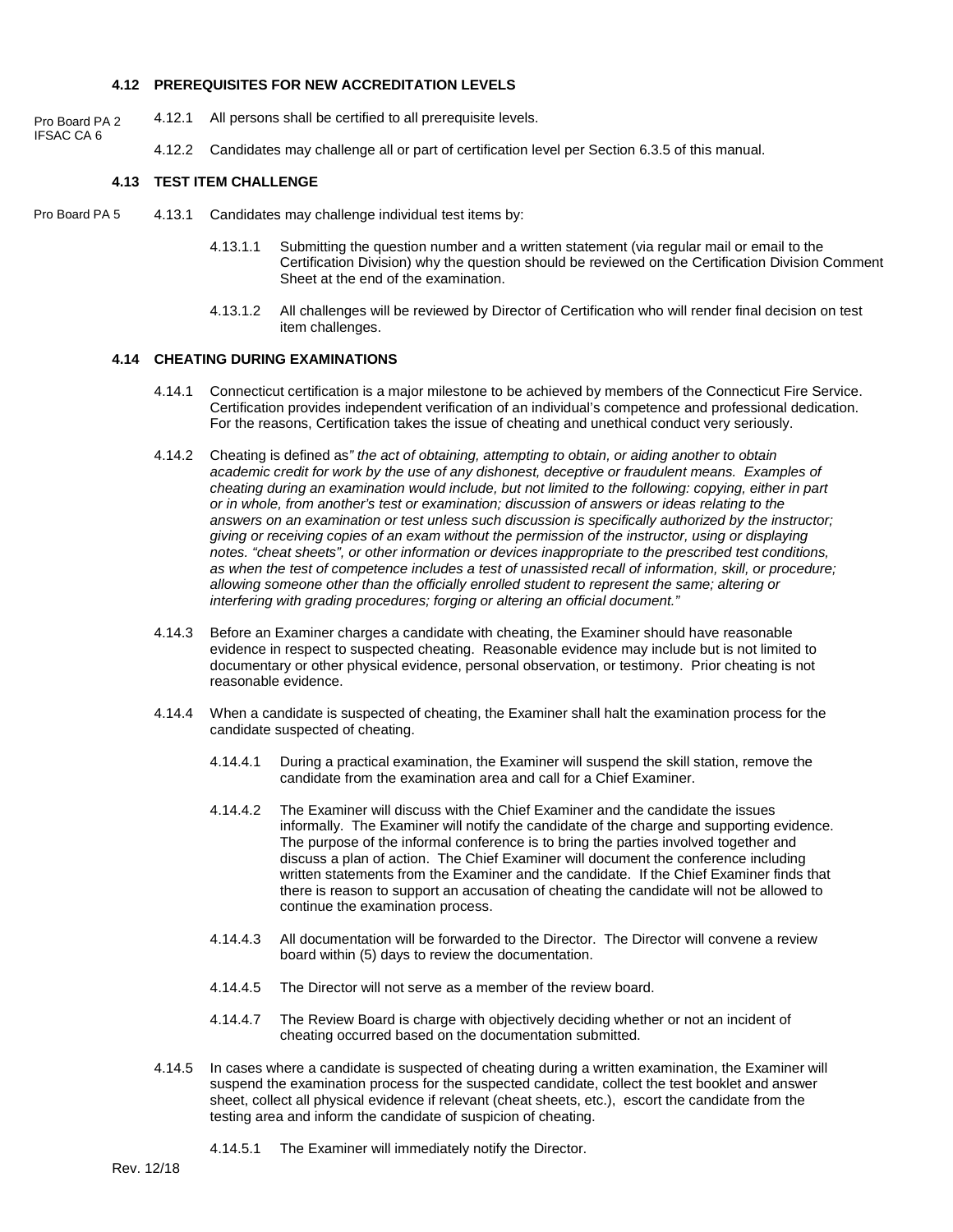- 4.14.5.2 The Examiner will document, the conversation with the candidate and all other pertinent information and submit the documentation to the Director within one (1) business day.
- 4.14.5.3 All documentation will be forwarded to the Director.
- 4.14.5.4 Upon receipt, the Director will convene a review board within (5) business days to review the documentation.
	- a. The Review Board is charged with objectively deciding whether or not an incident of cheating occurred based on the documentation submitted.
- 4.14.5.5 The Director will inform the candidate in writing as to the decision of the review board within three (3) business days.
- 4.14.6 If the candidate is not satisfied with the review board decision, he/she may further appeal in writing to the Commission on Fire Prevention and Control within thirty (30) days of notification of the review board decision.
- 4.14.7 After receipt of the appeal, the Commission shall schedule a special meeting to hear the appeal or schedule the appeal as an item on the agenda of the next regular Commission meeting. The Commission shall notify the Candidate of its decision in writing within thirty (30) days of the meeting. The decision of the Commission shall be final.
	- 4.14.7.1 If the Commission rules that the review board ruling is not justified, the Candidate will be allowed continue the examination process. A copy of the Commission's decision shall be forwarded to the candidate's respective department chief.
- 4.14.8 A Candidate dismissed for dishonesty shall not be eligible for certification testing for one (1) year from the date of the Review Board ruling.

### **4.15 EXAMINATIONS FOR CANDIDATES THAT ARE ON DUTY**

- 4.15.1 Occasionally, examinations are scheduled for candidates that are on shift for the convenience of the requesting fire department. The Certification Division will be responsive to meeting the needs of the fire department prior to scheduling the examination.
- 4.15.2 Examinations scheduled for on duty candidates shall be conducted as follows
	- 4.15.2.1 Candidate assignments to practical and written examinations shall follow the same procedures using the candidate application for certification form.
	- 4.15.2.2 Candidate assignments to scheduled examinations shall be disseminated to the
		- a. Lead Instructor,
		- b. Candidate,
		- c. requesting fire department.
	- 4.15.2.3 Candidates shall not be allowed to switch between dates or times of examinations if more than one exam date/time exists.
	- 4.15.2.4 Candidates that are unable to attend a scheduled examination shall reschedule the examination at least ten days in advance of the next available examination for the level sought.
	- 4.15.2.5 Shift changes, vacation, duty swaps, etc., are not sufficient cause for switching between examination dates and times. Candidates unable to participate in the scheduled examination may complete the examination process following 4.6.3.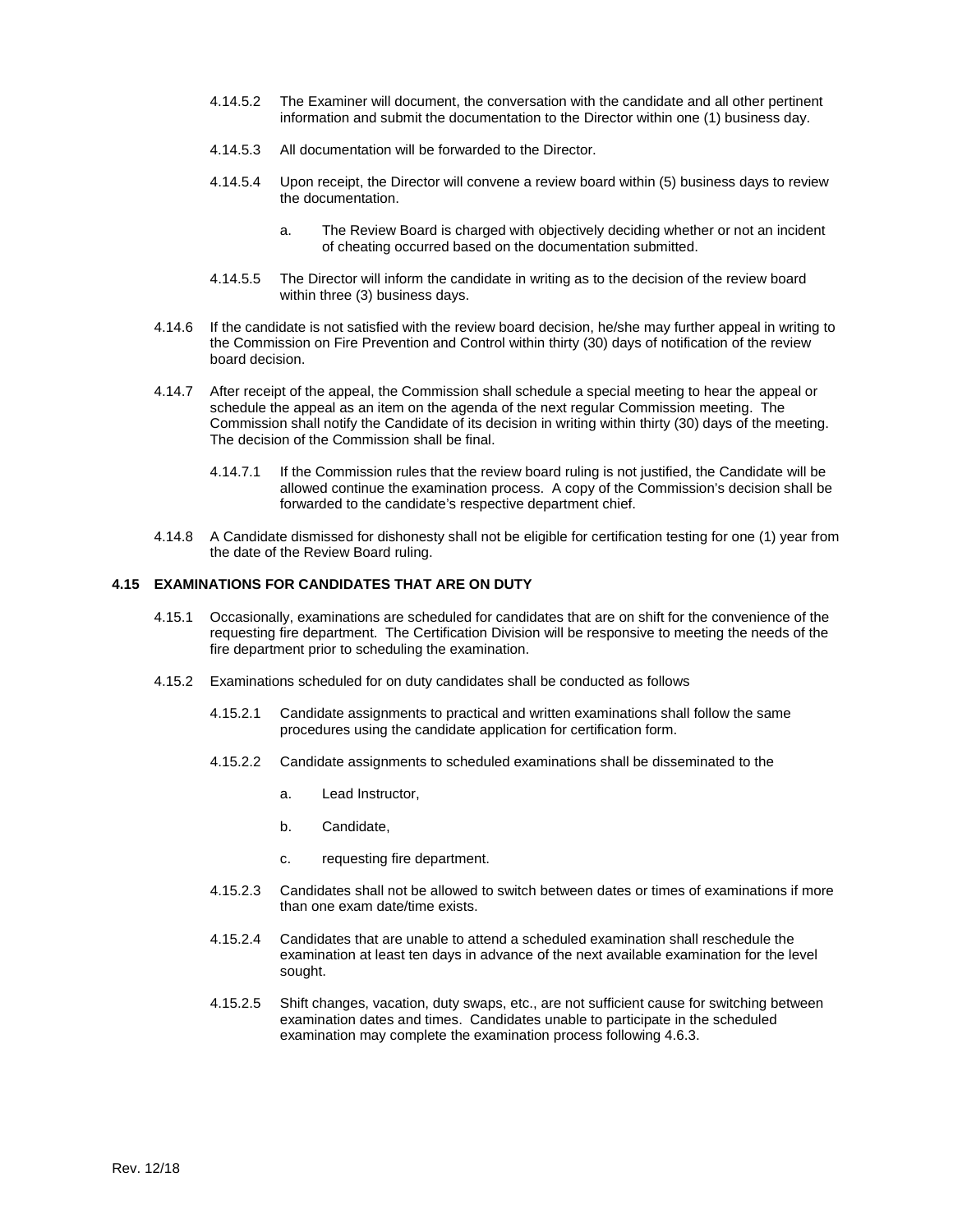# **CHAPTER 5**

# **Assessment**

# **5.1 PURPOSE**

5.1.1 The purpose of this chapter is to establish procedures for candidate assessment.

# **5.2 PERFORMANCE CRITERIA**

- 5.2.2 The State of Connecticut Fire Service Certification System utilizes a random sample examination process. Candidates shall be examined on a diverse sample of the required performance objectives for any given NFPA Standard. Whether a measure of cognitive knowledge through selected written test questions or psychomotor skill behaviors through assignment of representative skills for examination, the purpose of this approach is to effectively measure the candidate's competency and optimize examination resources. Pro Board TD 2 IFSAC GA pg 9, 13
	- 5.2.3 Specific skills to be examined are not known by the candidate until the time of the examination. Advanced information is not disclosed to Station Evaluators or Examiners assigned to the practical examination.
	- 5.2.4 The candidates training and evaluation must reflect satisfactory completion of all objective of a given standard. Typically, this is accomplished though formative testing and evaluation during a formal training program, with appropriate documentation furnished at the time of application. Certification requires uniformity in the application process and does not endorse any training venue.

# **5.3 ASSESSMENT OF PSYCHOMOTOR SKILLS**

- 5.3.1 Practical skill performance evaluations are used for objectives that are best evaluated by demonstration of a particular skill. Each performance-based skill shall be assessed through the accomplishment of tasks that are further detailed in steps required for successful task completion. Examination concludes with a "pass" / "fail" evaluation that indicates attainment of minimal accepted performance of the requisite skill. Pro Board TD 2 IFSAC GA pg 13, 14
	- 5.3.2 All performance objectives shall be evaluated using a practical skill sheet that outlines the tasks that must be successfully performed by the candidate in order to pass the specific skill area as defined in and referenced to the applicable NFPA Standard.
	- 5.3.3 Skill sheets may be assessed singularly, grouped into a skill station or included with other skill sheets to form a Job Performance Requirement (JPR) scenario evolution in which a team of candidates is examined in a series of skills appropriate to the response tasks represented in the respective level of certification.
	- 5.3.4 Candidates shall be responsible for acquiring all the requisite knowledge and skills specified in the appropriate NFPA Standard (or alternative standard) for the level of certification sought. While responsible for all associated material, candidates will be assessed on a random selection of skills on the day of the practical examination.
	- 5.3.5 To receive a "pass" grade on any skill sheet, a candidate must achieve success for all items as indicated on the skill sheet, in addition to successful completion of all critical tasks which are denoted on the skill sheet with an asterisk (\*).
	- 5.3.6 Criticality is assigned to those comprehensive skills or tasks that, if performed incorrectly, could result in severe injury or death, either as part of the skills being examined, or at an actual incident. The inability to correctly perform a critical skill results in a failure.
	- 5.3.7. Candidates are afforded two (2) opportunities to successfully complete each practical skills evolution before receiving a failing grade on the examination for the given testing date. This applies to both single-level examinations (e.g., Fire Fighter II) multi-level examinations (e.g., Rescue Technician: Trench I/II), and combination examinations (e.g., Fire Fighter I/II), along with Fire Service Instructor and Fire Officer levels.
	- 5.3.8 Candidates that fail an individual skill set, a JPR evolution, a second time during a psychomotor skill practical examination day, the candidate(s) shall reapply for a reexamination date. The candidate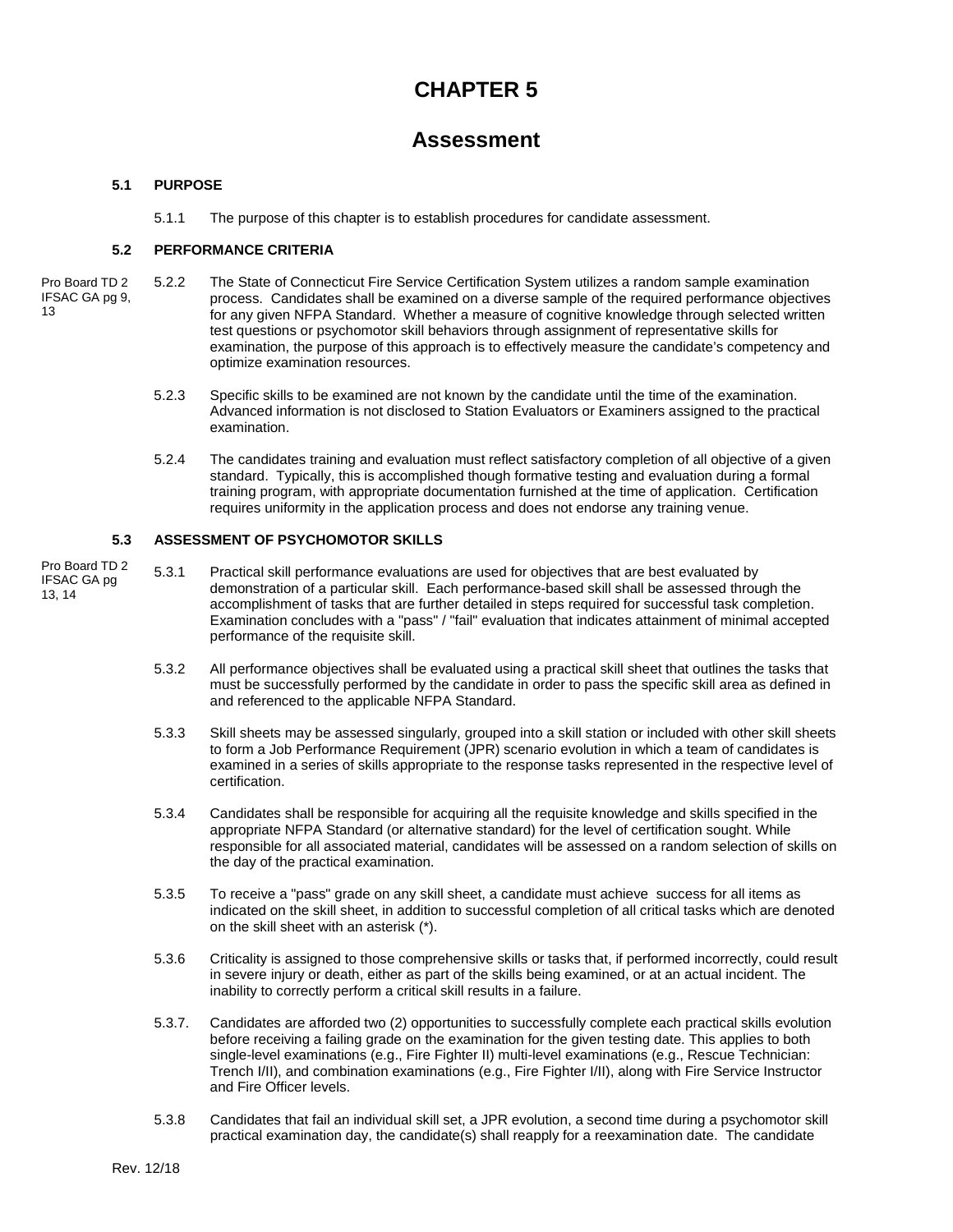shall participate in the full psychomotor skill practical examination day and be assessed on all required skill stations for that day, not necessarily the deficient skill(s) from the initial examination.

5.3.9 Details of the grading process, including the responsibilities of skill Station Evaluators, appear in the Operating Guide.

#### **5.4 SKILL-RELATED EVALUATION MATERIALS**

- 5.4.1 Specific skill-related information and forms for each level of certification can be found in the series of skills assessment Examination Procedures notebooks located in the Certification office. Each notebook is dedicated to a given certification level, designed to be reviewed and updated on a predetermined schedule.
- 5.4.2 Similar in content, each notebook includes the following components:
	- 5.3.2.1 General information for each certification level (e.g., Airport Firefighter).
	- 5.3.2.2 Professional qualifications for the respective certification level:
		- a. NFPA Standard;
		- b. Correlation Matrix; and
		- c. Prerequisites and References
	- 5.3.2.3 Psychomotor Skills Assessment
	- 5.3.2.4 Cognitive Knowledge Assessment
	- 5.3.2.5 Forms
	- 5.3.2.6 Correspondence

#### **5.5 ASSESSMENT OF COGNITIVE COMPETENCY**

- 5.5.1 Knowledge, or cognitive objectives, shall be assessed through written examination. While instructors may use local, curriculum-issued or non-CFPC supplied tests for formative and summative within their respective programs, only those examinations generated and administered by Certification shall be used to determine whether sufficient learning has occurred to achieve certification to the applicable NFPA Standard.
- 5.5.2 Candidates must demonstrate a mastery of theoretical material in order to earn a passing grade on written certification examinations. A minimum score of 70% must be achieved to earn a passing grade on an examination intended for certification at a given level of competence.

#### **5.6 Assessment of Projects**

5.6.1 Projects and assessments rubrics shall be developed and validated by a Technical Review Committee of Subject Matter Experts (SME) with final approval from the Director of Certification.

5.6.2 The Course Program Planner and Certification Examiner shall review the individual projects and grading rubric to validate them to the referenced standard edition for compliance, applicability, assignment completeness, and format. Both the Program Planner and Certification Examiner must verify projects are complete before candidate is permitted to move into the written exam testing process. The Certification Examiner shall have a minimum of the same level of certification for the project work they are reviewing.

5.6.3 Periodically, the Certification Director will review the Grading Worksheets for each level to ensure validity and reliably.

5.6.3.1 If, after analysis is complete, a decision is made by the Director of Certification to improve the project assessment for better validity and reliability a Technical Review Committee of SME's will convene to review the project assessments. The Technical Review Committee will subject recommendations to the Director of Certification for final approval.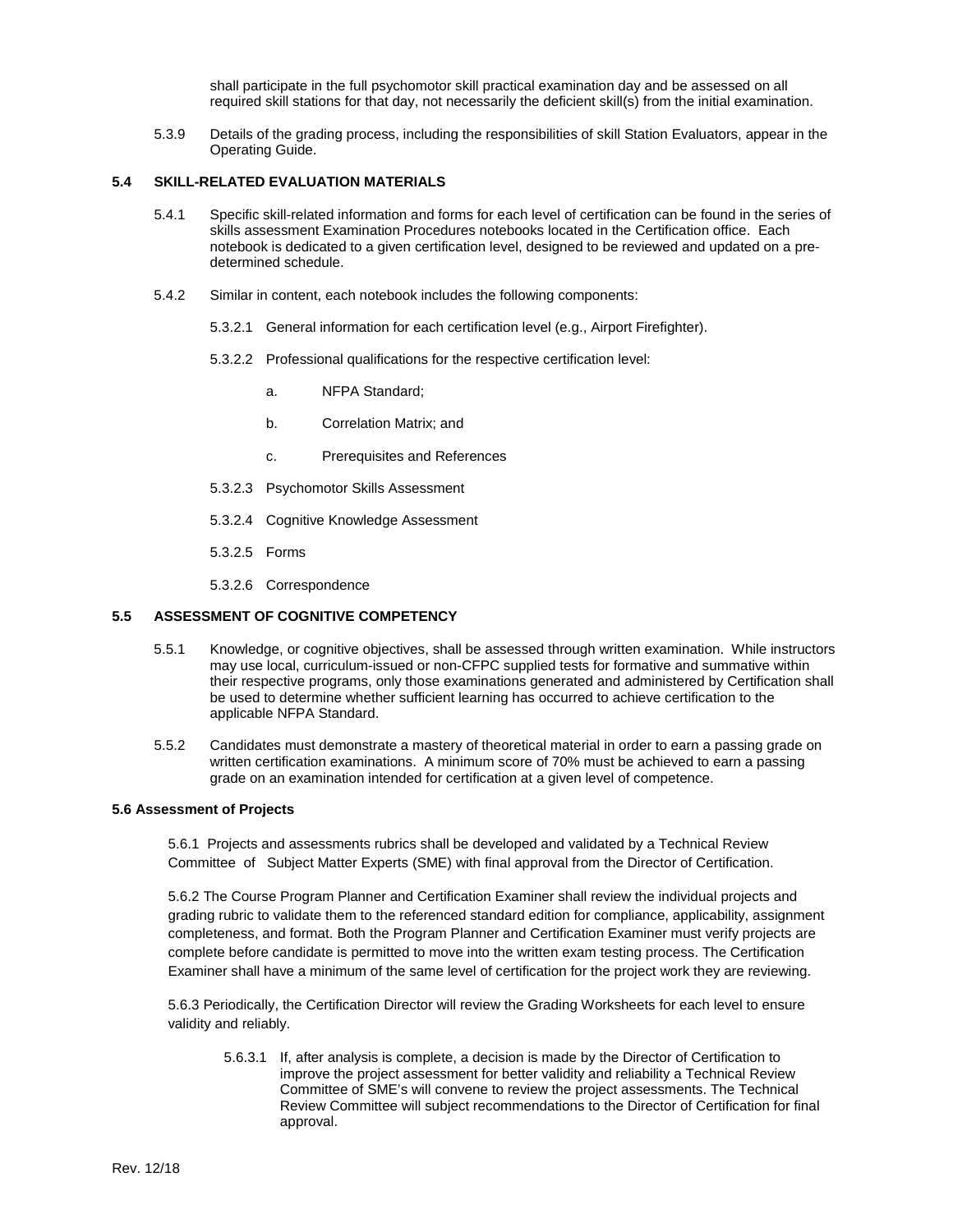5.6.4 Final projects shall be submitted in three-ring binders to the Course Program Planner prior to the last day of class. Incomplete projects will not be accepted.

#### **5.7 WRITTEN TEST DESIGN**

- 5.7.1 To ensure that the relative number of test questions in a written examination reflects the applicable NFPA Standard, Certification shall determine the relative weighting of written test questions by correlation to the weight of the corresponding segment of the specific NFPA Standard. This process shall be achieved objectively through the use of commercial software designed to randomly generate examinations from any NFPA Standard and programmed for such weighting in the selection of available test bank questions. Pro BoardTD 2,3 IFSAC GA pg 9
	- 5.7.2 Questions for the written certification examinations shall be selected from commercially developed test banks and subject to regularly scheduled accuracy and applicability review sessions sponsored by Certification.
	- 5.7.3 Multiple written examinations are produced for each certification level tested by Certification, with access restricted to those personnel essential to the examination process. The software used to generate, scan and store examinations shall be accessible only to full-time staff of Certification.

#### **5.8 MULTI-LEVEL AND COMBINATION EXAMINATIONS**

- 5.8.1 Cognitive skills assessment for certain levels of certification (e.g., Fire Fighter I with Awareness and Operations Level Hazardous Materials/Weapons of Mass Destruction) requires administration of a multi-level written certification examination. Levels such as Rescue Technician: Trench I/II require administration of a combination examination.
- 5.8.2 A candidate failing any level of a multi-level written certification examination or a combination written certification examination shall be retested using a written examination comprised of the deficient level(s).
- 5.8.3 Certification shall not be issued until all levels of the Multi-level or Combination Examination have been successfully completed.

#### **5.9 QUESTION BANK MANAGEMENT**

- 5.9.1 Written certification examination test question banks shall be reviewed and analyzed for validity, reliability and ambiguity on a predetermined basis as indicated in the test bank question management-tracking component of the CFPC Certification System. IFSAC GA pg 8
	- 5.9.2 Written test questions found to be invalid, unreliable or ambiguous shall be corrected or removed from the test question bank, with the action documented.
	- 5.9.3 Whenever possible, written test questions removed from the test question bank shall be replaced with the same number of questions referenced to the same objective within the applicable NFPA Standard.
	- 5.9.4 Details on the security aspects of test question bank management are found in the Chapter 2.

#### **5.10 EXAMINATION ABSENCES**

- 5.10.1 Prior notification of an inability to attend a certification examination results in an excused absence. A candidate may reschedule the examination date by telephone or in person without resubmitting an application or forfeiting fee(s) paid.
- 5.10.2 When a candidate is absent from an examination without prior notification ("no show") for a medical or family related emergency, the candidate shall notify Certification within 5 business days.
- 5.10.3 Procedure for No-show candidate. (Absent without prior notification)
	- 5.10.3.1 The candidate shall forfeit all certification application fees;
	- 5.10.3.2 The candidate shall receive instructions on the rescheduling process to coincide with the mailing of results for the missed exam;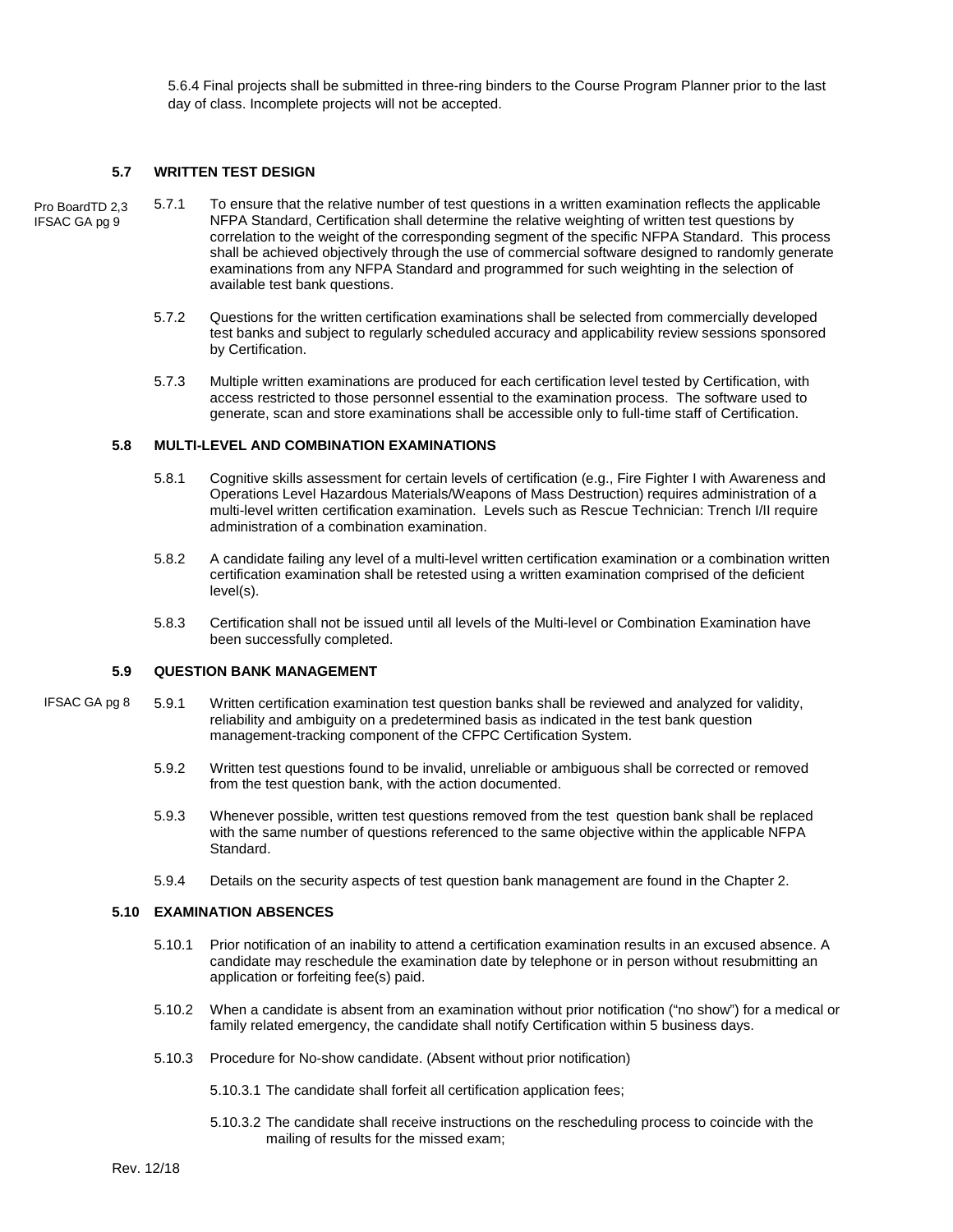5.10.3.3 The candidate shall be required to reapply for an examination and is responsible for required reexamination fee(s).

#### **5.11 SPECIAL CIRCUMSTANCES EXAMINATIONS**

- 5.10.1 Procedures
- Pro Board PA 1
- 5.11.1.1 In order to establish disability status and eligibility for specific accommodations, academic adjustments and/or auxiliary aides and services, Certification requires current and comprehensive disability documentation of the student's impairment(s). Disability documentation is credible evidence from a qualified professional that attests to the existence of a disability, the impact of the alleged disability on academic performance and related competencies and recommendations for equal access and/or compensatory measures, commonly referred to as accommodations. Information contained in disability documentation is used by postsecondary disability service providers to determine eligibility of disability status as well as individualized academic accommodations and services. IFSAC CA 3
	- a. Candidates must personally initiate a request for examination accommodations by completing and signing the *Request for Testing Accommodations* form, and submitting the form and all supporting documentation with their application and fee.
	- b. All documentation submitted in support of a request for testing is confidential.
	- c. No information concerning a request for testing accommodations is released without written request from the candidate.
	- d. A testing accommodation request by a third party (such as an evaluator, parent, or educational program) cannot be honored.
	- 5.11.2 Guidelines for Physical Disability Documentation
		- 5.11.2.1 The following information is provided for evaluators, physicians, medical professionals, candidates and family members to guide the process of submitting documentation to Certification. Our goal in providing these guidelines is to facilitate Certification's review process for candidates with disabilities requesting accommodations.
			- a. Evaluators, physicians, medical professionals, etc. are encouraged to submit any prior assessments and/or evaluative reports together with the current documentation.
			- b. Documentation must be printed on official letterhead and signed by the credentialed professional.
			- c. A Summary of Performance (SOP), Individualized Education Program (IEP) and/or a 504 Plan alone are not considered adequate documentation.
			- d. Documentation must be submitted by a qualified professional who is not a family member of the candidate.
			- e. Reasonable accommodations are determined based on the nature and resulting impairment(s) due to the disability.
			- f. While the law requires that priority consideration be given to the specific methods requested by a student, it does not imply that a particular accommodation must be granted if it is deemed not reasonable or other suitable techniques are available.
			- g. Prior receipt of accommodations (e.g., in high school) does not guarantee receipt of the same accommodations from Certification.
			- h. Missing disability documentation information may result in a delay in reviewing a candidate's request for accommodations.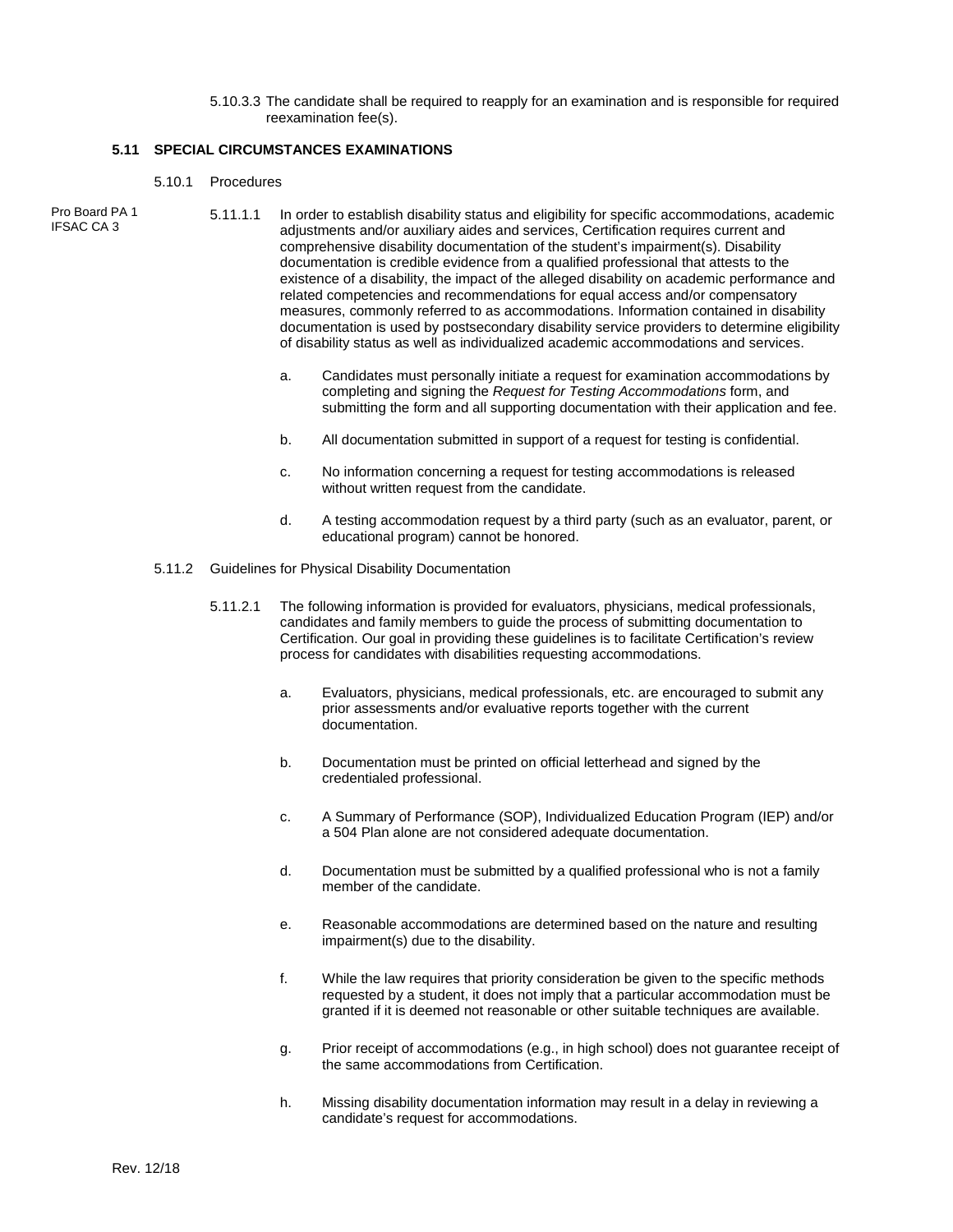- 5.11.3 Confidentiality of Disability Documentation Statement
	- 5.10.3.1 Certification is the Commission's agent charged with the responsibility for collecting and maintaining the confidentiality of disability documentation. This information is kept in secure files with limited access and is only shared with the expressed written permission of the candidate.
- 5.11.4 Accommodation Request
	- 5.10.34.1 Candidates requesting accommodations should contact the Director of Certification for an Accommodation Application at:

Director of Certification CFPC, Certification Division 34 Perimeter Road Windsor Locks, CT 06096 860-627-6363 x 225

#### 5.11.5 Appeal

- 5.10.5.1 In accordance with Section 7-323*l*-98(b) of Regulations of Connecticut State Agencies, *A candidate may appeal any examination grade or other Commission on Fire Prevention and Control, Certification Division decision, by writing, within 30 days of the receipt of the decision or receipt of grades, to the State Fire Administrator, who shall arrange for a hearing not more than 30 days after the receipt of the appeal...(c) In the event the candidate is not satisfied by the aforementioned hearing, further appeal may be made to the Commission on Fire Prevention and Control, in writing, not more than 30 days after said hearing.*
- 5.11.6 Complaints
	- 5.10.6.1 In accordance with DESPP Americans with Disabilities Act Policy Statement dated January 11, 201313, EEO complaints that derive from a Request for a Reasonable Accommodation that is denied to persons with disabilities are to be filed with the Departments EEO/AA Office by either regular mail, electronic mail and/or telephone:

Equal Employment Opportunity ("EEO")/Affirmative Action ("AA") Office State of Connecticut Department of Emergency Services and Public Protection 1111 Country Club Road Middletown, Connecticut 06457 (860) 685-8010

# **5.12 GENERALLY ACCEPTED ACCOMMODATIONS**

- 5.12.1 Generally accepted accommodation options for the candidate includes, but is not limited to:
	- 5.11.1.1 Additional time for completion of a written examination;
	- 5.11.1.2 Administration of an oral examination for Firefighter I and Firefighter II only;
	- 5.11.1.3 Physical location modification to address visual and auditory concerns;
	- 5.11.1.4 Any question regarding the clarification of test question wording of a written examination; or
	- 5.11.1.5 Recording test answers in the examination booklet in lieu of a "bubble sheet" scanning document
- 5.12.2 Testing Locations for Accommodated Candidates
	- 5.10.2.1 The Certification office at the Connecticut Fire Academy in Windsor Locks shall be the primary location for administration for examinations requiring accommodations.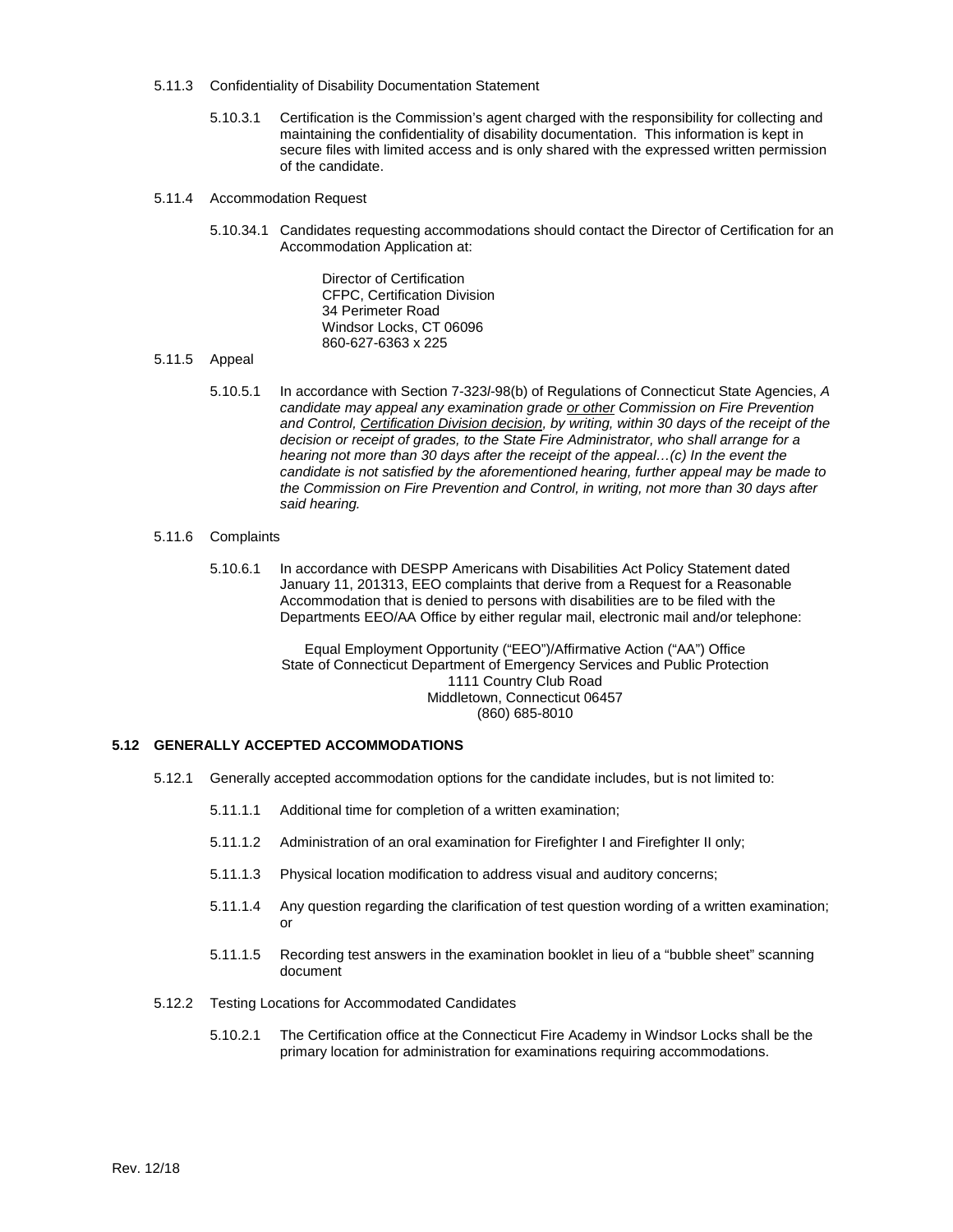# **CHAPTER 6**

# **Certification Candidate Procedures**

### **6.1 PURPOSE**

6.1.1 The purpose of this chapter is to establish procedures to be followed by candidates seeking certification.

# **6.2 CERTIFICATION DIVISION**

- 6.2.1 Certification recognizes the complexities involved in pursuit of professional certifications and professional development. In an effort to address foreseeable needs of potential candidates, several different options are available to address those needs.
- 6.2.2 Certification shall publish and make available to all candidates and instructors a reference list.

# **6.3 CERTIFICATION OPTIONS**

- 6.3.1 Option #1: Completion of an accepted and approved training program delivered through the Connecticut Fire Academy (CFA).
- 6.3.2. Option #2: Completion of an accepted, approved local or national training program delivered by a recognized training organization. Programs require prior approval by the Director of Certification (Director) or authorized designee to assure that the training curriculum meets the current NFPA Standard for the respective level of certification.
	- 6.3.2.1 National Fire Academy
	- 6.3.2.2 Connecticut Regional Fire Training Schools
	- 6.3.2.3 Approved licensed for-profit training entities
- 6.3.3 Option #3: Documentation of successful completion of an individualized training program.
	- 6.3.3.1 Candidate provides a comprehensive matrix to demonstrate how each performance objective of the respective NFPA Standard has been achieved or addressed.
	- 6.3.3.2 The evaluation method used for the training program to confirm prerequisite knowledge and skill shall be notated.
	- 6.3.3.3 Candidate shall submit verification of successful course completion.
	- 6.3.3.4 Process for candidate evaluation
		- a. Prior to an interview and performance assessment, the candidate shall be required to design, develop and implement a project in order to show competency in the prerequisite knowledge and skills for professional qualifications at the level to be certified.
		- b. The candidate shall deliver a 20-minute presentation on the completed project to a Project Process Team (PPT) comprised of three panelists with equal or greater certifications for the specific level.
		- c. The candidate shall respond to questions from the PPT regarding project development, referencing course material defined through the specific requirements of the project process and applicable to the NFPA Stand for Professional Qualification at the level of certification sought. The interview shall be limited to one hour.
		- d. Upon conclusion of the interview, the candidate shall be dismissed and the PPT panelists shall deliberate and offer recommendations for approval or denial of the certification based on the predetermined evaluation criteria.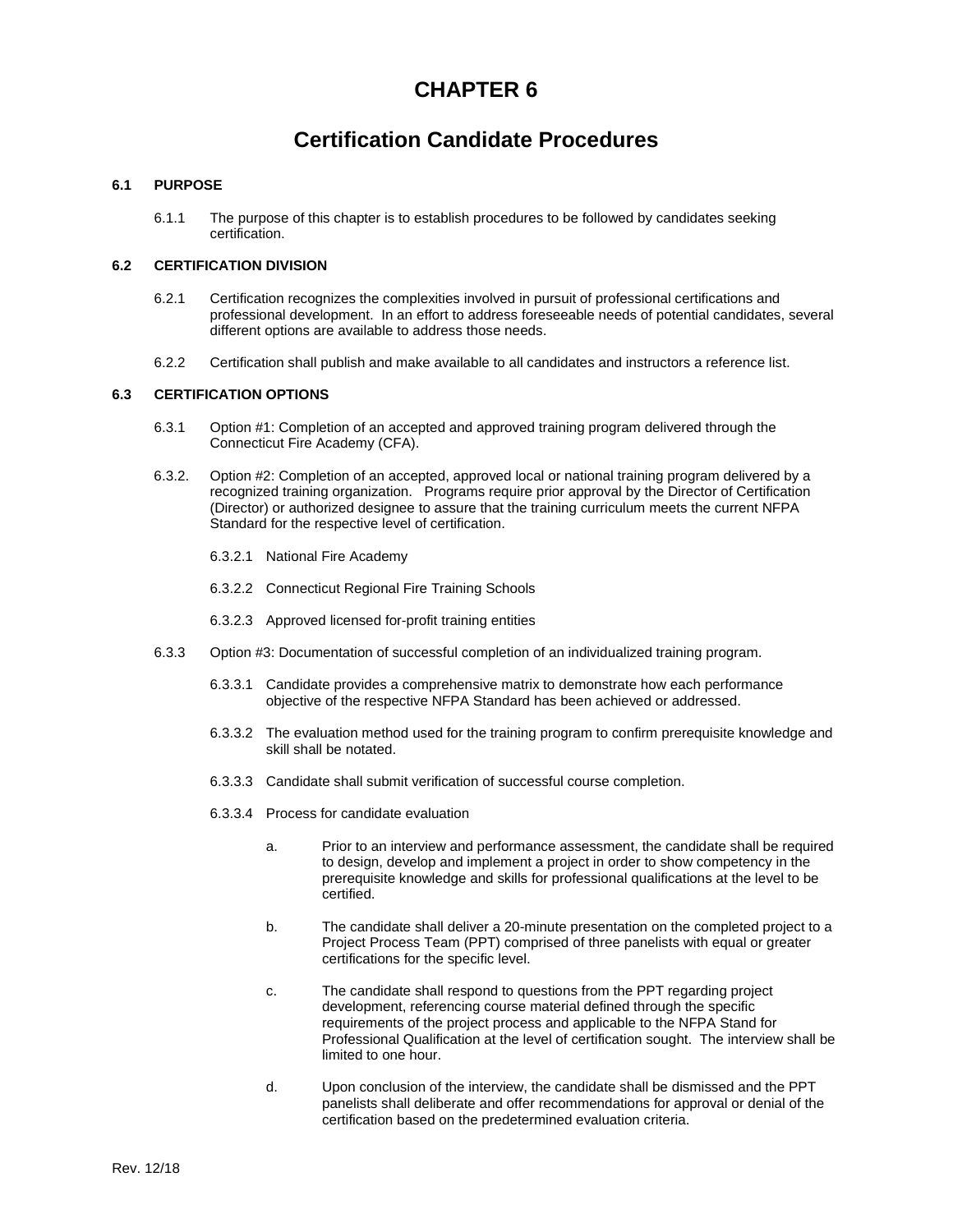- e. All assessment and evaluation materials and forms shall be collected. Data shall be compiled by the Director. The candidate will be notified by the Director via the United States Postal Service.
- 6.3.3.5 Initiating the Review and Interview Process
	- a. The candidate will receive notification of acceptance to the review and interview process, including information on the date, time and location of the interview and instructions for courtesy communication in the event of tardiness or cancellation due to extenuating circumstances.
	- b. Included with the notification shall be a description of the assessment package, evaluation procedures and forms used by the review panel. The candidate shall be advised of any current exceptions pertaining to the NFPA standard referenced for the certification level sought.
	- c. PPT panelists shall be advised of the date, time and location of the interview-review session and shall receive the following information that is to be brought to the interview:
		- (1) A listing of assignments and responsibilities.
		- (2) A copy of the candidate's project.
		- (3) A Project Evaluation Form.
		- (4) A Prerequisite Skills Written Evaluation Worksheet.
- 6.3.3.6 Assessment of the Candidate
	- a. PPT panels are responsible for assessing the knowledge and skills of the candidate using the Project Evaluation Form that highlights objectives based on the criteria for the JPRs. The competency JPRs for the standard will involve specific criteria relevant to the standard.
	- b. Following an assessment of the Candidate's project, presentation and response to the panels' questions, each panelist shall offer a score based on the following rubric:
		- (1) Advanced demonstrates a comprehensive and in-depth understanding of rigorous subject matter, and provides sophisticated solutions to complex problems; demonstrates mastery of challenging subject matter and constructs solutions to challenging problems.
		- (2) Proficient demonstrates a solid understanding of challenging subject matter and solves a wide variety of problems.
		- (3) Satisfactory demonstrates a partial understanding of subject matter and solves simple problems.
		- (4) Deficient demonstrates a minimal understanding of subject matter and does not solve simple problems.
	- c. The total score is combined and averaged with the other panelists.
		- (1) a total of 28 points is available from each panelist.
		- (2) an average score of 12 must be achieved for continuation of the certification process.
	- d. Each PPT panelist shall enter narrative detail for any pertinent information related to the candidate's project, presentation or responses that justifies the assigned score.
- 6.3.3.7 Candidates shall be notified of the results in writing by the Director. Notification will be sent via the United States Postal Service.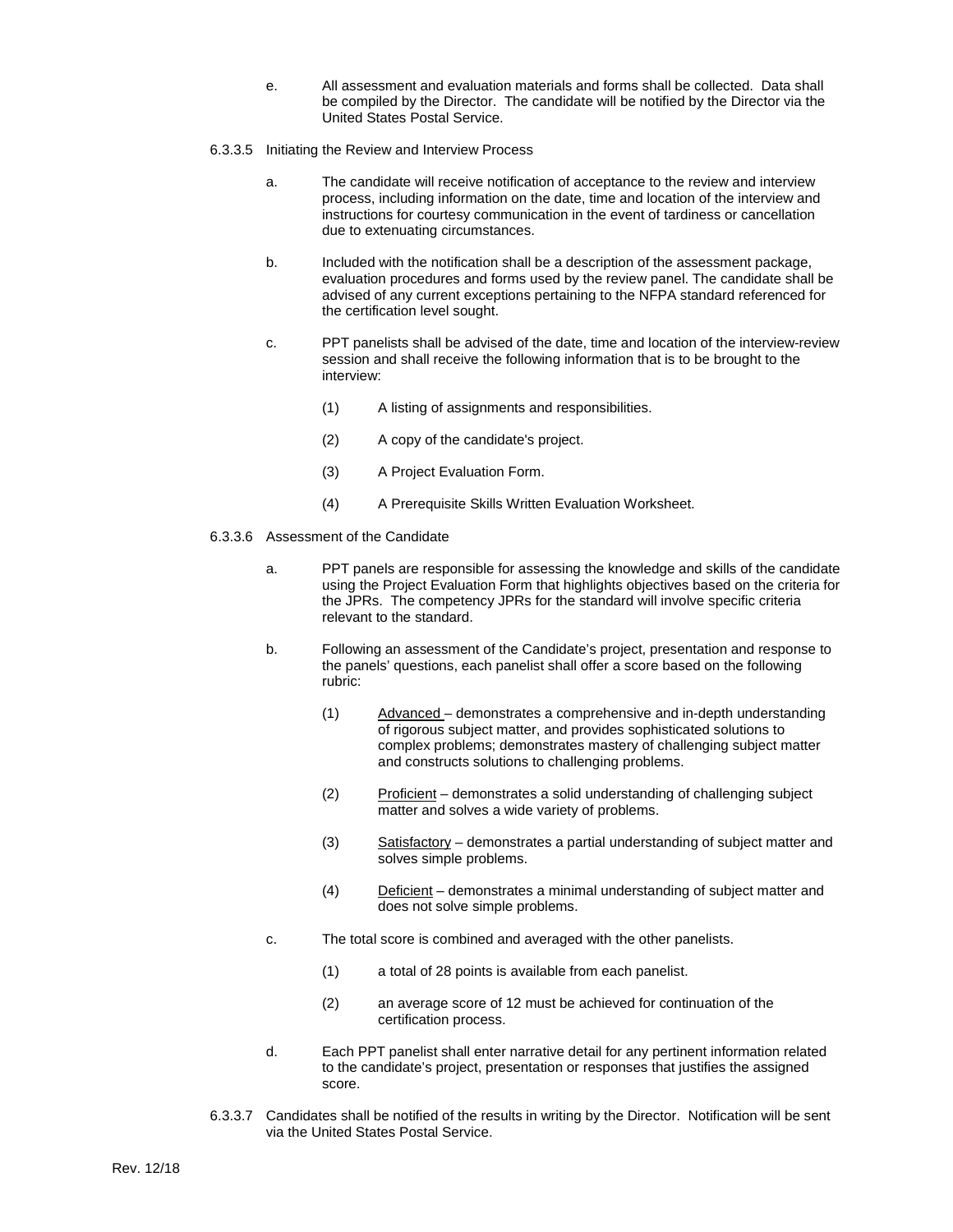- 6.3.3.8 Candidates unsuccessful during the review-interview process shall have the opportunity to resubmit the project and participate in another review-interview session.
- 6.3.3.9 Candidates may appeal the finding of the PPT, by telephoning Certification, within 30 days after the mailing of the decision of the PPT. The candidate shall have the opportunity to review the Project Evaluation Forms, verify the mathematical accuracy of the assigned score and be apprised as to which area or section needs further preparation.
- 6.3.4 Option #4: Independent panel review of a candidate portfolio comprised of elements designed to demonstrate and confirm competence in specific Job Performance Requirements for the level of certification to be attained. Pro Board TD 2 IFSAC GA pg 8
	- 6.3.4.1 Certification may choose to use this process for certification to those levels which consist of advanced or broad performance requirements (JPR) or objectives and require and assessment of less tangible knowledge and skill criteria, such as the use of analysis and judgment in given circumstances.

#### 6.3.4.2 Competency Verification

- a. The portfolio process must objectively verify that the candidate meets or exceeds the JPR and/or objectives of the specific standard and level.
- b. The candidate must demonstrate competency in all criteria listed for each JPR for the respective level of certification.
- c. The candidate's portfolio shall verify competency through any combination of
	- (1) Documented professional experience.
	- (2) Work related projects.
	- (3) Successful completion of applicable professional development courses from recognized organization (e.g., Connecticut Fire Academy, National Fire Academy, Emergency Management Institute, etc.).
	- (4) Successful completion of applicable college courses.
- d. Only college level and professional development courses, which incorporate an assessment and grading process, shall be considered.
- 6.3.4.3 Process Approval
	- a. Each process must assure that the candidate clearly demonstrates competency in each JPR or objective for the respective level in a manner that can be assessed objectively.
	- b. Request for approval shall include the following components:
		- (1) Criteria for each JPR and objective listed in the NFPA Standard for the level being evaluated corresponding with the criteria section of the given JPR.
		- (2) Forms to be used to evaluate each JPR and objectives that include the candidate's signature attesting to the accuracy of submissions.
		- (3) References to any agency form, record or report required for completion of the portfolio.
		- (4) List of all courses and associated JPRs and objectives approved by Certification which meet one or more of the criteria for certification.

#### 6.3.4.4 Process Initiation

- a. All prerequisites have been fulfilled.
- b. The Director or designee will issue the candidate the appropriate portfolio program manual and review the instructions with the candidate to ensure understanding of the requirements of the portfolio, portfolio review and portfolio submission process.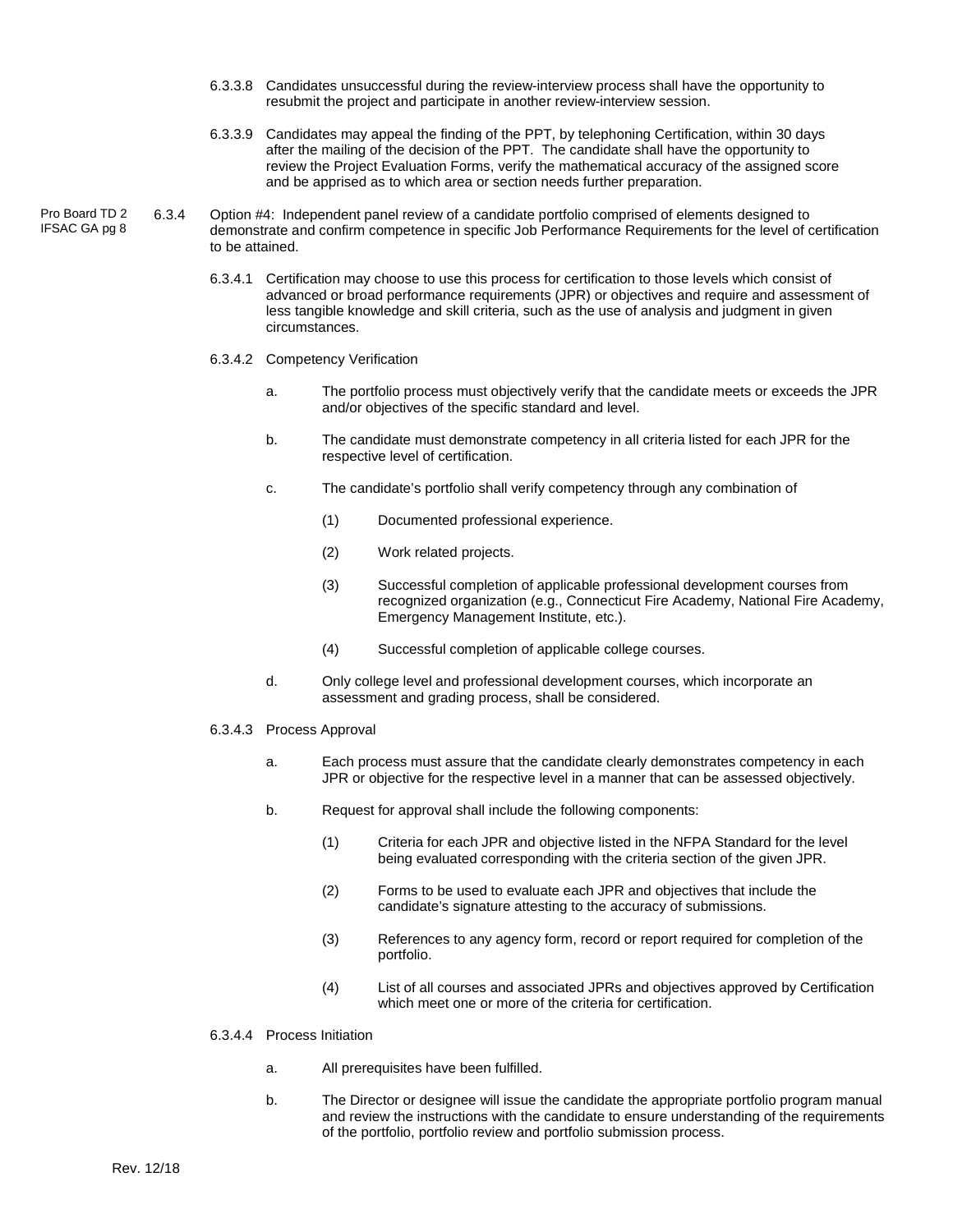Each manual contains information on the requisite criteria for the certification level and examples of the desired style and format for portfolio submission.

- c. Each candidate for the portfolio process of certification shall designate an advisor for the duration of development and evaluation. The advisor must receive advanced approval by the Director or designee and must meet the following criteria:
	- (1) Certification to at least the level of certification sought by the portfolio candidate.
	- (2) At least five (5) years of documented experience operating in a municipal or private fire department at a level above that in which the candidate is seeking certification.
- d. The Director and the candidate shall mutually agree to the time limit for completion of a portfolio and panel review assessment.
- e. Certification shall verify all signatures associated with the portfolio and assure that all JPR and objectives have been addressed before certification is awarded to the candidate.
- 6.3.4.5 Demonstration of Competency
	- a. Documented experience and education comprise four major options for demonstrating competency within the portfolio process.
	- b. Option 1: Professional Experience
		- (1) A candidate shall demonstrate competency of a JPR or objective through documented professional experience by submitting the following:
			- (a) A job description for the position, formally adopted by the agency and in place during the candidate's tenure in the position, which identifies essential job duties and minimum requirements. All areas pertaining to the JPR and objectives are to be identified.
			- (b) A letter from the Fire Chief or Human Resources Manager verifying the candidate's dates of service in that position and attesting to the validity of the job description for the position.
			- (c) A copy of any job performance evaluations during the candidate's tenure in the position that verify the candidate's satisfactory performance of the respective job duties. A letter from the candidate's designated supervisor or Fire Chief attesting to satisfactory performance may be substituted for job performance evaluation documents.
			- (d) Written justification of how the candidate's professional experience relates to the specific JPR and objective. The justification must address each criterion of the JPR or objective in a detailed, organized and wellwritten format.
		- (2) All letters submitted must be originals, written on agency letterhead, and signed in ink.
	- c. Option 2: Documented Work Product
		- (1) A candidate shall demonstrate competency of a JPR or objective through work product by submitting a minimum of one documentation package for each JPR or objective lusted for the perspective certification level, to include the following:
			- (a) A copy of the work product (reports, memos, letters, projects, etc.).
			- (b) Written verification that the candidate was the author of the work product, responsible for work represented in the majority of the product and capable of replicating the work product without supervision. Typically, this document is a letter from the candidate's supervisor, employer or authorized manger.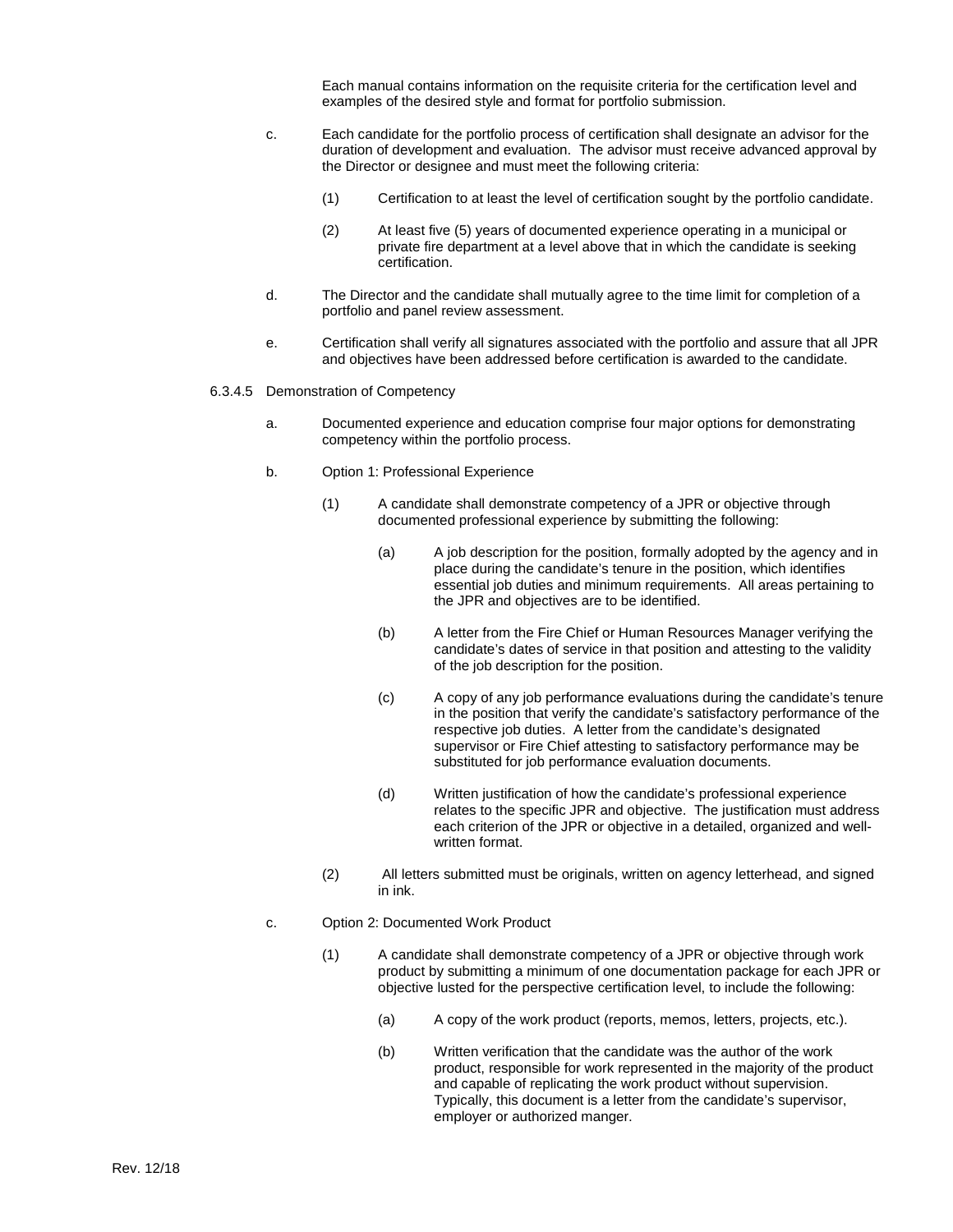- (c) Written justification of how the work product relates to the specific JPR or objective. The justification must address each criterion for the JPR or objective in a detailed, organized and well-written document.
- d. Option 3: College Course Completion
	- (1) College course must be approved by Certification.
	- (2) A candidate must provide an original transcript from an accredited college or university affixed with the official seal/stamp of the institution, specifying course title, course identification number and verification of a final grade of "C", "Pass" or "Satisfactory"; or
	- (3) A candidate must submit a copy of the course description as it appeared in the official printed or electronic college catalog at the time the course was completed and a detailed, organized, well-written justification of how the college course relates to the specific JPR or objective.
		- (a) A letter from the college registrar listing the outcome objectives for the course and verifying that an assessment / testing process was used during the course may be substituted for the course description in the event a course description is unavailable.
	- (4) The following items are to submitted if available
		- (a) course syllabus.
		- (b) learning objectives.
		- (c) testing methods used.
		- (d) copies of assignments, projects, test and other pertinent course work.
- e. Option 4: Completion of a Professional Development Program
	- (1) A candidate shall demonstrate competency of a JPR or objective through documented successful completion of at least one relevant professional development course per JPR or objective.
	- (2) The candidate shall submit a copy of the course certificate specifying course title, dates, the candidate's name, and the phrase "…for successful completion of…" or equivalent language. Certificates that only verify attendance will not be accepted.
	- (3) For a course(s) that does not have prior Certification approval, the following additional information shall be provided:
		- (a) A description of the organization/agency sponsoring the course (e.g., flyer brochure).
		- (b) A course description that includes learning objective and testing methods. A course that does not have a verified testing process will not be accepted.
		- (c) A transcript verifying course attendance and completion.
		- (d) a copy of the American Council on Education (ACE) recommendation for the course.
		- (e) a detailed, organized and well-written document that addresses each JPR or objective criterion to justify how the professional development course relates to the specific JPR or objective.
- 6.3.4.6 Appointment of the Portfolio Review Team (PRT)
	- a. The Director shall appoint a three person PRT. This panel will convene once a month as needed to review submitted documentation.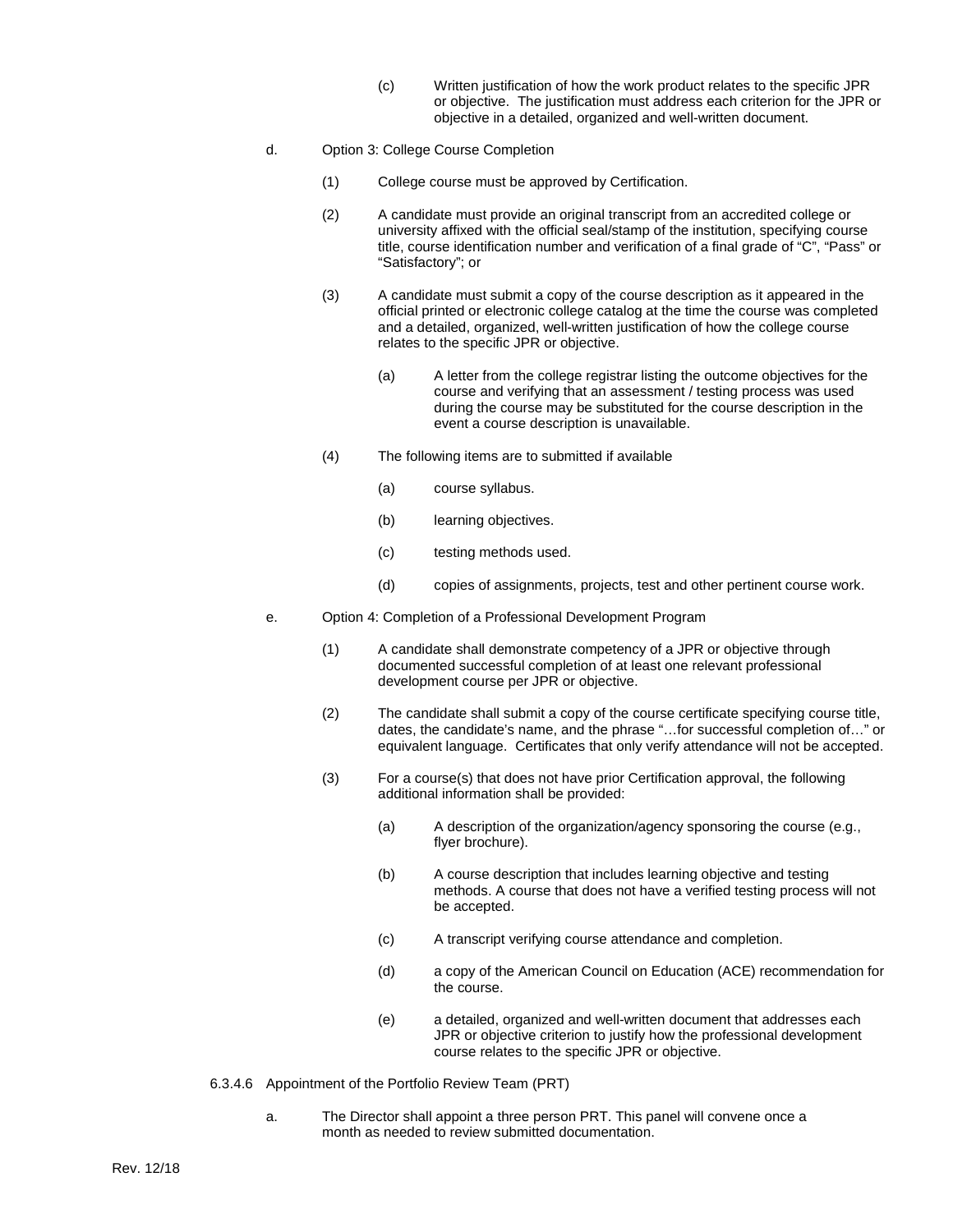- b. PRT Selection Criteria:
	- (1) One member shall be a fire science program coordinator from a community college/university or a senior instructor at the CT Fire Academy. The member may not be the candidate's advisor or instructor of any courses submitted in the portfolio.
	- (2) One member shall have served as an Department Training Officer from other than the candidate's agency.
	- (3) One member shall be from the professional area and level in which the certification is being sought. Example: if a Fire Officer II level is being sought, the member must be an officer with responsibility for the direct supervision of junior officers and firefighters.
	- (4) All members, in the judgment of Certification, shall meet or exceed the requirements of the certification level being sought.
	- (5) No member of a PRT may be from the candidate's agency.
	- (6) No member should previously or currently have any private or professional relationship with the candidate that could result in bias during the review process. It shall be the responsibility of both the candidate and the PRT member to announce any such conflict of interest prior to beginning the review process, or when such conflict is determined. The Director shall immediately excuse any member with such conflict and seek replacement with another qualified member.
- c. PRT Orientation:
	- (1) Certification shall conduct an orientation for individuals selected to serve as PRT members. Topics to be addressed include, but are not limited to, a review of the process guidelines, expectations for reviewers, assessment criteria and other information deemed appropriate for the specific review.
- d. Portfolio Review
	- (1) The PRT shall meet to review the portfolio within thirty days following submission and shall use evaluation forms to guide the review of each JPR and objective. A candidate must demonstrate competency in all of the criteria to pass each JPR or objective; all JPRs and objectives must be passed to qualify for certification.
	- (2) The PRT shall objectively review each JPR and objective presented in the portfolio for the desired level, considering the following three general elements:
		- (a) Applicability
			- [1] The candidate must clearly demonstrate that the experience, work product or course listed is directly applicable to the JPR or objective. The PRT may refer to the criteria in the JPR and/or the requisite skills and knowledge to measure the applicability.
			- [2] For college and professional development courses, the PRT shall refer to the learning objectives and other course materials to determine if the specific job or skill was presented, applied and evaluated during the course. This may include objectives, learning activities, homework assignments, guide projects, etc.
		- (b). JPR Mastery
			- [1] The candidate must clearly demonstrate that he/she has mastered the JPR or objective by addressing all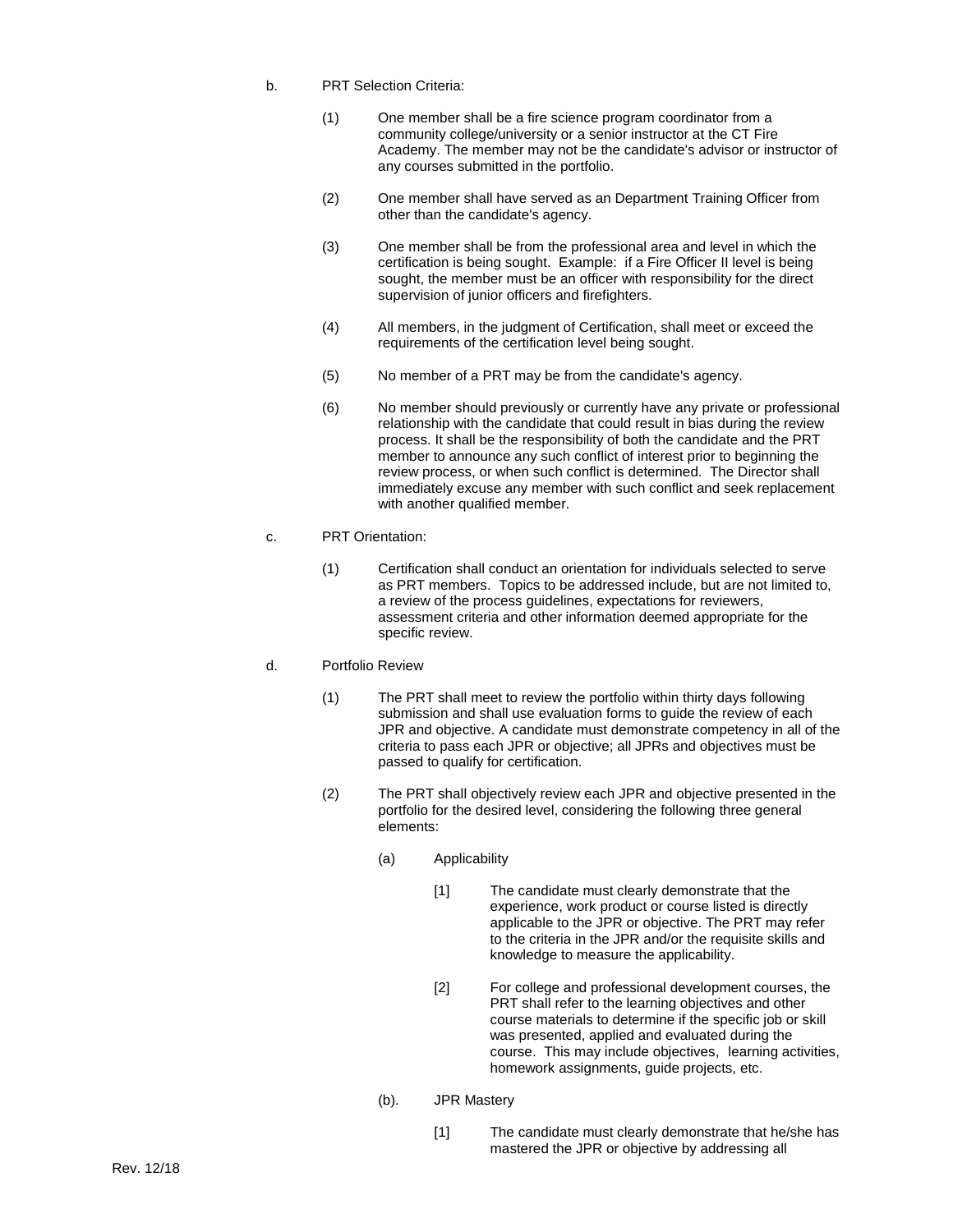inclusive criteria and is capable of performing that job without direct supervision or coaching.

- [2] The PRT may consider the length and nature of the professional experience, the number of times the candidate replicated the work product, or the number of courses successfully completed with a minimum grade of "C", "Pass" or "Satisfactory" that addressed the JPR or objective.
- (c) Originality of Work
	- [1] The candidate must clearly prove that all work product, course work, etc., are the candidate's creation. While the candidate may have been part of a team, the candidate must prove the majority of the work is the candidate's and the job can be performed without supervision or coaching.
	- [2] For professional experience, originality means the candidate had the primary responsibility for performing the duties referenced in the job description.
	- [3] Original work in a college or professional development course requires proof that the candidate received individual credit, not credit as a member of a team or group.
	- [4] If the PRT determines that a candidate meets these criteria, credit is awarded for the specific JPR or objective.
	- [5] It is the candidate's responsibility to provide adequate information in the portfolio for a credible review on the part of the PRT. Insufficient information may result in disqualification.
- (d) Completion of Review and Candidate Notification
	- [1] The PRT shall submit a written evaluation summary to the Director within ten days following the review of the portfolio. In addition to a listing of the JPRs and objectives passed, the PRT shall reference any JPRs or objectives for which the candidate was deficient and supply detailed written justification for the determination.
	- [2] No materials used in the review shall be returned to the candidate including the submitted reviewed portfolio, reviewer notes, and other related materials. In addition, no information may be provided by any member of the PRT that could be used by the candidate to fraudulently revise the candidate's portfolio for future reconsideration.
	- [3] The candidate shall be notified in writing of the outcome of the portfolio review within fifteen (15) days of the portfolio review. If all JPRs and objectives were met, a certificate for the respective level shall be issued to the candidate. The date of certification shall be the date the review the PRT was conducted.
	- [4] The candidate shall be informed of any unmet JPR, objective, and deficiencies in the portfolio. This communication shall be accompanied by a detailed, objective critique of the submitted portfolio.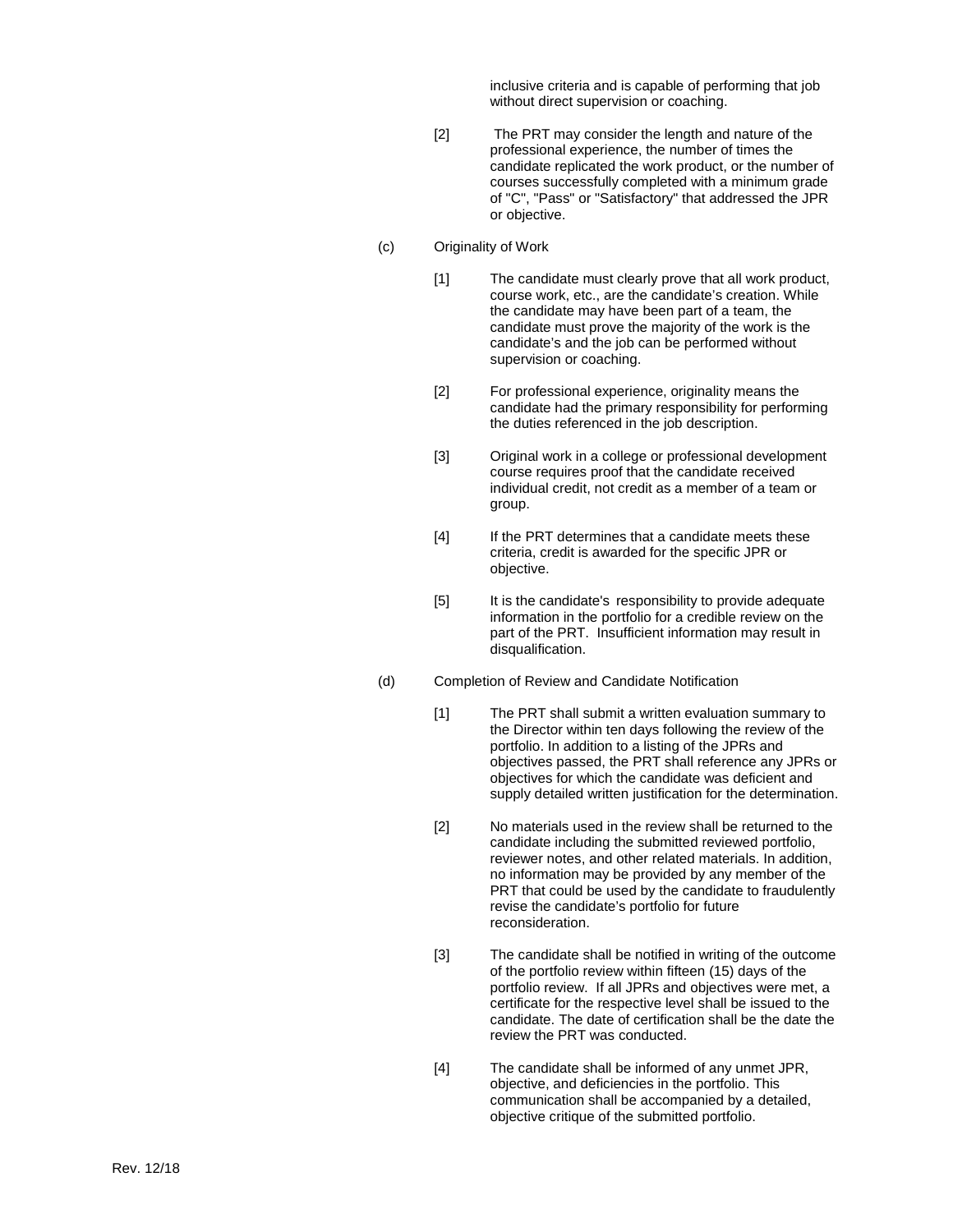- [5] A candidate may submit a revised portfolio that addresses the deficient JPR or objectives. The revised portfolio must be submitted within six months of the initial portfolio review.
- [6] Upon receipt of a revised portfolio, the Director shall reconvene the initial PRT to review the revised portfolio. If the candidate fails to submit a revised portfolio within six months of the initial portfolio review, a complete portfolio addressing all the JPR or objectives for that level must be submitted and begin the process again.
- [7] The PRT shall meet to review the revised portfolio within thirty (30) days after submission. As with the initial review, the PRT shall use the evaluation forms to guide the review of each JPR, and the candidate must demonstrate competency to meet each JPR and objective.
- [8] The PRT shall submit a written evaluation summary to the Director within ten (10) days following the review of the revised portfolio. The PRT shall furnish a listing of the JPRs and objectives passed, reference any JPRs and objectives for which the candidate did not demonstrate competency, and include written justification detailing the reasons for said deficiency.
- [9] If the PRT finds that the revised portfolio addresses the initial deficiencies and the candidate has successfully met the requirements for certification, a certificate for the level sought shall be issued to the candidate. The date of certification shall be the date the review by the PRT was conducted on the revised portfolio.
- [10] The candidate shall be notified in writing of the outcome of the revised portfolio review within fifteen (15) days of the review. This communication shall include any unmet JPRs and objectives for the resubmitted portfolio, and the reason for the judgment of deficiency.
- [11] Any candidate who does not meet the required JPR or objective with the revised portfolio shall wait twelve (12) months to resubmit a portfolio for the originally sought certification level. The new portfolio must address all JPRs and objective for the specified certification level.

#### e. Portfolio Appeals

- (1) The candidate may request that an advisor be allowed to attend appeal proceedings. The advisor may accompany the candidate to the appeal hearing but may only provide information on the JPR or objective in question. The purpose of the advisor is to serve as an advocate in the provision of objective, verifiable, and first-hand information that may demonstrate the appellant's competency in the deficient JPR or objective.
- (2) The candidate must advise the Director of Certification, in writing, of the desire to use an advisor during the appeal process. This notification must be received a minimum of ten (10) days before the scheduled hearing date. The advisor must have first-hand knowledge of the candidate's competency relating to the JPR in question.
- 6.3.5 Option #5: Project Based Assessment.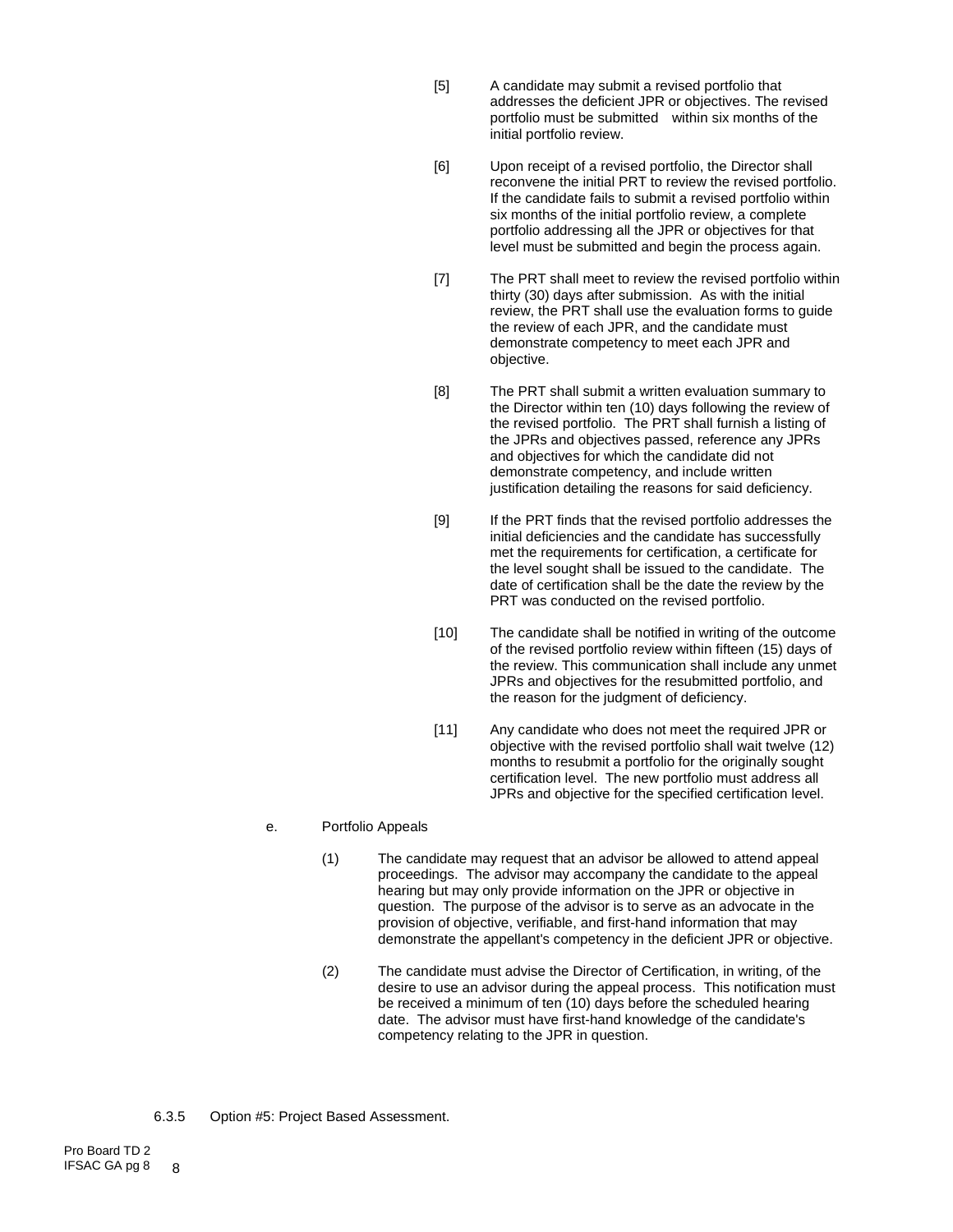- 6.3.5.1 Candidate shall submit a comprehensive Project completed as final product of a CFA approved course offering.
- 6.3.5.2 Candidate shall submit verification of successful course completion in the form of a completed
- 6.3.5.3 Process for candidate evaluation
	- a. The candidate shall submit, electronically, a completed course project with a separate cover page, to the Director of Certification or his designee.
	- b. There shall be no personal identifying information, i.e., name, address, email, etc., on any project materials other than the one page single sided cover page.
		- (1) The project shall include an Executive Summary;
		- (2) Objectives (JPRs) shall be clearly annotated on supporting documentation to facilitate assessment scoring.
	- c. The Director of Certification shall:
		- (1) Assign a candidate number to the project to provide anonymity to the assessment process;
		- (2) File the cover page containing the Candidate's personal contact information;
		- (3) Ensure that there are no references to the candidate within the project that may affect the outcome of the Evaluator's assessment;
		- (4) Attach an appropriate Project Evaluation Form;
		- (5) Distribute the project(s) to assigned Evaluators through secure means.
	- d. Upon receipt, each assigned Evaluator shall:
		- (1) Acknowledge receipt of materials;
		- (2) Complete review and assessment of each Candidate project and record the results on the A Project Evaluation Form provided;
		- (3) Return all materials to the Director of Certification.
- 6.3.5.4 Candidates shall be notified of the results in writing by the Director. Notification will be sent via the United States Postal Service.
- 6.3.5.5 Candidates unsuccessful during the review-interview process shall have the opportunity to resubmit the project.
- 6.3.5.6 Candidates may appeal the assessment, by telephoning Certification, within 30 days after the mailing of the assessment results. The candidate shall have the opportunity to review the Project Evaluation Forms, verify the mathematical accuracy of the assigned score and be apprised as to which area or section needs further preparation.
- 6.3.5.7 Qualification and Selection of Evaluators
	- a. Evaluators shall be, at a minimum, Certified to the level being assessed
	- b. A minimum of three Evaluators shall be selected for each project submitted
	- c. Evaluators shall be a Certified Fire Service Instructor II
	- d. Evaluators shall report directly to the Director
- IFSAC CA 6 6.3.6 Option # 5: Examination Challenge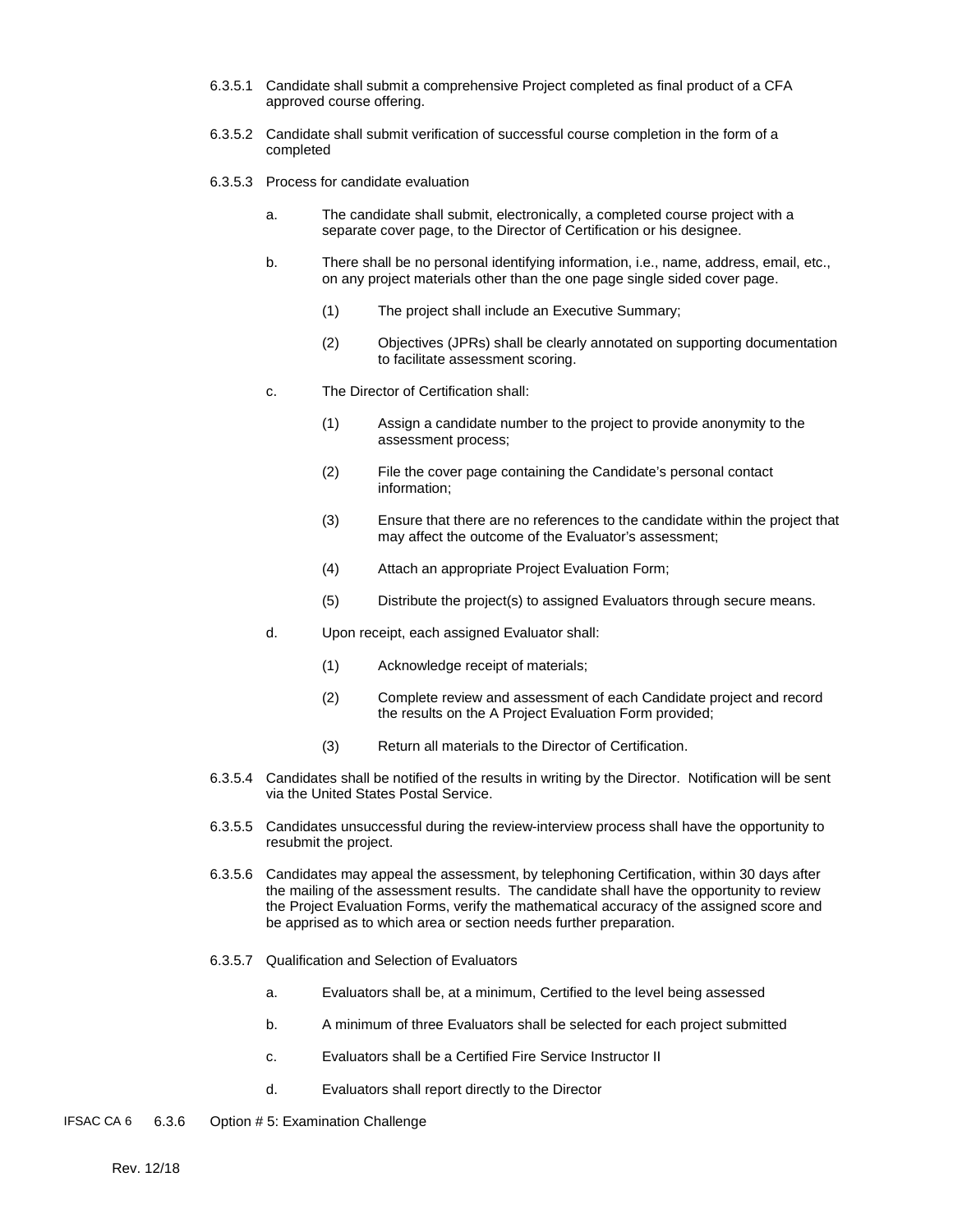- 6.3.6.1 The challenge process recognizes a candidate's prior training that is not from a Pro Board or IFSAC accredited entity but has prepared the candidate for the examination for a given certification level. A candidate may challenge the examination process for any certification level.
- 6.3.6.2 Procedures for challenging an examination
	- a. The candidate shall apply in writing to the Director requesting to challenge a specific certification level. The requester shall provide background information the candidate considers relevant to support the request. Permission to challenge a certification examination is granted when adequate documentation is submitted which demonstrates that an individual has been trained demonstrates competency in all of the objectives of a given NFPA Standard.
	- b. The Director shall review the request, check supporting documentation, and render a decision with fourteen days of receipt.
		- (1) The candidate shall be notified in writing of the decision.
		- (2) A declined request shall include reasons to support the decision to decline.
		- (3) An accepted request shall initiate the challenge process as follows:
			- (a) The Director shall forward the letter of acceptance and a Challenge Matrix for the specified level.
			- (b) The Challenge Matrix shall include
				- [1] A brief description of the skill or section that must be met.
				- [2] Applicable NFPA Standard reference/paragraph number.
				- [3] A space for the candidate to provide a written description of how the candidate was trained in each section or skill.
	- c. Upon receipt of the Challenge Matrix, the candidate shall;
		- (1) Complete all areas of the matrix.
		- (2) Attach documentation and any supporting evidence to support the candidates written responses.
		- (3) If a level has practical skills that are generally reviewed prior to a candidate being eligible to take a certification exam, provide the appropriate CT Fire Academy Practical Skills Evaluation Sheets signed by a CT certified Fire Instructor who is certified to the same level of certification that is being requested and has completed Station Evaluator Training.
		- (4) Attach any documentation that provides evidence of such training (i.e., certificate from a CFA course, syllabus from a college course, outline of subjects covered in an outside training program, etc.).
	- d. Upon receipt of the submitted documentation, the Director shall review the submission and render a decision.
		- (1) A declined submission will be return to the candidate with the reason(s) for the decline.
		- (2) Approval of a Challenge Request
			- (1) The Director shall notify the candidate of the approval of the challenge request.
			- (2) The candidate shall submit an application(s) for the required examination(s).
- 6.3.6.3 Any firefighter that has successfully completed an approved Instructor course (National Fire Academy, Educators Certificate, initial educator, provisional, or professional; Master of Education;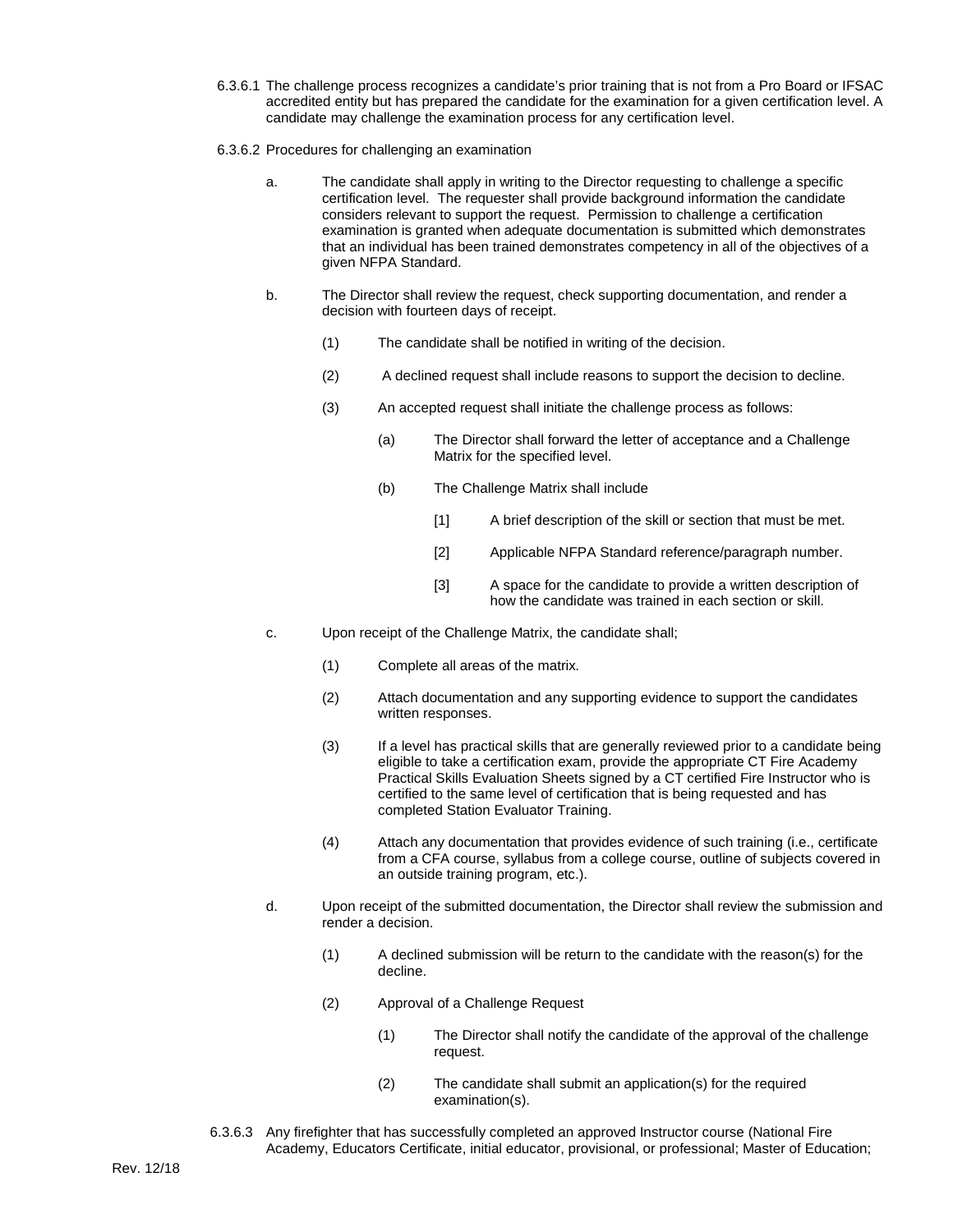Emergency Medical Services Instructor; or Law Enforcement/Police Officer Instructor Certificate) may challenge Fire Service Instructor I written examination. The practical examination shall be waived.

#### **6.4 RECIPROCITY**

Pro Board B4 IFSAC CA 6 IFSAC CA 16

- 6.4.1 Regulations for Connecticut State Agencies authorize certification reciprocity as follows:
	- 6.4.1.1 Any firefighter possessing Fire Service Certification from another Pro Board or IFSAC accredited agency which is at least equivalent to a level of certification offered by the Commission on Fire Prevention and Control may receive credit for said certification.
	- 6.4.1.2 The Director shall determine the level of credit to be awarded in accordance with minimum standards of the State of Connecticut.
	- 6.4.1.3 Candidates for reciprocity shall
		- a. submit a completed Certification Reciprocity Application;
		- b. be an active member of a Connecticut Fire Department; or
		- c. be an active member of a Fire Department that responds to Connecticut on automatic or mutual aid response agreements.
			- (1) Verification of active member status must be submitted in the form of a letter on department letterhead attesting to active firefighter status signed by the candidate's Fire Chief. Original signature is required; faxed or email letters will not be accepted.
		- d. Receiving reciprocity only allows a person to enter the Connecticut certification system with advanced standing, acknowledging equivalency and meeting prerequisites for continued training, no certificates or uniform patches will be issued. Recipients of reciprocity shall not be considered certified to the level granted through reciprocity until all examination requirements for said level have been satisfactorily fulfilled.
	- 6.4.1.4 A candidate that has received reciprocity may challenge the certification examination process for the given certification level.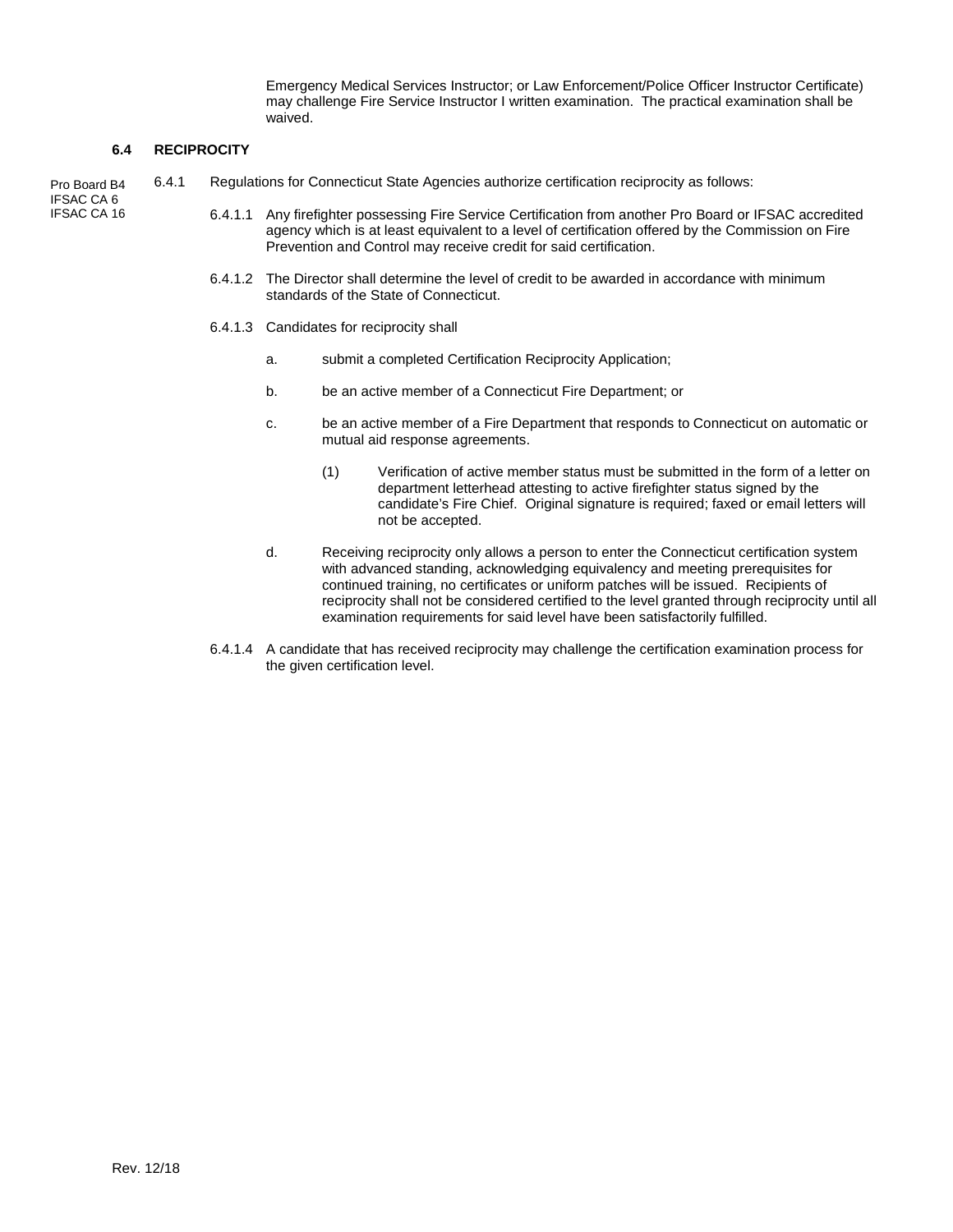# **Glossary**

# **CERTIFICATION ADMINISTRATIVE MANUAL**

| <b>Term</b>                                 | <b>Definition</b>                                                                                                                                                                                                                                                                                  |
|---------------------------------------------|----------------------------------------------------------------------------------------------------------------------------------------------------------------------------------------------------------------------------------------------------------------------------------------------------|
| <b>Adjunct Examiner</b>                     | Experienced Fire Service Instructor professional minimally certified to Fire<br>Service Instructor I, employed by the Certification Division of the Commission<br>on Fire Prevention and Control, trained and oriented to the policies and<br>procedures for conducting certification examinations |
| <b>Certification Candidate</b>              | Individual seeking certification at a specified level of competency in the Fire<br>Service                                                                                                                                                                                                         |
| <b>Certification Registrar</b>              | Responsible for records relating to the certification system and maintenance of<br>individual records                                                                                                                                                                                              |
| <b>CFPC</b>                                 | Commission on Fire Prevention and Control                                                                                                                                                                                                                                                          |
| <b>Chief Examiner</b>                       | Adjunct Examiner with accountability and oversight for the safe, fair, equitable,<br>consistent and objective evaluation of Certification Candidates at a practical<br>certification examination                                                                                                   |
| <b>Director of Certification</b>            | Responsible for development and administration of entire certification system                                                                                                                                                                                                                      |
| <b>Examination Proctor</b>                  | Adjunct Examiner with responsibility for the safe, fair, equitable, consistent and<br>objective evaluation of Certification Candidates at a written certification<br>examination                                                                                                                   |
| <b>Host/Host Agency</b>                     | Individual contact or agency responsible for logistics in providing a remote<br>examination site                                                                                                                                                                                                   |
| <b>Job Performance Requirement</b><br>(JPR) | Description of the performance required for a specific job, grouped according to<br>the duties of the job to define what an individual must be able to do in order to<br>successfully perform that duty                                                                                            |
| <b>JPR Scenario</b>                         | Evaluation evolution comprised of a series of JPR tasks evaluated at a practical<br>skills examination                                                                                                                                                                                             |
| <b>Lead Instructor</b>                      | Instructor contact for a class of Certification Candidates seeking certification to<br>a specific level of certification                                                                                                                                                                           |
| <b>Live Burn Auditor</b>                    | Adjunct Examiner responsible for confirmation of Certification Candidates<br>participation in live fire training reflecting skills for the respective level of NFPA<br>1001                                                                                                                        |
| <b>Portfolio Review Team (PRT)</b>          | Compliance Method #4 evaluation panel comprised of three leaders in the field<br>with specified representative credentials for the certification level                                                                                                                                             |
|                                             |                                                                                                                                                                                                                                                                                                    |
| <b>Project Process Team</b>                 | Compliance Method #3 evaluation panel comprised of three leaders in the field<br>with equal or greater recognized qualifications for the specific certification level                                                                                                                              |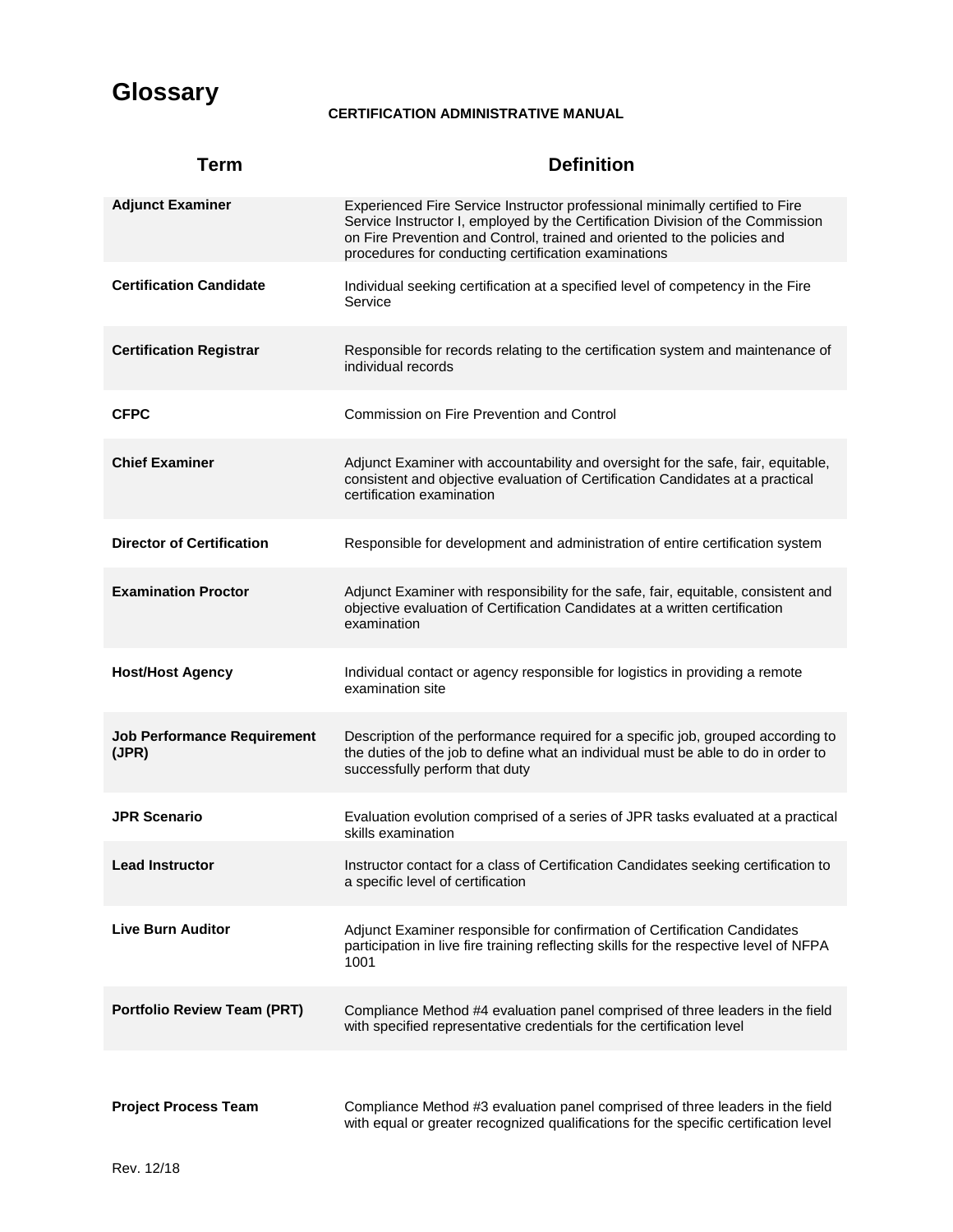| <b>Staging Officer</b>                  | Chief Examiner charged with accountability of Certification Candidates and<br>oversight of Staging Area logistics at a practical certification examination |
|-----------------------------------------|------------------------------------------------------------------------------------------------------------------------------------------------------------|
| <b>Station Evaluator Training (SET)</b> | Training course required for Station Evaluator eligibility                                                                                                 |
| <b>Student</b>                          | Individual enrolled in a course of study which may or may not lead to<br>certification                                                                     |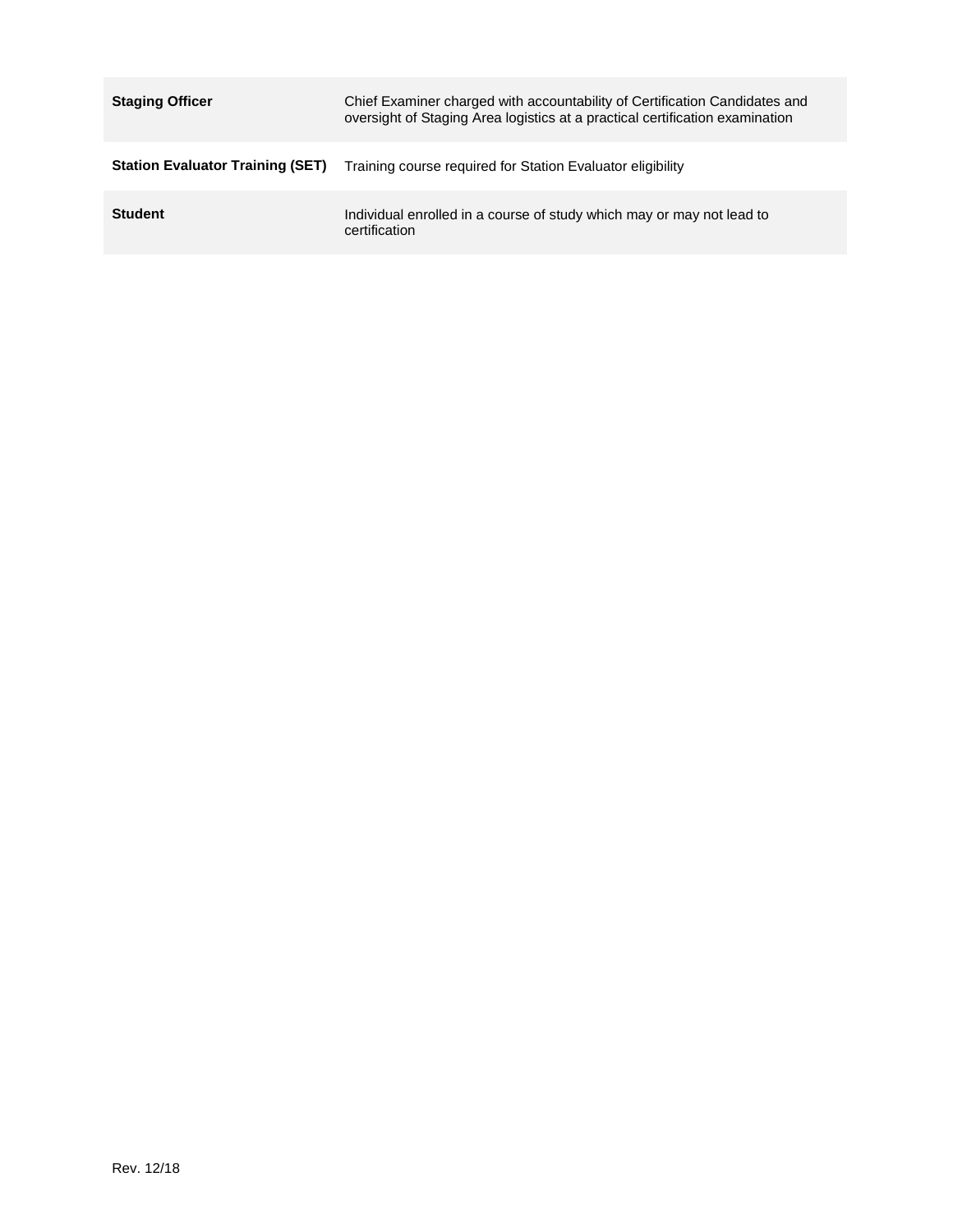#### **B.1 Airport Fire Fighter – Level Removed**

B.1.1 Prerequisites

B.1.1.1 Fire fighter II certification, AND

B.1.1.2 Operations level hazardous materials training certificate, OR

B.1.1.3 Hazardous Materials/Weapons of Mass Destruction certification, AND

B.1.1.4 Active member of a Connecticut fire department

#### B.1.2 References

B.1.2.1 NFPA 1003, *Airport Firefighter Professional Qualifications,* 2010 Edition NFPA 1500, *Standard on Fire Department Occupational Safety and Health*, 2010 Edition IFSTA, *Aircraft rescue and fire fighting*, 5<sup>th</sup> Edition IFSTA, *Essentials of Fire Fighting,* 5th Edition Federal Aviation Regulations, Part 139 IFSTA, *Principles of Vehicle Extrication,* 2nd Edition NFPA 402, *Guide for Aircraft Rescue and Fire Fighting Operations*, 2008 Edition Jones and Bartlett. *First Responder*, 4<sup>th</sup> Edition FAA Advisory Circular 150/520 FAA Advisory Circular 150/5200

#### **B.2 Awareness Level HM/WMD**

B.2.1 Prerequisites

B.2.1.1 OSHA 29 CFR 1910.134 Respiratory Protection Training Certificate, AND

B.2.1.2 Fire Fighter I Certification

#### B.2.2 References

B.2.2.1 NFPA 472, *Standard for Competence of Responders to Hazardous Materials/Weapons of Mass Destruction Incidents*, 2013 Edition Jones and Bartlett, *Fundamentals of Fire Fighter Skills*, 3rd Edition IFSTA, *Essentials of Firefighting*, 6<sup>th</sup> Edition IFSIA, *Hazardous Materials for First Responders, 3rd Edition* DOT, *Emergency Response Guidebook,* 2016 Edition NIOSH, *Pocket Guide to Chemical Hazards,* 2016 Edition SMART Triage System DEMHS Metering Program (Scout 4-Gas Meter, Mini-RAE PID, Ludlum Model 3, Dosimeter)

#### **B.3 Driver Operator Aerial**

- B.3.1 Prerequisites
	- B.3.1.1 Fire Fighter I Certification (pre-2008 edition), OR
	- B.3.1.2 Firefighter I HM/WMD, OR
	- B.3.1.3 An active member of a fire department with continuous service on or before July 1, 1977. Verification from the fire chief, AND
	- B.3.1.4 Copy of the appropriate motor vehicle operator's license (CDL or CT license with Q endorsement) must be attached to the application
	- B.3.1.5 Active member of a Connecticut fire department
- B.3.2 References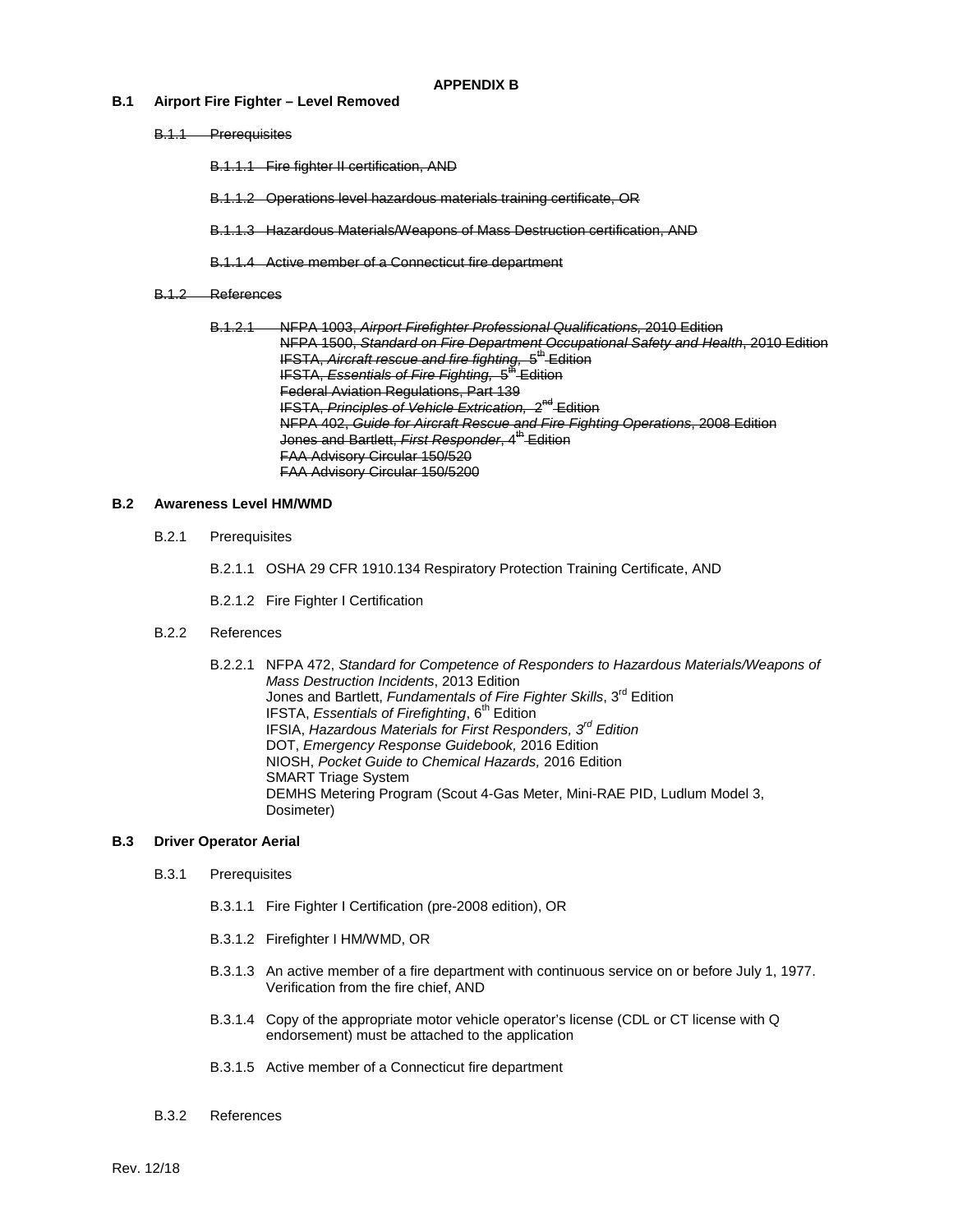B.3.2.1 NFPA 1002, *Standard on Fire Apparatus Driver/Operator Professional Qualifications*, 2014 **Edition** IFSTA, *Pumping and Aerial Apparatus Driver/Operator Handbook*, 3rd Edition

#### **B.4 Driver Operator Mobile Water Supply**

- B.4.1 Prerequisites
	- B.4.1.1 Fire Fighter I Certification (pre-2008 edition), OR
	- B.4.1.2 Firefighter I HM/WMD, OR
	- B.4.1.3 An active member of a fire department with continuous service on or before July 1, 1977 and verification from the fire chief, AND
	- B.4.1.4 Copy of the appropriate motor vehicle operator's license (CDL or CT license with Q endorsement) must be attached to the application, AND
	- B.4.1.5 Pump Operator Certification, AND
	- B.4.1.6 Active member of a Connecticut fire department
- B.4.2 References
	- B.4.2.1 NFPA 1002, *Standard on Apparatus Driver Operator Professional Qualifications*, 2014 **Edition** NFPA 1901, *Automotive Fire Apparatus,* 2016 Edition FEMA, *Safe Operations of Fire Tankers* IFSTA, *Pumping and Aerial Apparatus Driver/Operator Handbook*, 3rd Edition

#### **B.5 Driver Operator Pump**

- B.5.1 Prerequisites
	- B.5.1.1 Fire Fighter I Certification (pre-2008 edition), OR
	- B.5.1.2 Firefighter I HM/WMD, OR
	- B.5.1.3 An active member of a fire department with continuous service on or before July 1, 1977 and verification from the fire chief, AND
	- B.5.1.4 Copy of the appropriate motor vehicle operator's license (CDL or CT license with Q endorsement) must be attached to the application, AND
	- B.5.1.5 Active member of a Connecticut fire department
- B.5.2 References
	- B.5.2.1 NFPA 1002, *Standard on Fire Apparatus Driver Operator Professional Qualifications*, 2016 Edition IFSTA, *Pumping and Aerial Apparatus Driver/Operator Handbook*, 3rd Edition

#### **B.6 Fire Fighter I**

- B.6.1 Prerequisites
	- B.6.1 Connecticut Fire Service Personnel with Sponsorship from a Local Fire Department

### B.6.2 References

B.6.2.1 NFPA 1001, *Standard for Fire Fighter Professional Qualifications,* 2013 Edition NFPA 472, *Standard for Competence of Responders to Hazardous Materials/Weapons of Mass Destruction Incidents*, 2013 Edition IFSTA, *Essentials of Fire Fighting,* 6<sup>th</sup> Edition Jones and Bartlett, *Fundamentals of Fire Fighter Skills*, 3rd Edition DOT, *Emergency Response Guidebook*, 2016 Edition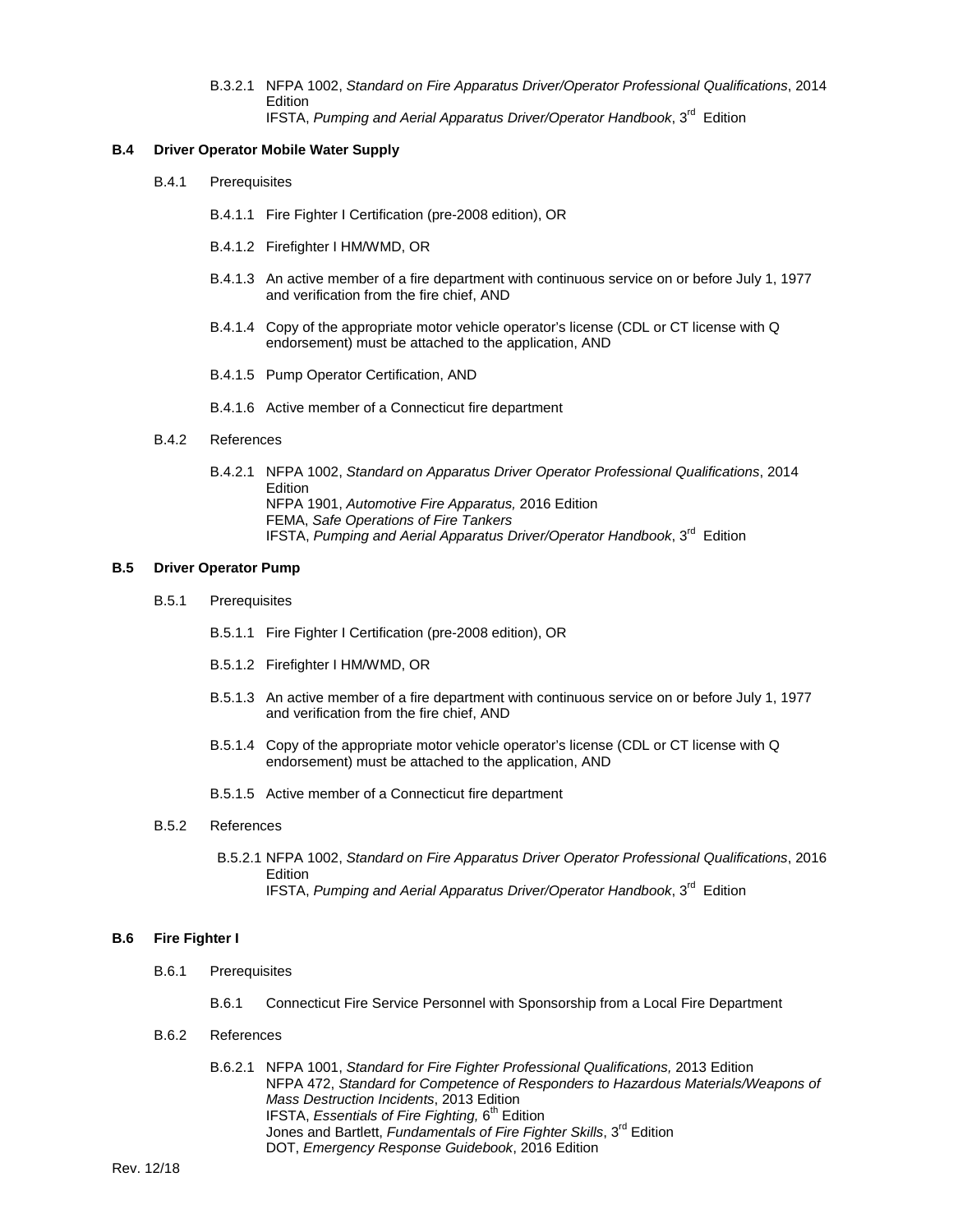#### **B.7 Fire Fighter II**

- B.7.1 Prerequisites
	- B.7.1.1 Fire Fighter I Certification (pre-2008), OR
	- B.7.1.2 Firefighter I HM/WMD, OR
	- B.7.1.3 An active member of a fire department with continuous service on or before July 1, 1977 and verification from fire chief, AND
	- B.7.1.4 Active member of a Connecticut fire department
- B.7.2 References
	- B.7.2.1 NFPA 1001, *Standard for Fire Fighter Professional Qualifications*, 2013 Edition IFSTA, *Essentials of Fire Fighting*, 6<sup>th</sup> Edition Jones and Bartlett, *Fundamentals of Fire Fighter Skills,* 3rd Edition

#### **B.8 Fire Inspector I**

- B.8.1 Prerequisites
	- B.8.1.1 Sponsorship from Local Municipality, AND
	- B.8.1.2 Trained to the NFPA 472, section 4.2
- B.8.2 References
	- B.8.2.1 NFPA 1031, *Standard or Professional Qualifications for Fire Inspector and Plan Examiner*, 2014 Edition IFSTA, *Fire Inspection and Code Enforcement*, 7th Edition

#### **B.9 Fire Service Instructor I**

- B.9.1 Prerequisites
	- B.9.1.1 Active member of a Connecticut fire department, AND
	- B.9.1.2 Fire Fighter II Certification, OR
	- B.9.1.3 An active member of a fire department with continuous service on or before July 1, 1977 and verification from the fire chief
- B.9.2 References
	- B.9.2.1 NFPA 1041, *Standard for Fire Service Instructor Professional Qualifications*, 2012 Edition IFSTA, Fire and Emergency Services Instructor*, 8th Edition* Jones and Bartlett, *Fire Service Instructor: Principles and Practices*, 2<sup>nd</sup> Edition

#### **B.10 Fire Service Instructor II**

- B.10.1 Prerequisites
	- B.10.1.1 Fire Service Instructor I, AND
	- B.10.1.2 Active member of a Connecticut fire department
- B.10.2 References
	- B.10.2.1 NFPA 1041, *Standard for Fire Service Instructor Professional Qualifications*, 2012 Edition IFSTA, Fire and Emergency Services Instructor, 8<sup>th</sup> Edition Jones and Bartlett, *Fire Service Instructor: Principles and Practices*, 2<sup>nd</sup> Edition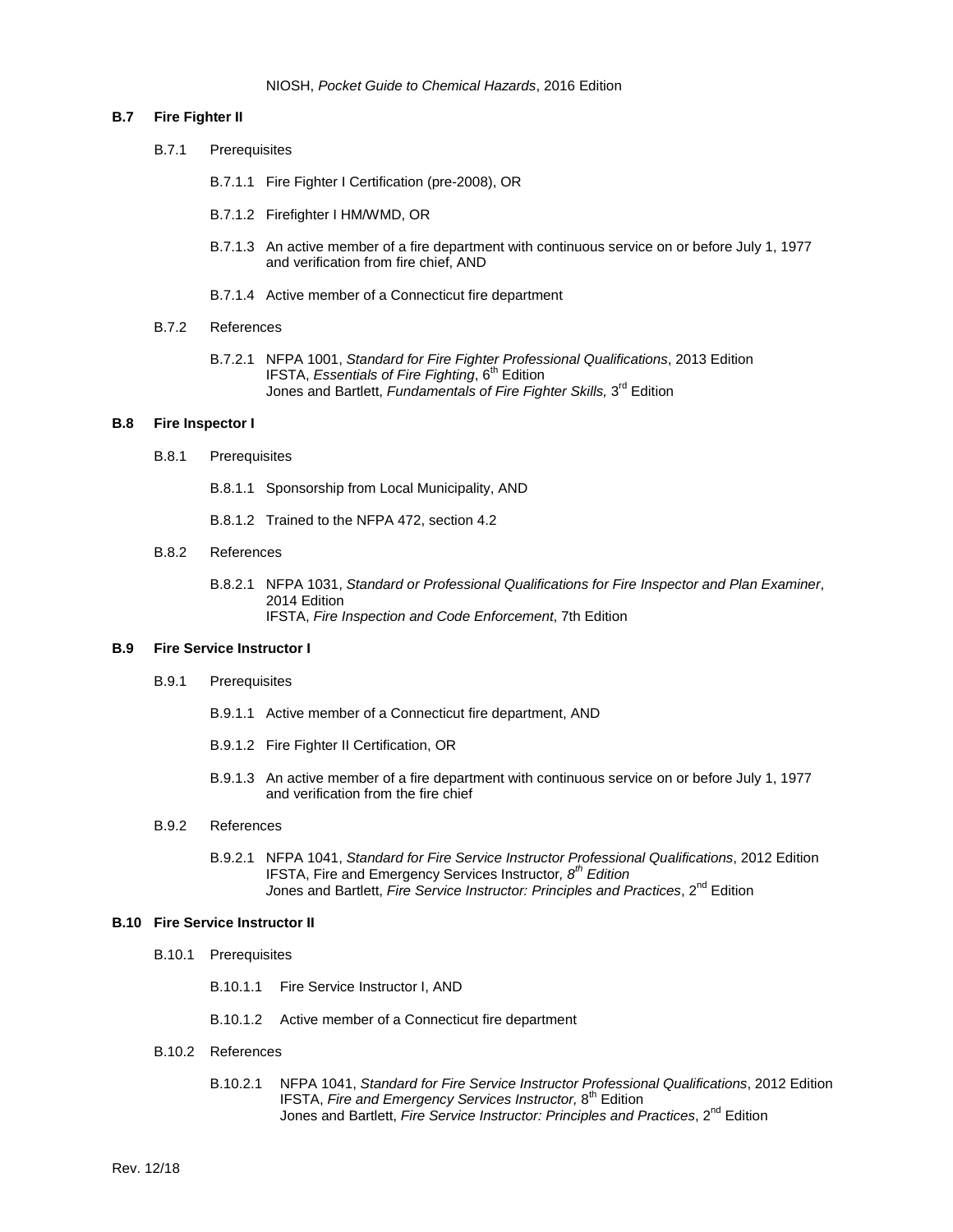#### **B.11 Fire Service Instructor III**

- B.11.1 Prerequisites
	- B.11.1.1 Fire Service Instructor II, AND
	- B.11.1.2 Active member of a Connecticut fire department
- B.11.2 References
	- B.11.2.1 NFPA 1041, *Standard for Fire Service Instructor Professional Qualifications*, 2012 Edition IFSTA, *Fire and Emergency Services Instructor*, 8th Edition

#### **B.12 Fire Investigator**

- B.12.1 Prerequisites
	- B.12.1.1 Sponsorship from Municipality

#### B.12.2 References

B.12.2.1 NFPA 1033, *Standard for Professional Qualifications for Fire Investigator*, 2014 Edition NFPA 921, *Guide for Fire and Exploration Investigations*, 2014 Edition IFSTA, *Fire Investigator*, 2nd Edition Brady, Prentice Hall, *Kirk's Fire Investigation*, 7<sup>th</sup> Edition Jones and Bartlett, *Brannigan's Building Construction for the Fire Service*, 4<sup>th</sup> Edition

#### **B.13 Fire Officer I**

- B.13.1 Prerequisites
	- B.13.1.1 Active member of a Connecticut fire department, AND
	- B.13.1.1 Fire Fighter II Certification, OR
	- B.13.1.2 An active member of a fire department with continuous service on or before July 1, 1977 and verification from the fire chief, AND
	- B.13.1.3 Fire Service Instructor I Certification

# B.13.2 References

B.13.2.1 NFPA 1021, *Standard for Fire Officer Professional Qualifications*, 2014 Edition IFSTA, *Fire and Emergency Services Company Officer*, 5<sup>th</sup> Edition Jones and Bartlett, *Fire Officer, Principles and Practices*, 3rd Edition Jones and Bartlett, *National Incident Management System, Principles and Practice,* 2nd Edition IFSTA, *Fire Department Safety Officer*, 1st Edition IFSTA, *Fire Inspection and Code Enforcement*, 7th Edition

### **B.14 Fire Officer II**

- B.14.1 Prerequisites
	- B.14.1.1 Fire Service Instructor I, AND
	- B.14.1.2 Fire Officer I Certification, OR
	- B.14.1.3 Continuous service as a Fire Officer pre-July 1, 1986, AND
	- B.14.1.4 Active member of a Connecticut fire department
- B.14.2 References
	- B.14.2.1 NFPA 1021, *Standard for Fire Officer Professional Qualifications*, 2014 Edition IFSTA, *Fire and Emergency Services Company Officer*, 5<sup>th</sup> Edition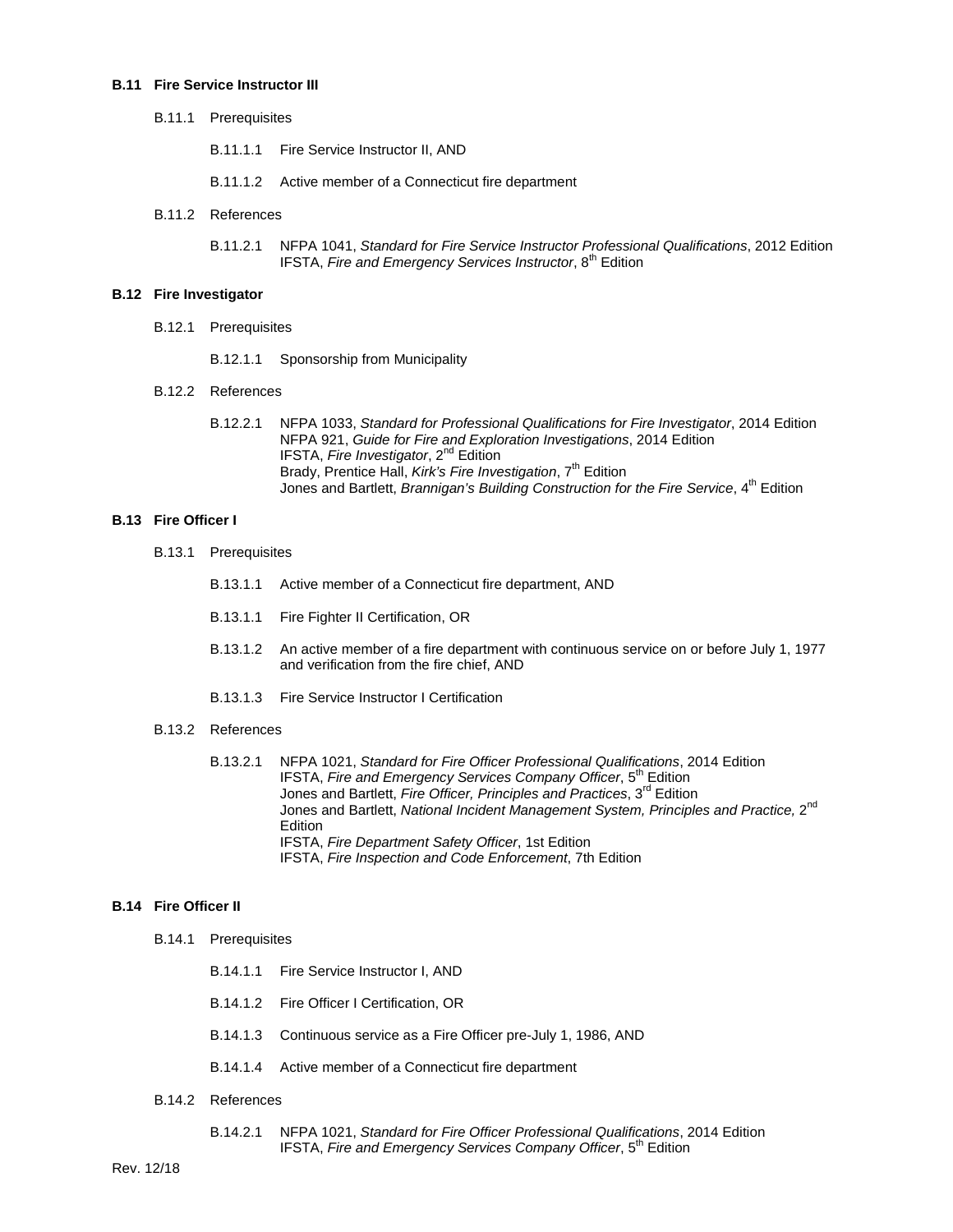Jones and Bartlett, *Fire Officer, Principles and Practices*, 3rd Edition Jones and Bartlett, *National Incident Management System*, 2<sup>nd</sup> Edition

#### **B.15 Fire Officer III**

B.15.1 Prerequisites

B.15.1.1 Fire Officer II, AND

- B.15.1.2 Active member of a Connecticut fire department
- B.15.2 References
	- B.15.2.1 NFPA 1021, *Standard for Fire Officer Professional Qualifications*, 2014 Edition IFSTA, *Chief Officer*, 3rd Edition Jones and Bartlett, *Chief Officer, 1st Edition*

#### **B.16 Fire Officer IV**

- B.16.1 Prerequisites
	- B.16.1.1 Fire Officer III, AND
	- B.16.1.2 Active member of a Connecticut fire department
- B.16.2 References
	- B.16.2.1 NFPA 1021, *Standard for Fire Officer Professional Qualifications*, 2014 Edition IFSTA, *Chief Officer.* 3rd Edition Jones and Bartlett, *Chief Officer, 3rd Edition*

#### **B.17 Health and Safety Officer**

- B.17.1 Prerequisites NONE DIRECT ENTRY
- B.17.2 References
	- B.17.2.1 NFPA 1521, *Professional Qualifications for Fire Department Safety Officer*, 2015 Edition NFPA 1500, *Standard on Fire Department Occupational Safety and Health*, 2013 Edition NFPA 1403, *Live Fire Training Evolutions in Structures,* 2012 Edition NFPA 1404, *Fire Department Self-Contained Breathing Apparatus Program,* 2013 Edition IFSTA, *Fire Department Safety Officer, 2nd Edition Occupational Exposure to Bloodborne Pathogens: Precautions for Emergency Responders, (OSHA 3130)*

#### **B.18 Incident Safety Officer - Fire Suppression**

- B.18.1 Prerequisites
	- B.18.1.1 Active member of a Connecticut fire department, AND
	- B.18.1.2 Fire Officer I Certification, OR
	- B.18.1.3 Continuous service as a Fire Officer in a fire department since prior to July 1, 1986 and verification from the fire chief
	- B.18.1.4 Assigned as department Health and Safety Officer and verification from fire chief
- B.18.2 References
	- B.18.2.1 NFPA 1521, *Professional Qualifications for Fire Department Safety Officer*, 2015Edition NFPA 1500, *Standard on Fire Department Occupational Safety and Health*, 2013 Edition NFPA 1403, *Live Fire Training Evolutions in Structures*, 2012 Edition NFPA 1404, *Fire Department Self-Contained Breathing Apparatus Program*, 2013 **Edition**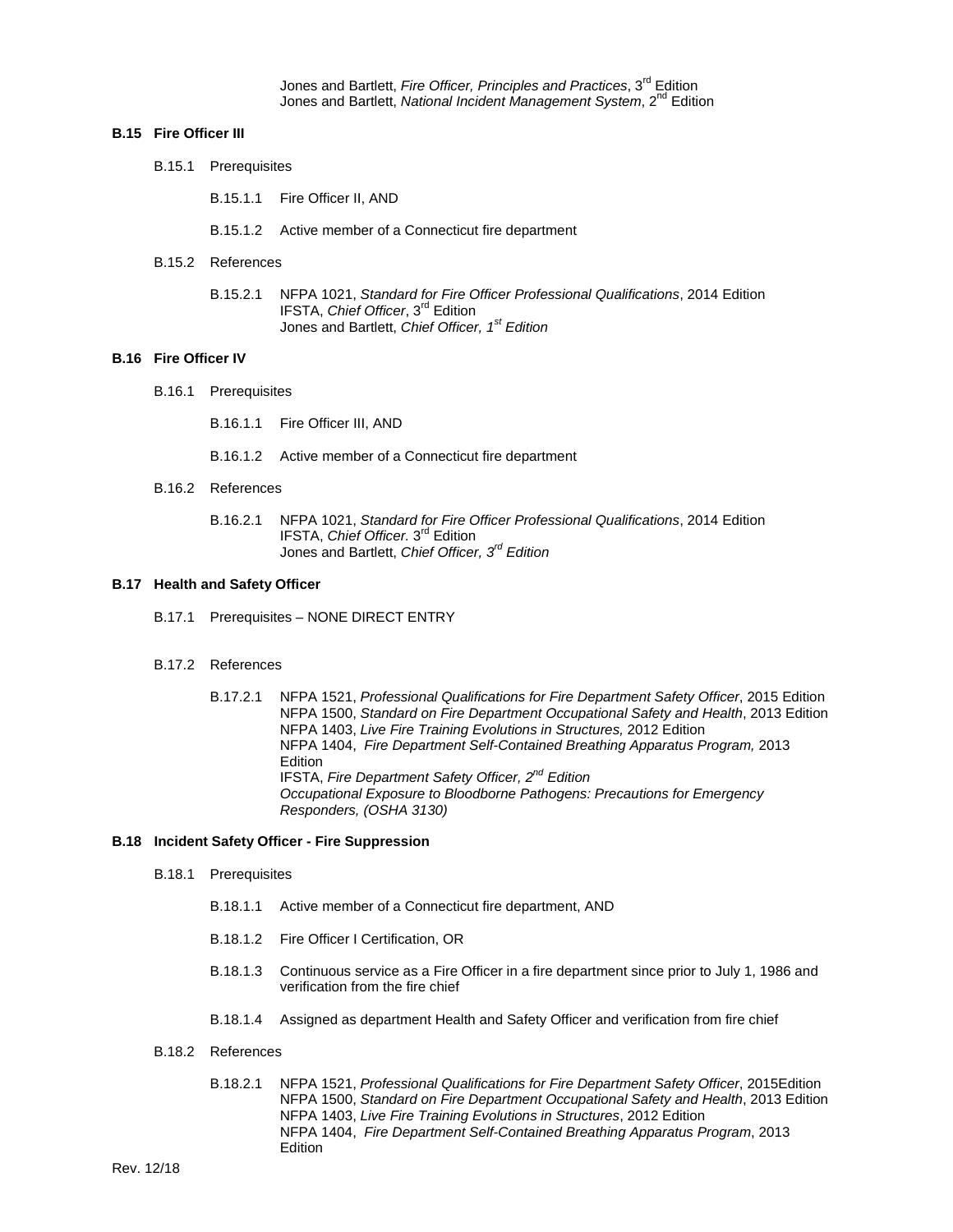Jones & Bartlett, *Fire Department Incident Safety Officer, 3rd Edition Occupational Exposure to Bloodborne Pathogens: Precautions for Emergency Responders, (OSHA 3130)*

### **B.19 Juvenile Firesetter Intervention Specialist I**

- B.19.1 Prerequisites
	- B.19.1.1 Sponsorship form Local Fire Department.
- B.19.2 References
	- B.19.2.1 NFPA 1035, *Professional Qualifications for Fire and Life Safety Educator*, 2015 Edition IFSTA, *Fire and Life Safety Educator*, 3rd Edition Gaynor, *Juvenile Fire Setter Intervention Handbook*, 2000 Edition

### **B.20 Operations Level HM/WMD**

- B.20.1 Prerequisites
	- B.20.1.1 OSHA 29 CFR 1910.134 Respiratory Protection Training Certificate
	- B.20.1.2 Fire Fighter I Certification
	- B.20.1.3 Awareness Level Hazardous Materials and Weapons of Mass Destruction Training **Certificate**
- B.20.2 References
	- B.20.2.1 NFPA 472, *Standard for Competence of Responders to Hazardous Materials/Weapons of Mass Destruction Incidents*, 2013 Edition Jones and Bartlett, *Fundamentals of Fire Fighter Skills*, 3rd Edition IFSTA, *Essentials of Firefighting*, 6<sup>th</sup> Edition IFSIA, *Hazardous Materials for First Responders, 3rd Edition* DOT, *Emergency Response Guidebook,* 2016 Edition NIOSH, *Pocket Guide to Chemical Hazards,* 2016 Edition SMART Triage System DEMHS Metering Program (Scout 4-Gas Meter, Mini-RAE PID, Ludlum Model 3, Dosimeter)

#### **B.21 Public Fire and Life Safety Educator I**

- B.21.1 Prerequisites
	- B.21.1.1 Sponsorship from Local Fire Department.
- B.21.2 References
	- B.21.2.1 NFPA 1035, *Professional Qualifications for Fire and Life Safety Educator*, 2015 Edition IFSTA, *Fire and Life Safety Educator*, 3rd Edition IFSTA, *Fire and Emergency Services Instructor*, 8th Edition

### **B.22 Rescue Technician - Confined Space I**

- B.22.1 Prerequisites
	- B.22.1.1 Active member of a Connecticut fire department, AND
	- B.22.1.2 Fire Fighter I Certification, AND
	- B.22.1.3 Rescue Technician CORE Training Competencies, AND
	- B.22.1.4 Emergency Medical Responder, OR
	- B.22.1.5 Emergency Medical Technician
- B.22.2 References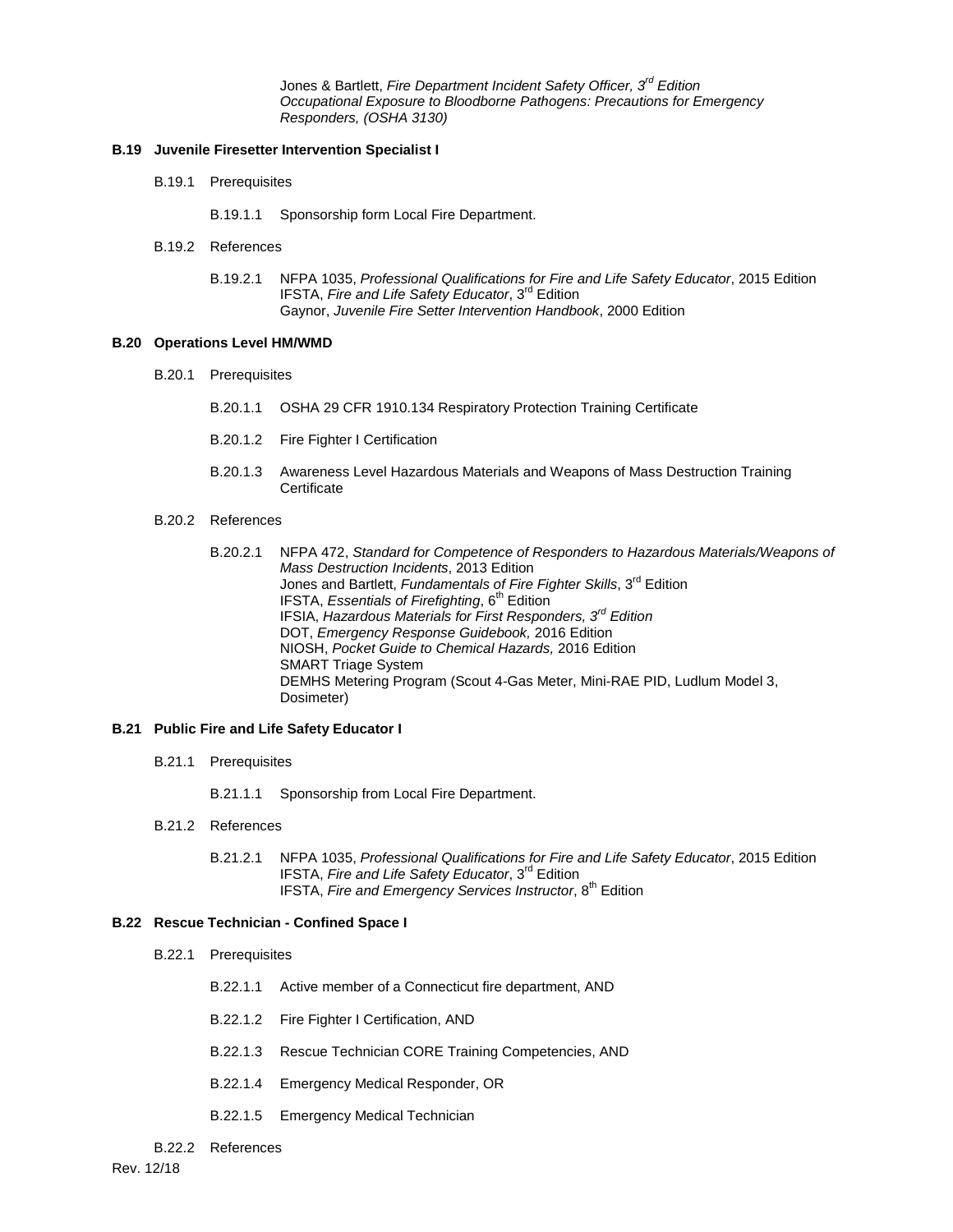B.22.2.1 NFPA1006, *Standard for Rescue Technician Professional Qualifications*, 2017 Edition CMC, *Confined Space Entry and Rescue*, 2nd Edition Jones and Bartlett, *First Responder*, 4th Edition

#### **B.23 Rescue Technician - Confined Space II**

- B.23.1 Prerequisites
	- B.23.1.1 Active member of a Connecticut fire department, AND
	- B.23.1.2 Confined Space I Certification, AND
	- B.23.1.3 Emergency Medical Responder, OR
	- B.23.1.4 Emergency Medical Technician
- B.23.2 References
	- B.23.2.1 NFPA 1006, *Standard for Rescue Technician Professional Qualifications*, 2017 Edition CMC, *Confined Space Entry and Rescue*, 2<sup>st</sup> Edition Jones and Bartlett, *First Responder*, 4<sup>th</sup> Edition

#### **B.24 Rescue Technician - Ropes and Rigging I**

- B.24.1 Prerequisites
	- B.24.1.1 Active member of a Connecticut fire department, AND
	- B.24.1.2 Fire Fighter I Certification, AND
	- B.24.1.3 Rescue Technician CORE Training Competencies, AND
	- B.24.1.4 Emergency Medical Responder, OR
	- B.24.1.5 Emergency Medical Technician
- B.24.2 References
	- B.24.2.1 NFPA 1006, *Standard for Rescue Technician Professional Qualifications*, 2017 Edition NFPA 1983, *Fire Service Life Safety Rope and Systems Components*, 2012 Edition CMC, Rope Rescue Manual, 4<sup>th</sup> Edition Confined Space and Structural Rope Rescue, 1<sup>st</sup> Edition *High Angle Rescue Techniques*, 2<sup>nd</sup> Edition IFSTA, *Essentials of Fire Fighting*, 6<sup>th</sup> Edition IFSTA, *Fire Service Rescue*, 8<sup>th</sup> Edition

#### **B.25 Rescue Technician - Ropes and Rigging II**

- B.25.1 Prerequisites
	- B.25.1.1 Active member of a Connecticut fire department, AND
	- B.25.1.2 Ropes and Rigging I Certification, AND
	- B.25.1.3 Emergency Medical Responder, AND
	- B.25.1.4 Emergency Medical Technician
- B.25.2 References
	- B.25.2.1 NFPA 1006, *Standard for Rescue Technician Professional Qualifications*, 2017 Edition NFPA 1983, *Fire Service Life Safety Rope and Systems Components*, 2012 Edition CMC, *Rope Rescue Manual*, 4<sup>th</sup> Edition Confined Space and Structural Rope Rescue, 2<sup>nd</sup> Edition *High Angle Rescue Techniques*, 3<sup>rd</sup> Edition IFSTA, *Essentials of Fire Fighting*, 6<sup>th</sup> Edition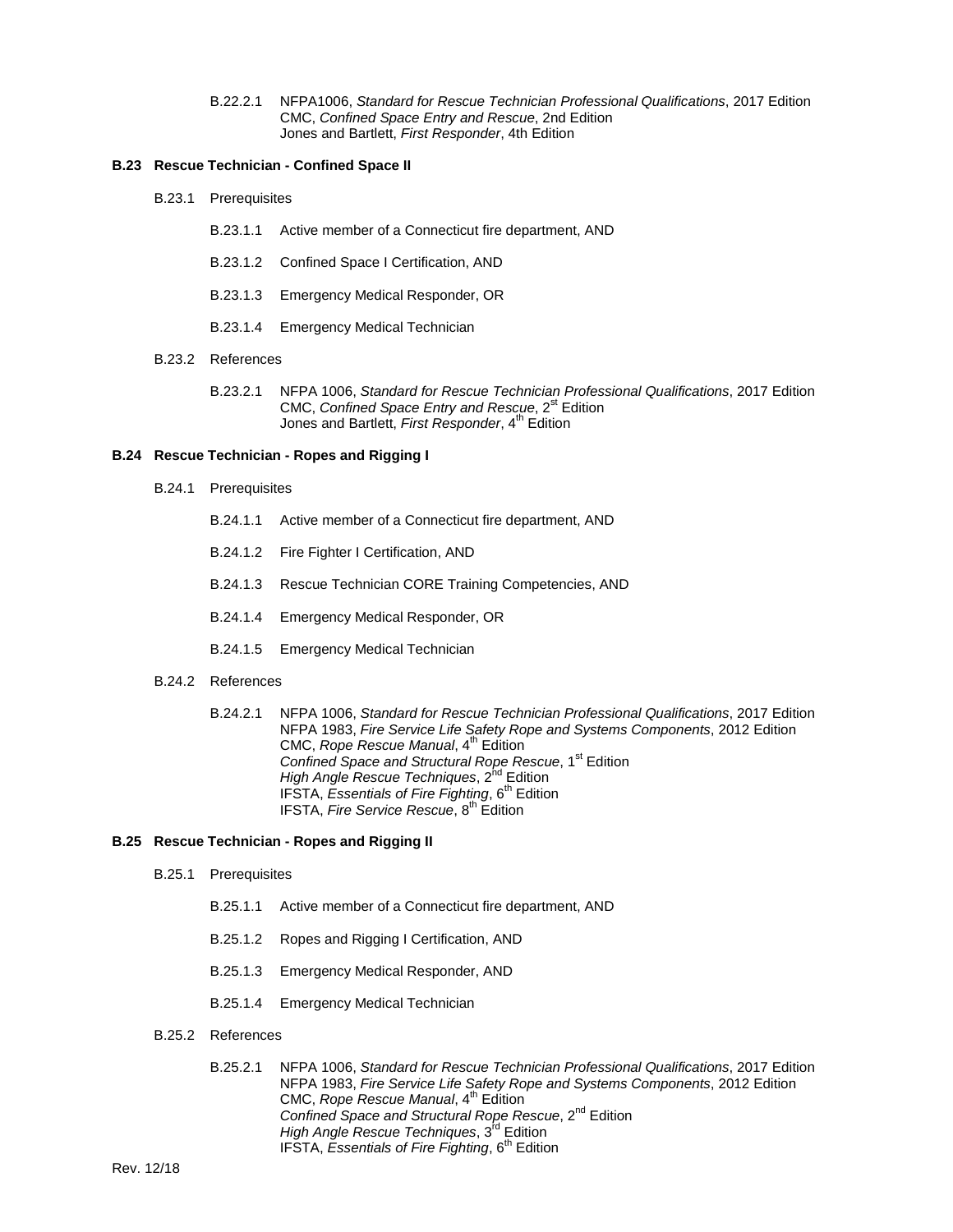#### **B.26 Rescue Technician - Structural Collapse I**

- B.26.1 Prerequisites
	- B.26.1 Sponsorship from CT-USAR
- B.26.2 References
	- B.26.2.1 NFPA 1006, *Standard for Rescue Technician Professional Qualifications*, 2017 Edition FEMA, *National US&R Response System, Structural Collapse Technician*, 2007 Edition Jones and Bartlett, *Brannigan's Building Construction for the Fire Service*, 4th Edition

#### **B.27 Rescue Technician - Structural Collapse II**

- B.27.1 Prerequisites
	- B.27.1.1 Sponsorship from CT-USAR, and
	- B.27.1.2 Structural Collapse I Certification
- B.27.2 References
	- B.27.2.1 NFPA 1006, *Standard for Rescue Technician Professional Qualifications*, 2017 Edition FEMA, *National US&R Response System, Structural Collapse Technician*, 2007 Edition Jones and Bartlett, *Brannigan's Building Construction for the Fire Service*, 4th Edition

#### **B.28 Rescue Technician - Trench I**

- B.28.1 Prerequisites
	- B.28.1.1 Active member of a Connecticut fire department, AND
	- B.28.1.2 Fire Fighter I Certification, AND
	- B.28.1.3 Rescue Technician CORE Training Competencies, AND
	- B.28.1.4 Emergency Medical Responder, OR
	- B.28.1.5 Emergency Medical Technician
- B.28.2 References
	- B.28.2.1 NFPA 1006, *Standard for Rescue Technician Professional Qualifications*, 2017 Edition Jones and Bartlett, *Trench Rescue, 3rd* Edition OSHA 29 CFR 1926

#### **B.29 Rescue Technician - Trench II**

- B.29.1 Prerequisites
	- B.29.1.1 Active member of a Connecticut fire department, AND
	- B.29.1.2 Trench I Certification, AND
	- B.29.1.3 Emergency Medical Responder, OR
	- B.29.1.4 Emergency Medical Technician
- B.29.2 References
	- B.29.2.1 NFPA 1006, *Standard for Rescue Technician Professional Qualifications*, 2017 Edition Jones and Bartlett, *Trench Rescue, 3rd* Edition OSHA 29 CFR 1926

#### **B.30 Rescue Technician - Vehicle and Machinery I**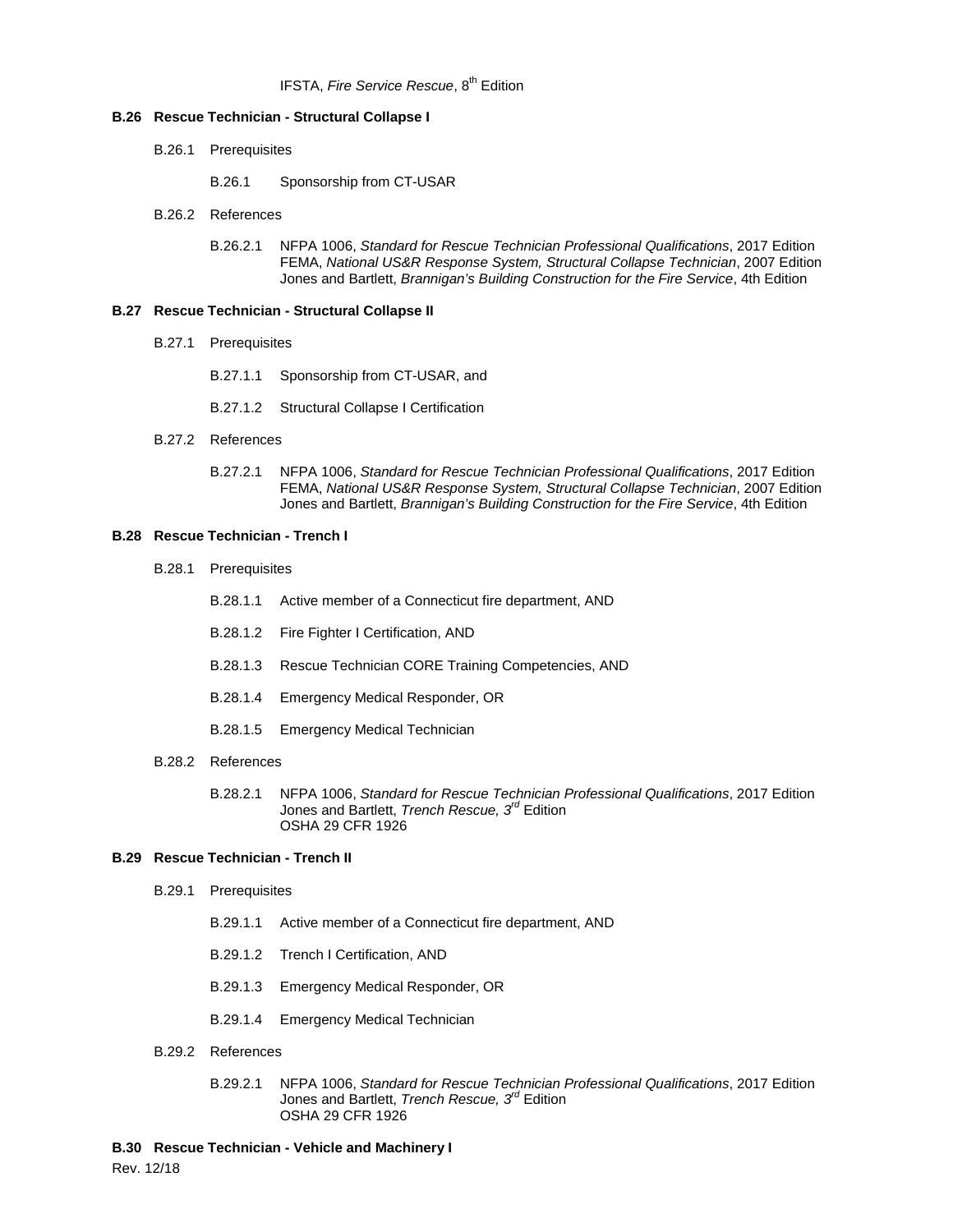- B.30.1 Prerequisites
	- B.30.1.1 Active member of a Connecticut fire department, AND
	- B.30.1.2 Fire Fighter I certification, AND
	- B.30.1.3 Rescue Technician CORE Training Competencies, AND
	- B.30.1.4 Emergency Medical Responder, OR
	- B.30.1.5 Emergency Medical Technician
- B.30.2 References
	- B.30.2.1 NFPA 1006, *Standard for Rescue Technician, Professional Qualifications*, 2017 Edition IFSTA, *Essentials of Fire Fighting*, 6<sup>th</sup> Edition IFSTA, *Principles of Vehicle Extrication*, 4th Edition

#### **B.31 Rescue Technician - Vehicle and Machinery II**

- B.31.1 Prerequisites
	- B.30.1.1 Active member of a Connecticut fire department, AND
	- B.31.1.2 Vehicle and Machinery I Certification, and
	- B.31.1.3 Emergency Medical Responder, or
	- B.31.1.4 Emergency Medical Technician
- B.31.2 References
	- B.31.2.1 NFPA 1006, *Standard for Rescue Technician, Professional Qualifications*, 2017 Edition IFSTA, *Essentials of Fire Fighting*, 6<sup>th</sup> Edition IFSTA, *Principles of Vehicle Extrication*, 4<sup>th</sup> Edition

#### **B.32 Technician Level HM/WMD**

- B.32.1 Prerequisites
	- B.32.1.1 OSHA 29 CFR 1910.134 Respiratory Protection Training Certificate, and
	- B.32.1.2 Awareness and Operational Hazardous Materials and Weapons of Mass Destruction Training Certificate or Certification, or
	- B.32.1.3 Fire Fighter I Certification, and
	- B.32.1.4 Awareness and Operations Hazardous Materials and Weapons of Mass Destruction Training Certificate or Certification
- B.32.2 References
	- B.32.2.1 NFPA 472, *Standard for Professional Competence of Responders to Hazardous Materials Incidents*, 2013Edition Jones & Bartlett, *Managing the Incident, 4th Edition*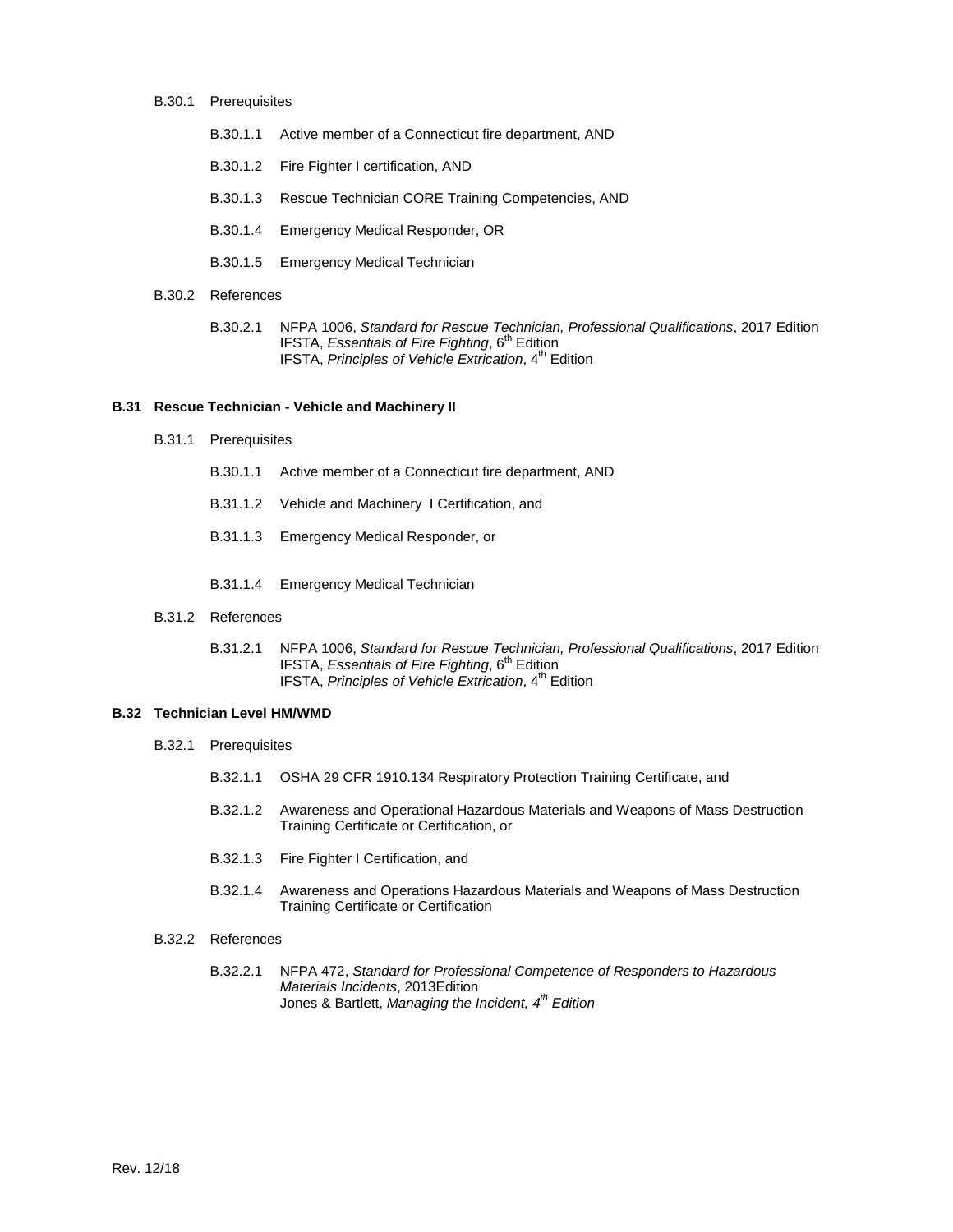# **APPENDIX C SAMPLE QUESTIONS**

Knowledge, or cognitive objectives, is assessed through written tests.

Certification Candidates must demonstrate a mastery of theoretical material in order to earn a passing grade on written certification examinations. They must achieve a minimum score of 70% in order to earn a passing grade in an examination intended for certification at a given level of competence.

#### **D.1 Airport Fire Fighter Sample Questions**

- 1. NFPA "Airport Fire Fighter Qualifications" lists the firefighter's three major duties as:
	- A. emergency operations, rescue, and resources.<br>B. sesponse fire suppression, and rescue.
	- **B. response, fire suppression, and rescue.**
	- C. response, rescue, and emergency medical services.<br>D. response, suppression, and rescue.
	- response, suppression, and rescue.

2. Jet A (JP-8) has a flash point of:

- $A.$   $-45^\theta$  F
- $B.$  50<sup>0</sup> F
- **C. 100<sup>0</sup> F**
- $D.$  150<sup>0</sup> F

# **D.2 Awareness Level HM/WMD Sample Questions**

- 1. Substances or materials in quantities or forms that may pose an unreasonable risk to health, safety , or property when transported, stored, or used in commerce is a definition for a:
	- A. hazard class.<br>B. hazardous ch
	- B. hazardous chemical.<br>C. hazardous material.
	- **C. hazardous material.**
	- hazardous substance.

2. The two types of **potential hazards** found in each section of the *Emergency Response Guidebook* are:

- A. reactivity and solubility.
- B. spill and leak.<br>C. corrosive and
- C. corrosive and flammable.<br>D. health and fire/explosio
- **D. health and fire/explosion.**

#### **D.3 Driver Operator Aerial Sample Questions**

1. The angle formed by level ground and a line from the point where the rear tires of a vehicle touch the ground to the lowest projection at the rear of the apparatus is considered:

# **A. angle of return.**

- B. angle of departure.<br>C. angle of approach.
- C. angle of approach.<br>D. longitudinal approa
- longitudinal approach.

2. Which of the following **is not** a standard method of power take off engagement?

# **A. spring-loaded.**

- hydraulically-controlled.
- C. electronically-controlled.<br>D. pneumatically-controlled
- pneumatically-controlled.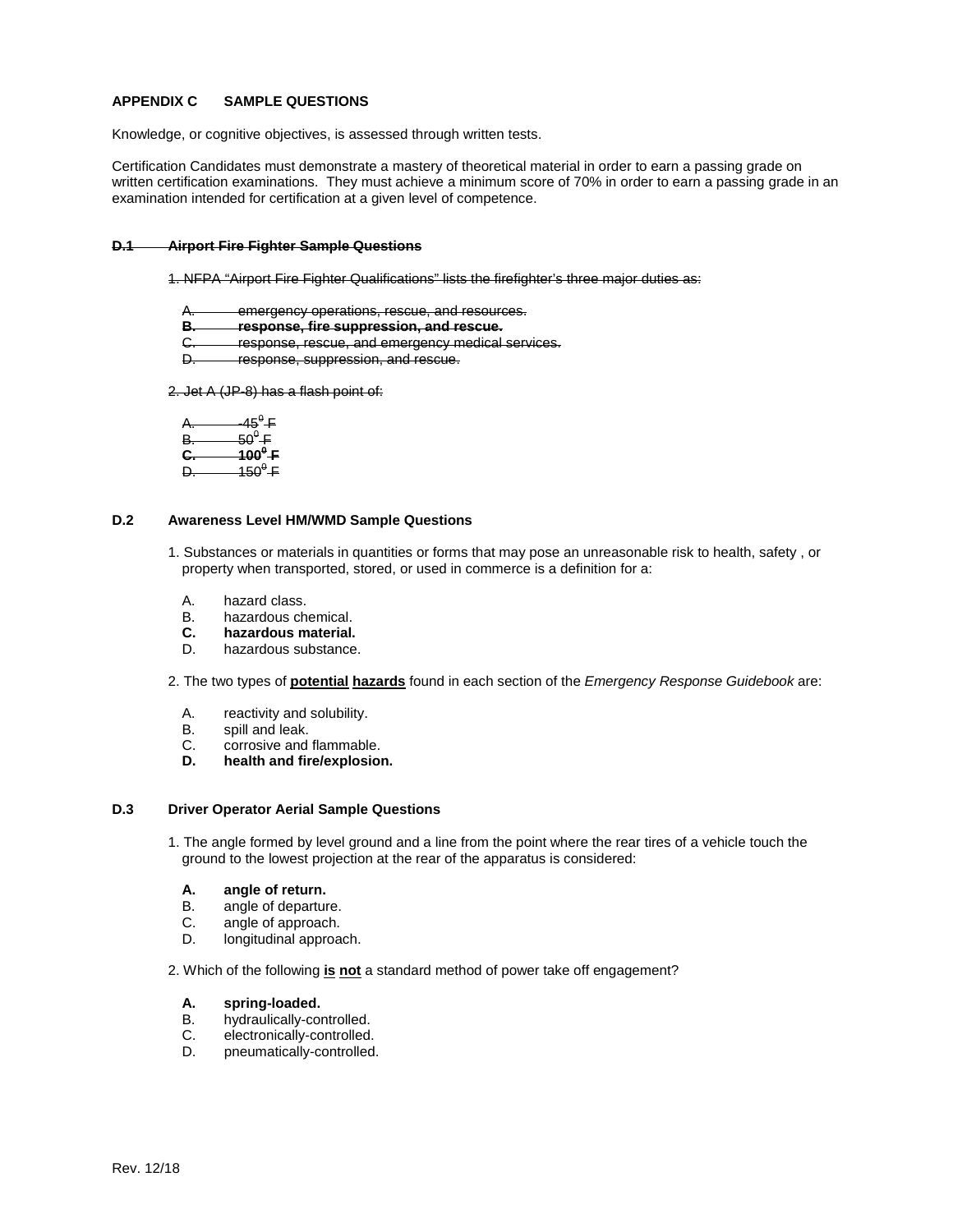#### **D.4 Driver Operator Mobile Water Supply Sample Questions**

1. When inspecting the apparatus, which of the following **is not** considered a daily check?

- A. Braking system
- B. Cooling system<br>C. Tires
- C. Tires<br>**D. Chec**
- **D. Check packing glands for leaks**
- 2. Proper apparatus maintenance includes visually checking the tank water level:
	- **A. daily.**
	- B. biweekly.<br>C. quarterly.
	- quarterly.
	- D. periodically.

### **D.5 Driver Operator Pump Sample Questions**

- 1. A fire apparatus with a **primary** purpose of transporting 1,000 or more gallons of water is considered to be a/an:
	- A. attack pumper.<br>B. aerial device.
	- B. aerial device.<br>C. midi pumper
	- C. midi pumper<br>D. tanker/tende
	- **D. tanker/tender.**

2. Many accidents involving apparatus are caused by the operator:

- A. focusing too much on the traffic in front of the apparatus.<br>B. stopping at intersections.
- B. stopping at intersections.<br>**C.** misunderstanding the c
- **C. misunderstanding the capabilities of the apparatus.**
- using warning devices.

### **D.6 Fire Fighter I Sample Questions**

1. In the fire service, the term mutual aid refers to:

- **A. an agreement to provide reciprocal assistance.**
- an engine and truck company working together at a fire.
- C. two or more firefighters mutually aiding each other.
- D. two or more companies from the same department aiding each other.
- 2. The coupling on the high pressure hose that is attached to an SCBA cylinder should be:
	- A. of the reverse thread type.<br>B. **hand tight**.
	- B. **hand tight.**
	- C. secured with an adjustable wrench.<br>D. treated with Teflon® tape.
	- treated with Teflon<sup>®</sup> tape.

#### **D.7 Fire Fighter II Sample Questions**

- 1. When a company officer arrives first on scene, the officer is in command until:
	- A. the fire is declared under control.<br>B. a chief officer arrives and may
	- **B. a chief officer arrives and may choose to assume command.**
	- C. the chief of the department arrives.<br>D. arrival of the senior shift officer
	- arrival of the senior shift officer.

### 2. Pressurized flammable liquids and gasses should:

- A. always be extinguished.<br>**B.** not be extinguished un
- **B. not be extinguished unless the fuel can be immediately shut off.**
- C. not be extinguished by firefighters; trained specialists should be called for these fires.
- D. not be extinguished unless the product involved has a vapor density greater than one.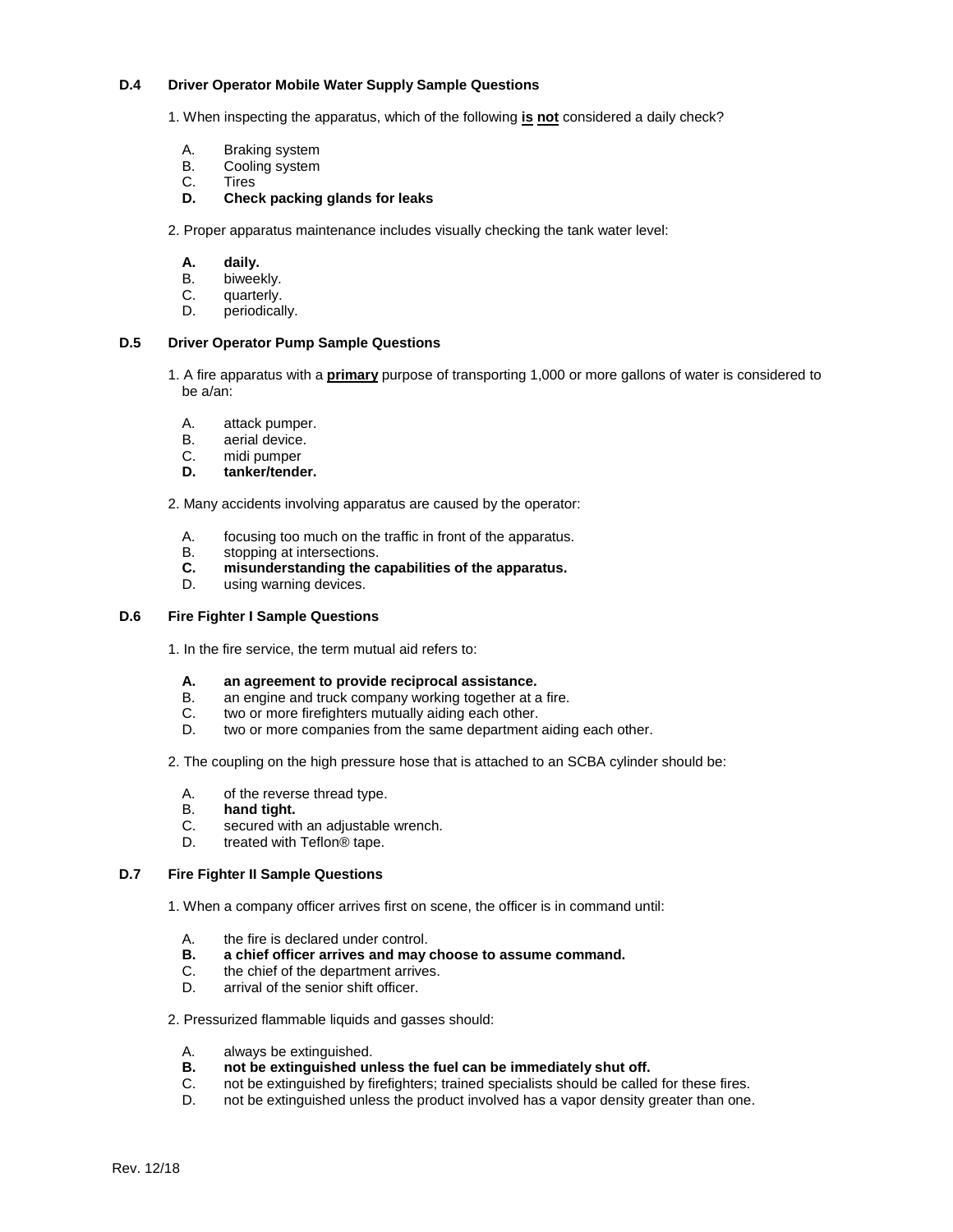### **D.8 Fire Inspector I Sample Questions**

- 1. A collection or compilation of rules and regulations enacted by a legislative body to become law in a particular jurisdiction is called a(n):
	- A. standard.<br>**B. code.**
	- **B. code.**
	- C. ordinance.<br>D. amendmer
	- amendment.

2. Prior to a court case, an inspector should do all of the following **except:**

- A. re-inspect the facility the day before the trial.
- B. go over his/her testimony with the prosecutor before entering the courtroom.
- C. appear in proper uniform or neatly dressed.<br>D. volunteer information to make responses
- **D. volunteer information to make responses as detailed and complete as possible.**

#### **D.9 Fire Service Instructor I Sample Questions**

- 1. Performance standards for fire instructors are identified in:
	- A. NFPA 1021.<br>**B. NFPA 1041.**
	- **B. NFPA 1041. C. NFPA 1403.**
	- **NFPA 1403.**
	- D. NFPA 1521.
- 2. The instructional sequencing method starts with an overview of a topic, then discusses each individual topic and finishes with a review of the main point is called:

# **A. whole-part-whole.**

- B. simple-to-complex.<br>C. cognitive-to-psycho
- C. cognitive-to-psychomotor.<br>D. known-to-unknown.
- known-to-unknown.

#### **D. 10 Fire Service Instructor II Sample Questions**

- 1. Probably the **greatest** challenge to a supervisor is:
	- A. span of control issues in the training division.<br>B. cost analysis and purchasing new equipment.
	- B. cost analysis and purchasing new equipment.<br>C. anticipating and mitigating problems before
	- **C. anticipating and mitigating problems before they become large issues.**
	- D. celebrating accomplishments.
- 2. The effective and efficient management of \_\_\_\_\_\_\_\_\_\_\_\_\_\_\_\_\_\_\_\_\_\_\_\_\_ is essential to a successful training program.
	- A. budget<br>**B. training**
	- **B. training records**
	- C. equipment<br>D. the purchas
	- the purchasing process

#### **D.11 Fire Service Instructor III Sample Questions**

- 1. Agency procedures typically require conflict-resolution skills that include:
	- **A. assisting both sides by suggesting solutions.**
	- B. selecting the decision, then talking with each side.<br>C. showing preference to sway both parties toward the
	- showing preference to sway both parties toward the right decision.
	- D. utilizing sarcasm to highlight solutions.

#### 2. Planning for safety in training scenarios involves two processes:

- A. identification and evaluation.<br>**B.** task analysis and hazard/rist
- **B. task analysis and hazard/risk analysis.**
- C. analysis and monitoring.<br>D. management and superv
- management and supervision.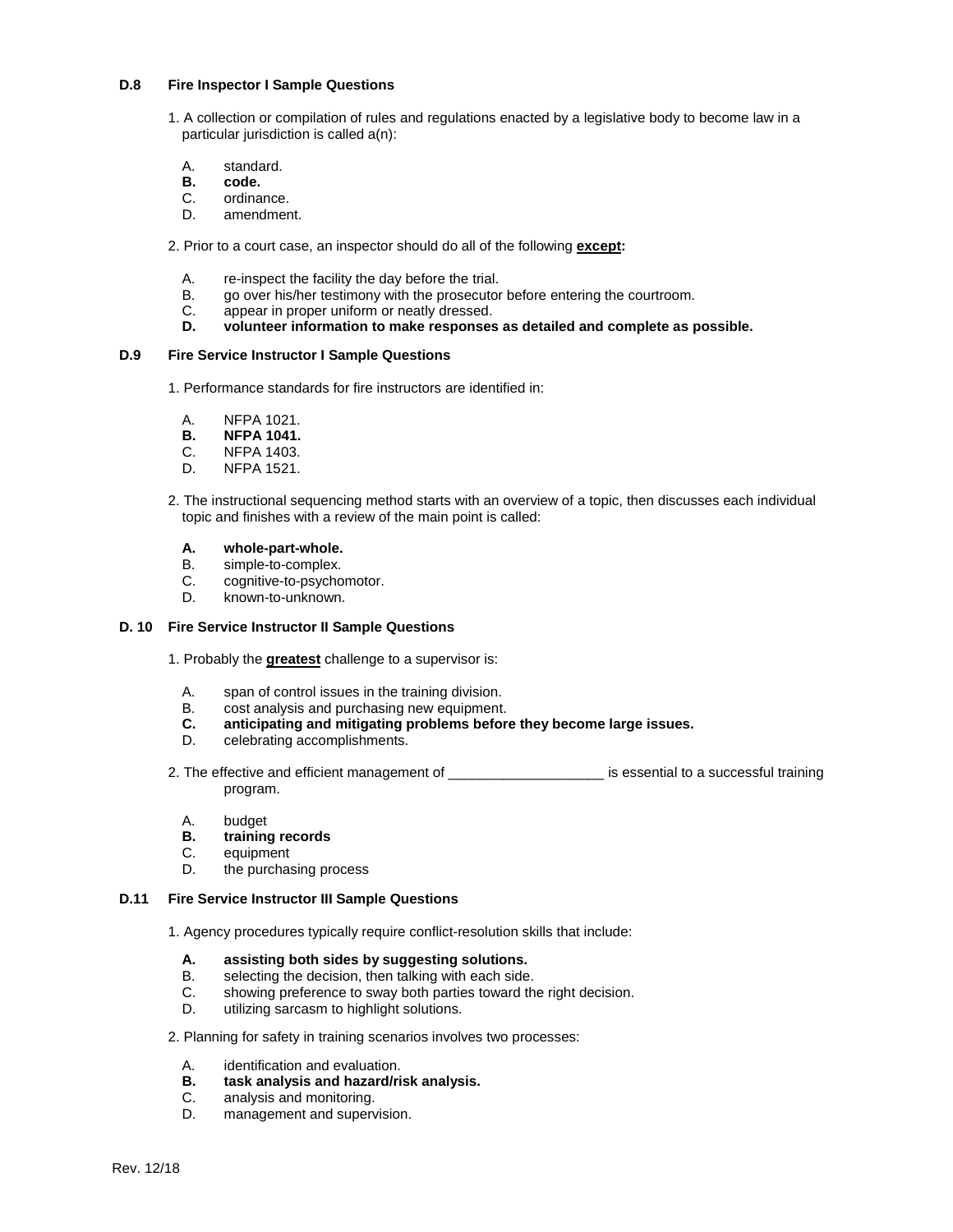#### **D.12 Fire Investigator Sample Questions**

1. An investigator **should not** work a fire scene alone. It is recommended that fire scene investigations be conducted by the:

# **A. investigator and one other person.**

- B. representative of the insurance company.<br>C. police department crime scene team.
- C. police department crime scene team.<br>D. Both B and C are correct.
- Both B and C are correct.
- 2. Ventilation-generated patterns are caused by blowing air over glowing embers, raising enough heat to melt metals. This can produce:

#### **A. holes in floors**.

- B. a wide "V" pattern.
- C. a narrow "V" pattern.
- D. heat shadowing.

#### **D.13 Fire Officer I Sample Questions**

1. The fire company tends to meet the essential elements of a group. Which of the following **is not** one of the elements?

# **A. Having similar roles within the group.**

- B. Having common binding interest.<br>C. Having a sense of continuity.
- C. Having a sense of continuity.<br>D. Having a shared set of values
- Having a shared set of values.
- 2. With respect to communication skills, people only remember \_\_\_\_\_\_\_\_\_ of a message 24 hours after they hear it.
	- A. 25 percent
	- B. 35 percent<br>**C.** 50 percent
	- **C. 50 percent**
	- 65 percent

#### **D.14 Fire Officer II Sample Questions**

- 1. City council members or commissioners may be elected at large. Which of the following statements is generally applicable to an at-large election?
	- A. Candidates must reside within a specific part of the city.
	- B. At-large elections most commonly occur in large cities.<br> **C.** At-large elections reduce undue influence by any p.
	- **C. At-large elections reduce undue influence by any particular constituency.**
	- Only citizens living in a specific part of the city are eligible to vote.

2. Policies and procedures are most effective:

- A. when they have been developed by chief officers.
- **B.** when they are considered dynamic documents.<br>C. when they have been developed by the legal staff,
- C. when they have been developed by the legal staff,<br>D. Both A and C are correct
- Both A and C are correct.

# **D. 15 Fire Officer III Sample Questions**

1. Which of the following **is not** one of the basic leadership styles?

# **A. Delegation**

- B. Autocratic<br>C. Democratic
- C. Democratic<br>D. Laissez-faire
- Laissez-faire
- 2. Which of the following statements is **incorrect** regarding a fire department relationship with the community and media?

# **A. The public remembers a person or organization by their first achievement.**

- B. All statement made to the public must be factual.
- C. Statements made to the community should be ethical.<br>D. All department members speaking to the media bave
- All department members speaking to the media have an obligation to the public.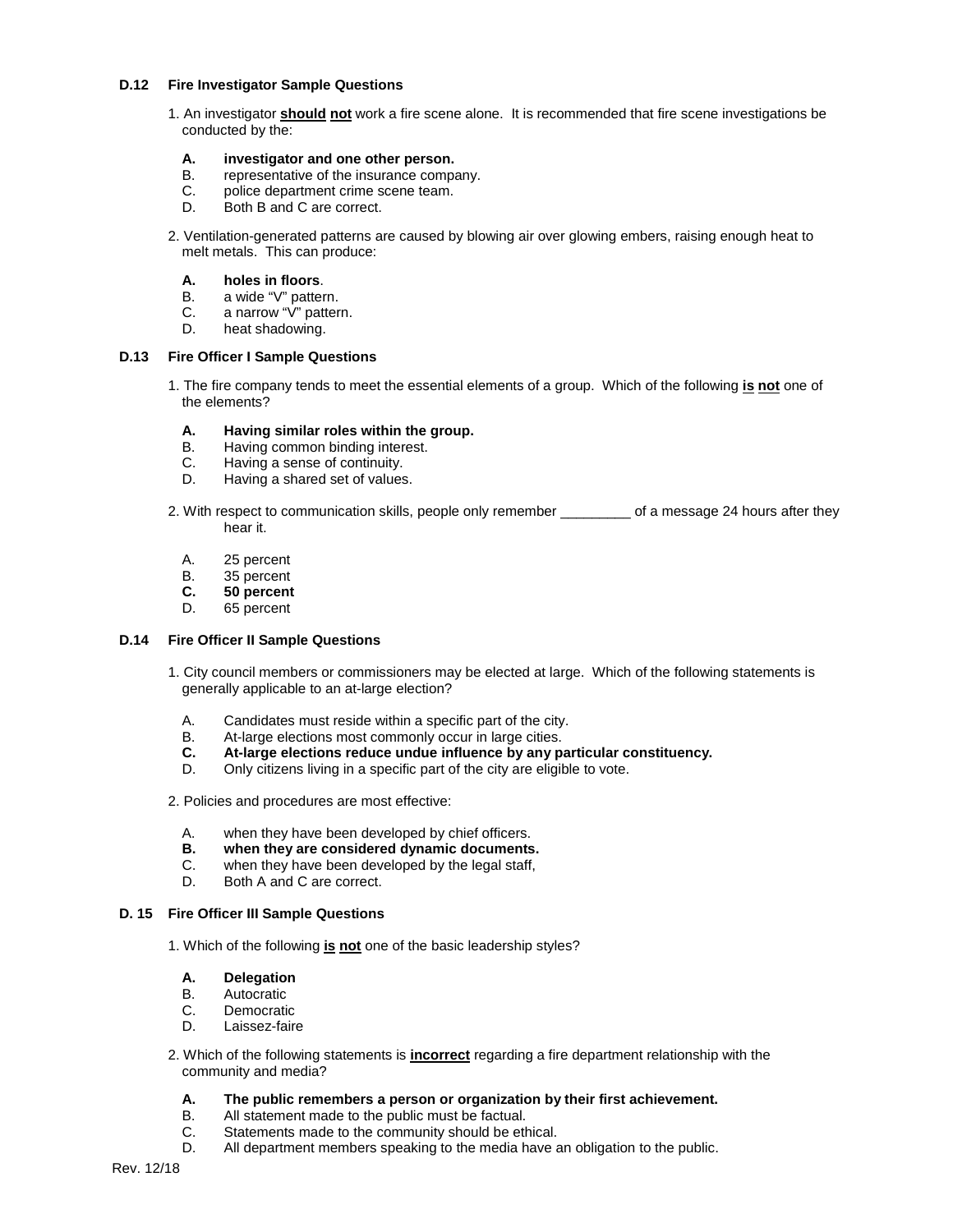#### **D. 16 Fire Officer IV Sample Questions**

- 1. The **final** responsibility and authority must remain with the:
	- A. firefighter.
	- B. company officer.<br>**C.** fire chief.
	- **C. fire chief.**
	- employee.
- 2. The purpose of an incentive program is:
	- A. only for use in the career fire service.
	- **B. to encourage retention of experienced firefighters.**
	- C. to limit the need for other benefits.
	- D. to encourage early retirement for senior firefighters.

# **D.17 Health and Safety Officer Sample Questions**

- 1. Which NFPA standard provides the design, performance, testing, and certification criteria for portable power tools used at emergency incidents?
	- A. NFPA 1500<br>B. NFPA 1521
	- B. NFPA 1521<br>C. NFPA 1901
	- C. NFPA 1901<br>D. NFPA 1936
	- **D. NFPA 1936**

2. The health and safety officer has the authority to:

- **A. cause the immediate correction of situations that create imminent danger to personnel.**
- B. cause the immediate correction of non-imminent hazards.<br>C. change procedures without the approval of the chief.
- C. change procedures without the approval of the chief.<br>D. issue orders at his/her own discretion
- issue orders at his/her own discretion.

### **D.18 Incident Safety Officer-Fire Suppression Sample Questions**

1. The fire department health and safety officer has a second distinct and vital role as the:

- **A. incident safety officer.**
- first-responder training officer.
- C. rapid intervention team coordinator.
- D. emergency medical services director.
- 2. When confronted with an unsafe act that presents an unusual or dangerous hazard, the incident safety officer should:
	- A. immediately inform the incident commander, who will stop the unsafe act.<br>B. consult with the incident commander prior to stopping the unsafe act
	- B. consult with the incident commander prior to stopping the unsafe act.<br>C. immediately stop the unsafe action and then inform the incident
	- **C. immediately stop the unsafe action and then inform the incident commander.**
	- immediately stop the unsafe action and document the incident for disciplinary purposes.

# **D.19 Juvenile Firesetter Intervention Specialist I**

- 1. The intention of early identification of a Firesetter problem is to:
	- A. provide educational information and parental support.<br>**B. identify at-risk youth and prevent further involvem**
	- **B. identify at-risk youth and prevent further involvement in firesetting.**
	- C. assess a child's level of risk and enroll at-risk individuals in a prevention program.
	- identify at-risk youths and enter them into a central registry.
- 2. If an interviewer is unable to surpass client resistance, he/she may appropriately employ any of the following **except:**
	- A. returning to rapport-building.
	- **B. terminating services.**
	- C. referring the client to a mental health professional.
	- D. rescheduling the interview.

# **D.20 Operations Level HM/WMD Sample Questions**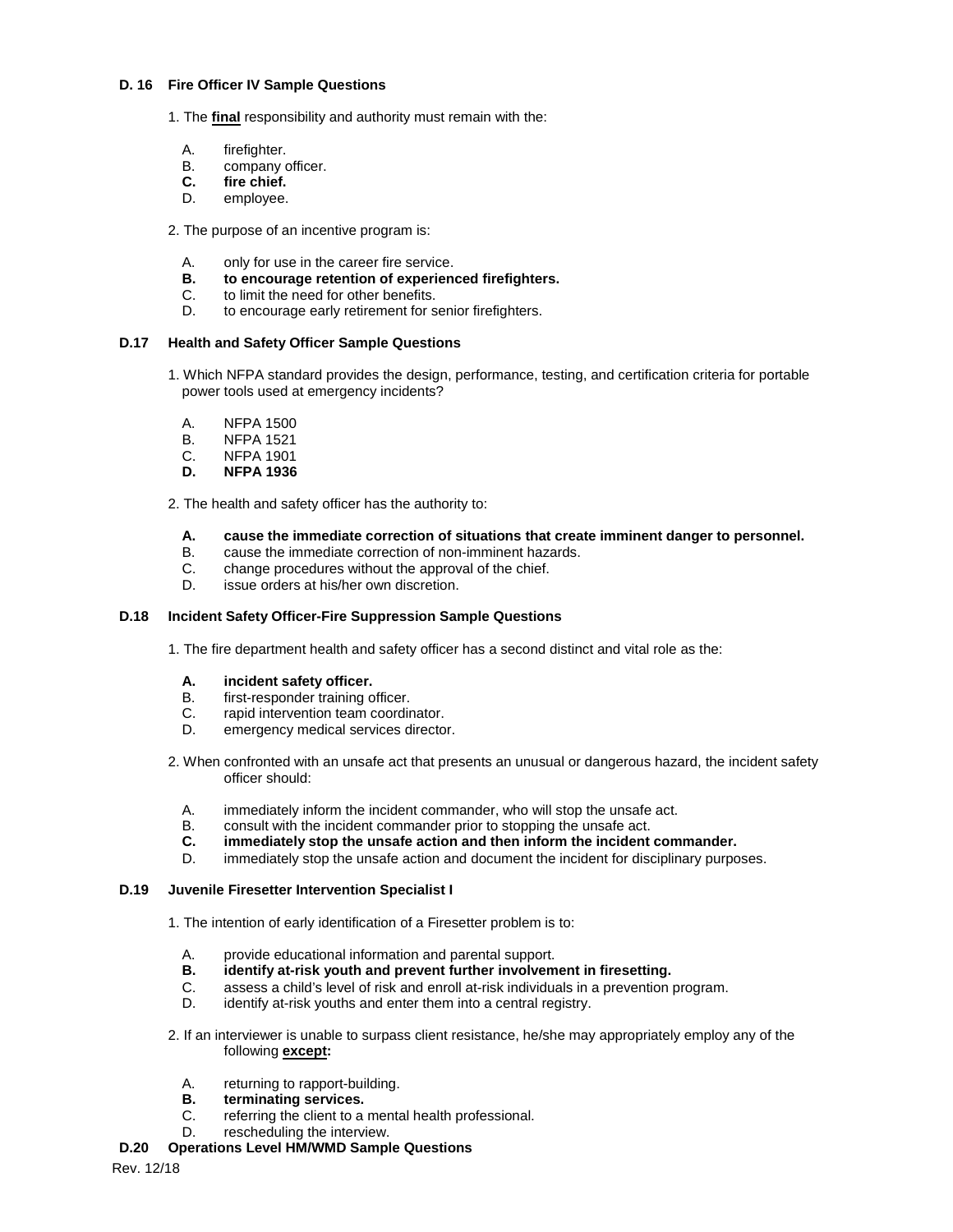- 1. If a product with a vapor density of 1.6 escaped from its container, you would expect the product to:
	- **A. collect in low-lying areas.**
	- rapidly dissipate if outdoors.
	- C. float on water.<br>D. sink in water.
	- sink in water.
- 2. What would be the **primary** hazard to a responder while rescuing victims in a building where a nonflammable hazard class 2 product is leaking?
	- A. Ingestion
	- **B. Inhalation**
	- C. Absorption
	- D. Injection

### **D.21 Public Fire and Life Safety Educator I Sample Questions**

- 1. Smoke detector should be tested:
	- A. annually.<br>B. every two
	- B. every two years.<br>**C.** according to ma
	- **C. according to manufacturer's instructions.**
- every five years.
- 2. The fire prevention program, Learn Not to Burn® pre-school program includes all of the following **except:**
	- A. cool a burn.<br>B. crawl low un
	- crawl low under smoke.
	- C. recognize firefighters are helpers.<br>**D.** wait in the house for the fire de
	- **D. wait in the house for the fire department to arrive.**

# **D.22 Rescue Technician – Confined Space I Sample Questions**

- 1. Which of the following statements **is correct?**
	- **A. Bases are also referred to as alkali.**
	- B. A substance with a pH of 1 is considered a strong base.
	- C. Acids are considered corrosives, bases are not.
	- D. Acids are also referred to as caustic.
- 2. Signs and symptoms of a rescuer experiencing heat stroke include hot, dry skin, core temperature above  $105^{\circ}$ , and
	- A. slow pulse.
	- B. hypertension.<br>C. increases leve
	- C. increases level of consciousness.<br>**D.** rapid pulse.
	- **D. rapid pulse.**

#### **D.23 Rescue Technician – Confined Space II Sample Questions**

- 1. Actions taken to isolate, eliminate or reduce the degree of risk to life and property from hazards, either before, during, or after an incident, are called:
	- A. hazard intervention.<br>**B.** hazard mitigation.
	- **B. hazard mitigation.**
	- C. hazard address.<br>D. hazard resolution
	- hazard resolution.
- 2. Which of the following raising systems can be defined as having all the moving/travelling pulleys moving at the same speed as the load?

### **A. Simple pulley system.**

- B. Compound pulley system.
- C. Complex pulley system.<br>D. Duplex pulley system.
- Duplex pulley system.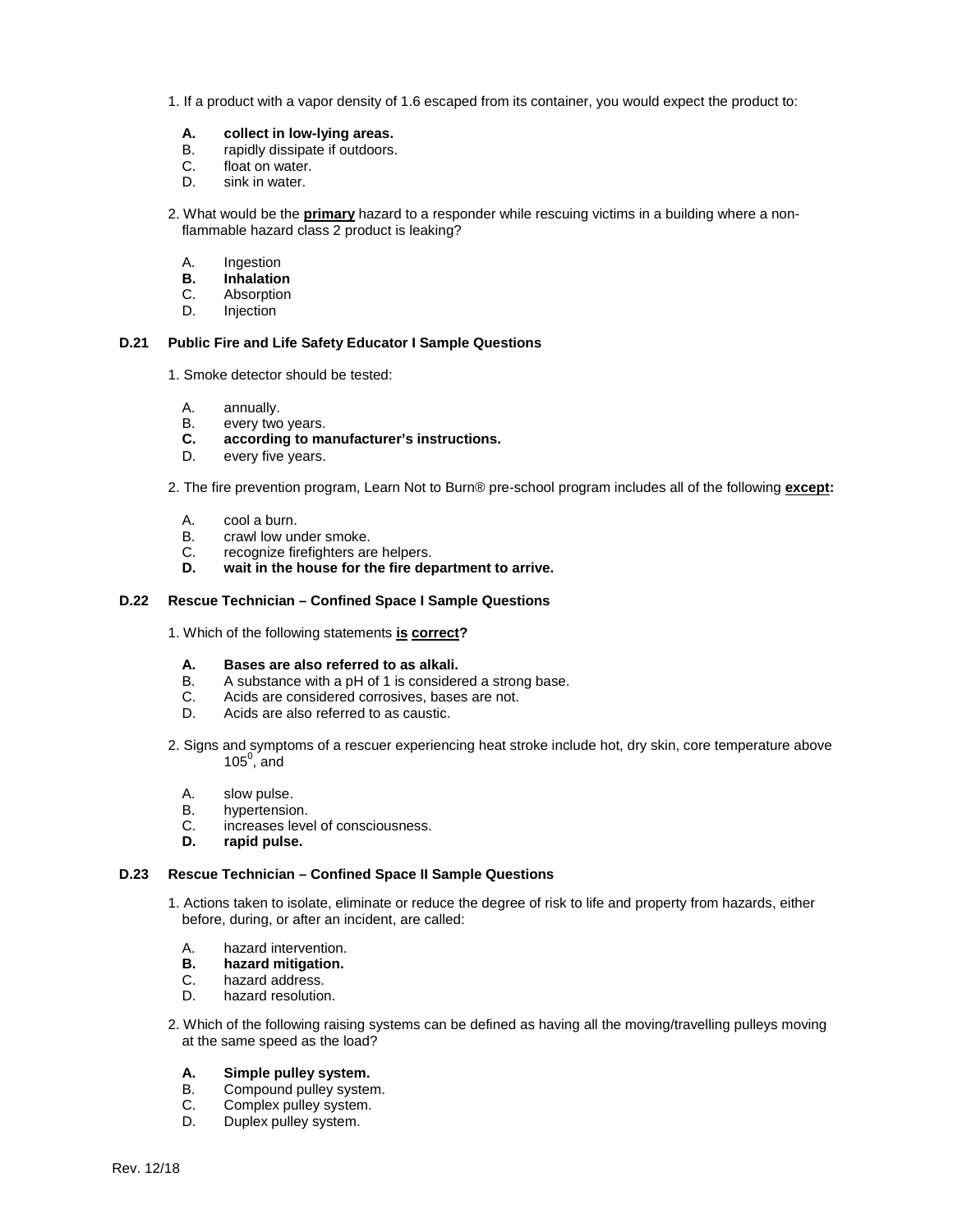## **D.24 Rescue Technician – Rope and Rigging I Sample Questions**

- 1. When an individual is confronted with making decisions regarding rescue situations, the ability to overcome decision making problems is essential. Which of the following **is not** a trait of an effective leader?
	- A. Confidence<br>**B. Willinaness**
	- **B. Willingness to take excessive risks**
	- Mental toughness
- 2. The immediate objectives of the technical rescue search are to:
	- A. locate the patient(s), call for backup, and control the press/public.
	- B. create a single scene entry and point, spot auxiliary equipment, and call for additional resources.<br>C. **locate the patient(s), identify the hazard(s), and establish the incident boundary.**
	- **C. locate the patient(s), identify the hazard(s), and establish the incident boundary.**
	- D. identify resources, locate equipment and personnel, establish the hot zone.

## **D.25 Rescue Technician – Rope and Rigging II Sample Questions**

- 1. When two anchor points are used to support a load, an angle is created by the anchor straps. As the angle becomes \_\_\_\_\_\_\_, the force on the anchors will
	- A. smaller, increase
	- B. greater, decrease
	- C. smaller, remain the same<br>D. greater increase
	- **D. greater, increase**
- 2. A line that is attached to a load on a highline and is used to control the load from the far-side point is called a line.
	- A. lowering/belay<br>**B. tag**
	- **B. tag**
	- haul
	- D. suspension

#### **D.26 Rescue Technician – Structural Collapse I Sample Questions**

- 1. In a search of light frame buildings:
	- **A. a callout/listen search may be effective due to lower density of wood floors.**
	- B. seismic type sensors will be more effective than listening devices.<br>C. dogs will probably not be able to scent through wood floors.
	- C. dogs will probably **not** be able to scent through wood floors.<br>D. callout/listen searches are ineffective.
	- callout/listen searches are ineffective.
- 2. To shore sloped floors, you should:
	- A. use one shoring solution to fit all conditions.<br>**B.** tighten every few days if green lumber is
	- **B. tighten every few days if green lumber is used.**
	- C. place shores horizontally to the headers.
	- D. use horizontal cut-in bearings for support.

#### **D.27 Rescue Technician – Structural Collapse II Sample Questions**

1. In a search of concrete frame buildings with heavy floors, workers should:

- A. use a callout/listening search since floors will probably transmit noise easily.
- **B. use seismic listening devices.**<br>**C. use dogs in late afternoon when**
- C. use dogs in late afternoon when winds are calm.<br>D. monitor for vertical movement
- monitor for vertical movement.

### 2. To access a victim in heavy construction, the preferred method is to:

- A. cut through columns.
- **B. cut through slabs above the collapse.**
- cut slabs near column connections
- D. **not** cut any rebar pieces remove as one unit.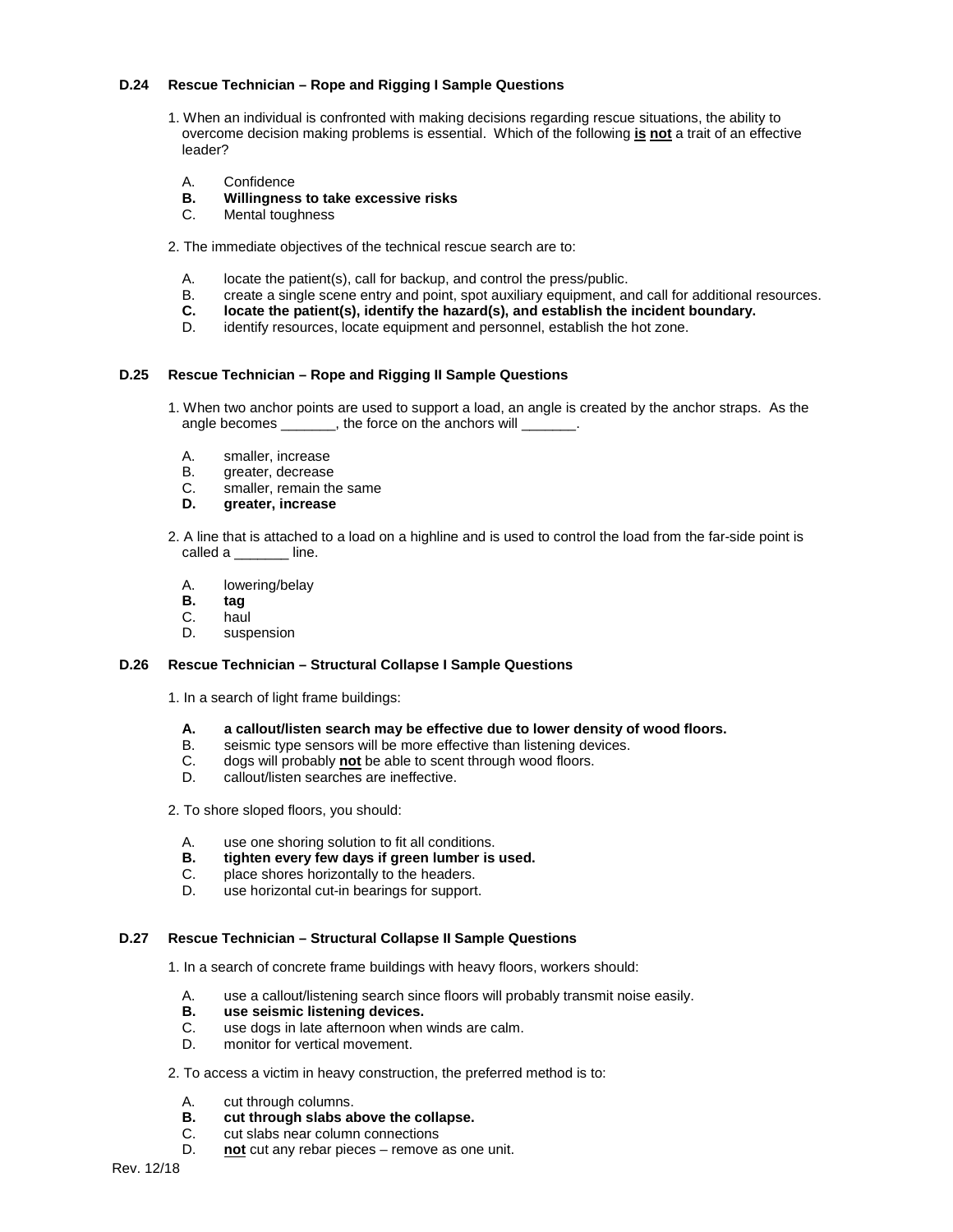### **D.28 Rescue Technician – Trench I Sample Questions**

1. Which of the following **is not** a condition or factor that can lead to cave-in or collapse?

# **A. Pressure transmittal from one side of the trench to the other.**

- B. Freestanding time<br>C. The water table
- C. The water table<br>D. Previously distu
- Previously disturbed soils

## 2. A timber shore that is cut too short can be used with:

- **A. wedges**
- B. scabs
- C. additional cribbing
- D. a screw jack

## **D.29 Rescue Technician – Trench II Sample Questions**

1. Trench walls are held in place with a system of devices called:

- A. solid sheeting and cross bracketing<br>B. warping and wales
- B. warping and wales<br>**C.** sheeting and shore
- **C. sheeting and shoring**
- D. spot-bracing and skip-shoring

2. An object's center of gravity can be described as:

## **A. the point on a body around which the body's mass is evenly distributed.**

- B. the point on a body in which the mass is equal to its weight.
- C. a point at which an object's length intersects its width.
- no calculation required, object will seek its own equilibrium.

#### **D.30 Rescue Technician – Vehicle and Machinery I Sample Questions**

- 1. Which of the following could be used by a rescue agency as a model for a standard approach plan for vehicle/machinery incidents?
	- A. NFPA 1001<br>**B.** Vehicle res
	- **B. Vehicle rescue life cycle**<br>**C. Incident Management System**
	- C. Incident Management System<br>D. NFPA 472
	- **NFPA 472**
- 2. When dealing with accident vehicles in the upright position, the two main stabilization concerns are to prevent the vehicle from moving horizontally and
	- **A. vertically.**
	- B. forward.<br>C. backwar
	- C. backward.<br>D. to the side
	- to the side.

#### **D.31 Rescue Technician – Vehicle and Machinery II Sample Questions**

- 1. Which of the following could be used by a rescue agency as a model for a standard approach plan for vehicle/machinery incidents?
	- A. NFPA 1001
	- **B. Vehicle rescue life cycle**<br>**C. Incident Management System**
	- C. Incident Management System<br>D. NFPA 472
	- **NFPA 472**
- 2. The fundamentals of extrication include all of the following **except:**
	- A. administering necessary care before extrication and assuring that the patient is removed in a way that minimizes further injury.
	- **B. using a tourniquet to control bleeding.**
	- administering patient care prior to extrication unless the delay would endanger the life of the patient or rescuer.
	- D. working with other responding personnel.